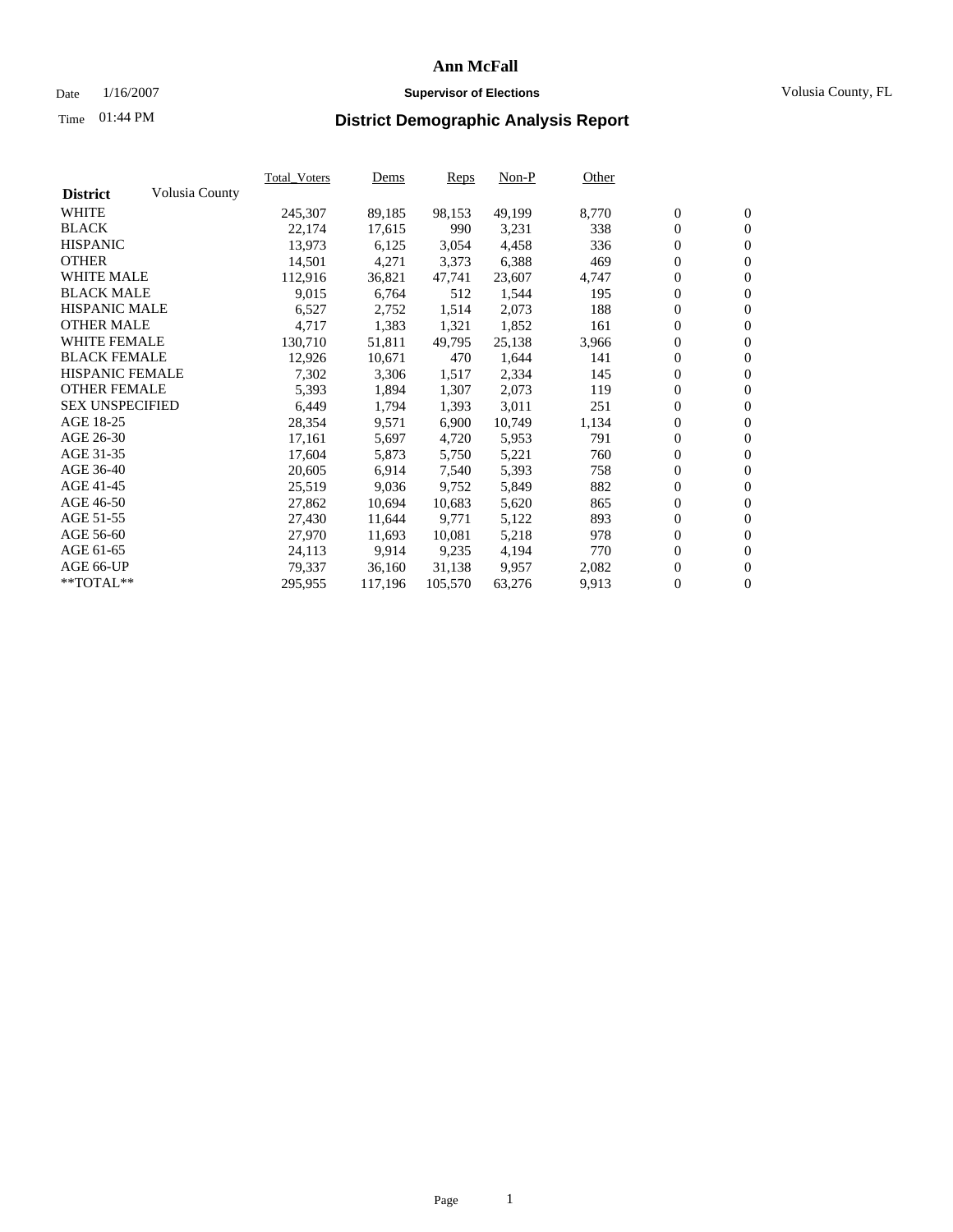#### Date  $1/16/2007$  **Supervisor of Elections Supervisor of Elections** Volusia County, FL

|                        | <b>Total_Voters</b>       | Dems   | <b>Reps</b> | Non-P  | Other |                  |                  |  |
|------------------------|---------------------------|--------|-------------|--------|-------|------------------|------------------|--|
| <b>District</b>        | County Council District 1 |        |             |        |       |                  |                  |  |
| <b>WHITE</b>           | 46,057                    | 16,991 | 19,171      | 8,089  | 1,806 | $\boldsymbol{0}$ | $\mathbf{0}$     |  |
| <b>BLACK</b>           | 3,531                     | 2,883  | 156         | 439    | 53    | $\overline{0}$   | $\mathbf{0}$     |  |
| <b>HISPANIC</b>        | 1,869                     | 721    | 423         | 664    | 61    | $\boldsymbol{0}$ | $\mathbf{0}$     |  |
| <b>OTHER</b>           | 2,479                     | 710    | 646         | 1,040  | 83    | $\boldsymbol{0}$ | $\mathbf{0}$     |  |
| <b>WHITE MALE</b>      | 20,986                    | 6,937  | 9,236       | 3,850  | 963   | 0                | $\mathbf{0}$     |  |
| <b>BLACK MALE</b>      | 1,372                     | 1,071  | 67          | 198    | 36    | $\boldsymbol{0}$ | $\boldsymbol{0}$ |  |
| <b>HISPANIC MALE</b>   | 848                       | 324    | 207         | 288    | 29    | $\overline{0}$   | $\mathbf{0}$     |  |
| <b>OTHER MALE</b>      | 786                       | 213    | 256         | 288    | 29    | $\overline{0}$   | $\mathbf{0}$     |  |
| <b>WHITE FEMALE</b>    | 24,808                    | 9,969  | 9,846       | 4,156  | 837   | $\mathbf{0}$     | $\mathbf{0}$     |  |
| <b>BLACK FEMALE</b>    | 2,122                     | 1,785  | 86          | 234    | 17    | $\boldsymbol{0}$ | $\mathbf{0}$     |  |
| <b>HISPANIC FEMALE</b> | 1,003                     | 391    | 213         | 369    | 30    | $\boldsymbol{0}$ | $\boldsymbol{0}$ |  |
| <b>OTHER FEMALE</b>    | 934                       | 331    | 244         | 338    | 21    | 0                | $\mathbf{0}$     |  |
| <b>SEX UNSPECIFIED</b> | 1,077                     | 284    | 241         | 511    | 41    | $\boldsymbol{0}$ | $\mathbf{0}$     |  |
| AGE 18-25              | 4,944                     | 1,457  | 1,413       | 1,850  | 224   | $\boldsymbol{0}$ | $\mathbf{0}$     |  |
| AGE 26-30              | 3,185                     | 1,007  | 1,020       | 970    | 188   | $\overline{0}$   | $\mathbf{0}$     |  |
| AGE 31-35              | 3,365                     | 1,109  | 1,210       | 893    | 153   | $\boldsymbol{0}$ | $\mathbf{0}$     |  |
| AGE 36-40              | 3,945                     | 1,280  | 1,565       | 942    | 158   | $\boldsymbol{0}$ | $\mathbf{0}$     |  |
| AGE 41-45              | 4,869                     | 1,650  | 1,996       | 1,023  | 200   | $\boldsymbol{0}$ | $\mathbf{0}$     |  |
| AGE 46-50              | 5,192                     | 2,001  | 2,086       | 934    | 171   | 0                | $\mathbf{0}$     |  |
| AGE 51-55              | 5,058                     | 2,145  | 1,916       | 800    | 197   | $\boldsymbol{0}$ | $\mathbf{0}$     |  |
| AGE 56-60              | 5,089                     | 2,211  | 1,945       | 749    | 184   | $\overline{0}$   | $\mathbf{0}$     |  |
| AGE 61-65              | 4,384                     | 1,918  | 1,705       | 618    | 143   | $\mathbf{0}$     | $\boldsymbol{0}$ |  |
| AGE 66-UP              | 13,905                    | 6,527  | 5,540       | 1,453  | 385   | $\boldsymbol{0}$ | $\mathbf{0}$     |  |
| **TOTAL**              | 53,936                    | 21,305 | 20,396      | 10,232 | 2,003 | 0                | $\overline{0}$   |  |
|                        |                           |        |             |        |       |                  |                  |  |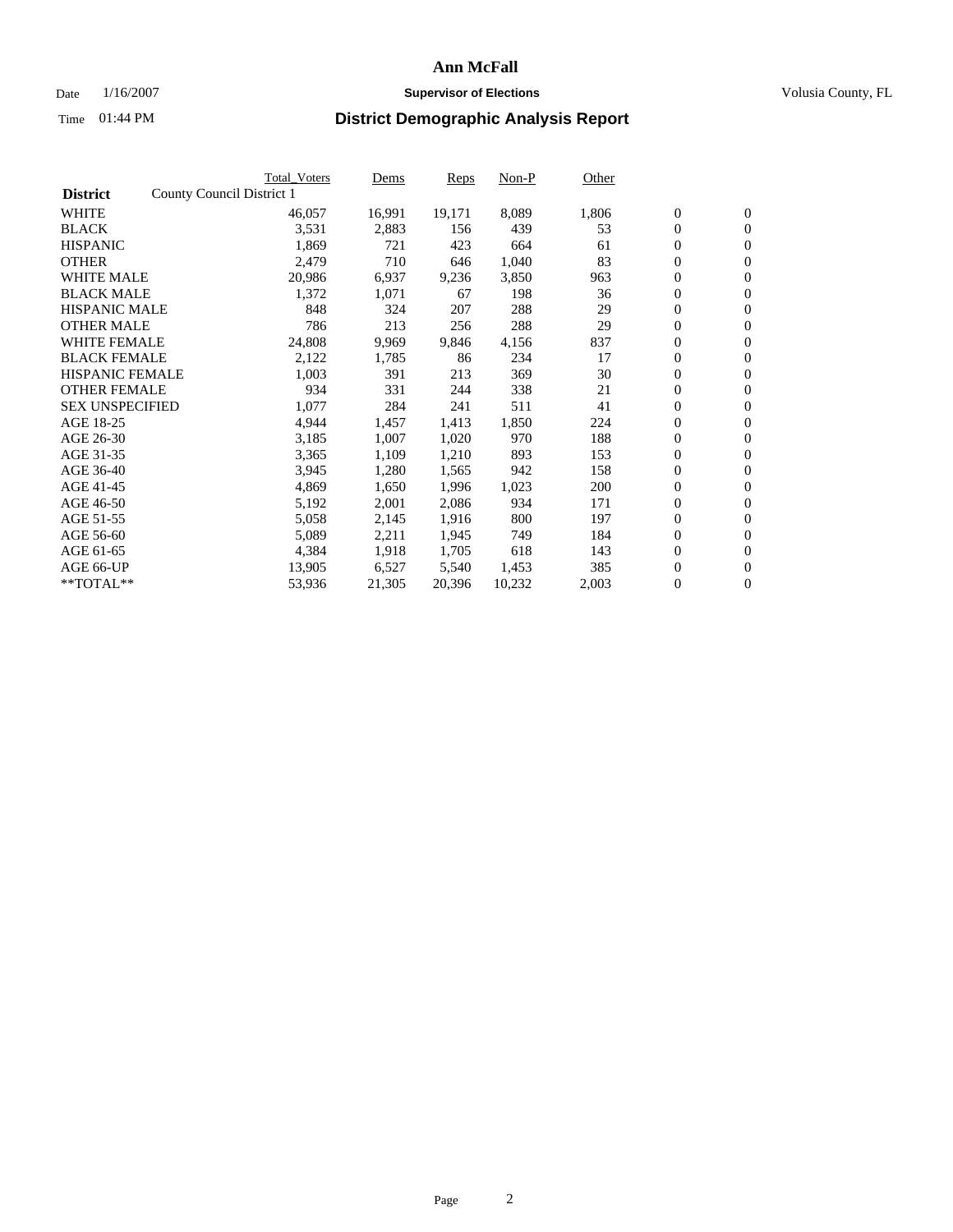#### Date  $1/16/2007$  **Supervisor of Elections Supervisor of Elections** Volusia County, FL

|                        | Total_Voters              | Dems   | <b>Reps</b> | Non-P  | Other |                  |                  |  |
|------------------------|---------------------------|--------|-------------|--------|-------|------------------|------------------|--|
| <b>District</b>        | County Council District 2 |        |             |        |       |                  |                  |  |
| <b>WHITE</b>           | 40,293                    | 15,539 | 14,683      | 8,620  | 1,451 | $\boldsymbol{0}$ | $\mathbf{0}$     |  |
| <b>BLACK</b>           | 8,842                     | 7,137  | 299         | 1,304  | 102   | $\boldsymbol{0}$ | $\mathbf{0}$     |  |
| <b>HISPANIC</b>        | 911                       | 364    | 199         | 321    | 27    | $\boldsymbol{0}$ | $\mathbf{0}$     |  |
| <b>OTHER</b>           | 3,108                     | 1,084  | 571         | 1,370  | 83    | $\boldsymbol{0}$ | $\mathbf{0}$     |  |
| <b>WHITE MALE</b>      | 18,765                    | 6,476  | 7,268       | 4,190  | 831   | $\boldsymbol{0}$ | $\mathbf{0}$     |  |
| <b>BLACK MALE</b>      | 3,499                     | 2,694  | 158         | 592    | 55    | $\boldsymbol{0}$ | $\boldsymbol{0}$ |  |
| <b>HISPANIC MALE</b>   | 438                       | 180    | 87          | 157    | 14    | $\overline{0}$   | $\mathbf{0}$     |  |
| <b>OTHER MALE</b>      | 1,014                     | 360    | 226         | 400    | 28    | $\overline{0}$   | $\mathbf{0}$     |  |
| <b>WHITE FEMALE</b>    | 21,218                    | 8,958  | 7,309       | 4,351  | 600   | $\mathbf{0}$     | $\mathbf{0}$     |  |
| <b>BLACK FEMALE</b>    | 5,239                     | 4,366  | 138         | 689    | 46    | $\boldsymbol{0}$ | $\mathbf{0}$     |  |
| <b>HISPANIC FEMALE</b> | 465                       | 182    | 109         | 161    | 13    | $\boldsymbol{0}$ | $\boldsymbol{0}$ |  |
| <b>OTHER FEMALE</b>    | 1,103                     | 448    | 199         | 437    | 19    | 0                | $\mathbf{0}$     |  |
| <b>SEX UNSPECIFIED</b> | 1,413                     | 460    | 258         | 638    | 57    | $\boldsymbol{0}$ | $\mathbf{0}$     |  |
| AGE 18-25              | 6,277                     | 2,865  | 1,002       | 2,228  | 182   | $\boldsymbol{0}$ | $\mathbf{0}$     |  |
| AGE 26-30              | 3,168                     | 1,257  | 667         | 1,123  | 121   | $\overline{0}$   | $\mathbf{0}$     |  |
| AGE 31-35              | 2,900                     | 1,133  | 818         | 848    | 101   | $\boldsymbol{0}$ | $\mathbf{0}$     |  |
| AGE 36-40              | 3,244                     | 1,334  | 921         | 872    | 117   | $\boldsymbol{0}$ | $\boldsymbol{0}$ |  |
| AGE 41-45              | 4,038                     | 1,704  | 1,252       | 936    | 146   | $\boldsymbol{0}$ | $\mathbf{0}$     |  |
| AGE 46-50              | 4,531                     | 2,024  | 1,429       | 943    | 135   | $\boldsymbol{0}$ | $\mathbf{0}$     |  |
| AGE 51-55              | 4,485                     | 2,125  | 1,367       | 863    | 130   | $\boldsymbol{0}$ | $\boldsymbol{0}$ |  |
| AGE 56-60              | 4,852                     | 2,188  | 1,484       | 999    | 181   | $\overline{0}$   | $\mathbf{0}$     |  |
| AGE 61-65              | 4,235                     | 1,843  | 1,426       | 809    | 157   | $\mathbf{0}$     | $\boldsymbol{0}$ |  |
| AGE 66-UP              | 15,424                    | 7,651  | 5,386       | 1,994  | 393   | $\boldsymbol{0}$ | $\boldsymbol{0}$ |  |
| **TOTAL**              | 53,154                    | 24,124 | 15,752      | 11,615 | 1,663 | $\boldsymbol{0}$ | $\overline{0}$   |  |
|                        |                           |        |             |        |       |                  |                  |  |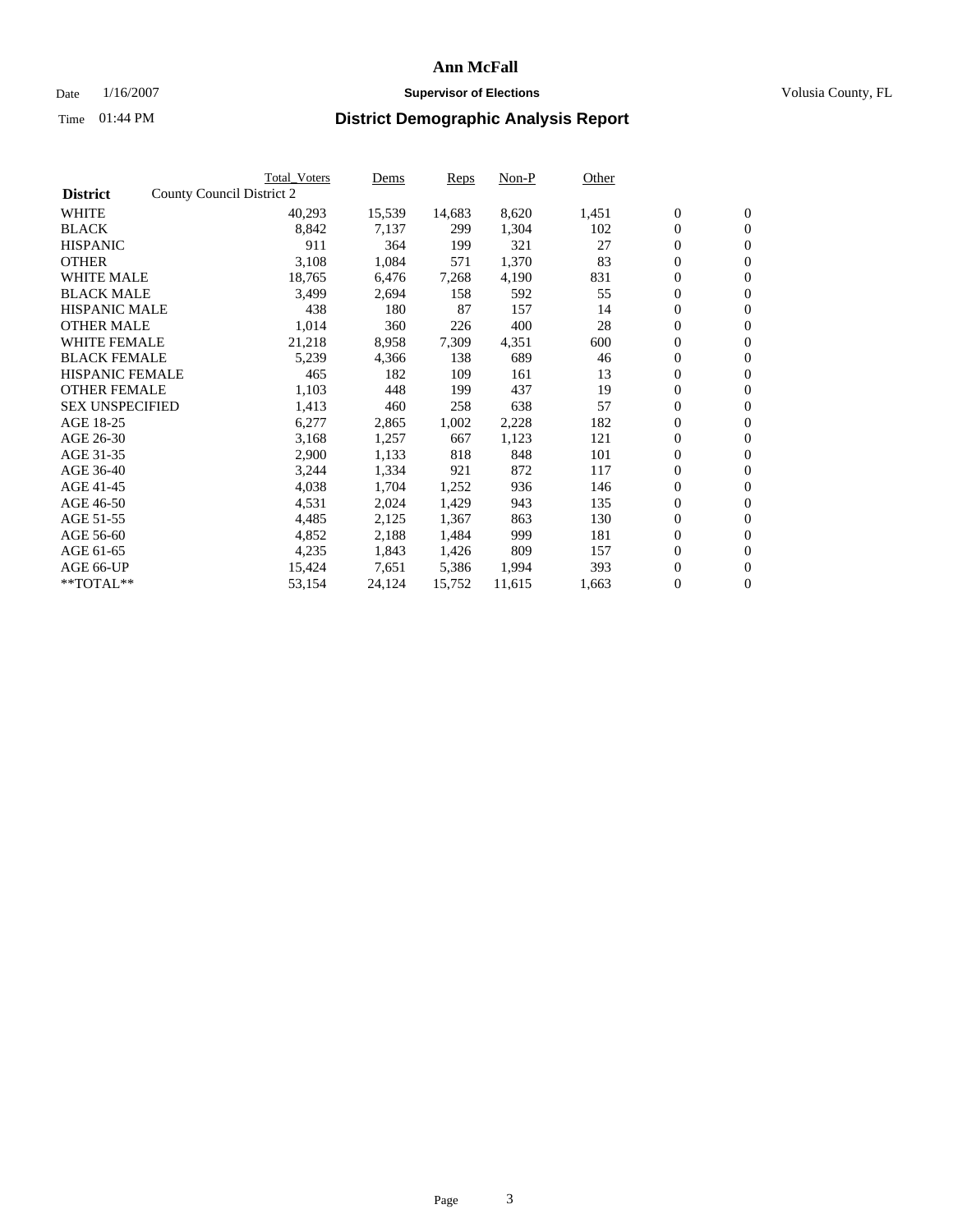#### Date  $1/16/2007$  **Supervisor of Elections Supervisor of Elections** Volusia County, FL

|                        | <b>Total_Voters</b>       | Dems   | <b>Reps</b> | Non-P  | Other |                  |                  |  |
|------------------------|---------------------------|--------|-------------|--------|-------|------------------|------------------|--|
| <b>District</b>        | County Council District 3 |        |             |        |       |                  |                  |  |
| <b>WHITE</b>           | 61,604                    | 22,488 | 24,115      | 13,194 | 1,807 | $\boldsymbol{0}$ | $\mathbf{0}$     |  |
| <b>BLACK</b>           | 1,647                     | 1,322  | 82          | 222    | 21    | $\overline{0}$   | $\mathbf{0}$     |  |
| <b>HISPANIC</b>        | 684                       | 230    | 180         | 255    | 19    | $\boldsymbol{0}$ | $\mathbf{0}$     |  |
| <b>OTHER</b>           | 2,364                     | 624    | 562         | 1,093  | 85    | $\boldsymbol{0}$ | $\mathbf{0}$     |  |
| <b>WHITE MALE</b>      | 28,383                    | 9,335  | 11,728      | 6,360  | 960   | 0                | $\mathbf{0}$     |  |
| <b>BLACK MALE</b>      | 739                       | 556    | 45          | 123    | 15    | $\boldsymbol{0}$ | $\boldsymbol{0}$ |  |
| <b>HISPANIC MALE</b>   | 302                       | 91     | 79          | 119    | 13    | $\overline{0}$   | $\mathbf{0}$     |  |
| <b>OTHER MALE</b>      | 764                       | 209    | 217         | 310    | 28    | $\overline{0}$   | $\mathbf{0}$     |  |
| <b>WHITE FEMALE</b>    | 32,758                    | 12,997 | 12,225      | 6,698  | 838   | $\overline{0}$   | $\mathbf{0}$     |  |
| <b>BLACK FEMALE</b>    | 889                       | 751    | 35          | 98     | 5     | $\boldsymbol{0}$ | $\mathbf{0}$     |  |
| <b>HISPANIC FEMALE</b> | 373                       | 136    | 99          | 132    | 6     | $\boldsymbol{0}$ | $\boldsymbol{0}$ |  |
| <b>OTHER FEMALE</b>    | 884                       | 276    | 237         | 347    | 24    | 0                | $\mathbf{0}$     |  |
| <b>SEX UNSPECIFIED</b> | 1,207                     | 313    | 274         | 577    | 43    | $\boldsymbol{0}$ | $\mathbf{0}$     |  |
| AGE 18-25              | 5,142                     | 1,535  | 1,338       | 2,068  | 201   | $\boldsymbol{0}$ | $\mathbf{0}$     |  |
| AGE 26-30              | 3,244                     | 980    | 903         | 1,227  | 134   | $\overline{0}$   | $\mathbf{0}$     |  |
| AGE 31-35              | 3,384                     | 1,009  | 1,062       | 1,159  | 154   | $\boldsymbol{0}$ | $\mathbf{0}$     |  |
| AGE 36-40              | 4,190                     | 1,263  | 1,603       | 1,201  | 123   | $\boldsymbol{0}$ | $\mathbf{0}$     |  |
| AGE 41-45              | 5,423                     | 1,794  | 2,168       | 1,334  | 127   | $\boldsymbol{0}$ | $\mathbf{0}$     |  |
| AGE 46-50              | 6,149                     | 2,215  | 2,433       | 1,329  | 172   | 0                | $\mathbf{0}$     |  |
| AGE 51-55              | 6,472                     | 2,647  | 2,375       | 1,282  | 168   | $\boldsymbol{0}$ | $\boldsymbol{0}$ |  |
| AGE 56-60              | 6,655                     | 2,630  | 2,485       | 1,323  | 217   | $\overline{0}$   | $\mathbf{0}$     |  |
| AGE 61-65              | 5,994                     | 2,292  | 2,385       | 1,148  | 169   | $\mathbf{0}$     | $\mathbf{0}$     |  |
| AGE 66-UP              | 19,646                    | 8,299  | 8,187       | 2,693  | 467   | $\boldsymbol{0}$ | $\boldsymbol{0}$ |  |
| **TOTAL**              | 66,299                    | 24,664 | 24,939      | 14,764 | 1,932 | 0                | $\overline{0}$   |  |
|                        |                           |        |             |        |       |                  |                  |  |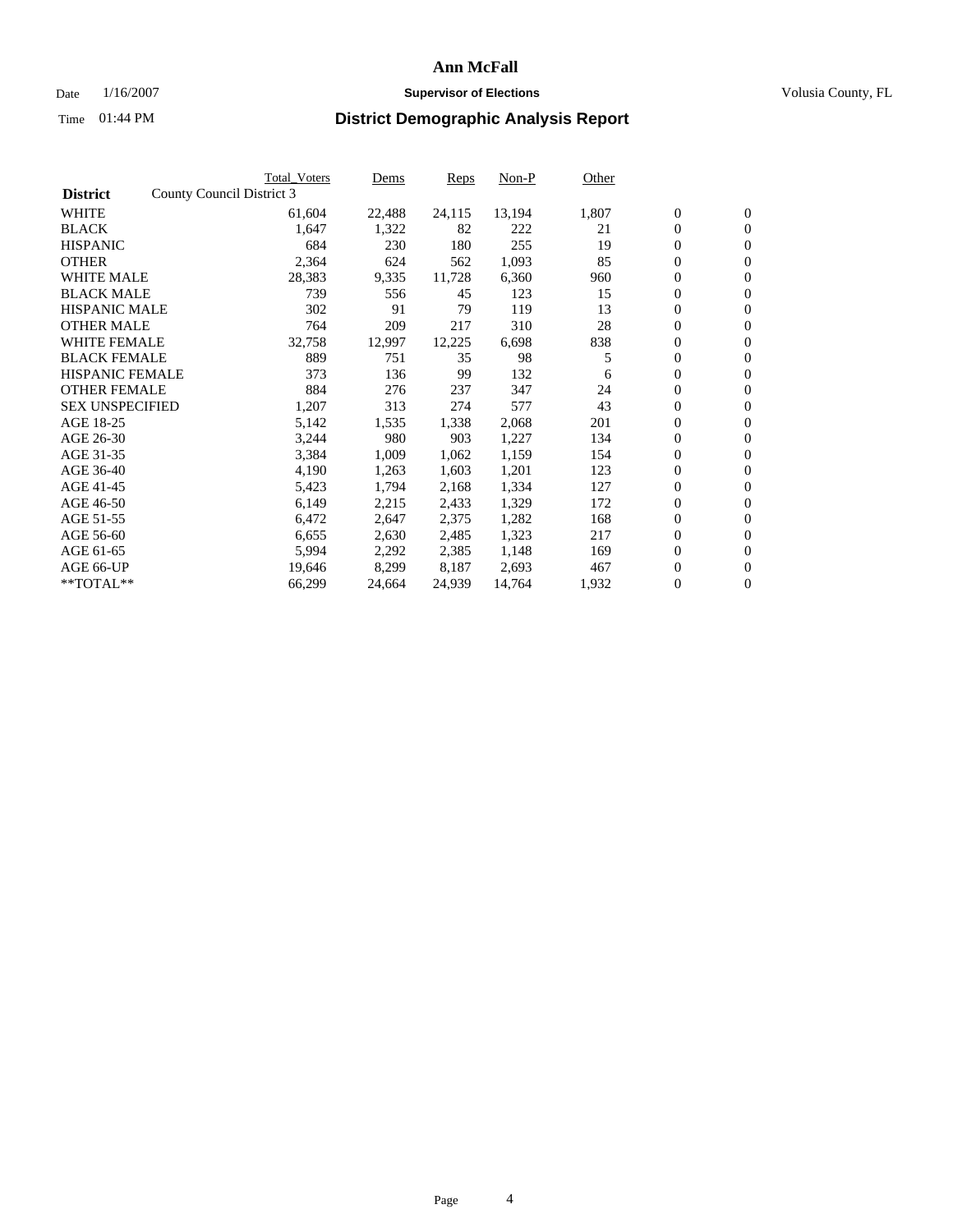#### Date  $1/16/2007$  **Supervisor of Elections Supervisor of Elections** Volusia County, FL

|                        | <b>Total_Voters</b>       | Dems   | <b>Reps</b> | Non-P  | Other |                  |                  |  |
|------------------------|---------------------------|--------|-------------|--------|-------|------------------|------------------|--|
| <b>District</b>        | County Council District 4 |        |             |        |       |                  |                  |  |
| <b>WHITE</b>           | 51,728                    | 19,077 | 20,984      | 9,986  | 1,681 | $\boldsymbol{0}$ | $\mathbf{0}$     |  |
| <b>BLACK</b>           | 4,207                     | 3,351  | 188         | 606    | 62    | $\overline{0}$   | $\mathbf{0}$     |  |
| <b>HISPANIC</b>        | 845                       | 326    | 239         | 259    | 21    | $\boldsymbol{0}$ | $\mathbf{0}$     |  |
| <b>OTHER</b>           | 3,234                     | 956    | 843         | 1,322  | 113   | $\boldsymbol{0}$ | $\mathbf{0}$     |  |
| <b>WHITE MALE</b>      | 23,583                    | 7,777  | 10,098      | 4,814  | 894   | 0                | $\mathbf{0}$     |  |
| <b>BLACK MALE</b>      | 1,653                     | 1,231  | 99          | 283    | 40    | $\boldsymbol{0}$ | $\boldsymbol{0}$ |  |
| <b>HISPANIC MALE</b>   | 375                       | 122    | 118         | 121    | 14    | $\overline{0}$   | $\mathbf{0}$     |  |
| <b>OTHER MALE</b>      | 1,057                     | 285    | 330         | 402    | 40    | $\overline{0}$   | $\mathbf{0}$     |  |
| <b>WHITE FEMALE</b>    | 27,806                    | 11,189 | 10,755      | 5,088  | 774   | $\overline{0}$   | $\mathbf{0}$     |  |
| <b>BLACK FEMALE</b>    | 2,524                     | 2,095  | 89          | 318    | 22    | $\boldsymbol{0}$ | $\mathbf{0}$     |  |
| <b>HISPANIC FEMALE</b> | 456                       | 195    | 116         | 138    | 7     | $\boldsymbol{0}$ | $\mathbf{0}$     |  |
| <b>OTHER FEMALE</b>    | 1,190                     | 425    | 332         | 410    | 23    | 0                | $\mathbf{0}$     |  |
| <b>SEX UNSPECIFIED</b> | 1,370                     | 391    | 317         | 599    | 63    | $\boldsymbol{0}$ | $\mathbf{0}$     |  |
| AGE 18-25              | 5,607                     | 1,858  | 1,549       | 1,994  | 206   | $\boldsymbol{0}$ | $\mathbf{0}$     |  |
| AGE 26-30              | 3,064                     | 1,039  | 860         | 1,030  | 135   | $\overline{0}$   | $\mathbf{0}$     |  |
| AGE 31-35              | 3,062                     | 1,074  | 1,014       | 862    | 112   | $\boldsymbol{0}$ | $\mathbf{0}$     |  |
| AGE 36-40              | 3,751                     | 1,299  | 1,404       | 925    | 123   | $\boldsymbol{0}$ | $\mathbf{0}$     |  |
| AGE 41-45              | 4,704                     | 1,672  | 1,850       | 1,024  | 158   | $\boldsymbol{0}$ | $\mathbf{0}$     |  |
| AGE 46-50              | 5,382                     | 2,074  | 2,101       | 1,058  | 149   | 0                | $\mathbf{0}$     |  |
| AGE 51-55              | 5,499                     | 2,362  | 1,962       | 1,003  | 172   | $\boldsymbol{0}$ | $\mathbf{0}$     |  |
| AGE 56-60              | 5,828                     | 2,444  | 2,099       | 1,099  | 186   | $\overline{0}$   | $\mathbf{0}$     |  |
| AGE 61-65              | 5,260                     | 2,088  | 2,091       | 920    | 161   | $\mathbf{0}$     | $\mathbf{0}$     |  |
| AGE 66-UP              | 17,857                    | 7,800  | 7,324       | 2,258  | 475   | $\boldsymbol{0}$ | $\boldsymbol{0}$ |  |
| **TOTAL**              | 60,014                    | 23,710 | 22,254      | 12,173 | 1,877 | $\boldsymbol{0}$ | $\overline{0}$   |  |
|                        |                           |        |             |        |       |                  |                  |  |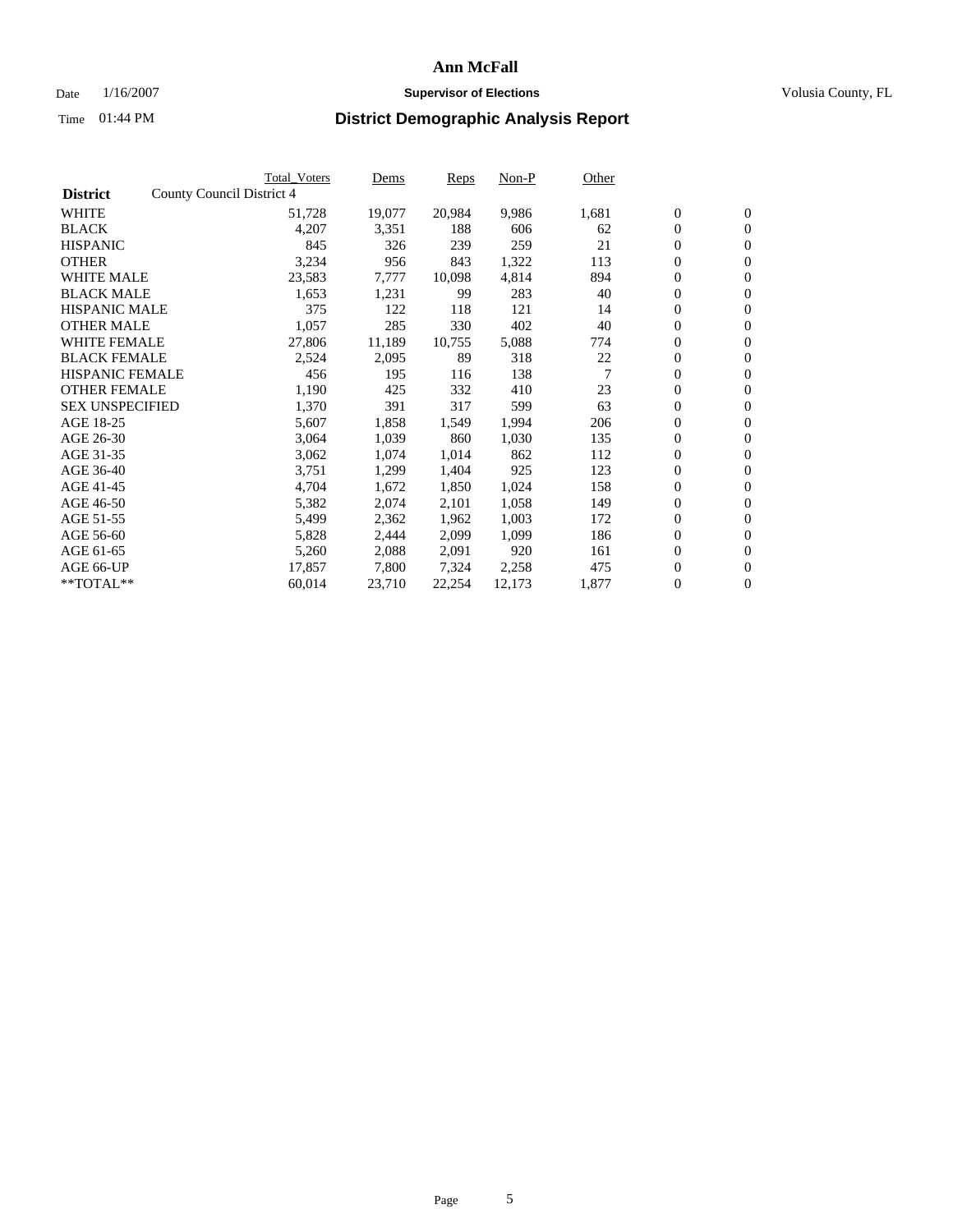#### Date  $1/16/2007$  **Supervisor of Elections Supervisor of Elections** Volusia County, FL

|                        | <b>Total_Voters</b>       | Dems             | <b>Reps</b> | Non-P  | Other |                  |                  |  |
|------------------------|---------------------------|------------------|-------------|--------|-------|------------------|------------------|--|
| <b>District</b>        | County Council District 5 |                  |             |        |       |                  |                  |  |
| <b>WHITE</b>           |                           | 45,625<br>15,090 | 19,200      | 9,310  | 2,025 | $\overline{0}$   | $\mathbf{0}$     |  |
| <b>BLACK</b>           |                           | 3,947<br>2,922   | 265         | 660    | 100   | $\overline{0}$   | $\mathbf{0}$     |  |
| <b>HISPANIC</b>        |                           | 9,664<br>4,484   | 2,013       | 2,959  | 208   | $\boldsymbol{0}$ | $\mathbf{0}$     |  |
| <b>OTHER</b>           |                           | 3,316<br>897     | 751         | 1,563  | 105   | $\boldsymbol{0}$ | $\mathbf{0}$     |  |
| <b>WHITE MALE</b>      |                           | 21,199<br>6,296  | 9,411       | 4,393  | 1,099 | 0                | $\mathbf{0}$     |  |
| <b>BLACK MALE</b>      |                           | 1,752<br>1,212   | 143         | 348    | 49    | $\boldsymbol{0}$ | $\boldsymbol{0}$ |  |
| <b>HISPANIC MALE</b>   |                           | 4,564<br>2,035   | 1,023       | 1,388  | 118   | $\overline{0}$   | $\mathbf{0}$     |  |
| <b>OTHER MALE</b>      |                           | 316<br>1,096     | 292         | 452    | 36    | $\boldsymbol{0}$ | $\mathbf{0}$     |  |
| <b>WHITE FEMALE</b>    |                           | 24,120<br>8,698  | 9,660       | 4,845  | 917   | $\mathbf{0}$     | $\mathbf{0}$     |  |
| <b>BLACK FEMALE</b>    |                           | 2,152<br>1,674   | 122         | 305    | 51    | $\boldsymbol{0}$ | $\mathbf{0}$     |  |
| <b>HISPANIC FEMALE</b> |                           | 5,005<br>2,402   | 980         | 1,534  | 89    | $\boldsymbol{0}$ | $\boldsymbol{0}$ |  |
| <b>OTHER FEMALE</b>    |                           | 1,282<br>414     | 295         | 541    | 32    | 0                | $\mathbf{0}$     |  |
| <b>SEX UNSPECIFIED</b> |                           | 1,382<br>346     | 303         | 686    | 47    | $\boldsymbol{0}$ | $\mathbf{0}$     |  |
| AGE 18-25              |                           | 6,384<br>1,856   | 1,598       | 2,609  | 321   | $\boldsymbol{0}$ | $\mathbf{0}$     |  |
| AGE 26-30              |                           | 4,500<br>1,414   | 1,270       | 1,603  | 213   | $\mathbf{0}$     | $\mathbf{0}$     |  |
| AGE 31-35              |                           | 4,893<br>1,548   | 1,646       | 1,459  | 240   | $\boldsymbol{0}$ | $\mathbf{0}$     |  |
| AGE 36-40              |                           | 1,738<br>5,475   | 2,047       | 1,453  | 237   | $\boldsymbol{0}$ | $\boldsymbol{0}$ |  |
| AGE 41-45              |                           | 6,485<br>2,216   | 2,486       | 1,532  | 251   | $\boldsymbol{0}$ | $\mathbf{0}$     |  |
| AGE 46-50              |                           | 6,608<br>2,380   | 2,634       | 1,356  | 238   | $\boldsymbol{0}$ | $\mathbf{0}$     |  |
| AGE 51-55              |                           | 5,916<br>2,365   | 2,151       | 1,174  | 226   | $\boldsymbol{0}$ | $\boldsymbol{0}$ |  |
| AGE 56-60              |                           | 2,220<br>5,546   | 2,068       | 1,048  | 210   | $\overline{0}$   | $\mathbf{0}$     |  |
| AGE 61-65              |                           | 4,240<br>1,773   | 1,628       | 699    | 140   | $\mathbf{0}$     | $\boldsymbol{0}$ |  |
| AGE 66-UP              |                           | 12,505<br>5,883  | 4,701       | 1,559  | 362   | $\boldsymbol{0}$ | $\boldsymbol{0}$ |  |
| **TOTAL**              |                           | 62,552<br>23,393 | 22,229      | 14,492 | 2,438 | $\boldsymbol{0}$ | $\overline{0}$   |  |
|                        |                           |                  |             |        |       |                  |                  |  |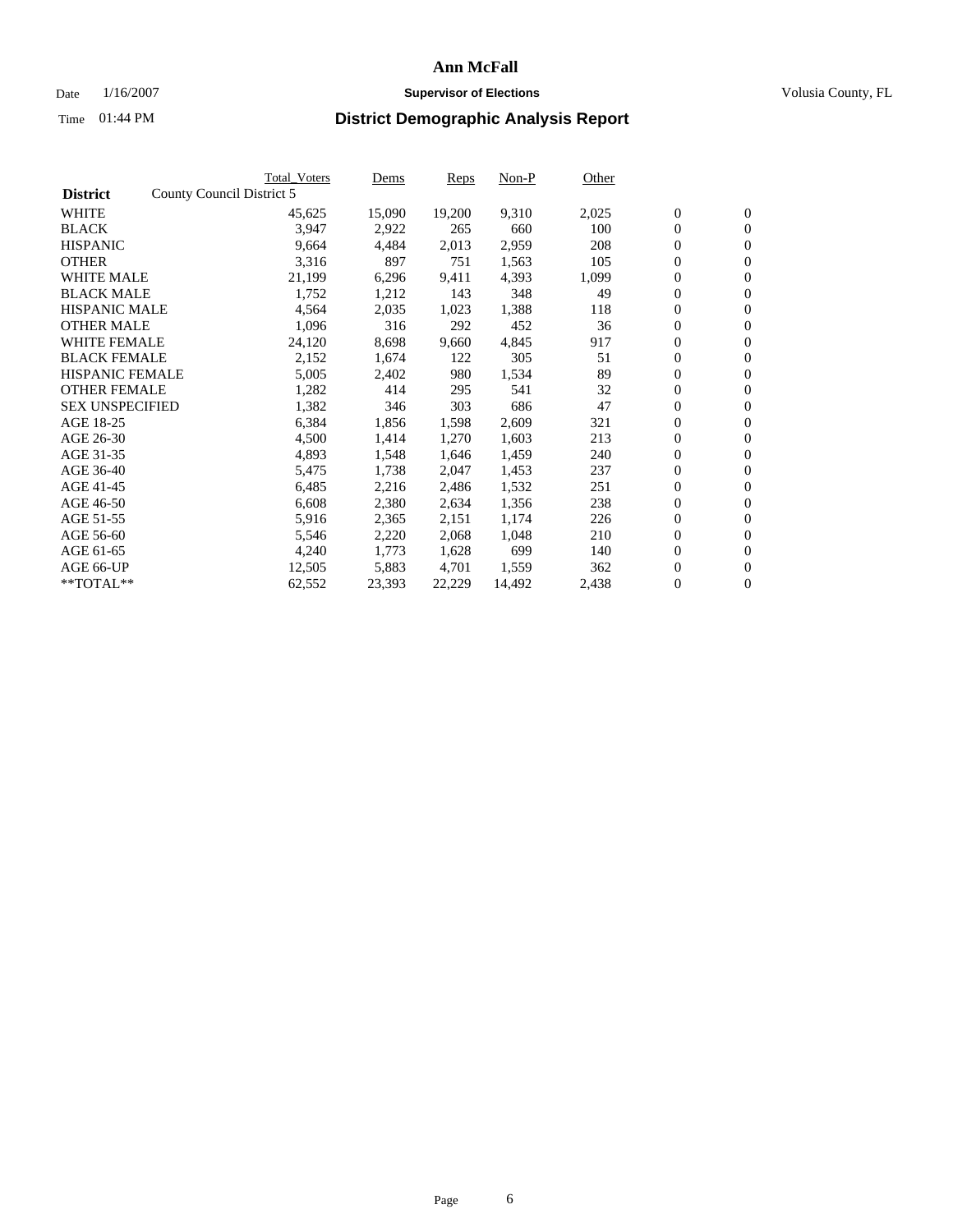### Date  $1/16/2007$  **Supervisor of Elections Supervisor of Elections** Volusia County, FL

|                        |                                     | <b>Total_Voters</b> | Dems | Reps | Non-P    | Other    |                |              |  |
|------------------------|-------------------------------------|---------------------|------|------|----------|----------|----------------|--------------|--|
| <b>District</b>        | <b>Indigo Community Development</b> |                     |      |      |          |          |                |              |  |
| <b>WHITE</b>           |                                     | 408                 | 103  | 193  | 93       | 19       | $\overline{0}$ | $\mathbf{0}$ |  |
| <b>BLACK</b>           |                                     | 36                  | 22   | 4    | 10       | $\Omega$ | 0              | 0            |  |
| <b>HISPANIC</b>        |                                     | 19                  | 8    | 5    | 6        | 0        | 0              | 0            |  |
| <b>OTHER</b>           |                                     | 44                  | 12   | 22   | 10       |          |                |              |  |
| <b>WHITE MALE</b>      |                                     | 189                 | 36   | 98   | 44       | 11       |                |              |  |
| <b>BLACK MALE</b>      |                                     | 17                  | 9    | 3    | 5        | $\Omega$ |                |              |  |
| HISPANIC MALE          |                                     | 5                   | 2    | 0    | 3        |          |                |              |  |
| <b>OTHER MALE</b>      |                                     | 18                  | 3    | 9    | 6        |          | 0              |              |  |
| WHITE FEMALE           |                                     | 216                 | 67   | 93   | 49       |          |                | 0            |  |
| <b>BLACK FEMALE</b>    |                                     | 19                  | 13   |      | 5        |          | 0              | $\theta$     |  |
| <b>HISPANIC FEMALE</b> |                                     | 14                  | 6    |      |          |          |                | 0            |  |
| <b>OTHER FEMALE</b>    |                                     | 19                  | 6    | 9    |          |          |                |              |  |
| <b>SEX UNSPECIFIED</b> |                                     | 10                  | 3    | 6    | $\theta$ |          |                |              |  |
| AGE 18-25              |                                     | 31                  |      | 13   | 12       |          | $_{0}$         |              |  |
| AGE 26-30              |                                     | 31                  | 8    | 9    | 12       | 2        | 0              |              |  |
| AGE 31-35              |                                     | 61                  | 12   | 30   | 17       | 2        | 0              |              |  |
| AGE 36-40              |                                     | 47                  | 14   | 17   | 13       | 3        | 0              | 0            |  |
| AGE 41-45              |                                     | 31                  | 10   | 13   | 8        |          |                |              |  |
| AGE 46-50              |                                     | 37                  | 12   | 22   | 3        | 0        |                | 0            |  |
| AGE 51-55              |                                     | 40                  | 19   | 17   | 2        |          |                |              |  |
| AGE 56-60              |                                     | 75                  | 20   | 29   | 22       |          | 0              |              |  |
| AGE 61-65              |                                     | 53                  | 12   | 27   | 12       |          |                |              |  |
| AGE 66-UP              |                                     | 101                 | 33   | 47   | 18       |          |                |              |  |
| **TOTAL**              |                                     | 507                 | 145  | 224  | 119      | 19       | 0              | 0            |  |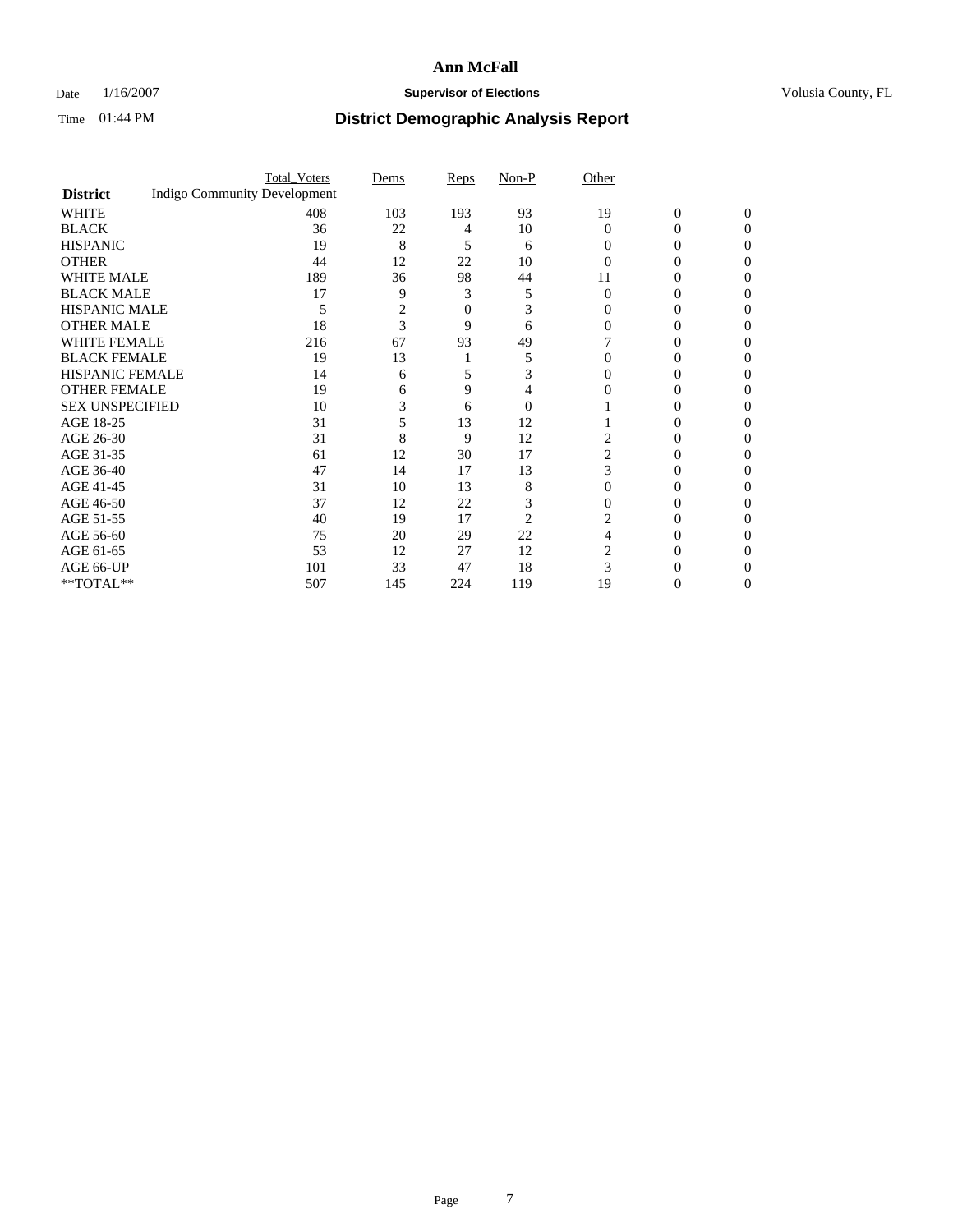### Date  $1/16/2007$  **Supervisor of Elections Supervisor of Elections** Volusia County, FL

|                        |                          | <b>Total Voters</b> | Dems  | Reps  | Non-P | Other |                  |                  |  |
|------------------------|--------------------------|---------------------|-------|-------|-------|-------|------------------|------------------|--|
| <b>District</b>        | Congressional District 3 |                     |       |       |       |       |                  |                  |  |
| <b>WHITE</b>           |                          | 4,925               | 1,780 | 2,133 | 825   | 187   | $\boldsymbol{0}$ | $\boldsymbol{0}$ |  |
| <b>BLACK</b>           |                          | 2,065               | 1,745 | 69    | 225   | 26    | $\mathbf{0}$     | $\mathbf{0}$     |  |
| <b>HISPANIC</b>        |                          | 293                 | 94    | 60    | 126   | 13    | $\mathbf{0}$     | $\mathbf{0}$     |  |
| <b>OTHER</b>           |                          | 398                 | 136   | 93    | 154   | 15    | 0                | $\mathbf{0}$     |  |
| <b>WHITE MALE</b>      |                          | 2,322               | 762   | 1,057 | 400   | 103   | 0                | $\mathbf{0}$     |  |
| <b>BLACK MALE</b>      |                          | 774                 | 644   | 24    | 89    | 17    | 0                | $\boldsymbol{0}$ |  |
| <b>HISPANIC MALE</b>   |                          | 130                 | 43    | 26    | 57    | 4     | 0                | $\mathbf{0}$     |  |
| <b>OTHER MALE</b>      |                          | 131                 | 46    | 41    | 37    |       | 0                | $\mathbf{0}$     |  |
| <b>WHITE FEMALE</b>    |                          | 2,564               | 1,009 | 1,057 | 414   | 84    | 0                | $\mathbf{0}$     |  |
| <b>BLACK FEMALE</b>    |                          | 1,267               | 1,084 | 43    | 131   | 9     | $\mathbf{0}$     | $\mathbf{0}$     |  |
| <b>HISPANIC FEMALE</b> |                          | 159                 | 51    | 34    | 66    | 8     | 0                | $\mathbf{0}$     |  |
| <b>OTHER FEMALE</b>    |                          | 140                 | 57    | 32    | 47    | 4     | 0                | $\mathbf{0}$     |  |
| <b>SEX UNSPECIFIED</b> |                          | 194                 | 59    | 41    | 89    | 5     | $\boldsymbol{0}$ | $\boldsymbol{0}$ |  |
| AGE 18-25              |                          | 776                 | 314   | 149   | 278   | 35    | 0                | $\mathbf{0}$     |  |
| AGE 26-30              |                          | 490                 | 216   | 105   | 147   | 22    | 0                | $\mathbf{0}$     |  |
| AGE 31-35              |                          | 548                 | 251   | 149   | 132   | 16    | 0                | $\mathbf{0}$     |  |
| AGE 36-40              |                          | 557                 | 250   | 169   | 123   | 15    | $\boldsymbol{0}$ | $\mathbf{0}$     |  |
| AGE 41-45              |                          | 665                 | 323   | 207   | 117   | 18    | 0                | $\mathbf{0}$     |  |
| AGE 46-50              |                          | 729                 | 367   | 232   | 113   | 17    | $\mathbf{0}$     | $\mathbf{0}$     |  |
| AGE 51-55              |                          | 677                 | 351   | 202   | 99    | 25    | $\overline{0}$   | $\mathbf{0}$     |  |
| AGE 56-60              |                          | 748                 | 359   | 275   | 89    | 25    | $\boldsymbol{0}$ | $\mathbf{0}$     |  |
| AGE 61-65              |                          | 676                 | 373   | 203   | 78    | 22    | 0                | $\mathbf{0}$     |  |
| AGE 66-UP              |                          | 1,815               | 951   | 664   | 154   | 46    | 0                | 0                |  |
| $*$ TOTAL $**$         |                          | 7,681               | 3,755 | 2,355 | 1,330 | 241   | 0                | $\boldsymbol{0}$ |  |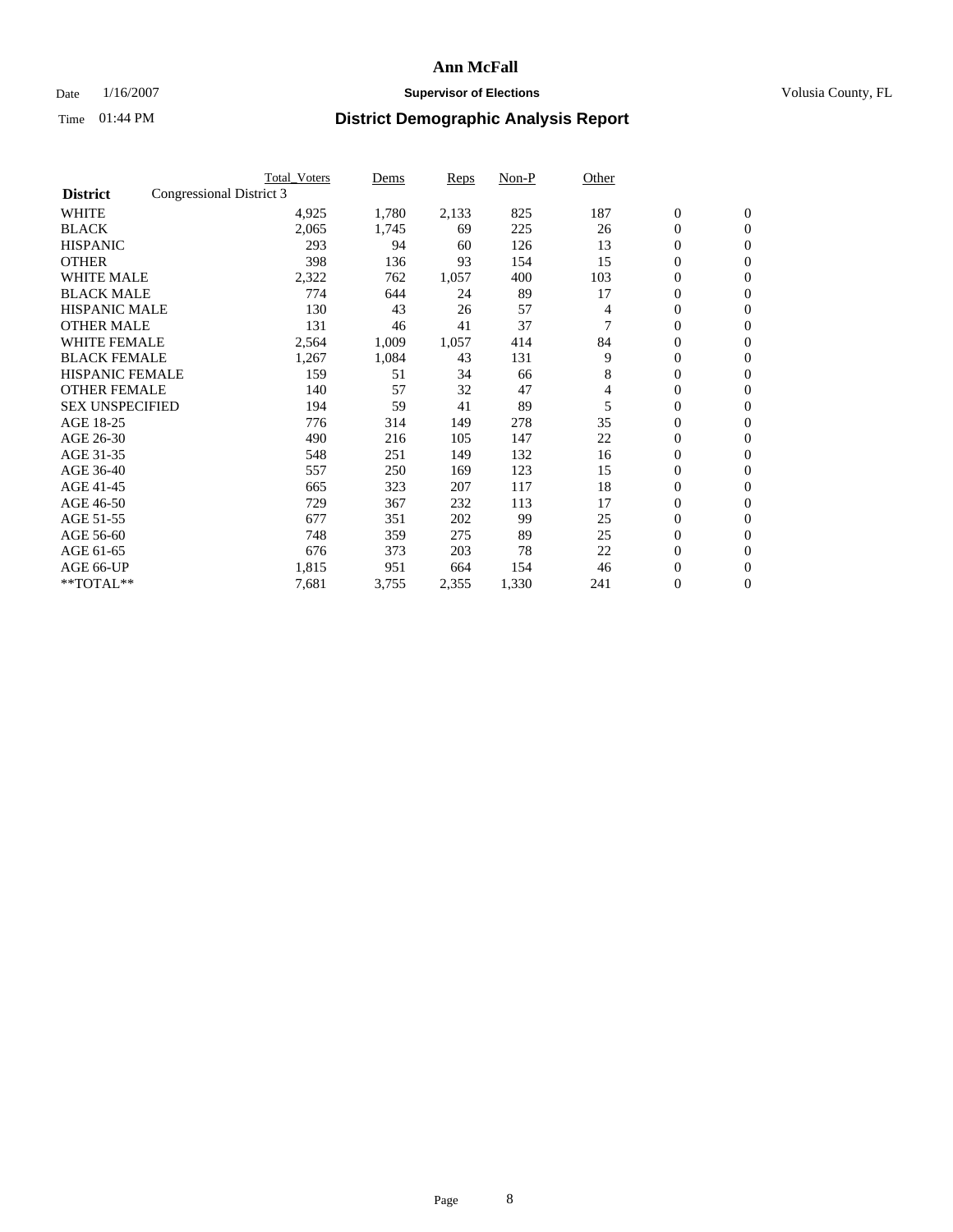#### Date  $1/16/2007$  **Supervisor of Elections Supervisor of Elections** Volusia County, FL

|                        |                          | <b>Total_Voters</b> | Dems   | <b>Reps</b> | Non-P  | Other |                  |                  |  |
|------------------------|--------------------------|---------------------|--------|-------------|--------|-------|------------------|------------------|--|
| <b>District</b>        | Congressional District 7 |                     |        |             |        |       |                  |                  |  |
| <b>WHITE</b>           |                          | 134,990             | 49,654 | 54,168      | 25,997 | 5,171 | $\overline{0}$   | $\mathbf{0}$     |  |
| <b>BLACK</b>           |                          | 16,236              | 12,895 | 701         | 2,395  | 245   | $\overline{0}$   | $\mathbf{0}$     |  |
| <b>HISPANIC</b>        |                          | 9,452               | 4,234  | 2,053       | 2,948  | 217   | $\boldsymbol{0}$ | $\mathbf{0}$     |  |
| <b>OTHER</b>           |                          | 9,124               | 2,802  | 2,062       | 3,984  | 276   | $\boldsymbol{0}$ | $\mathbf{0}$     |  |
| <b>WHITE MALE</b>      |                          | 61,917              | 20,385 | 26,287      | 12,449 | 2,796 | 0                | $\mathbf{0}$     |  |
| <b>BLACK MALE</b>      |                          | 6,521               | 4,889  | 369         | 1,117  | 146   | $\boldsymbol{0}$ | $\mathbf{0}$     |  |
| <b>HISPANIC MALE</b>   |                          | 4,458               | 1,902  | 1,045       | 1,392  | 119   | $\overline{0}$   | $\mathbf{0}$     |  |
| <b>OTHER MALE</b>      |                          | 2,905               | 888    | 807         | 1,117  | 93    | $\overline{0}$   | $\mathbf{0}$     |  |
| <b>WHITE FEMALE</b>    |                          | 72,222              | 28,978 | 27,571      | 13,329 | 2,344 | $\mathbf{0}$     | $\mathbf{0}$     |  |
| <b>BLACK FEMALE</b>    |                          | 9,552               | 7,878  | 329         | 1,247  | 98    | $\boldsymbol{0}$ | $\mathbf{0}$     |  |
| HISPANIC FEMALE        |                          | 4,902               | 2,283  | 995         | 1,527  | 97    | $\boldsymbol{0}$ | $\mathbf{0}$     |  |
| <b>OTHER FEMALE</b>    |                          | 3,376               | 1,240  | 799         | 1,271  | 66    | 0                | $\mathbf{0}$     |  |
| <b>SEX UNSPECIFIED</b> |                          | 3,949               | 1,142  | 782         | 1,875  | 150   | $\boldsymbol{0}$ | $\mathbf{0}$     |  |
| AGE 18-25              |                          | 17,659              | 6,314  | 4,102       | 6,542  | 701   | $\boldsymbol{0}$ | $\mathbf{0}$     |  |
| AGE 26-30              |                          | 10,241              | 3,540  | 2,773       | 3,429  | 499   | $\overline{0}$   | $\mathbf{0}$     |  |
| AGE 31-35              |                          | 10,322              | 3,572  | 3,351       | 2,956  | 443   | $\overline{0}$   | $\mathbf{0}$     |  |
| AGE 36-40              |                          | 12,195              | 4,201  | 4,447       | 3,061  | 486   | $\boldsymbol{0}$ | $\boldsymbol{0}$ |  |
| AGE 41-45              |                          | 14,847              | 5,363  | 5,605       | 3,320  | 559   | $\boldsymbol{0}$ | $\mathbf{0}$     |  |
| AGE 46-50              |                          | 16,155              | 6,438  | 6,034       | 3,144  | 539   | 0                | $\mathbf{0}$     |  |
| AGE 51-55              |                          | 15,746              | 6,846  | 5,498       | 2,845  | 557   | $\boldsymbol{0}$ | $\boldsymbol{0}$ |  |
| AGE 56-60              |                          | 15,690              | 6,798  | 5,600       | 2,748  | 544   | $\overline{0}$   | $\mathbf{0}$     |  |
| AGE 61-65              |                          | 13,150              | 5,608  | 4,967       | 2,158  | 417   | $\mathbf{0}$     | $\boldsymbol{0}$ |  |
| AGE 66-UP              |                          | 43,797              | 20,905 | 16,607      | 5,121  | 1,164 | $\boldsymbol{0}$ | $\boldsymbol{0}$ |  |
| **TOTAL**              |                          | 169,802             | 69,585 | 58,984      | 35,324 | 5,909 | $\boldsymbol{0}$ | $\overline{0}$   |  |
|                        |                          |                     |        |             |        |       |                  |                  |  |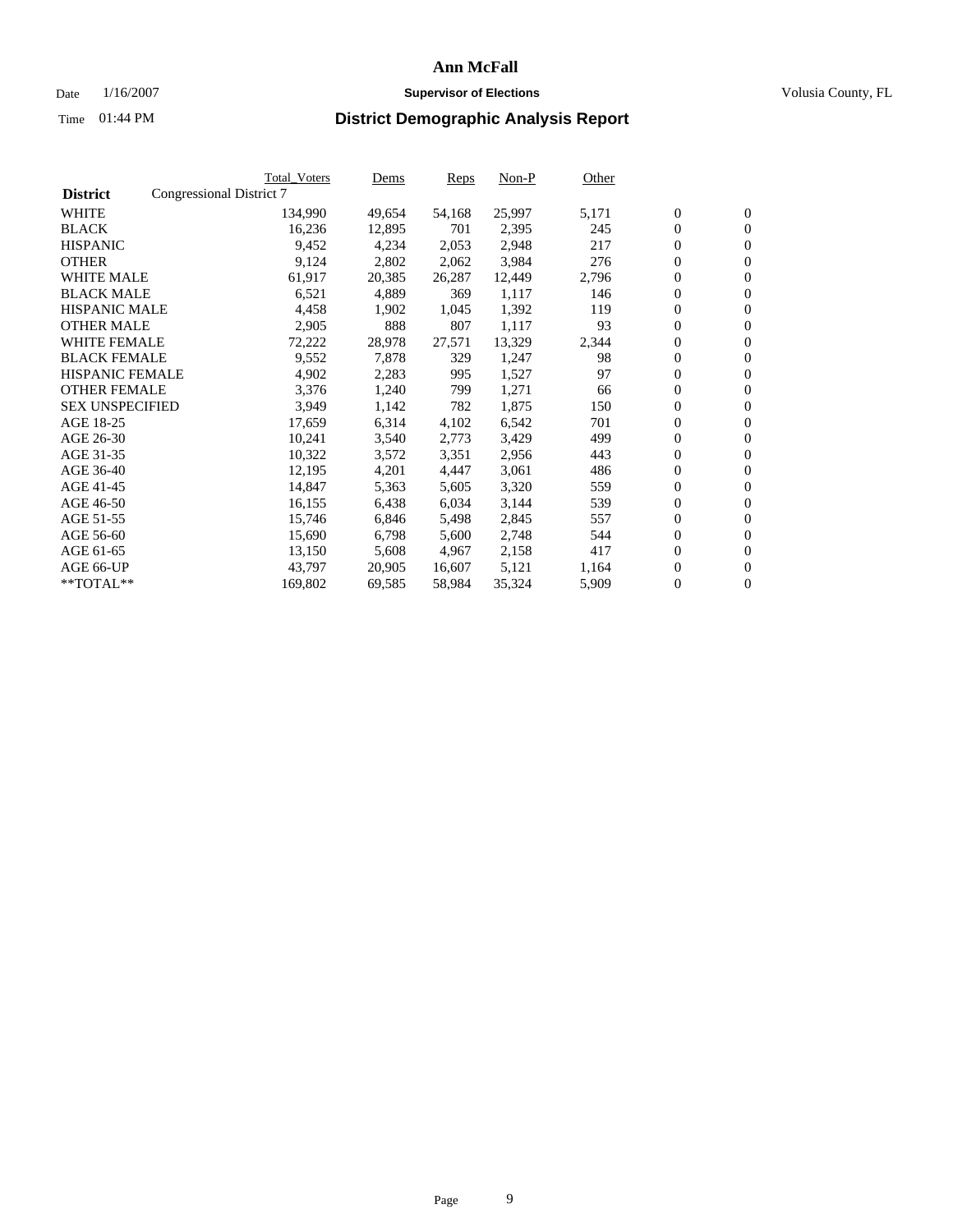#### Date  $1/16/2007$  **Supervisor of Elections Supervisor of Elections** Volusia County, FL

|                        |                           | <b>Total_Voters</b> | Dems   | <b>Reps</b> | Non-P  | Other |                  |                  |  |
|------------------------|---------------------------|---------------------|--------|-------------|--------|-------|------------------|------------------|--|
| <b>District</b>        | Congressional District 24 |                     |        |             |        |       |                  |                  |  |
| <b>WHITE</b>           |                           | 105,392             | 37,751 | 41,852      | 22,377 | 3,412 | $\overline{0}$   | $\mathbf{0}$     |  |
| <b>BLACK</b>           |                           | 3,873               | 2,975  | 220         | 611    | 67    | $\overline{0}$   | $\mathbf{0}$     |  |
| <b>HISPANIC</b>        |                           | 4,228               | 1,797  | 941         | 1,384  | 106   | $\boldsymbol{0}$ | $\mathbf{0}$     |  |
| <b>OTHER</b>           |                           | 4,979               | 1,333  | 1,218       | 2,250  | 178   | $\boldsymbol{0}$ | $\mathbf{0}$     |  |
| <b>WHITE MALE</b>      |                           | 48,677              | 15,674 | 20,397      | 10,758 | 1,848 | 0                | $\mathbf{0}$     |  |
| <b>BLACK MALE</b>      |                           | 1,720               | 1,231  | 119         | 338    | 32    | $\boldsymbol{0}$ | $\boldsymbol{0}$ |  |
| <b>HISPANIC MALE</b>   |                           | 1,939               | 807    | 443         | 624    | 65    | $\overline{0}$   | $\mathbf{0}$     |  |
| <b>OTHER MALE</b>      |                           | 1,681               | 449    | 473         | 698    | 61    | $\overline{0}$   | $\mathbf{0}$     |  |
| <b>WHITE FEMALE</b>    |                           | 55,924              | 21,824 | 21,167      | 11,395 | 1,538 | $\mathbf{0}$     | $\mathbf{0}$     |  |
| <b>BLACK FEMALE</b>    |                           | 2,107               | 1,709  | 98          | 266    | 34    | $\boldsymbol{0}$ | $\mathbf{0}$     |  |
| <b>HISPANIC FEMALE</b> |                           | 2,241               | 972    | 488         | 741    | 40    | $\boldsymbol{0}$ | $\boldsymbol{0}$ |  |
| <b>OTHER FEMALE</b>    |                           | 1,877               | 597    | 476         | 755    | 49    | 0                | $\mathbf{0}$     |  |
| <b>SEX UNSPECIFIED</b> |                           | 2,306               | 593    | 570         | 1,047  | 96    | $\boldsymbol{0}$ | $\mathbf{0}$     |  |
| AGE 18-25              |                           | 9,919               | 2,943  | 2,649       | 3,929  | 398   | $\boldsymbol{0}$ | $\mathbf{0}$     |  |
| AGE 26-30              |                           | 6,430               | 1,941  | 1,842       | 2,377  | 270   | $\overline{0}$   | $\mathbf{0}$     |  |
| AGE 31-35              |                           | 6,734               | 2,050  | 2,250       | 2,133  | 301   | $\overline{0}$   | $\mathbf{0}$     |  |
| AGE 36-40              |                           | 7,853               | 2,463  | 2,924       | 2,209  | 257   | $\boldsymbol{0}$ | $\mathbf{0}$     |  |
| AGE 41-45              |                           | 10,007              | 3,350  | 3,940       | 2,412  | 305   | $\boldsymbol{0}$ | $\mathbf{0}$     |  |
| AGE 46-50              |                           | 10,978              | 3,889  | 4,417       | 2,363  | 309   | 0                | $\mathbf{0}$     |  |
| AGE 51-55              |                           | 11,007              | 4,447  | 4,071       | 2,178  | 311   | $\boldsymbol{0}$ | $\boldsymbol{0}$ |  |
| AGE 56-60              |                           | 11,532              | 4,536  | 4,206       | 2,381  | 409   | $\overline{0}$   | $\mathbf{0}$     |  |
| AGE 61-65              |                           | 10,287              | 3,933  | 4,065       | 1,958  | 331   | $\mathbf{0}$     | $\mathbf{0}$     |  |
| AGE 66-UP              |                           | 33,725              | 14,304 | 13,867      | 4,682  | 872   | $\boldsymbol{0}$ | $\boldsymbol{0}$ |  |
| **TOTAL**              |                           | 118,472             | 43,856 | 44,231      | 26,622 | 3,763 | $\boldsymbol{0}$ | $\overline{0}$   |  |
|                        |                           |                     |        |             |        |       |                  |                  |  |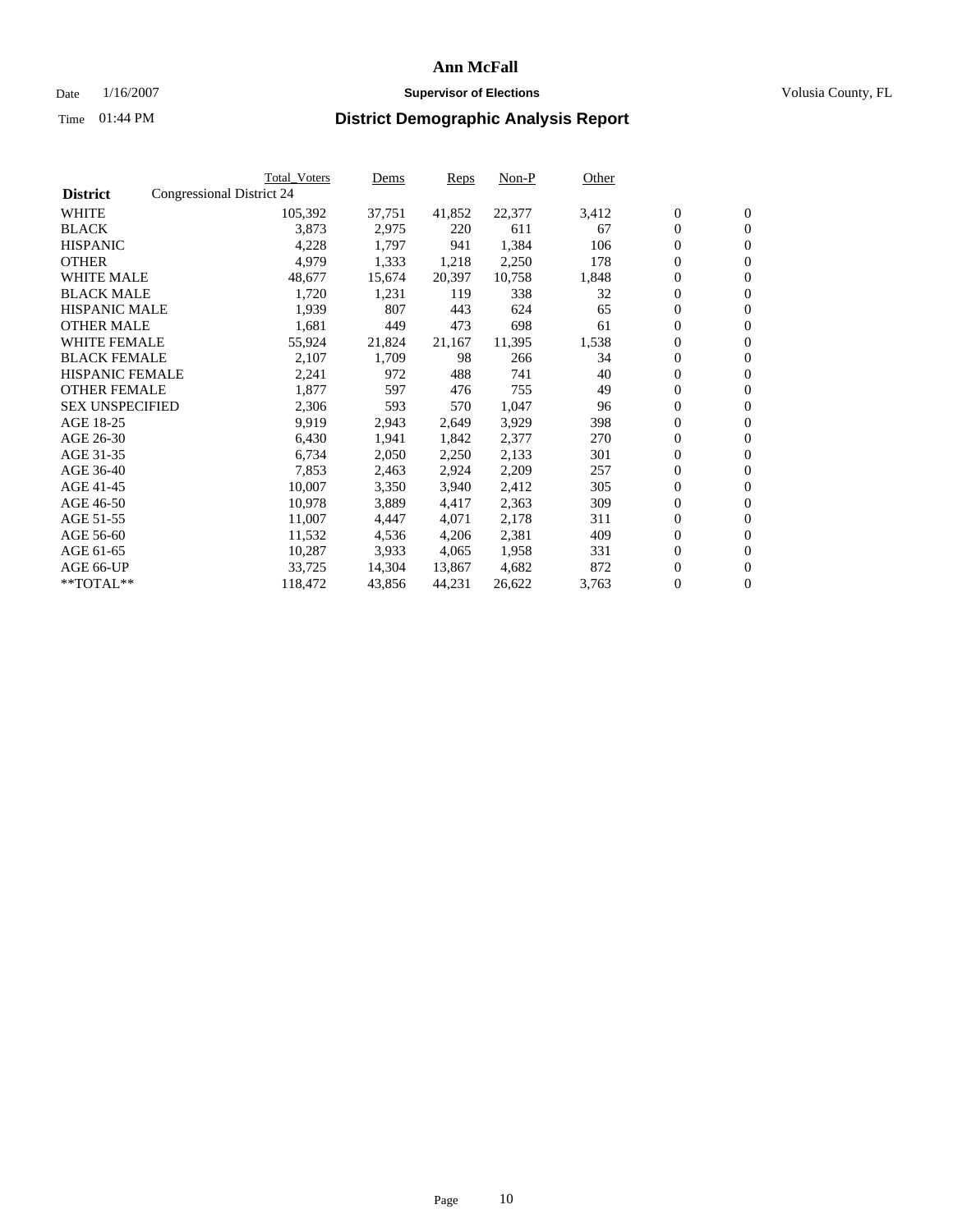### Date  $1/16/2007$  **Supervisor of Elections Supervisor of Elections** Volusia County, FL

|                        |               | Total Voters | Dems   | <b>Reps</b> | Non-P | Other |                  |                  |  |
|------------------------|---------------|--------------|--------|-------------|-------|-------|------------------|------------------|--|
| <b>District</b>        | Daytona Beach |              |        |             |       |       |                  |                  |  |
| <b>WHITE</b>           |               | 20,519       | 8,013  | 7,263       | 4,460 | 783   | $\boldsymbol{0}$ | $\mathbf{0}$     |  |
| <b>BLACK</b>           |               | 10,691       | 8,694  | 339         | 1,533 | 125   | $\boldsymbol{0}$ | $\mathbf{0}$     |  |
| <b>HISPANIC</b>        |               | 667          | 262    | 141         | 247   | 17    | $\boldsymbol{0}$ | $\mathbf{0}$     |  |
| <b>OTHER</b>           |               | 2,606        | 930    | 434         | 1,184 | 58    | $\boldsymbol{0}$ | $\mathbf{0}$     |  |
| <b>WHITE MALE</b>      |               | 9,866        | 3,413  | 3,751       | 2,239 | 463   | 0                | $\mathbf{0}$     |  |
| <b>BLACK MALE</b>      |               | 4,196        | 3,253  | 178         | 689   | 76    | $\boldsymbol{0}$ | $\boldsymbol{0}$ |  |
| <b>HISPANIC MALE</b>   |               | 329          | 126    | 65          | 127   | 11    | $\overline{0}$   | $\mathbf{0}$     |  |
| <b>OTHER MALE</b>      |               | 741          | 272    | 146         | 303   | 20    | $\overline{0}$   | $\mathbf{0}$     |  |
| <b>WHITE FEMALE</b>    |               | 10,504       | 4,544  | 3,467       | 2,182 | 311   | $\mathbf{0}$     | $\mathbf{0}$     |  |
| <b>BLACK FEMALE</b>    |               | 6,378        | 5,352  | 159         | 819   | 48    | $\boldsymbol{0}$ | $\mathbf{0}$     |  |
| <b>HISPANIC FEMALE</b> |               | 332          | 132    | 75          | 119   | 6     | $\boldsymbol{0}$ | $\boldsymbol{0}$ |  |
| <b>OTHER FEMALE</b>    |               | 856          | 367    | 145         | 330   | 14    | 0                | $\mathbf{0}$     |  |
| <b>SEX UNSPECIFIED</b> |               | 1,281        | 440    | 191         | 616   | 34    | $\boldsymbol{0}$ | $\mathbf{0}$     |  |
| AGE 18-25              |               | 5,838        | 2,779  | 851         | 2,062 | 146   | $\boldsymbol{0}$ | $\mathbf{0}$     |  |
| AGE 26-30              |               | 2,442        | 1,133  | 407         | 821   | 81    | $\overline{0}$   | $\mathbf{0}$     |  |
| AGE 31-35              |               | 2,117        | 996    | 456         | 598   | 67    | $\boldsymbol{0}$ | $\mathbf{0}$     |  |
| AGE 36-40              |               | 2,140        | 1,043  | 471         | 554   | 72    | $\boldsymbol{0}$ | $\mathbf{0}$     |  |
| AGE 41-45              |               | 2,483        | 1,283  | 584         | 531   | 85    | $\boldsymbol{0}$ | $\mathbf{0}$     |  |
| AGE 46-50              |               | 2,899        | 1,526  | 735         | 557   | 81    | $\boldsymbol{0}$ | $\mathbf{0}$     |  |
| AGE 51-55              |               | 2,814        | 1,552  | 688         | 494   | 80    | $\boldsymbol{0}$ | $\mathbf{0}$     |  |
| AGE 56-60              |               | 2,843        | 1,511  | 715         | 530   | 87    | $\overline{0}$   | $\mathbf{0}$     |  |
| AGE 61-65              |               | 2,355        | 1,227  | 644         | 405   | 79    | $\mathbf{0}$     | $\boldsymbol{0}$ |  |
| AGE 66-UP              |               | 8,552        | 4,849  | 2,626       | 872   | 205   | $\boldsymbol{0}$ | $\mathbf{0}$     |  |
| **TOTAL**              |               | 34,483       | 17,899 | 8,177       | 7,424 | 983   | $\boldsymbol{0}$ | $\overline{0}$   |  |
|                        |               |              |        |             |       |       |                  |                  |  |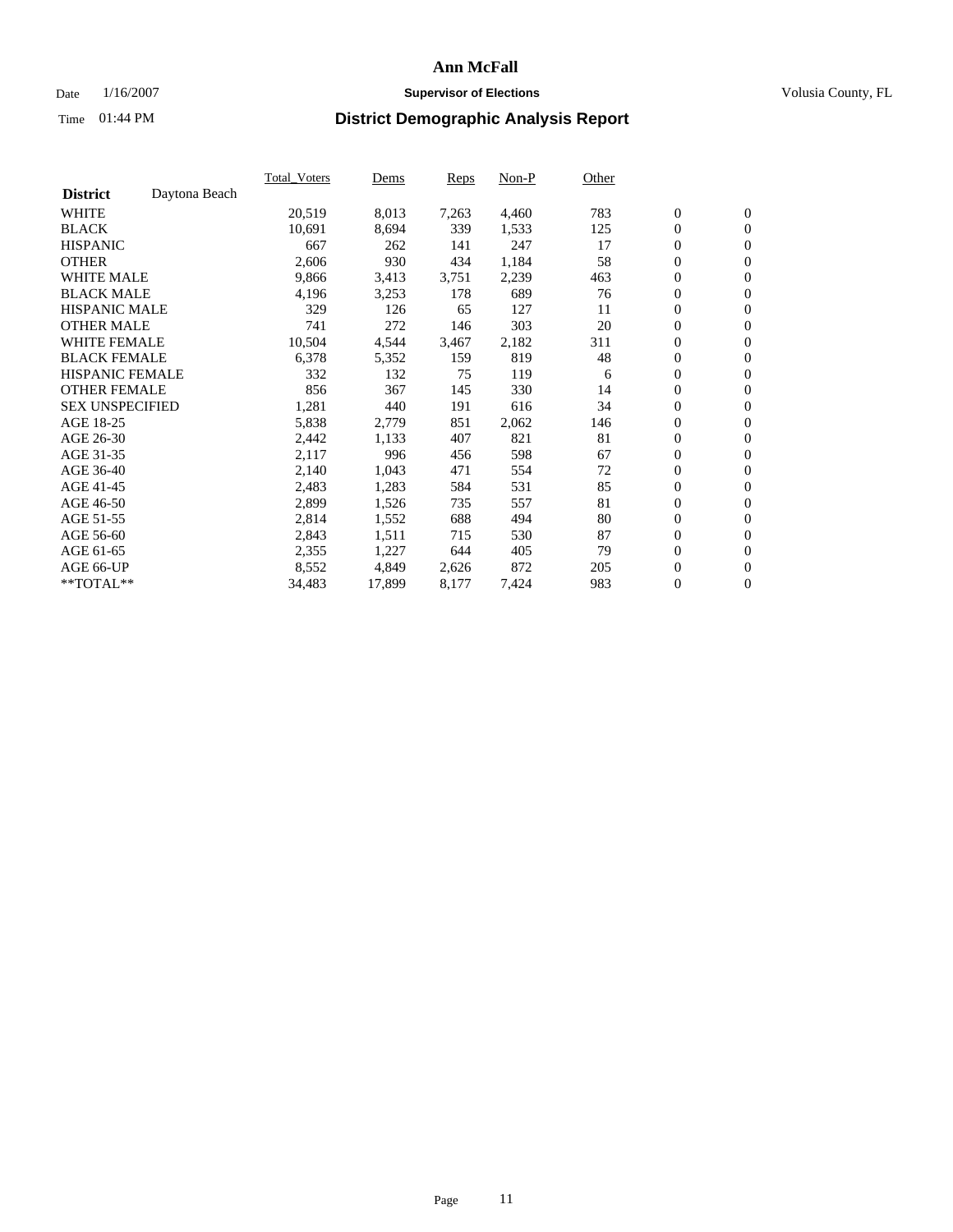### Date  $1/16/2007$  **Supervisor of Elections Supervisor of Elections** Volusia County, FL

|                        |                      | <b>Total_Voters</b> | Dems | <b>Reps</b> | Non-P | Other    |                  |              |  |
|------------------------|----------------------|---------------------|------|-------------|-------|----------|------------------|--------------|--|
| <b>District</b>        | Daytona Beach Shores |                     |      |             |       |          |                  |              |  |
| <b>WHITE</b>           |                      | 2,967               | 909  | 1,371       | 584   | 103      | $\boldsymbol{0}$ | $\mathbf{0}$ |  |
| <b>BLACK</b>           |                      | 26                  | 11   | 10          | 5     | $\bf{0}$ | 0                | $\mathbf{0}$ |  |
| <b>HISPANIC</b>        |                      | 31                  | 12   | 12          | 5     | 2        | 0                | $\Omega$     |  |
| <b>OTHER</b>           |                      | 146                 | 45   | 44          | 50    |          | 0                | $\Omega$     |  |
| <b>WHITE MALE</b>      |                      | 1,368               | 380  | 638         | 297   | 53       | 0                | 0            |  |
| <b>BLACK MALE</b>      |                      | 15                  | 5    | 6           |       | $\Omega$ | 0                | 0            |  |
| <b>HISPANIC MALE</b>   |                      | 15                  | 5    | 6           | 3     |          | 0                | 0            |  |
| <b>OTHER MALE</b>      |                      | 55                  | 21   | 16          | 15    | 3        | 0                | 0            |  |
| WHITE FEMALE           |                      | 1,569               | 517  | 721         | 282   | 49       | 0                | 0            |  |
| <b>BLACK FEMALE</b>    |                      | 11                  | 6    | 4           |       | $\Omega$ | 0                | 0            |  |
| <b>HISPANIC FEMALE</b> |                      | 15                  |      | 5           | 2     |          | 0                | 0            |  |
| <b>OTHER FEMALE</b>    |                      | 67                  | 19   | 21          | 23    |          | 0                | $\Omega$     |  |
| <b>SEX UNSPECIFIED</b> |                      | 55                  | 17   | 20          | 17    |          | 0                | $\Omega$     |  |
| AGE 18-25              |                      | 80                  | 20   | 28          | 28    |          | 0                | $_{0}$       |  |
| AGE 26-30              |                      | 57                  | 19   | 14          | 22    | 2        | 0                | 0            |  |
| AGE 31-35              |                      | 52                  | 17   | 20          | 10    |          | 0                | 0            |  |
| AGE 36-40              |                      | 74                  | 22   | 23          | 28    |          | 0                | 0            |  |
| AGE 41-45              |                      | 104                 | 33   | 36          | 32    | 3        | 0                | 0            |  |
| AGE 46-50              |                      | 154                 | 38   | 74          | 41    |          | 0                | $\Omega$     |  |
| AGE 51-55              |                      | 199                 | 41   | 100         | 44    | 14       | 0                | $\Omega$     |  |
| AGE 56-60              |                      | 334                 | 99   | 139         | 78    | 18       | 0                | $\Omega$     |  |
| AGE 61-65              |                      | 359                 | 110  | 159         | 72    | 18       | 0                | 0            |  |
| AGE 66-UP              |                      | 1,757               | 578  | 844         | 289   | 46       | 0                |              |  |
| **TOTAL**              |                      | 3,170               | 977  | 1,437       | 644   | 112      | $\overline{0}$   | 0            |  |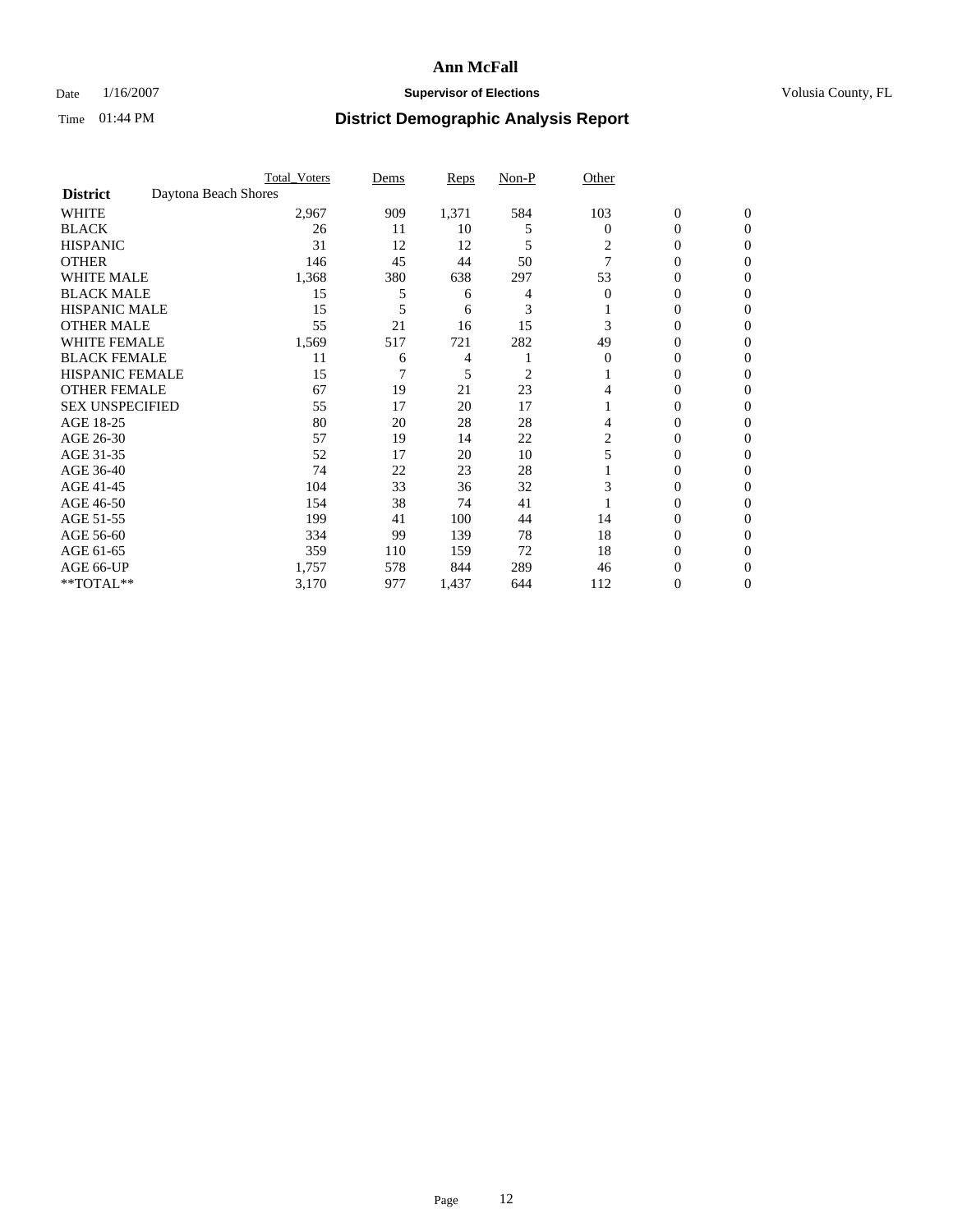### Date  $1/16/2007$  **Supervisor of Elections Supervisor of Elections** Volusia County, FL

|                        |        | Total Voters | Dems  | <b>Reps</b> | Non-P | Other |                  |                  |  |
|------------------------|--------|--------------|-------|-------------|-------|-------|------------------|------------------|--|
| <b>District</b>        | DeBary |              |       |             |       |       |                  |                  |  |
| <b>WHITE</b>           |        | 10,839       | 3,264 | 5,130       | 1,979 | 466   | $\boldsymbol{0}$ | $\mathbf{0}$     |  |
| <b>BLACK</b>           |        | 317          | 222   | 28          | 54    | 13    | $\overline{0}$   | $\mathbf{0}$     |  |
| <b>HISPANIC</b>        |        | 534          | 205   | 165         | 152   | 12    | $\overline{0}$   | $\mathbf{0}$     |  |
| <b>OTHER</b>           |        | 559          | 133   | 174         | 233   | 19    | $\overline{0}$   | $\mathbf{0}$     |  |
| <b>WHITE MALE</b>      |        | 5,022        | 1,294 | 2,523       | 952   | 253   | $\overline{0}$   | $\mathbf{0}$     |  |
| <b>BLACK MALE</b>      |        | 147          | 95    | 12          | 34    | 6     | $\boldsymbol{0}$ | $\boldsymbol{0}$ |  |
| <b>HISPANIC MALE</b>   |        | 259          | 91    | 85          | 77    | 6     | 0                | $\mathbf{0}$     |  |
| <b>OTHER MALE</b>      |        | 195          | 48    | 66          | 75    | 6     | $\boldsymbol{0}$ | $\mathbf{0}$     |  |
| <b>WHITE FEMALE</b>    |        | 5,740        | 1,949 | 2,567       | 1,014 | 210   | $\overline{0}$   | $\mathbf{0}$     |  |
| <b>BLACK FEMALE</b>    |        | 165          | 122   | 16          | 20    |       | $\overline{0}$   | $\mathbf{0}$     |  |
| <b>HISPANIC FEMALE</b> |        | 270          | 112   | 80          | 72    | 6     | $\overline{0}$   | $\mathbf{0}$     |  |
| <b>OTHER FEMALE</b>    |        | 218          | 62    | 66          | 82    | 8     | $\mathbf{0}$     | $\mathbf{0}$     |  |
| <b>SEX UNSPECIFIED</b> |        | 233          | 51    | 82          | 92    | 8     | $\boldsymbol{0}$ | $\mathbf{0}$     |  |
| AGE 18-25              |        | 814          | 189   | 279         | 311   | 35    | $\overline{0}$   | $\mathbf{0}$     |  |
| AGE 26-30              |        | 568          | 138   | 209         | 194   | 27    | $\boldsymbol{0}$ | $\mathbf{0}$     |  |
| AGE 31-35              |        | 720          | 182   | 301         | 199   | 38    | 0                | $\mathbf{0}$     |  |
| AGE 36-40              |        | 968          | 241   | 444         | 240   | 43    | $\boldsymbol{0}$ | $\mathbf{0}$     |  |
| AGE 41-45              |        | 1,095        | 285   | 540         | 227   | 43    | $\mathbf{0}$     | $\mathbf{0}$     |  |
| AGE 46-50              |        | 1,182        | 350   | 573         | 215   | 44    | $\overline{0}$   | $\mathbf{0}$     |  |
| AGE 51-55              |        | 1,268        | 442   | 547         | 228   | 51    | $\mathbf{0}$     | $\mathbf{0}$     |  |
| AGE 56-60              |        | 1,295        | 414   | 614         | 209   | 58    | $\boldsymbol{0}$ | $\mathbf{0}$     |  |
| AGE 61-65              |        | 1,080        | 336   | 536         | 163   | 45    | $\boldsymbol{0}$ | $\mathbf{0}$     |  |
| AGE 66-UP              |        | 3,259        | 1,247 | 1,454       | 432   | 126   | 0                | $\mathbf{0}$     |  |
| $*$ TOTAL $**$         |        | 12,249       | 3,824 | 5,497       | 2,418 | 510   | 0                | $\boldsymbol{0}$ |  |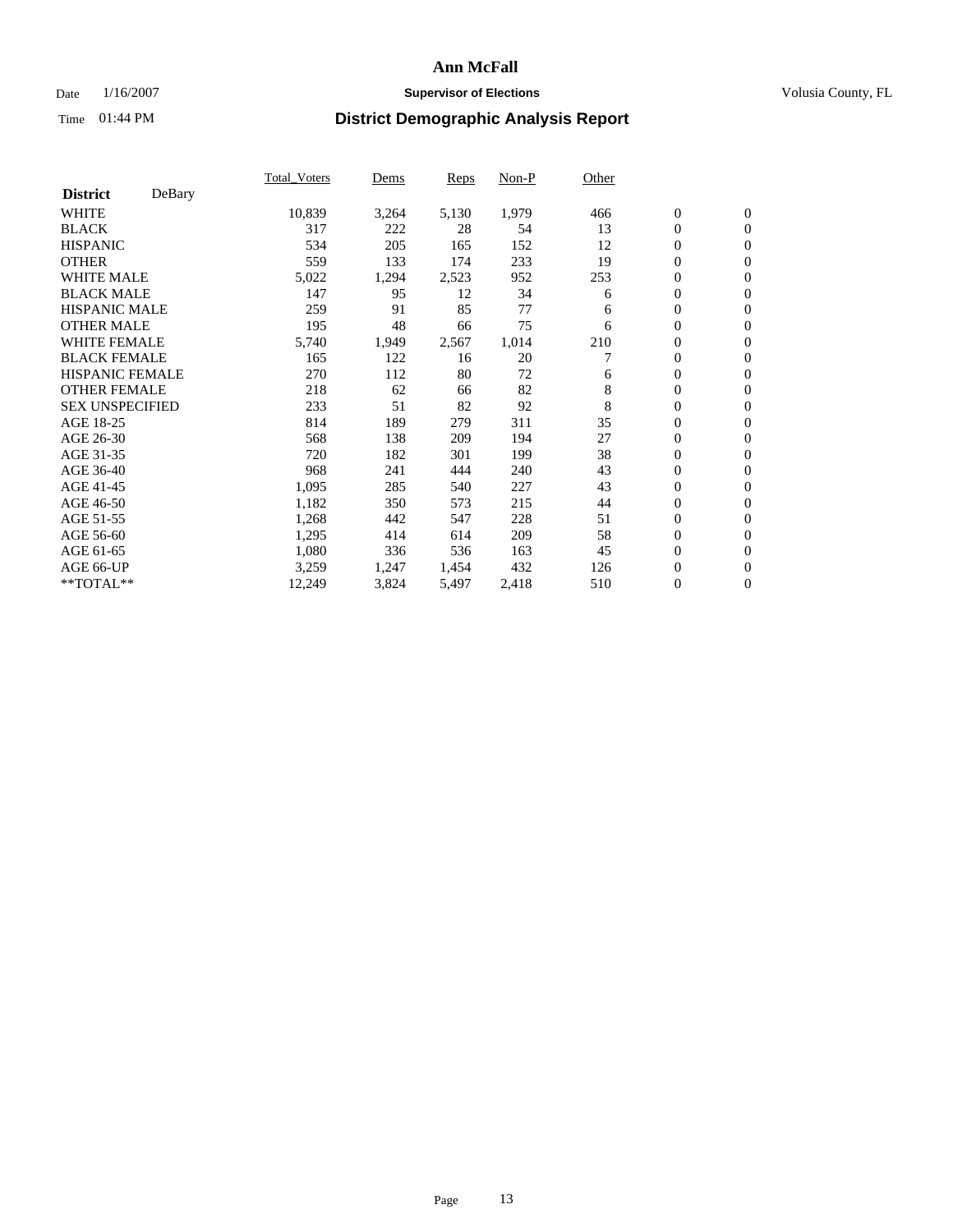### Date  $1/16/2007$  **Supervisor of Elections Supervisor of Elections** Volusia County, FL

|                        |        | Total_Voters | Dems  | <b>Reps</b> | Non-P | Other          |                  |                  |  |
|------------------------|--------|--------------|-------|-------------|-------|----------------|------------------|------------------|--|
| <b>District</b>        | DeLand |              |       |             |       |                |                  |                  |  |
| <b>WHITE</b>           |        | 10,160       | 3,722 | 4,312       | 1,666 | 460            | $\boldsymbol{0}$ | $\mathbf{0}$     |  |
| <b>BLACK</b>           |        | 1,937        | 1,589 | 78          | 237   | 33             | $\overline{0}$   | $\mathbf{0}$     |  |
| <b>HISPANIC</b>        |        | 479          | 188   | 97          | 177   | 17             | $\overline{0}$   | $\mathbf{0}$     |  |
| <b>OTHER</b>           |        | 686          | 218   | 171         | 275   | 22             | $\overline{0}$   | $\mathbf{0}$     |  |
| <b>WHITE MALE</b>      |        | 4,396        | 1,411 | 1,949       | 804   | 232            | $\overline{0}$   | $\mathbf{0}$     |  |
| <b>BLACK MALE</b>      |        | 716          | 564   | 33          | 96    | 23             | $\boldsymbol{0}$ | $\boldsymbol{0}$ |  |
| <b>HISPANIC MALE</b>   |        | 197          | 74    | 40          | 77    | 6              | 0                | $\mathbf{0}$     |  |
| <b>OTHER MALE</b>      |        | 197          | 61    | 70          | 60    | 6              | $\boldsymbol{0}$ | $\boldsymbol{0}$ |  |
| <b>WHITE FEMALE</b>    |        | 5,710        | 2,294 | 2,345       | 847   | 224            | $\overline{0}$   | $\mathbf{0}$     |  |
| <b>BLACK FEMALE</b>    |        | 1,201        | 1,009 | 44          | 138   | 10             | $\overline{0}$   | $\mathbf{0}$     |  |
| <b>HISPANIC FEMALE</b> |        | 277          | 113   | 56          | 98    | 10             | $\mathbf{0}$     | $\mathbf{0}$     |  |
| <b>OTHER FEMALE</b>    |        | 239          | 94    | 56          | 82    | $\overline{7}$ | $\mathbf{0}$     | $\mathbf{0}$     |  |
| <b>SEX UNSPECIFIED</b> |        | 329          | 97    | 65          | 153   | 14             | $\boldsymbol{0}$ | $\boldsymbol{0}$ |  |
| AGE 18-25              |        | 1,284        | 483   | 317         | 435   | 49             | $\overline{0}$   | $\mathbf{0}$     |  |
| AGE 26-30              |        | 832          | 300   | 234         | 246   | 52             | $\boldsymbol{0}$ | $\mathbf{0}$     |  |
| AGE 31-35              |        | 939          | 356   | 311         | 232   | 40             | 0                | $\mathbf{0}$     |  |
| AGE 36-40              |        | 1,005        | 382   | 372         | 209   | 42             | $\boldsymbol{0}$ | $\mathbf{0}$     |  |
| AGE 41-45              |        | 1,040        | 436   | 362         | 191   | 51             | $\mathbf{0}$     | $\mathbf{0}$     |  |
| AGE 46-50              |        | 1,023        | 456   | 360         | 174   | 33             | $\overline{0}$   | $\mathbf{0}$     |  |
| AGE 51-55              |        | 1,039        | 494   | 342         | 163   | 40             | $\mathbf{0}$     | $\mathbf{0}$     |  |
| AGE 56-60              |        | 1,122        | 518   | 409         | 152   | 43             | $\boldsymbol{0}$ | $\mathbf{0}$     |  |
| AGE 61-65              |        | 942          | 436   | 329         | 136   | 41             | $\boldsymbol{0}$ | $\boldsymbol{0}$ |  |
| AGE 66-UP              |        | 4,036        | 1,856 | 1,622       | 417   | 141            | 0                | $\mathbf{0}$     |  |
| $*$ TOTAL $**$         |        | 13,262       | 5,717 | 4,658       | 2,355 | 532            | $\boldsymbol{0}$ | $\boldsymbol{0}$ |  |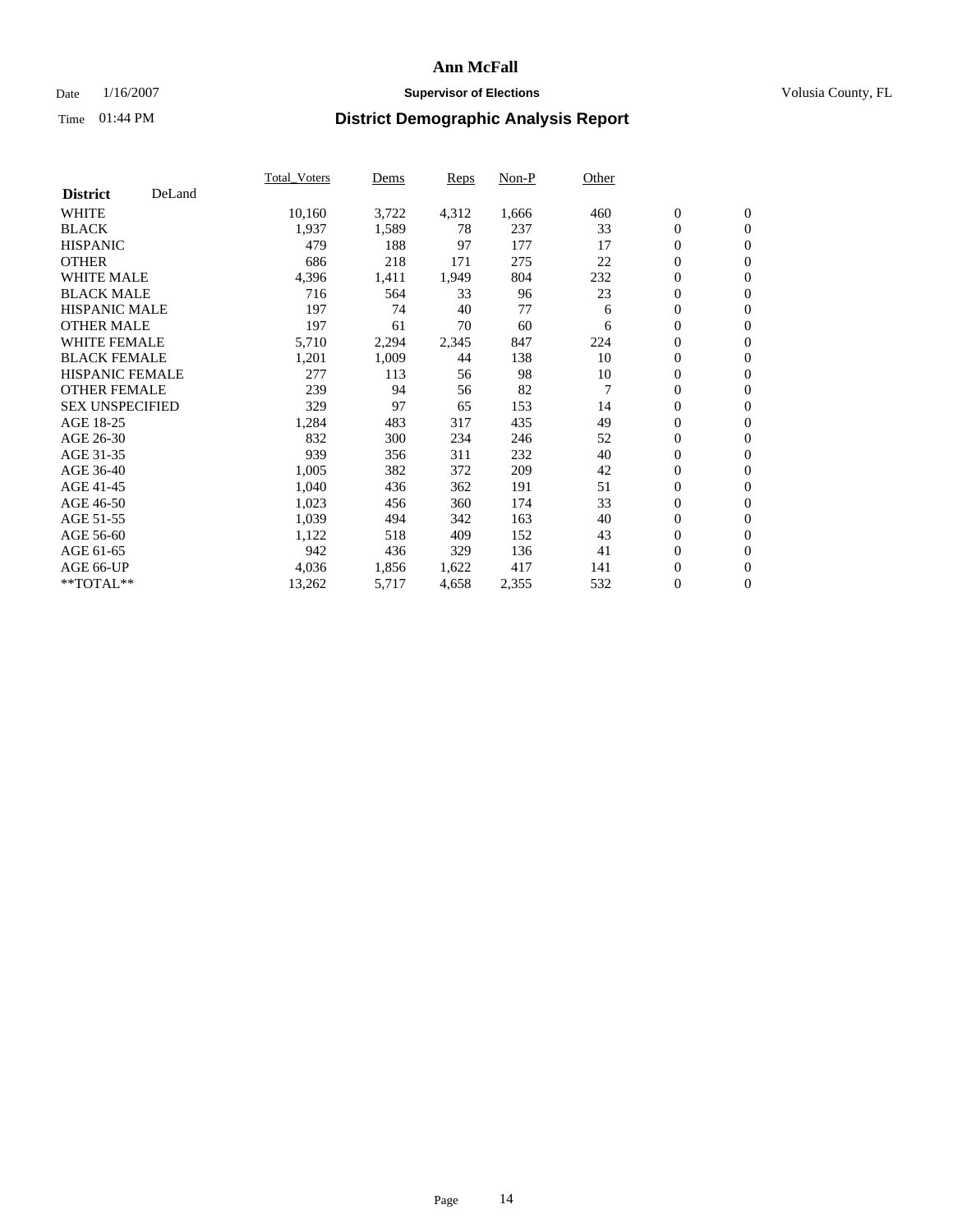#### Date  $1/16/2007$  **Supervisor of Elections Supervisor of Elections** Volusia County, FL

|                        |         | Total_Voters | Dems   | <b>Reps</b> | Non-P  | Other |                  |                  |  |
|------------------------|---------|--------------|--------|-------------|--------|-------|------------------|------------------|--|
| <b>District</b>        | Deltona |              |        |             |        |       |                  |                  |  |
| <b>WHITE</b>           |         | 31,909       | 10,964 | 12,711      | 6,791  | 1,443 | $\overline{0}$   | $\mathbf{0}$     |  |
| <b>BLACK</b>           |         | 3,499        | 2,604  | 229         | 583    | 83    | $\overline{0}$   | $\mathbf{0}$     |  |
| <b>HISPANIC</b>        |         | 8,932        | 4,205  | 1,791       | 2,743  | 193   | $\boldsymbol{0}$ | $\mathbf{0}$     |  |
| <b>OTHER</b>           |         | 2,587        | 713    | 523         | 1,272  | 79    | $\boldsymbol{0}$ | $\mathbf{0}$     |  |
| <b>WHITE MALE</b>      |         | 14,773       | 4,626  | 6,193       | 3,171  | 783   | 0                | $\mathbf{0}$     |  |
| <b>BLACK MALE</b>      |         | 1,542        | 1,076  | 125         | 300    | 41    | $\boldsymbol{0}$ | $\boldsymbol{0}$ |  |
| <b>HISPANIC MALE</b>   |         | 4,209        | 1,908  | 908         | 1,283  | 110   | $\overline{0}$   | $\mathbf{0}$     |  |
| <b>OTHER MALE</b>      |         | 847          | 252    | 207         | 361    | 27    | $\overline{0}$   | $\mathbf{0}$     |  |
| WHITE FEMALE           |         | 16,937       | 6,275  | 6,439       | 3,569  | 654   | $\mathbf{0}$     | $\mathbf{0}$     |  |
| <b>BLACK FEMALE</b>    |         | 1,919        | 1,497  | 104         | 276    | 42    | $\boldsymbol{0}$ | $\mathbf{0}$     |  |
| <b>HISPANIC FEMALE</b> |         | 4,634        | 2,253  | 873         | 1,426  | 82    | $\boldsymbol{0}$ | $\boldsymbol{0}$ |  |
| <b>OTHER FEMALE</b>    |         | 994          | 331    | 207         | 432    | 24    | 0                | $\mathbf{0}$     |  |
| <b>SEX UNSPECIFIED</b> |         | 1,072        | 268    | 198         | 571    | 35    | $\boldsymbol{0}$ | $\mathbf{0}$     |  |
| AGE 18-25              |         | 5,248        | 1,593  | 1,197       | 2,183  | 275   | $\boldsymbol{0}$ | $\mathbf{0}$     |  |
| AGE 26-30              |         | 3,766        | 1,228  | 1,009       | 1,355  | 174   | $\overline{0}$   | $\mathbf{0}$     |  |
| AGE 31-35              |         | 3,951        | 1,305  | 1,255       | 1,200  | 191   | $\overline{0}$   | $\mathbf{0}$     |  |
| AGE 36-40              |         | 4,231        | 1,429  | 1,477       | 1,143  | 182   | $\boldsymbol{0}$ | $\boldsymbol{0}$ |  |
| AGE 41-45              |         | 5,048        | 1,846  | 1,779       | 1,232  | 191   | $\boldsymbol{0}$ | $\mathbf{0}$     |  |
| AGE 46-50              |         | 5,044        | 1,926  | 1,868       | 1,068  | 182   | 0                | $\mathbf{0}$     |  |
| AGE 51-55              |         | 4,285        | 1,808  | 1,441       | 877    | 159   | $\boldsymbol{0}$ | $\boldsymbol{0}$ |  |
| AGE 56-60              |         | 3,889        | 1,684  | 1,292       | 777    | 136   | $\overline{0}$   | $\mathbf{0}$     |  |
| AGE 61-65              |         | 2,877        | 1,321  | 978         | 490    | 88    | $\mathbf{0}$     | $\mathbf{0}$     |  |
| AGE 66-UP              |         | 8,588        | 4,346  | 2,958       | 1,064  | 220   | $\boldsymbol{0}$ | $\boldsymbol{0}$ |  |
| **TOTAL**              |         | 46,927       | 18,486 | 15,254      | 11,389 | 1,798 | 0                | $\overline{0}$   |  |
|                        |         |              |        |             |        |       |                  |                  |  |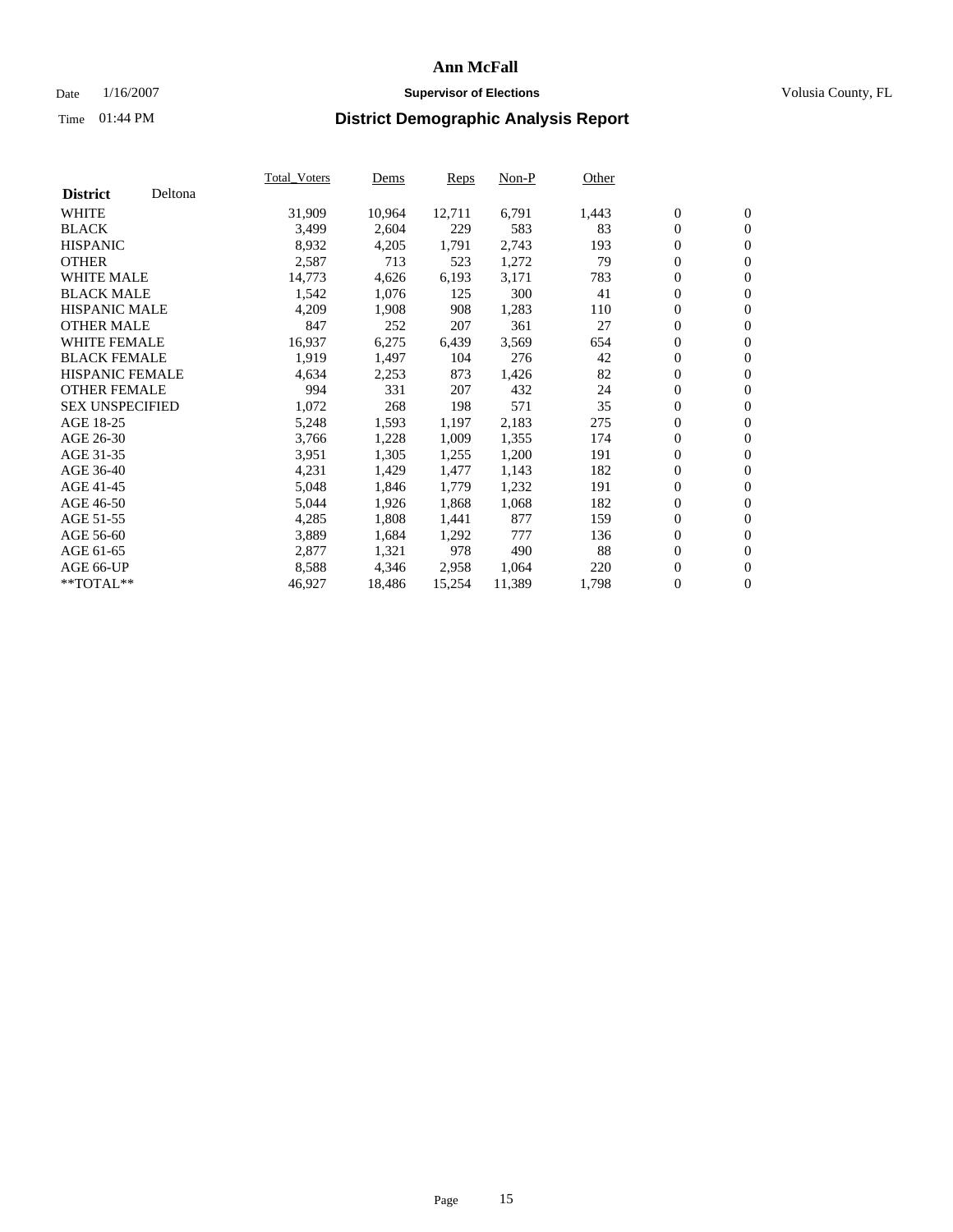#### Date  $1/16/2007$  **Supervisor of Elections Supervisor of Elections** Volusia County, FL

|                        |           | Total Voters | Dems  | <b>Reps</b> | Non-P | Other |                  |                  |  |
|------------------------|-----------|--------------|-------|-------------|-------|-------|------------------|------------------|--|
| <b>District</b>        | Edgewater |              |       |             |       |       |                  |                  |  |
| <b>WHITE</b>           |           | 12,808       | 4,971 | 4,372       | 3,107 | 358   | $\overline{0}$   | $\mathbf{0}$     |  |
| <b>BLACK</b>           |           | 217          | 157   | 13          | 41    | 6     | $\overline{0}$   | $\mathbf{0}$     |  |
| <b>HISPANIC</b>        |           | 131          | 50    | 25          | 53    | 3     | $\overline{0}$   | $\mathbf{0}$     |  |
| <b>OTHER</b>           |           | 414          | 111   | 75          | 220   | 8     | 0                | $\mathbf{0}$     |  |
| <b>WHITE MALE</b>      |           | 5,805        | 2,039 | 2,121       | 1,460 | 185   | 0                | $\mathbf{0}$     |  |
| <b>BLACK MALE</b>      |           | 107          | 74    | 6           | 23    | 4     | $\boldsymbol{0}$ | $\mathbf{0}$     |  |
| <b>HISPANIC MALE</b>   |           | 57           | 19    | 10          | 25    | 3     | $\overline{0}$   | $\mathbf{0}$     |  |
| <b>OTHER MALE</b>      |           | 128          | 44    | 32          | 48    | 4     | $\overline{0}$   | $\mathbf{0}$     |  |
| <b>WHITE FEMALE</b>    |           | 6,910        | 2,897 | 2,220       | 1,620 | 173   | 0                | $\mathbf{0}$     |  |
| <b>BLACK FEMALE</b>    |           | 106          | 80    | 7           | 18    |       | $\overline{0}$   | $\mathbf{0}$     |  |
| <b>HISPANIC FEMALE</b> |           | 71           | 30    | 15          | 26    | 0     | 0                | $\mathbf{0}$     |  |
| <b>OTHER FEMALE</b>    |           | 151          | 43    | 32          | 72    | 4     | 0                | $\overline{0}$   |  |
| <b>SEX UNSPECIFIED</b> |           | 235          | 63    | 42          | 129   |       | $\overline{0}$   | $\mathbf{0}$     |  |
| AGE 18-25              |           | 1,203        | 349   | 257         | 556   | 41    | $\overline{0}$   | $\Omega$         |  |
| AGE 26-30              |           | 808          | 223   | 223         | 337   | 25    | $\overline{0}$   | $\mathbf{0}$     |  |
| AGE 31-35              |           | 887          | 265   | 239         | 343   | 40    | $\overline{0}$   | $\mathbf{0}$     |  |
| AGE 36-40              |           | 943          | 312   | 330         | 279   | 22    | $\boldsymbol{0}$ | $\mathbf{0}$     |  |
| AGE 41-45              |           | 1,184        | 428   | 411         | 317   | 28    | $\boldsymbol{0}$ | $\mathbf{0}$     |  |
| AGE 46-50              |           | 1,284        | 473   | 451         | 327   | 33    | 0                | $\Omega$         |  |
| AGE 51-55              |           | 1,291        | 538   | 429         | 292   | 32    | $\boldsymbol{0}$ | $\mathbf{0}$     |  |
| AGE 56-60              |           | 1,253        | 538   | 412         | 261   | 42    | $\overline{0}$   | $\mathbf{0}$     |  |
| AGE 61-65              |           | 1,109        | 445   | 412         | 221   | 31    | $\overline{0}$   | $\mathbf{0}$     |  |
| AGE 66-UP              |           | 3,608        | 1,718 | 1,321       | 488   | 81    | $\boldsymbol{0}$ | $\boldsymbol{0}$ |  |
| **TOTAL**              |           | 13,570       | 5,289 | 4,485       | 3,421 | 375   | 0                | $\overline{0}$   |  |
|                        |           |              |       |             |       |       |                  |                  |  |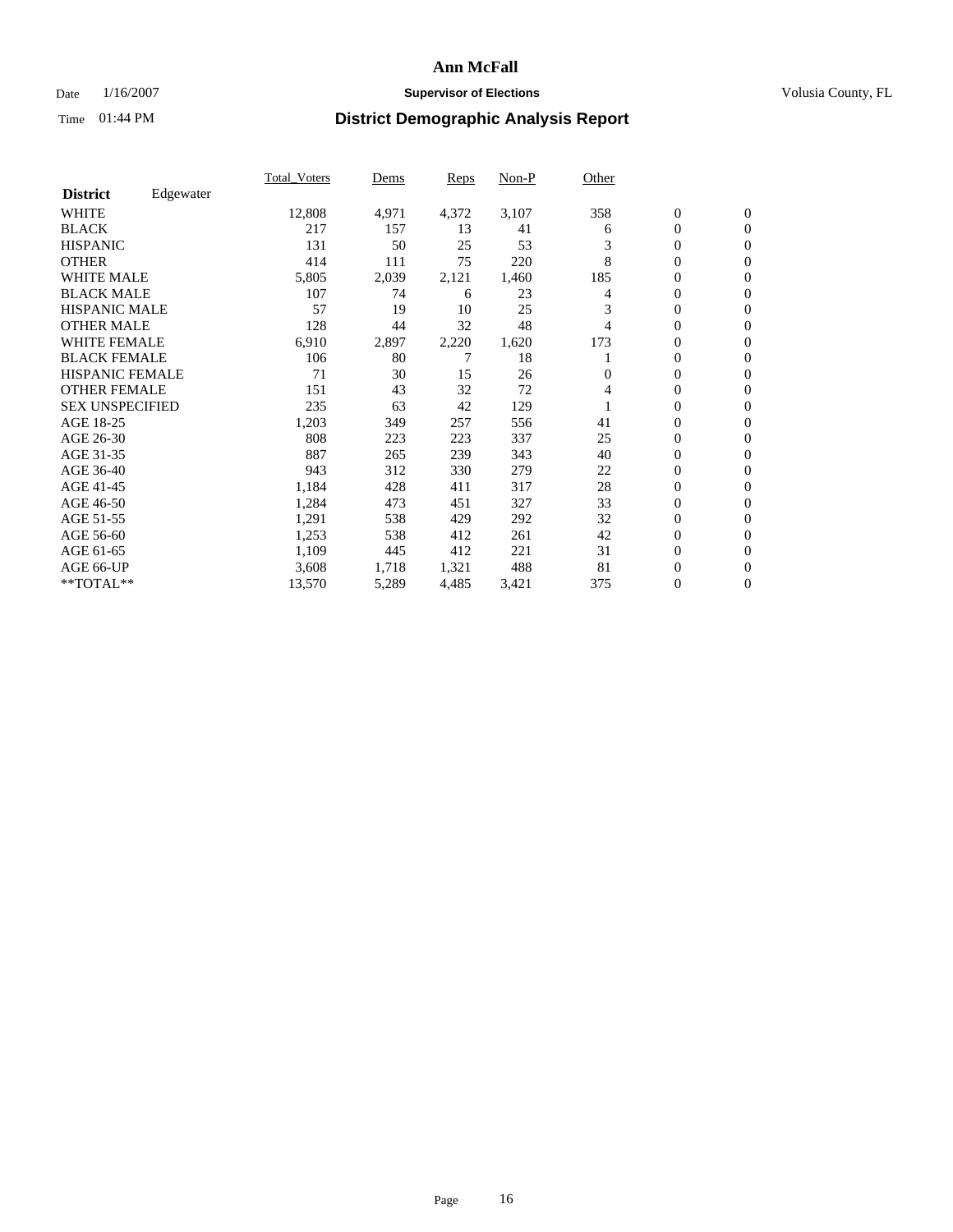### Date  $1/16/2007$  **Supervisor of Elections Supervisor of Elections** Volusia County, FL

|                        |            | Total Voters | Dems  | <b>Reps</b> | Non-P | Other          |                  |                  |  |
|------------------------|------------|--------------|-------|-------------|-------|----------------|------------------|------------------|--|
| <b>District</b>        | Holly Hill |              |       |             |       |                |                  |                  |  |
| <b>WHITE</b>           |            | 5,590        | 2,447 | 1,699       | 1,232 | 212            | $\boldsymbol{0}$ | $\mathbf{0}$     |  |
| <b>BLACK</b>           |            | 558          | 432   | 25          | 91    | 10             | $\overline{0}$   | $\mathbf{0}$     |  |
| <b>HISPANIC</b>        |            | 87           | 38    | 19          | 26    | 4              | $\boldsymbol{0}$ | $\mathbf{0}$     |  |
| <b>OTHER</b>           |            | 321          | 102   | 62          | 147   | 10             | 0                | $\mathbf{0}$     |  |
| <b>WHITE MALE</b>      |            | 2,459        | 976   | 810         | 568   | 105            | 0                | $\mathbf{0}$     |  |
| <b>BLACK MALE</b>      |            | 211          | 156   | 14          | 37    | 4              | $\boldsymbol{0}$ | $\boldsymbol{0}$ |  |
| <b>HISPANIC MALE</b>   |            | 39           | 16    | 11          | 11    |                | $\overline{0}$   | $\mathbf{0}$     |  |
| <b>OTHER MALE</b>      |            | 97           | 28    | 24          | 41    | 4              | $\overline{0}$   | $\mathbf{0}$     |  |
| <b>WHITE FEMALE</b>    |            | 3,096        | 1,453 | 882         | 658   | 103            | 0                | $\mathbf{0}$     |  |
| <b>BLACK FEMALE</b>    |            | 344          | 274   | 11          | 53    | 6              | $\boldsymbol{0}$ | $\mathbf{0}$     |  |
| <b>HISPANIC FEMALE</b> |            | 48           | 22    | 8           | 15    | 3              | $\boldsymbol{0}$ | $\mathbf{0}$     |  |
| <b>OTHER FEMALE</b>    |            | 116          | 39    | 27          | 48    | $\overline{c}$ | 0                | $\mathbf{0}$     |  |
| <b>SEX UNSPECIFIED</b> |            | 146          | 55    | 18          | 65    | 8              | $\overline{0}$   | $\mathbf{0}$     |  |
| AGE 18-25              |            | 658          | 230   | 148         | 254   | 26             | $\overline{0}$   | $\mathbf{0}$     |  |
| AGE 26-30              |            | 431          | 166   | 85          | 155   | 25             | $\overline{0}$   | $\mathbf{0}$     |  |
| AGE 31-35              |            | 422          | 183   | 97          | 133   | 9              | $\overline{0}$   | $\mathbf{0}$     |  |
| AGE 36-40              |            | 482          | 189   | 125         | 148   | 20             | $\boldsymbol{0}$ | $\mathbf{0}$     |  |
| AGE 41-45              |            | 608          | 240   | 185         | 151   | 32             | $\boldsymbol{0}$ | $\mathbf{0}$     |  |
| AGE 46-50              |            | 648          | 280   | 179         | 160   | 29             | 0                | $\Omega$         |  |
| AGE 51-55              |            | 601          | 307   | 151         | 118   | 25             | $\boldsymbol{0}$ | $\mathbf{0}$     |  |
| AGE 56-60              |            | 577          | 279   | 158         | 119   | 21             | $\overline{0}$   | $\mathbf{0}$     |  |
| AGE 61-65              |            | 405          | 209   | 112         | 73    | 11             | $\mathbf{0}$     | $\mathbf{0}$     |  |
| AGE 66-UP              |            | 1,724        | 936   | 565         | 185   | 38             | $\boldsymbol{0}$ | $\boldsymbol{0}$ |  |
| **TOTAL**              |            | 6,556        | 3,019 | 1,805       | 1,496 | 236            | 0                | $\overline{0}$   |  |
|                        |            |              |       |             |       |                |                  |                  |  |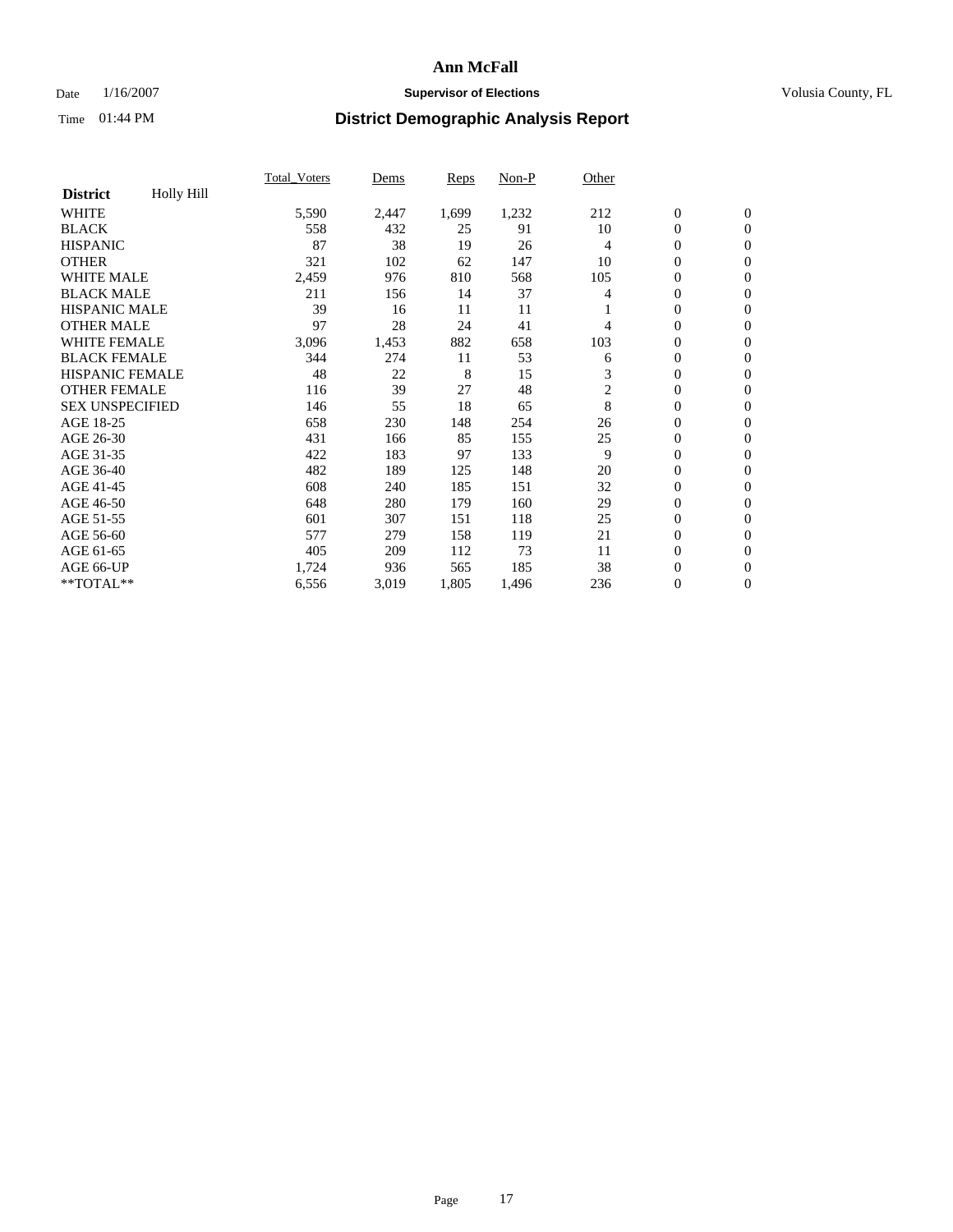### Date  $1/16/2007$  **Supervisor of Elections Supervisor of Elections** Volusia County, FL

|                        |            | <b>Total Voters</b> | Dems | Reps | Non-P | Other          |                  |              |  |
|------------------------|------------|---------------------|------|------|-------|----------------|------------------|--------------|--|
| <b>District</b>        | Lake Helen |                     |      |      |       |                |                  |              |  |
| <b>WHITE</b>           |            | 1,464               | 597  | 538  | 272   | 57             | $\boldsymbol{0}$ | $\mathbf{0}$ |  |
| <b>BLACK</b>           |            | 189                 | 163  | 11   | 15    | $\theta$       | 0                | $\mathbf{0}$ |  |
| <b>HISPANIC</b>        |            | 24                  | 7    | 4    | 8     | 5              | 0                | $\Omega$     |  |
| <b>OTHER</b>           |            | 63                  | 16   | 17   | 28    | $\overline{2}$ | $\overline{0}$   | $\theta$     |  |
| <b>WHITE MALE</b>      |            | 656                 | 241  | 261  | 123   | 31             | 0                | $\theta$     |  |
| <b>BLACK MALE</b>      |            | 76                  | 64   | 3    | 9     | $\theta$       | 0                | 0            |  |
| <b>HISPANIC MALE</b>   |            | 10                  | 3    | 4    | 2     |                | 0                | 0            |  |
| <b>OTHER MALE</b>      |            | 13                  | 4    | 3    | 5     |                | 0                | 0            |  |
| <b>WHITE FEMALE</b>    |            | 796                 | 353  | 273  | 144   | 26             | 0                | 0            |  |
| <b>BLACK FEMALE</b>    |            | 112                 | 99   |      | 6     | $\Omega$       | 0                | 0            |  |
| <b>HISPANIC FEMALE</b> |            | 14                  | 4    | 0    | 6     | 4              | 0                | $\Omega$     |  |
| <b>OTHER FEMALE</b>    |            | 23                  | 8    | 5    | 10    | $\Omega$       | 0                | $\theta$     |  |
| <b>SEX UNSPECIFIED</b> |            | 40                  | 7    | 14   | 18    |                | 0                | $\theta$     |  |
| AGE 18-25              |            | 149                 | 44   | 35   | 65    |                | 0                | $_{0}$       |  |
| AGE 26-30              |            | 101                 | 46   | 22   | 25    | 8              | 0                | 0            |  |
| AGE 31-35              |            | 91                  | 32   | 23   | 27    | 9              | 0                | 0            |  |
| AGE 36-40              |            | 115                 | 42   | 32   | 31    | 10             | 0                | 0            |  |
| AGE 41-45              |            | 167                 | 69   | 65   | 28    | 5              | 0                | 0            |  |
| AGE 46-50              |            | 186                 | 81   | 65   | 37    | 3              | 0                | $\Omega$     |  |
| AGE 51-55              |            | 175                 | 81   | 59   | 30    |                | 0                | $\Omega$     |  |
| AGE 56-60              |            | 172                 | 86   | 60   | 25    |                | 0                | $\theta$     |  |
| AGE 61-65              |            | 155                 | 89   | 40   | 20    | 6              | 0                | 0            |  |
| AGE 66-UP              |            | 429                 | 213  | 169  | 35    | 12             | 0                |              |  |
| **TOTAL**              |            | 1,740               | 783  | 570  | 323   | 64             | 0                | 0            |  |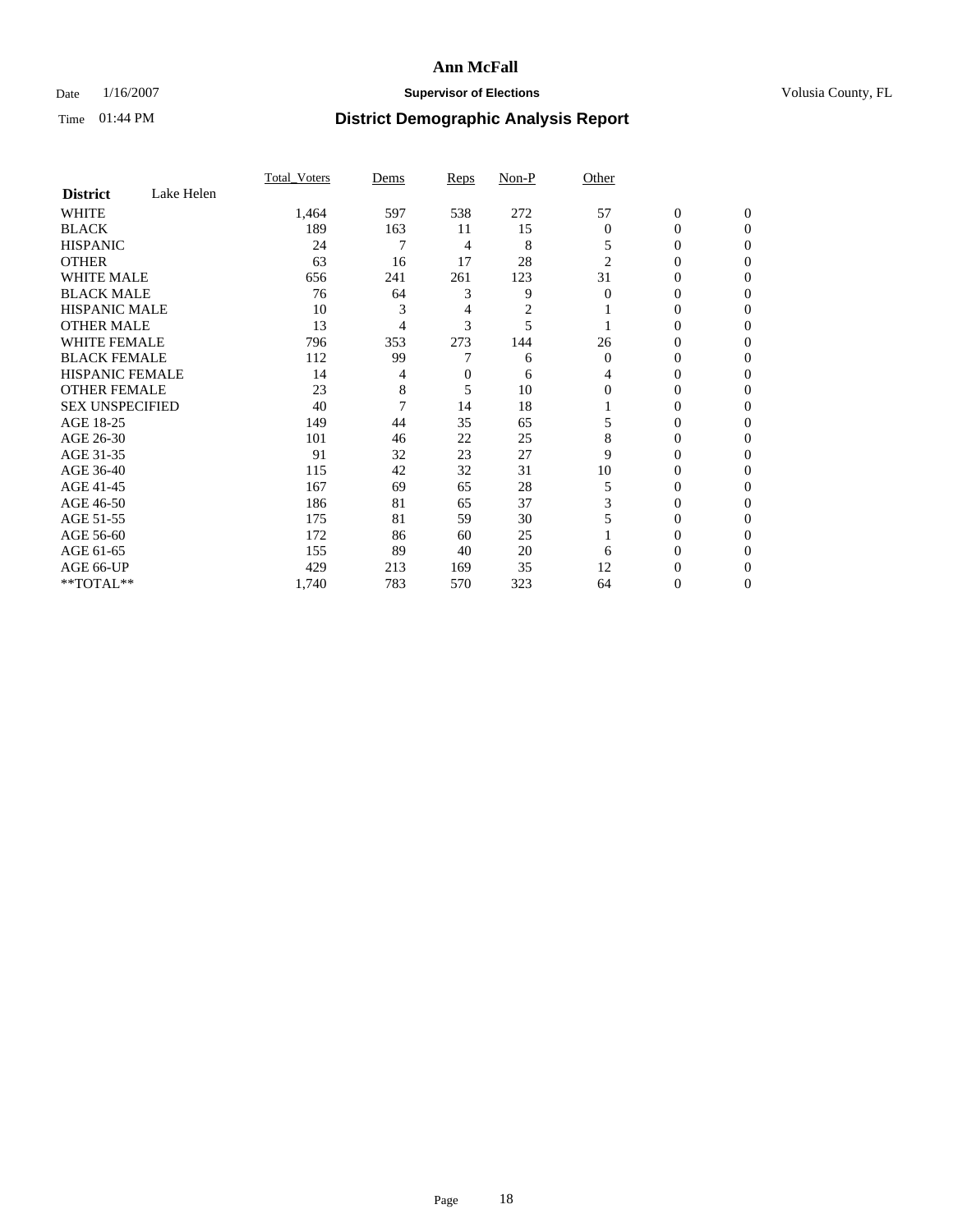### Date  $1/16/2007$  **Supervisor of Elections Supervisor of Elections** Volusia County, FL

|                                     | <b>Total Voters</b> | Dems  | <b>Reps</b> | Non-P | Other    |                  |                  |  |
|-------------------------------------|---------------------|-------|-------------|-------|----------|------------------|------------------|--|
| <b>District</b><br>New Smyrna Beach |                     |       |             |       |          |                  |                  |  |
| <b>WHITE</b>                        | 14,155              | 5,068 | 5,906       | 2,800 | 381      | $\boldsymbol{0}$ | $\mathbf{0}$     |  |
| <b>BLACK</b>                        | 647                 | 534   | 20          | 87    | 6        | $\mathbf{0}$     | $\mathbf{0}$     |  |
| <b>HISPANIC</b>                     | 100                 | 27    | 24          | 48    |          | 0                | $\mathbf{0}$     |  |
| <b>OTHER</b>                        | 449                 | 108   | 107         | 215   | 19       | 0                | $\overline{0}$   |  |
| <b>WHITE MALE</b>                   | 6,460               | 2,058 | 2,801       | 1,387 | 214      | 0                | $\mathbf{0}$     |  |
| <b>BLACK MALE</b>                   | 258                 | 190   | 11          | 52    | 5        | 0                | 0                |  |
| <b>HISPANIC MALE</b>                | 47                  | 11    | 9           | 27    | $\Omega$ | 0                | $\mathbf{0}$     |  |
| <b>OTHER MALE</b>                   | 133                 | 34    | 39          | 57    | 3        | 0                | $\mathbf{0}$     |  |
| <b>WHITE FEMALE</b>                 | 7,586               | 2,969 | 3,067       | 1,384 | 166      | 0                | $\mathbf{0}$     |  |
| <b>BLACK FEMALE</b>                 | 382                 | 337   | 9           | 35    |          | $\mathbf{0}$     | $\mathbf{0}$     |  |
| <b>HISPANIC FEMALE</b>              | 53                  | 16    | 15          | 21    |          | 0                | $\mathbf{0}$     |  |
| <b>OTHER FEMALE</b>                 | 173                 | 49    | 49          | 69    | 6        | 0                | $\mathbf{0}$     |  |
| <b>SEX UNSPECIFIED</b>              | 259                 | 73    | 57          | 118   | 11       | $\boldsymbol{0}$ | $\mathbf{0}$     |  |
| AGE 18-25                           | 960                 | 305   | 225         | 400   | 30       | 0                | $\mathbf{0}$     |  |
| AGE 26-30                           | 663                 | 232   | 160         | 246   | 25       | 0                | $\mathbf{0}$     |  |
| AGE 31-35                           | 646                 | 211   | 192         | 220   | 23       | 0                | $\mathbf{0}$     |  |
| AGE 36-40                           | 749                 | 245   | 265         | 212   | 27       | $\boldsymbol{0}$ | $\mathbf{0}$     |  |
| AGE 41-45                           | 979                 | 344   | 398         | 216   | 21       | 0                | $\mathbf{0}$     |  |
| AGE 46-50                           | 1,284               | 487   | 484         | 270   | 43       | $\mathbf{0}$     | $\mathbf{0}$     |  |
| AGE 51-55                           | 1,395               | 591   | 495         | 277   | 32       | $\overline{0}$   | $\mathbf{0}$     |  |
| AGE 56-60                           | 1,536               | 575   | 612         | 313   | 36       | $\boldsymbol{0}$ | $\mathbf{0}$     |  |
| AGE 61-65                           | 1,473               | 544   | 608         | 296   | 25       | 0                | $\mathbf{0}$     |  |
| AGE 66-UP                           | 5,666               | 2,203 | 2,618       | 700   | 145      | 0                | 0                |  |
| **TOTAL**                           | 15,351              | 5,737 | 6,057       | 3,150 | 407      | 0                | $\boldsymbol{0}$ |  |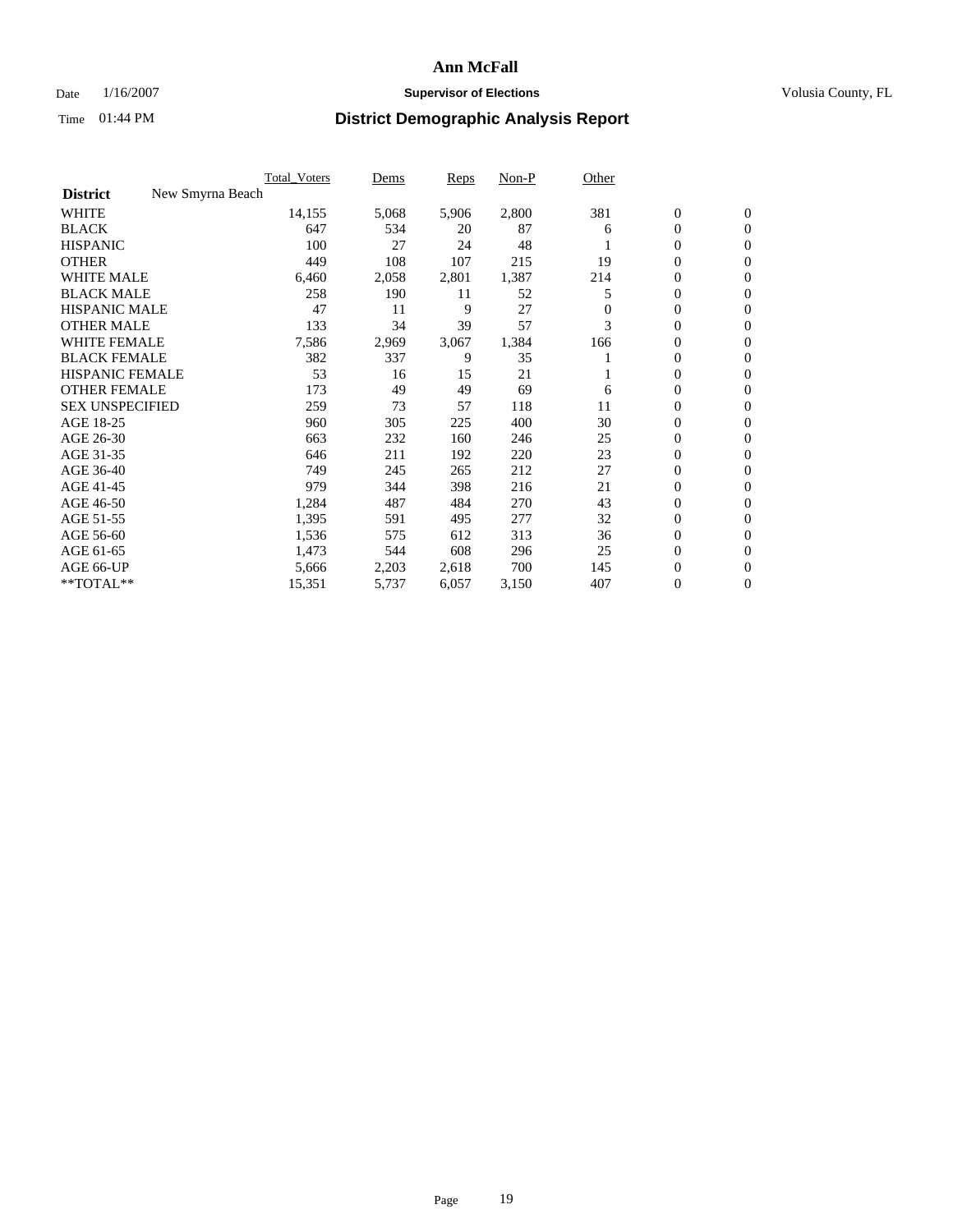### Date  $1/16/2007$  **Supervisor of Elections Supervisor of Elections** Volusia County, FL

|                        |          | <b>Total Voters</b> | Dems           | Reps           | Non-P | Other    |              |              |  |
|------------------------|----------|---------------------|----------------|----------------|-------|----------|--------------|--------------|--|
| <b>District</b>        | Oak Hill |                     |                |                |       |          |              |              |  |
| <b>WHITE</b>           |          | 1,010               | 403            | 357            | 229   | 21       | $\mathbf{0}$ | $\mathbf{0}$ |  |
| <b>BLACK</b>           |          | 163                 | 143            |                | 12    |          | 0            | $\Omega$     |  |
| <b>HISPANIC</b>        |          |                     | 4              | $\overline{c}$ |       | 0        | 0            | $\theta$     |  |
| <b>OTHER</b>           |          | 30                  | 10             | 5              | 15    | 0        | 0            | 0            |  |
| <b>WHITE MALE</b>      |          | 482                 | 178            | 177            | 115   | 12       | 0            |              |  |
| <b>BLACK MALE</b>      |          | 77                  | 65             | 5              | 6     |          | 0            | 0            |  |
| <b>HISPANIC MALE</b>   |          | 4                   | $\overline{c}$ |                |       |          | 0            |              |  |
| <b>OTHER MALE</b>      |          | 14                  | 3              | 3              | 8     | 0        | 0            | 0            |  |
| <b>WHITE FEMALE</b>    |          | 519                 | 224            | 174            | 112   | 9        | 0            | 0            |  |
| <b>BLACK FEMALE</b>    |          | 85                  | 78             |                | 6     | $\Omega$ | 0            | 0            |  |
| <b>HISPANIC FEMALE</b> |          | 3                   | $\overline{2}$ |                | 0     | 0        | 0            | 0            |  |
| <b>OTHER FEMALE</b>    |          | 14                  |                |                | 6     | $\Omega$ | 0            | 0            |  |
| <b>SEX UNSPECIFIED</b> |          | 12                  |                | 8              | 3     | $\Omega$ | 0            | 0            |  |
| AGE 18-25              |          | 80                  | 30             | 23             | 25    | 2        | 0            |              |  |
| AGE 26-30              |          | 68                  | 27             | 20             | 16    |          | 0            |              |  |
| AGE 31-35              |          | 68                  | 29             | 20             | 19    |          | 0            |              |  |
| AGE 36-40              |          | 70                  | 37             | 18             | 13    |          | 0            | 0            |  |
| AGE 41-45              |          | 93                  | 37             | 33             | 23    | $\Omega$ | 0            | 0            |  |
| AGE 46-50              |          | 132                 | 71             | 36             | 25    | 0        | 0            | 0            |  |
| AGE 51-55              |          | 109                 | 49             | 32             | 23    |          | 0            | $\theta$     |  |
| AGE 56-60              |          | 129                 | 66             | 26             | 34    | 3        | 0            | 0            |  |
| AGE 61-65              |          | 128                 | 56             | 41             | 29    | 2        | 0            |              |  |
| AGE 66-UP              |          | 333                 | 158            | 122            | 50    |          |              |              |  |
| **TOTAL**              |          | 1,210               | 560            | 371            | 257   | 22       | 0            | 0            |  |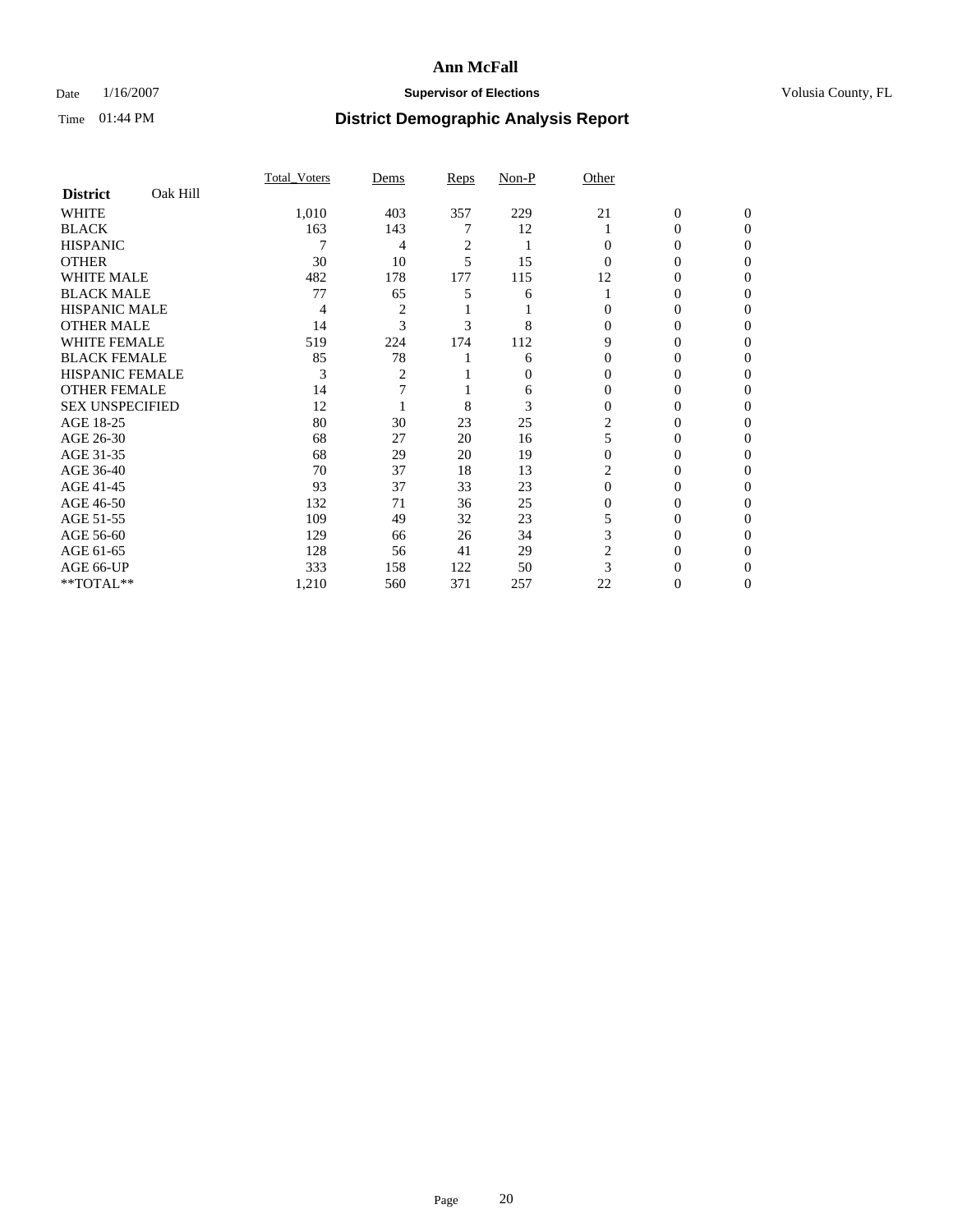### Date  $1/16/2007$  **Supervisor of Elections Supervisor of Elections** Volusia County, FL

|                                | Total Voters | Dems  | <b>Reps</b> | Non-P | Other        |                  |                |
|--------------------------------|--------------|-------|-------------|-------|--------------|------------------|----------------|
| Orange City<br><b>District</b> |              |       |             |       |              |                  |                |
| <b>WHITE</b>                   | 4,437        | 1,588 | 1,878       | 788   | 183          | $\boldsymbol{0}$ | $\mathbf{0}$   |
| <b>BLACK</b>                   | 182          | 137   | 11          | 31    | 3            | $\mathbf{0}$     | $\mathbf{0}$   |
| <b>HISPANIC</b>                | 311          | 140   | 60          | 103   | 8            | 0                | $\mathbf{0}$   |
| <b>OTHER</b>                   | 238          | 71    | 57          | 100   | 10           | $\mathbf{0}$     | $\mathbf{0}$   |
| <b>WHITE MALE</b>              | 1,886        | 611   | 823         | 365   | 87           | 0                | $\mathbf{0}$   |
| <b>BLACK MALE</b>              | 67           | 46    | 3           | 15    | 3            | 0                | $\mathbf{0}$   |
| <b>HISPANIC MALE</b>           | 128          | 62    | 29          | 34    | 3            | $\mathbf{0}$     | $\mathbf{0}$   |
| <b>OTHER MALE</b>              | 76           | 21    | 25          | 28    | 2            | $\mathbf{0}$     | $\mathbf{0}$   |
| <b>WHITE FEMALE</b>            | 2,518        | 968   | 1,045       | 411   | 94           | $\boldsymbol{0}$ | $\mathbf{0}$   |
| <b>BLACK FEMALE</b>            | 112          | 89    | 8           | 15    | $\mathbf{0}$ | 0                | $\mathbf{0}$   |
| <b>HISPANIC FEMALE</b>         | 183          | 78    | 31          | 69    | 5            | 0                | $\mathbf{0}$   |
| <b>OTHER FEMALE</b>            | 90           | 34    | 21          | 32    | 3            | $\boldsymbol{0}$ | $\mathbf{0}$   |
| <b>SEX UNSPECIFIED</b>         | 108          | 27    | 21          | 53    | 7            | 0                | $\mathbf{0}$   |
| AGE 18-25                      | 360          | 102   | 109         | 134   | 15           | $\boldsymbol{0}$ | $\overline{0}$ |
| AGE 26-30                      | 263          | 74    | 92          | 82    | 15           | 0                | $\mathbf{0}$   |
| AGE 31-35                      | 255          | 82    | 93          | 70    | 10           | 0                | $\mathbf{0}$   |
| AGE 36-40                      | 287          | 102   | 90          | 86    | 9            | $\mathbf{0}$     | $\mathbf{0}$   |
| AGE 41-45                      | 338          | 110   | 119         | 88    | 21           | $\overline{0}$   | $\mathbf{0}$   |
| AGE 46-50                      | 377          | 146   | 147         | 70    | 14           | $\boldsymbol{0}$ | $\mathbf{0}$   |
| AGE 51-55                      | 400          | 168   | 135         | 82    | 15           | $\boldsymbol{0}$ | $\mathbf{0}$   |
| AGE 56-60                      | 392          | 146   | 155         | 70    | 21           | 0                | $\mathbf{0}$   |
| AGE 61-65                      | 370          | 149   | 147         | 58    | 16           | $\mathbf{0}$     | $\mathbf{0}$   |
| AGE 66-UP                      | 2,126        | 857   | 919         | 282   | 68           | 0                | $\mathbf{0}$   |
| **TOTAL**                      | 5,168        | 1,936 | 2,006       | 1,022 | 204          | 0                | $\overline{0}$ |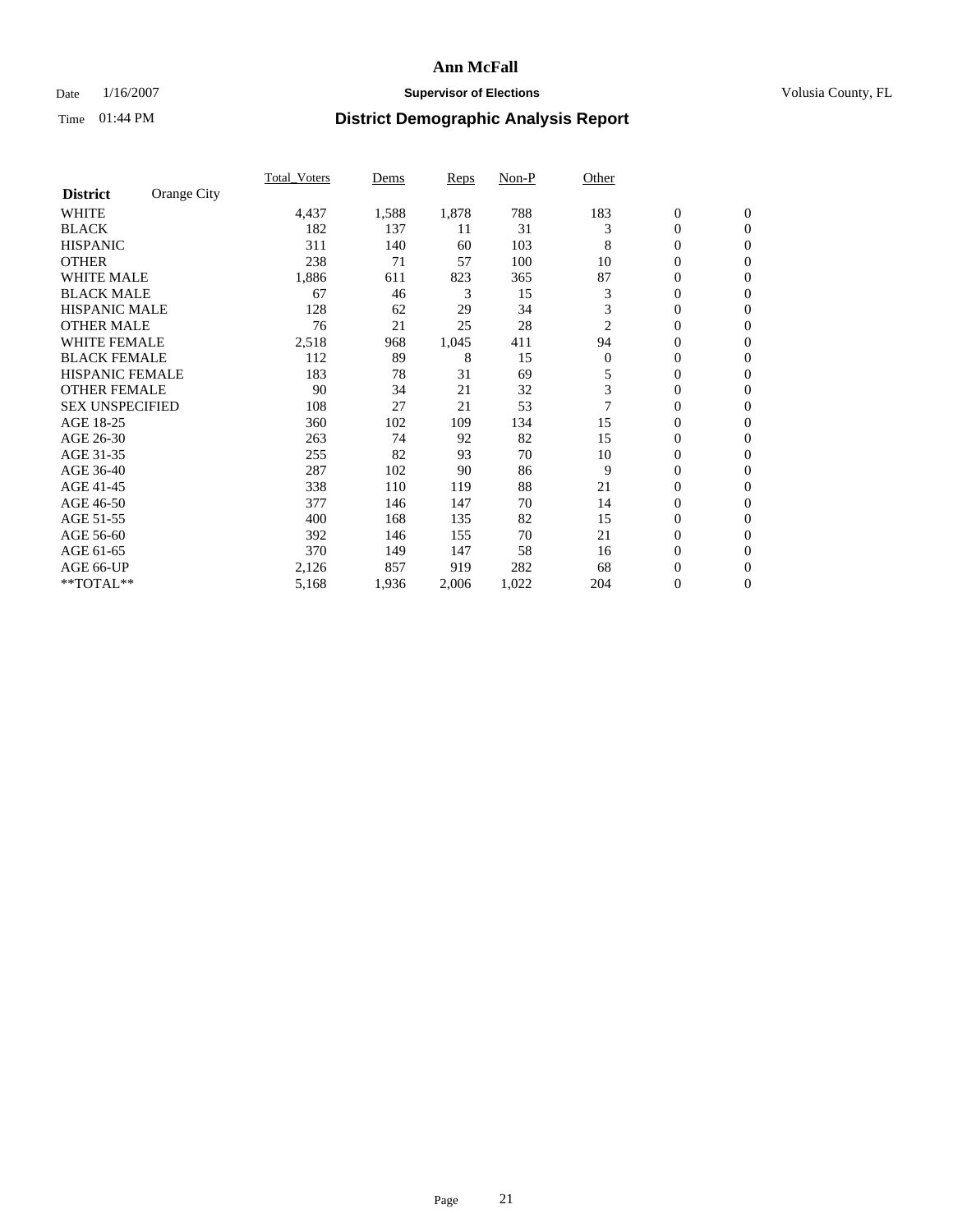### Date  $1/16/2007$  **Supervisor of Elections Supervisor of Elections** Volusia County, FL

|                                 | <b>Total Voters</b> | Dems  | Reps   | Non-P | Other |                  |                  |  |
|---------------------------------|---------------------|-------|--------|-------|-------|------------------|------------------|--|
| Ormond Beach<br><b>District</b> |                     |       |        |       |       |                  |                  |  |
| <b>WHITE</b>                    | 24,480              | 8,862 | 10,546 | 4,308 | 764   | $\mathbf{0}$     | $\mathbf{0}$     |  |
| <b>BLACK</b>                    | 603                 | 455   | 52     | 85    | 11    | 0                | $\mathbf{0}$     |  |
| <b>HISPANIC</b>                 | 318                 | 123   | 96     | 92    |       | 0                | $\overline{0}$   |  |
| <b>OTHER</b>                    | 1,264               | 384   | 365    | 466   | 49    | 0                | $\mathbf{0}$     |  |
| <b>WHITE MALE</b>               | 11,082              | 3,626 | 4,976  | 2,081 | 399   | 0                | $\mathbf{0}$     |  |
| <b>BLACK MALE</b>               | 267                 | 187   | 26     | 46    | 8     | 0                | $\boldsymbol{0}$ |  |
| <b>HISPANIC MALE</b>            | 130                 | 37    | 49     | 39    |       | 0                | $\mathbf{0}$     |  |
| <b>OTHER MALE</b>               | 462                 | 122   | 151    | 172   | 17    | $\mathbf{0}$     | $\mathbf{0}$     |  |
| <b>WHITE FEMALE</b>             | 13,263              | 5,196 | 5,522  | 2,187 | 358   | 0                | $\mathbf{0}$     |  |
| <b>BLACK FEMALE</b>             | 334                 | 266   | 26     | 39    | 3     | $\boldsymbol{0}$ | $\mathbf{0}$     |  |
| <b>HISPANIC FEMALE</b>          | 178                 | 80    | 43     | 53    | 2     | 0                | $\mathbf{0}$     |  |
| <b>OTHER FEMALE</b>             | 518                 | 188   | 162    | 162   | 6     | 0                | $\mathbf{0}$     |  |
| <b>SEX UNSPECIFIED</b>          | 431                 | 122   | 104    | 172   | 33    | 0                | $\mathbf{0}$     |  |
| AGE 18-25                       | 2,042               | 628   | 671    | 653   | 90    | 0                | $\mathbf{0}$     |  |
| AGE 26-30                       | 1,114               | 320   | 394    | 355   | 45    | $\mathbf{0}$     | $\mathbf{0}$     |  |
| AGE 31-35                       | 1,192               | 350   | 473    | 317   | 52    | 0                | $\mathbf{0}$     |  |
| AGE 36-40                       | 1,705               | 472   | 806    | 369   | 58    | 0                | $\mathbf{0}$     |  |
| AGE 41-45                       | 2,223               | 686   | 1,012  | 462   | 63    | 0                | $\mathbf{0}$     |  |
| AGE 46-50                       | 2,426               | 857   | 1,069  | 443   | 57    | 0                | $\mathbf{0}$     |  |
| AGE 51-55                       | 2,579               | 1,020 | 1,041  | 443   | 75    | $\boldsymbol{0}$ | $\mathbf{0}$     |  |
| AGE 56-60                       | 2,644               | 1,066 | 1,036  | 468   | 74    | 0                | $\mathbf{0}$     |  |
| AGE 61-65                       | 2,339               | 890   | 988    | 393   | 68    | $\mathbf{0}$     | $\mathbf{0}$     |  |
| AGE 66-UP                       | 8,401               | 3,535 | 3,569  | 1,048 | 249   | 0                | $\mathbf{0}$     |  |
| $*$ TOTAL $**$                  | 26,665              | 9,824 | 11,059 | 4,951 | 831   | 0                | $\mathbf{0}$     |  |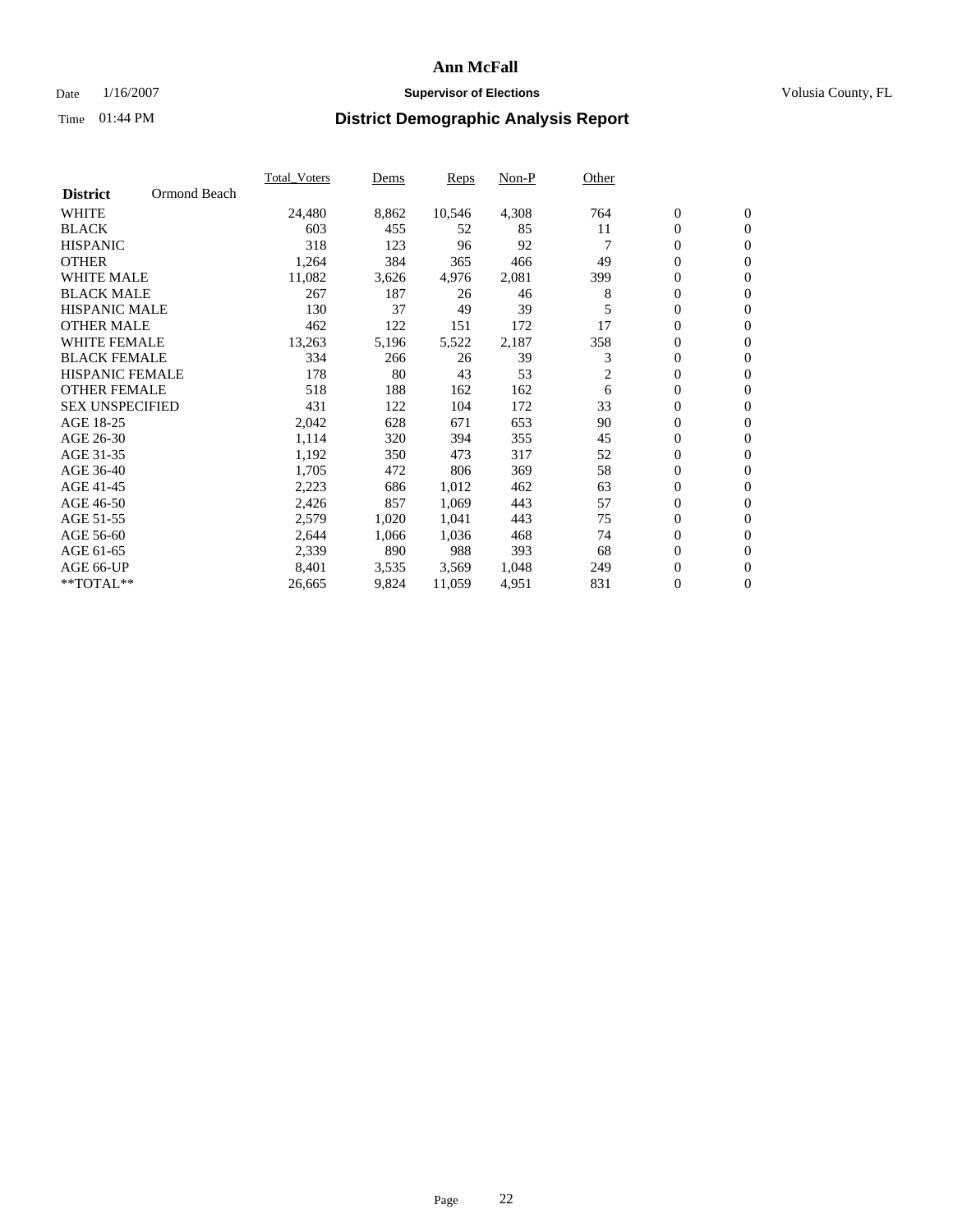### Date  $1/16/2007$  **Supervisor of Elections Supervisor of Elections** Volusia County, FL

|                        |         | <b>Total Voters</b> | Dems           | Reps           | Non-P | Other    |                  |              |  |
|------------------------|---------|---------------------|----------------|----------------|-------|----------|------------------|--------------|--|
| <b>District</b>        | Pierson |                     |                |                |       |          |                  |              |  |
| <b>WHITE</b>           |         | 507                 | 222            | 193            | 78    | 14       | $\boldsymbol{0}$ | $\mathbf{0}$ |  |
| <b>BLACK</b>           |         | 58                  | 48             | 4              | 5     |          | $\theta$         | $\Omega$     |  |
| <b>HISPANIC</b>        |         | 52                  | 17             | 10             | 25    | 0        | 0                | $\theta$     |  |
| <b>OTHER</b>           |         | 31                  | 6              | $\overline{2}$ | 22    |          | 0                |              |  |
| <b>WHITE MALE</b>      |         | 246                 | 98             | 106            | 33    | 9        | 0                |              |  |
| <b>BLACK MALE</b>      |         | 20                  | 17             | 2              |       | 0        | 0                |              |  |
| <b>HISPANIC MALE</b>   |         | 30                  | 12             | 5              | 13    |          | 0                |              |  |
| <b>OTHER MALE</b>      |         | 12                  | $\overline{2}$ | 2              | 8     | 0        | 0                |              |  |
| <b>WHITE FEMALE</b>    |         | 260                 | 124            | 87             | 44    |          | 0                |              |  |
| <b>BLACK FEMALE</b>    |         | 38                  | 31             | 2              | 4     |          | 0                | 0            |  |
| <b>HISPANIC FEMALE</b> |         | 21                  |                | 5              | 11    |          |                  | 0            |  |
| <b>OTHER FEMALE</b>    |         | $\overline{7}$      |                | 0              | 3     |          | 0                | 0            |  |
| <b>SEX UNSPECIFIED</b> |         | 14                  |                | $\overline{0}$ | 13    | 0        | 0                |              |  |
| AGE 18-25              |         | 101                 | 23             | 27             | 47    | 4        | 0                |              |  |
| AGE 26-30              |         | 41                  | 9              | 14             | 17    |          | 0                |              |  |
| AGE 31-35              |         | 50                  | 19             | 19             | 11    |          | 0                |              |  |
| AGE 36-40              |         | 44                  | 21             | 12             | 11    | $\Omega$ | 0                | 0            |  |
| AGE 41-45              |         | 57                  | 27             | 20             | 8     |          |                  |              |  |
| AGE 46-50              |         | 67                  | 36             | 22             | 8     |          | 0                | 0            |  |
| AGE 51-55              |         | 75                  | 31             | 31             | 12    |          |                  | 0            |  |
| AGE 56-60              |         | 44                  | 31             | 11             |       |          | 0                |              |  |
| AGE 61-65              |         | 41                  | 24             | 12             |       |          | 0                |              |  |
| AGE 66-UP              |         | 128                 | 72             | 41             | 11    |          |                  |              |  |
| **TOTAL**              |         | 648                 | 293            | 209            | 130   | 16       | 0                | 0            |  |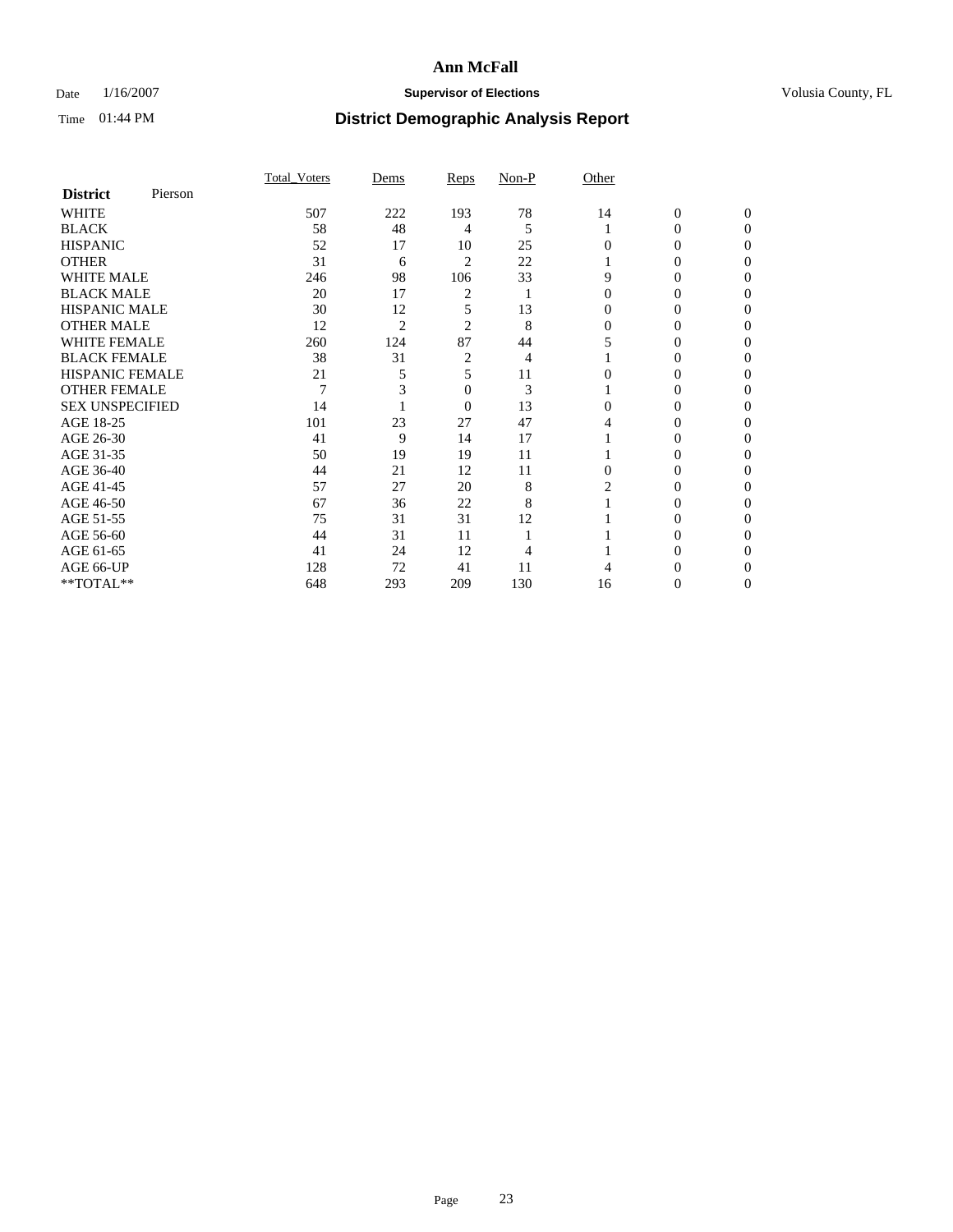### Date  $1/16/2007$  **Supervisor of Elections Supervisor of Elections** Volusia County, FL

|                        |             | <b>Total Voters</b> | Dems | Reps  | Non-P | Other          |                  |              |  |
|------------------------|-------------|---------------------|------|-------|-------|----------------|------------------|--------------|--|
| <b>District</b>        | Ponce Inlet |                     |      |       |       |                |                  |              |  |
| <b>WHITE</b>           |             | 2,370               | 640  | 1,191 | 472   | 67             | $\boldsymbol{0}$ | $\mathbf{0}$ |  |
| <b>BLACK</b>           |             |                     | 4    |       | 2     | $\Omega$       | 0                | $\Omega$     |  |
| <b>HISPANIC</b>        |             | 21                  | 4    | 11    | 5     |                | 0                | $\Omega$     |  |
| <b>OTHER</b>           |             | 107                 | 28   | 38    | 36    |                | 0                | 0            |  |
| <b>WHITE MALE</b>      |             | 1,119               | 276  | 577   | 231   | 35             | 0                |              |  |
| <b>BLACK MALE</b>      |             |                     |      |       | 2     | 0              | 0                | 0            |  |
| <b>HISPANIC MALE</b>   |             |                     |      | 4     |       |                | 0                |              |  |
| <b>OTHER MALE</b>      |             | 43                  | 9    | 16    | 15    |                | $\theta$         | 0            |  |
| <b>WHITE FEMALE</b>    |             | 1,228               | 360  | 604   | 233   | 31             | 0                | 0            |  |
| <b>BLACK FEMALE</b>    |             | 3                   | 3    | 0     | 0     | $\Omega$       | 0                | 0            |  |
| <b>HISPANIC FEMALE</b> |             | 14                  |      |       |       | 0              | 0                | 0            |  |
| <b>OTHER FEMALE</b>    |             | 33                  | 14   | 12    |       | $\Omega$       | 0                | 0            |  |
| <b>SEX UNSPECIFIED</b> |             | 54                  | 9    | 20    | 22    | 3              | 0                | 0            |  |
| AGE 18-25              |             | 116                 | 33   | 36    | 43    | 4              | 0                |              |  |
| AGE 26-30              |             | 64                  | 15   | 20    | 27    | 2              | 0                | 0            |  |
| AGE 31-35              |             | 62                  | 16   | 29    | 16    |                | 0                |              |  |
| AGE 36-40              |             | 80                  | 18   | 43    | 16    | 3              | 0                | 0            |  |
| AGE 41-45              |             | 132                 | 34   | 67    | 27    | 4              | 0                | 0            |  |
| AGE 46-50              |             | 213                 | 50   | 119   | 42    | $\overline{2}$ | 0                | 0            |  |
| AGE 51-55              |             | 256                 | 78   | 108   | 59    | 11             | 0                | $\theta$     |  |
| AGE 56-60              |             | 363                 | 98   | 170   | 76    | 19             | 0                | 0            |  |
| AGE 61-65              |             | 355                 | 94   | 183   | 67    | 11             | 0                |              |  |
| AGE 66-UP              |             | 864                 | 240  | 466   | 142   | 16             | 0                |              |  |
| **TOTAL**              |             | 2,505               | 676  | 1,241 | 515   | 73             | 0                | 0            |  |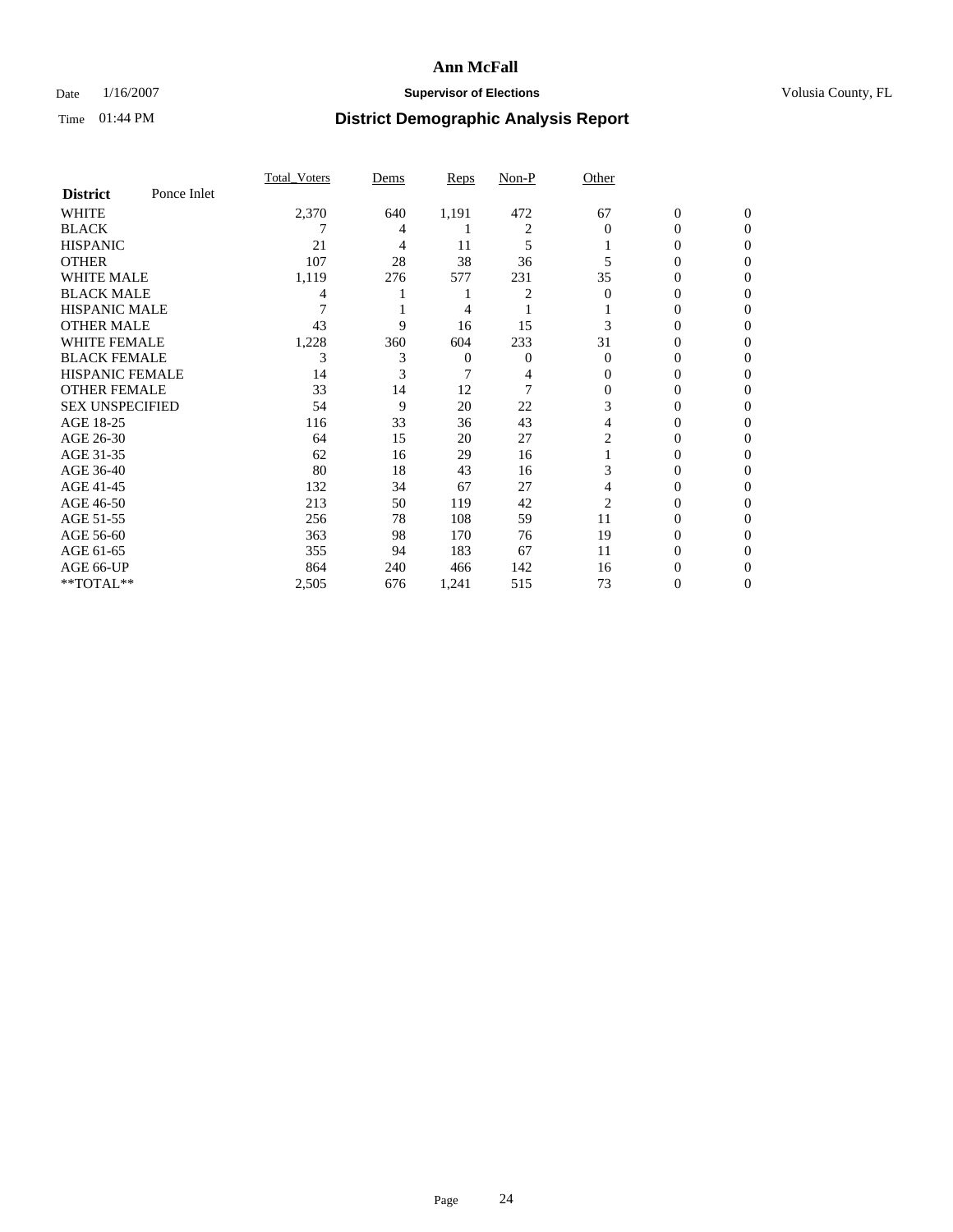#### Date  $1/16/2007$  **Supervisor of Elections Supervisor of Elections** Volusia County, FL

|                        |             | Total Voters | Dems   | <b>Reps</b> | Non-P | Other |                  |                  |  |
|------------------------|-------------|--------------|--------|-------------|-------|-------|------------------|------------------|--|
| <b>District</b>        | Port Orange |              |        |             |       |       |                  |                  |  |
| <b>WHITE</b>           |             | 31,908       | 11,505 | 12,414      | 6,908 | 1,081 | $\boldsymbol{0}$ | $\mathbf{0}$     |  |
| <b>BLACK</b>           |             | 635          | 482    | 47          | 91    | 15    | $\overline{0}$   | $\mathbf{0}$     |  |
| <b>HISPANIC</b>        |             | 583          | 209    | 146         | 212   | 16    | $\boldsymbol{0}$ | $\mathbf{0}$     |  |
| <b>OTHER</b>           |             | 1,598        | 454    | 401         | 678   | 65    | 0                | $\mathbf{0}$     |  |
| <b>WHITE MALE</b>      |             | 14,530       | 4,686  | 6,021       | 3,254 | 569   | 0                | $\mathbf{0}$     |  |
| <b>BLACK MALE</b>      |             | 288          | 210    | 27          | 45    | 6     | $\boldsymbol{0}$ | $\boldsymbol{0}$ |  |
| <b>HISPANIC MALE</b>   |             | 248          | 92     | 62          | 87    |       | $\overline{0}$   | $\mathbf{0}$     |  |
| <b>OTHER MALE</b>      |             | 546          | 155    | 151         | 220   | 20    | $\overline{0}$   | $\mathbf{0}$     |  |
| <b>WHITE FEMALE</b>    |             | 17,124       | 6,745  | 6,299       | 3,582 | 498   | $\overline{0}$   | $\mathbf{0}$     |  |
| <b>BLACK FEMALE</b>    |             | 341          | 269    | 19          | 44    | 9     | $\overline{0}$   | $\mathbf{0}$     |  |
| <b>HISPANIC FEMALE</b> |             | 329          | 117    | 81          | 122   | 9     | $\boldsymbol{0}$ | $\boldsymbol{0}$ |  |
| <b>OTHER FEMALE</b>    |             | 600          | 201    | 149         | 236   | 14    | 0                | $\mathbf{0}$     |  |
| <b>SEX UNSPECIFIED</b> |             | 718          | 175    | 199         | 299   | 45    | $\boldsymbol{0}$ | $\mathbf{0}$     |  |
| AGE 18-25              |             | 3,041        | 943    | 857         | 1,114 | 127   | $\boldsymbol{0}$ | $\mathbf{0}$     |  |
| AGE 26-30              |             | 1,959        | 571    | 603         | 691   | 94    | $\overline{0}$   | $\mathbf{0}$     |  |
| AGE 31-35              |             | 1,946        | 545    | 706         | 612   | 83    | $\overline{0}$   | $\mathbf{0}$     |  |
| AGE 36-40              |             | 2,414        | 727    | 943         | 676   | 68    | $\boldsymbol{0}$ | $\mathbf{0}$     |  |
| AGE 41-45              |             | 3,031        | 937    | 1,254       | 744   | 96    | $\boldsymbol{0}$ | $\mathbf{0}$     |  |
| AGE 46-50              |             | 3,193        | 1,117  | 1,296       | 678   | 102   | 0                | $\mathbf{0}$     |  |
| AGE 51-55              |             | 3,218        | 1,283  | 1,239       | 607   | 89    | $\boldsymbol{0}$ | $\boldsymbol{0}$ |  |
| AGE 56-60              |             | 3,386        | 1,343  | 1,229       | 684   | 130   | $\overline{0}$   | $\mathbf{0}$     |  |
| AGE 61-65              |             | 2,946        | 1,128  | 1,110       | 595   | 113   | $\mathbf{0}$     | $\mathbf{0}$     |  |
| AGE 66-UP              |             | 9,590        | 4,056  | 3,771       | 1,488 | 275   | $\boldsymbol{0}$ | $\boldsymbol{0}$ |  |
| **TOTAL**              |             | 34,724       | 12,650 | 13,008      | 7,889 | 1,177 | $\boldsymbol{0}$ | $\overline{0}$   |  |
|                        |             |              |        |             |       |       |                  |                  |  |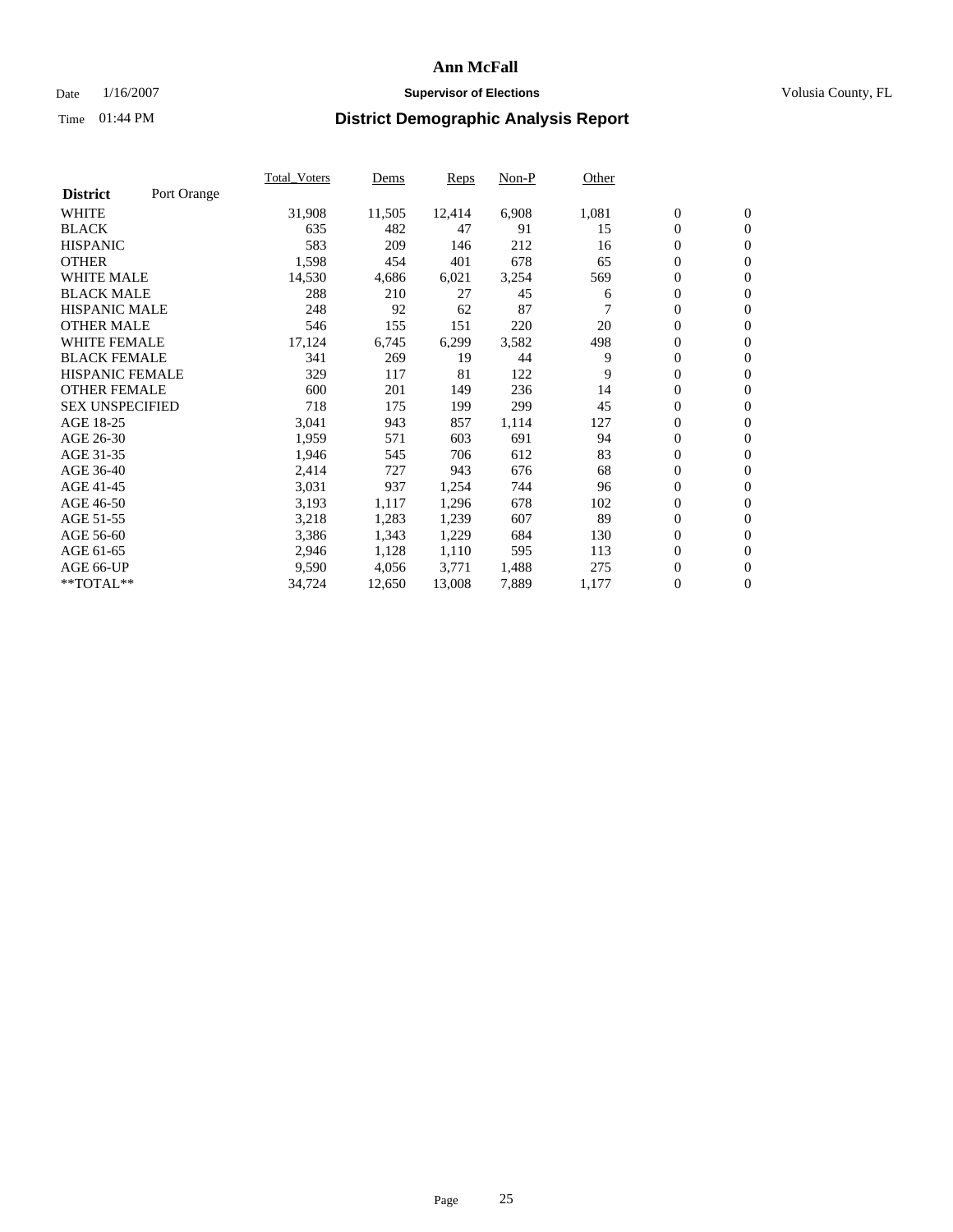### Date  $1/16/2007$  **Supervisor of Elections Supervisor of Elections** Volusia County, FL

|                        |               | <b>Total Voters</b> | Dems  | <b>Reps</b> | Non-P | Other |                  |                  |  |
|------------------------|---------------|---------------------|-------|-------------|-------|-------|------------------|------------------|--|
| <b>District</b>        | South Daytona |                     |       |             |       |       |                  |                  |  |
| <b>WHITE</b>           |               | 6,597               | 2,789 | 2,260       | 1,341 | 207   | $\boldsymbol{0}$ | $\mathbf{0}$     |  |
| <b>BLACK</b>           |               | 381                 | 301   | 12          | 65    | 3     | $\mathbf{0}$     | $\mathbf{0}$     |  |
| <b>HISPANIC</b>        |               | 146                 | 70    | 25          | 47    | 4     | 0                | $\mathbf{0}$     |  |
| <b>OTHER</b>           |               | 383                 | 133   | 78          | 164   | 8     | 0                | $\overline{0}$   |  |
| <b>WHITE MALE</b>      |               | 3,022               | 1,136 | 1,125       | 634   | 127   | 0                | $\mathbf{0}$     |  |
| <b>BLACK MALE</b>      |               | 139                 | 99    | 6           | 33    |       | 0                | $\mathbf{0}$     |  |
| <b>HISPANIC MALE</b>   |               | 73                  | 33    | 12          | 25    | 3     | 0                | $\Omega$         |  |
| <b>OTHER MALE</b>      |               | 133                 | 46    | 34          | 51    | 2     | 0                | $\mathbf{0}$     |  |
| <b>WHITE FEMALE</b>    |               | 3,538               | 1,637 | 1,123       | 700   | 78    | 0                | $\Omega$         |  |
| <b>BLACK FEMALE</b>    |               | 237                 | 198   | 5           | 32    | 2     | $\mathbf{0}$     | $\mathbf{0}$     |  |
| <b>HISPANIC FEMALE</b> |               | 71                  | 36    | 12          | 22    |       | 0                | $\mathbf{0}$     |  |
| <b>OTHER FEMALE</b>    |               | 137                 | 58    | 26          | 52    |       | 0                | $\mathbf{0}$     |  |
| <b>SEX UNSPECIFIED</b> |               | 157                 | 50    | 32          | 68    | 7     | $\boldsymbol{0}$ | $\mathbf{0}$     |  |
| AGE 18-25              |               | 760                 | 289   | 170         | 270   | 31    | 0                | $\mathbf{0}$     |  |
| AGE 26-30              |               | 498                 | 160   | 116         | 195   | 27    | 0                | $\mathbf{0}$     |  |
| AGE 31-35              |               | 489                 | 165   | 170         | 137   | 17    | 0                | $\mathbf{0}$     |  |
| AGE 36-40              |               | 609                 | 237   | 195         | 155   | 22    | $\boldsymbol{0}$ | $\mathbf{0}$     |  |
| AGE 41-45              |               | 746                 | 283   | 262         | 177   | 24    | 0                | $\mathbf{0}$     |  |
| AGE 46-50              |               | 677                 | 289   | 235         | 139   | 14    | $\mathbf{0}$     | $\mathbf{0}$     |  |
| AGE 51-55              |               | 676                 | 327   | 209         | 125   | 15    | $\overline{0}$   | $\mathbf{0}$     |  |
| AGE 56-60              |               | 652                 | 285   | 213         | 127   | 27    | $\mathbf{0}$     | $\mathbf{0}$     |  |
| AGE 61-65              |               | 562                 | 252   | 199         | 93    | 18    | 0                | $\mathbf{0}$     |  |
| AGE 66-UP              |               | 1,838               | 1,006 | 606         | 199   | 27    | 0                | 0                |  |
| **TOTAL**              |               | 7,507               | 3,293 | 2,375       | 1,617 | 222   | 0                | $\boldsymbol{0}$ |  |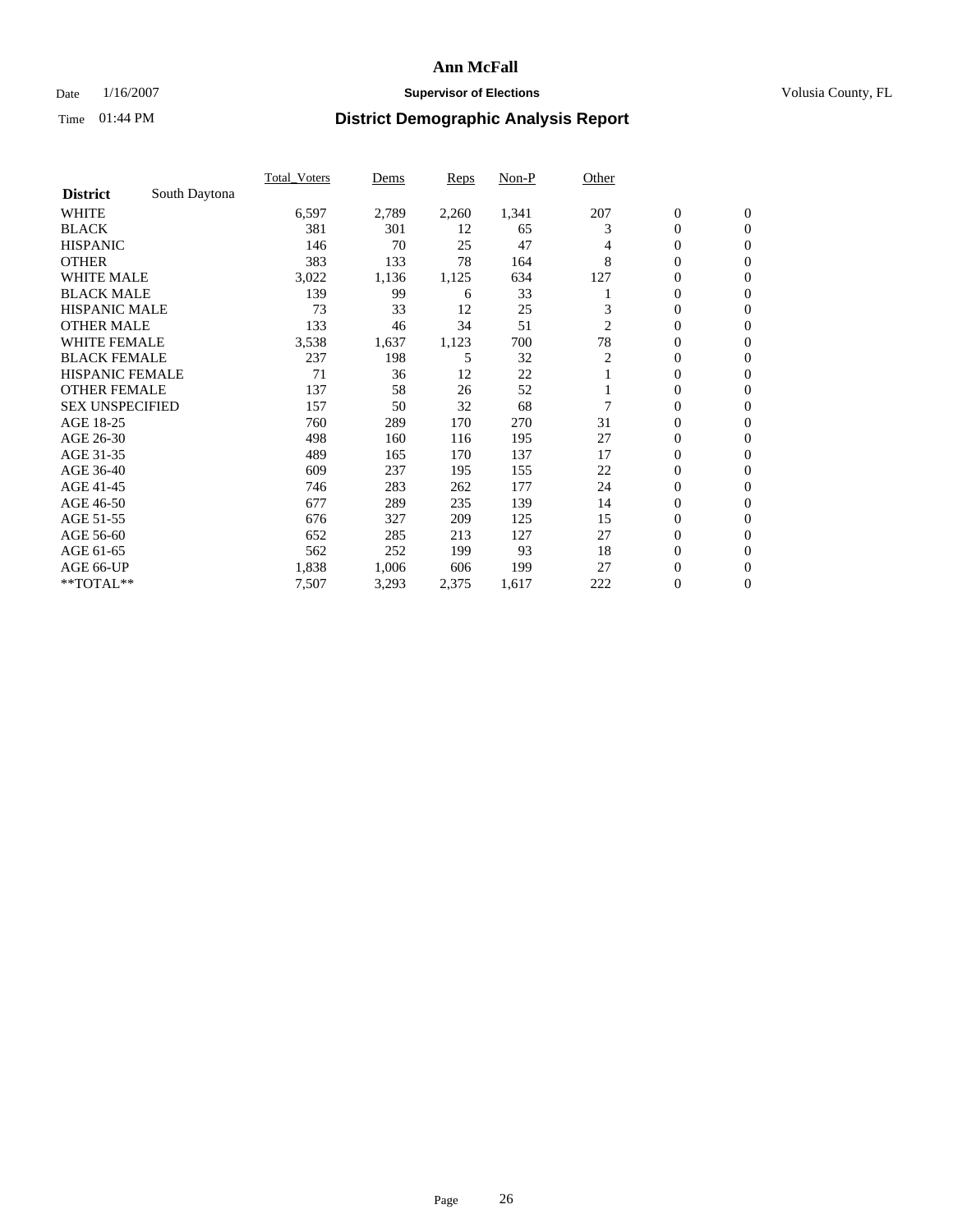### Date  $1/16/2007$  **Supervisor of Elections Supervisor of Elections** Volusia County, FL

|                        |               | <b>Total Voters</b> | Dems     | Reps | $Non-P$ | Other |   |          |  |
|------------------------|---------------|---------------------|----------|------|---------|-------|---|----------|--|
| <b>District</b>        | Flagler Beach |                     |          |      |         |       |   |          |  |
| <b>WHITE</b>           |               | 59                  | 23       | 19   | 15      | 2     | 0 | $\Omega$ |  |
| <b>BLACK</b>           |               | 0                   | $\Omega$ | 0    | 0       | 0     |   |          |  |
| <b>HISPANIC</b>        |               |                     |          |      |         |       |   |          |  |
| <b>OTHER</b>           |               |                     |          | 2    |         |       |   |          |  |
| <b>WHITE MALE</b>      |               | 25                  | 10       | 9    | h       |       |   |          |  |
| <b>BLACK MALE</b>      |               |                     | 0        |      |         |       |   |          |  |
| HISPANIC MALE          |               |                     |          |      |         |       |   |          |  |
| <b>OTHER MALE</b>      |               |                     |          |      |         |       |   |          |  |
| <b>WHITE FEMALE</b>    |               | 34                  | 13       | 10   |         |       |   |          |  |
| <b>BLACK FEMALE</b>    |               |                     | $\Omega$ | 0    |         |       |   |          |  |
| HISPANIC FEMALE        |               |                     |          |      |         |       |   |          |  |
| <b>OTHER FEMALE</b>    |               |                     |          |      |         |       |   |          |  |
| <b>SEX UNSPECIFIED</b> |               |                     |          |      |         |       |   |          |  |
| AGE 18-25              |               |                     |          |      |         |       |   |          |  |
| AGE 26-30              |               |                     | 0        |      |         |       |   |          |  |
| AGE 31-35              |               |                     | 0        |      |         |       |   |          |  |
| AGE 36-40              |               |                     |          |      |         |       |   |          |  |
| AGE 41-45              |               |                     |          |      |         |       |   |          |  |
| AGE 46-50              |               |                     |          |      |         |       |   |          |  |
| AGE 51-55              |               |                     |          |      |         |       |   |          |  |
| AGE 56-60              |               |                     |          |      |         |       |   |          |  |
| AGE 61-65              |               | 10                  |          | 3    |         |       |   |          |  |
| AGE 66-UP              |               | 38                  | 13       | 17   | h       |       |   |          |  |
| $**TOTAL**$            |               | 63                  | 24       | 21   | 16      | 2     | 0 | 0        |  |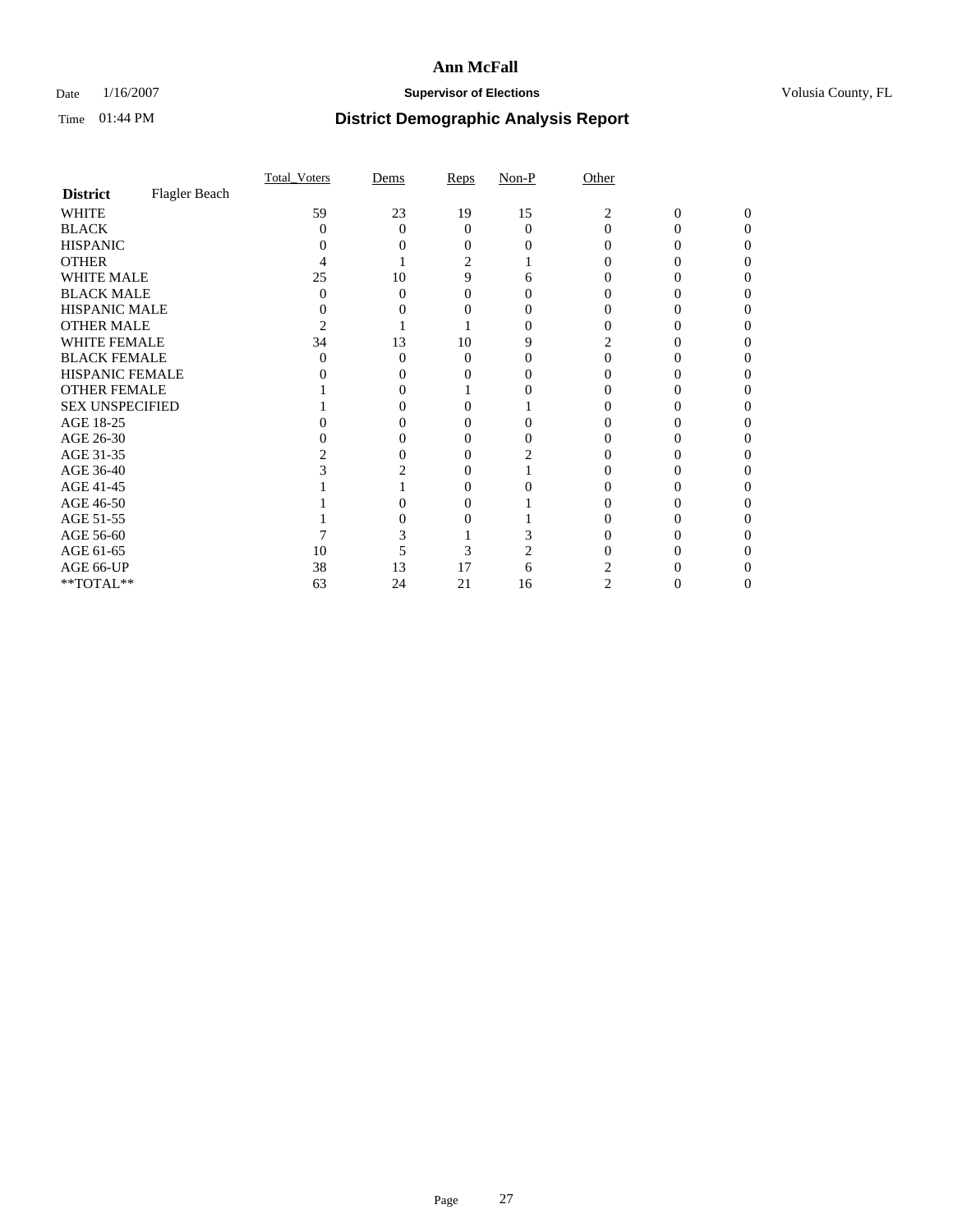#### Date  $1/16/2007$  **Supervisor of Elections Supervisor of Elections** Volusia County, FL

|                        |                           | Total Voters | Dems   | <b>Reps</b> | Non-P  | Other |                  |                  |  |
|------------------------|---------------------------|--------------|--------|-------------|--------|-------|------------------|------------------|--|
| <b>District</b>        | <b>Hospital Authority</b> |              |        |             |        |       |                  |                  |  |
| <b>WHITE</b>           |                           | 90,899       | 31,677 | 38,183      | 17,226 | 3,813 | $\overline{0}$   | $\mathbf{0}$     |  |
| <b>BLACK</b>           |                           | 7,479        | 5,800  | 422         | 1,105  | 152   | $\overline{0}$   | $\mathbf{0}$     |  |
| <b>HISPANIC</b>        |                           | 11,524       | 5,202  | 2,434       | 3,618  | 270   | $\boldsymbol{0}$ | $\mathbf{0}$     |  |
| <b>OTHER</b>           |                           | 5,769        | 1,592  | 1,391       | 2,602  | 184   | $\boldsymbol{0}$ | $\mathbf{0}$     |  |
| <b>WHITE MALE</b>      |                           | 41,815       | 13,058 | 18,552      | 8,147  | 2,058 | $\boldsymbol{0}$ | $\mathbf{0}$     |  |
| <b>BLACK MALE</b>      |                           | 3,127        | 2,282  | 211         | 550    | 84    | $\boldsymbol{0}$ | $\boldsymbol{0}$ |  |
| <b>HISPANIC MALE</b>   |                           | 5,408        | 2,356  | 1,230       | 1,674  | 148   | $\overline{0}$   | $\mathbf{0}$     |  |
| <b>OTHER MALE</b>      |                           | 1,876        | 522    | 550         | 742    | 62    | $\overline{0}$   | $\mathbf{0}$     |  |
| <b>WHITE FEMALE</b>    |                           | 48,521       | 18,441 | 19,413      | 8,927  | 1,740 | $\mathbf{0}$     | $\mathbf{0}$     |  |
| <b>BLACK FEMALE</b>    |                           | 4,273        | 3,456  | 208         | 541    | 68    | $\boldsymbol{0}$ | $\mathbf{0}$     |  |
| <b>HISPANIC FEMALE</b> |                           | 6,002        | 2,792  | 1,191       | 1,900  | 119   | $\boldsymbol{0}$ | $\mathbf{0}$     |  |
| <b>OTHER FEMALE</b>    |                           | 2,214        | 741    | 541         | 879    | 53    | 0                | $\mathbf{0}$     |  |
| <b>SEX UNSPECIFIED</b> |                           | 2,435        | 623    | 534         | 1,191  | 87    | $\boldsymbol{0}$ | $\mathbf{0}$     |  |
| AGE 18-25              |                           | 11,238       | 3,282  | 2,996       | 4,420  | 540   | $\boldsymbol{0}$ | $\mathbf{0}$     |  |
| AGE 26-30              |                           | 7,631        | 2,405  | 2,275       | 2,550  | 401   | $\overline{0}$   | $\mathbf{0}$     |  |
| AGE 31-35              |                           | 8,210        | 2,646  | 2,845       | 2,325  | 394   | $\overline{0}$   | $\mathbf{0}$     |  |
| AGE 36-40              |                           | 9,362        | 2,988  | 3,616       | 2,370  | 388   | $\boldsymbol{0}$ | $\mathbf{0}$     |  |
| AGE 41-45              |                           | 11,313       | 3,848  | 4,467       | 2,549  | 449   | $\boldsymbol{0}$ | $\mathbf{0}$     |  |
| AGE 46-50              |                           | 11,738       | 4,322  | 4,714       | 2,290  | 412   | $\boldsymbol{0}$ | $\mathbf{0}$     |  |
| AGE 51-55              |                           | 10,839       | 4,438  | 4,010       | 1,972  | 419   | $\boldsymbol{0}$ | $\mathbf{0}$     |  |
| AGE 56-60              |                           | 10,534       | 4,373  | 3,987       | 1,782  | 392   | $\overline{0}$   | $\mathbf{0}$     |  |
| AGE 61-65              |                           | 8,546        | 3,654  | 3,314       | 1,297  | 281   | $\mathbf{0}$     | $\boldsymbol{0}$ |  |
| AGE 66-UP              |                           | 26,260       | 12,315 | 10,206      | 2,996  | 743   | $\boldsymbol{0}$ | $\mathbf{0}$     |  |
| **TOTAL**              |                           | 115,671      | 44,271 | 42,430      | 24,551 | 4,419 | $\boldsymbol{0}$ | $\overline{0}$   |  |
|                        |                           |              |        |             |        |       |                  |                  |  |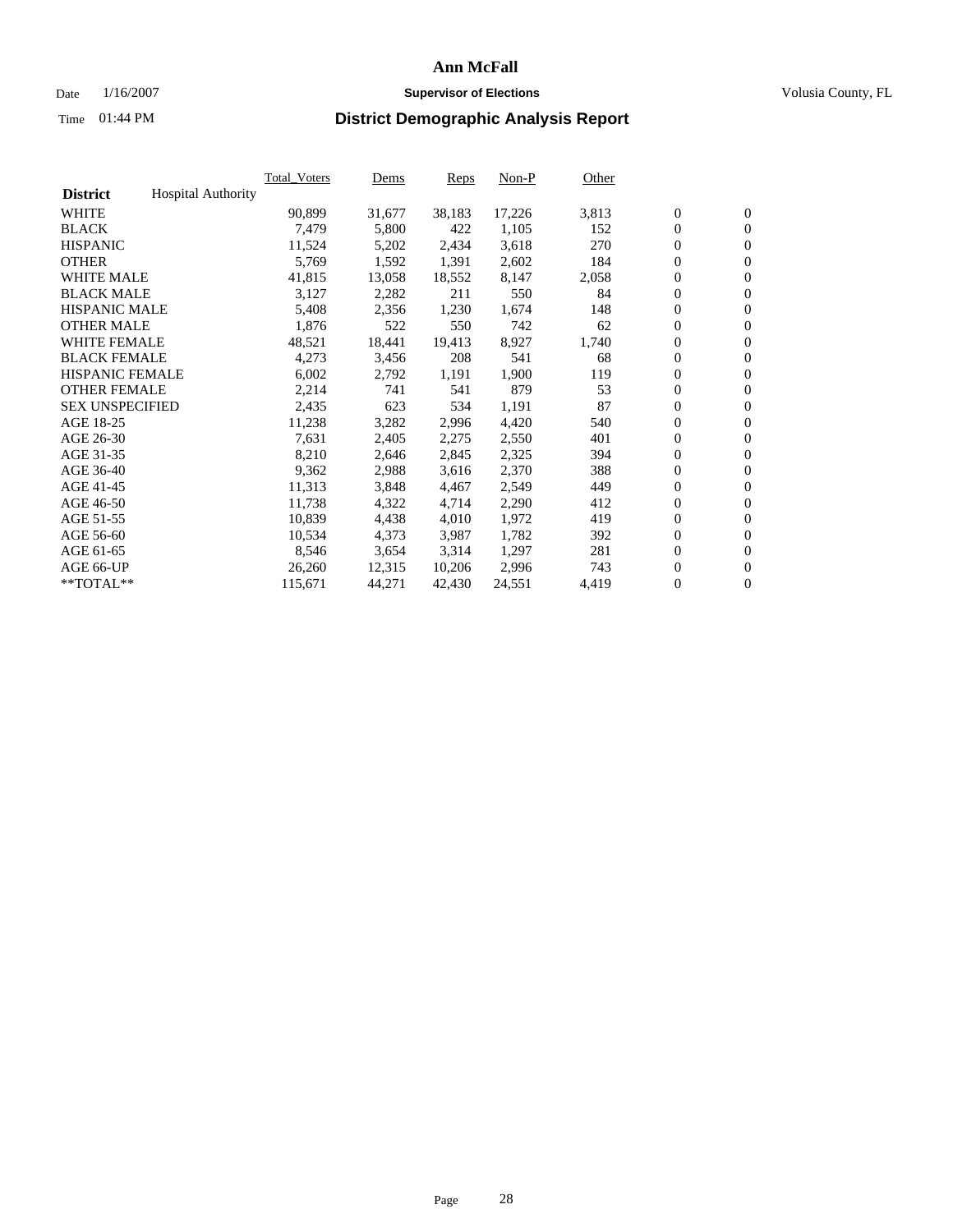### Date  $1/16/2007$  **Supervisor of Elections Supervisor of Elections** Volusia County, FL

|                        | <b>Total_Voters</b>   | Dems  | <b>Reps</b> | Non-P | Other          |                  |                |  |
|------------------------|-----------------------|-------|-------------|-------|----------------|------------------|----------------|--|
| <b>District</b>        | Florida House Seat 21 |       |             |       |                |                  |                |  |
| <b>WHITE</b>           | 2,032                 | 789   | 853         | 323   | 67             | $\boldsymbol{0}$ | $\mathbf{0}$   |  |
| <b>BLACK</b>           | 174                   | 149   | 10          | 14    |                | 0                | $\mathbf{0}$   |  |
| <b>HISPANIC</b>        | 135                   | 44    | 35          | 55    |                | 0                | $\overline{0}$ |  |
| <b>OTHER</b>           | 111                   | 33    | 27          | 48    | 3              | $\overline{0}$   | $\Omega$       |  |
| <b>WHITE MALE</b>      | 978                   | 343   | 438         | 166   | 31             | 0                | $\Omega$       |  |
| <b>BLACK MALE</b>      | 69                    | 57    | 5           | 7     | $\Omega$       | 0                | $\Omega$       |  |
| <b>HISPANIC MALE</b>   | 72                    | 26    | 18          | 27    |                | 0                | 0              |  |
| <b>OTHER MALE</b>      | 37                    | 11    | 12          | 14    | 0              | 0                | 0              |  |
| <b>WHITE FEMALE</b>    | 1,045                 | 441   | 413         | 155   | 36             | 0                | 0              |  |
| <b>BLACK FEMALE</b>    | 105                   | 92    | 5           | 7     |                | 0                | $\mathbf{0}$   |  |
| <b>HISPANIC FEMALE</b> | 60                    | 17    | 17          | 26    | $\Omega$       | 0                | $\Omega$       |  |
| <b>OTHER FEMALE</b>    | 44                    | 17    | 10          | 15    | $\overline{2}$ | 0                | $\Omega$       |  |
| <b>SEX UNSPECIFIED</b> | 42                    | 11    | 7           | 23    |                | 0                | $\Omega$       |  |
| AGE 18-25              | 262                   | 62    | 93          | 101   | 6              | 0                | 0              |  |
| AGE 26-30              | 156                   | 38    | 65          | 48    | 5              | 0                | $\Omega$       |  |
| AGE 31-35              | 140                   | 41    | 61          | 34    | 4              | 0                | 0              |  |
| AGE 36-40              | 159                   | 47    | 65          | 42    | 5              | $\overline{0}$   | 0              |  |
| AGE 41-45              | 217                   | 84    | 88          | 36    | 9              | 0                | 0              |  |
| AGE 46-50              | 237                   | 98    | 100         | 34    | 5              | 0                | $\mathbf{0}$   |  |
| AGE 51-55              | 239                   | 100   | 90          | 38    | 11             | 0                | $\Omega$       |  |
| AGE 56-60              | 236                   | 103   | 96          | 31    | 6              | 0                | $\Omega$       |  |
| AGE 61-65              | 257                   | 130   | 88          | 31    | 8              | 0                | 0              |  |
| AGE 66-UP              | 549                   | 312   | 179         | 45    | 13             | 0                | $_{0}$         |  |
| **TOTAL**              | 2,452                 | 1,015 | 925         | 440   | 72             | $\overline{0}$   | $\overline{0}$ |  |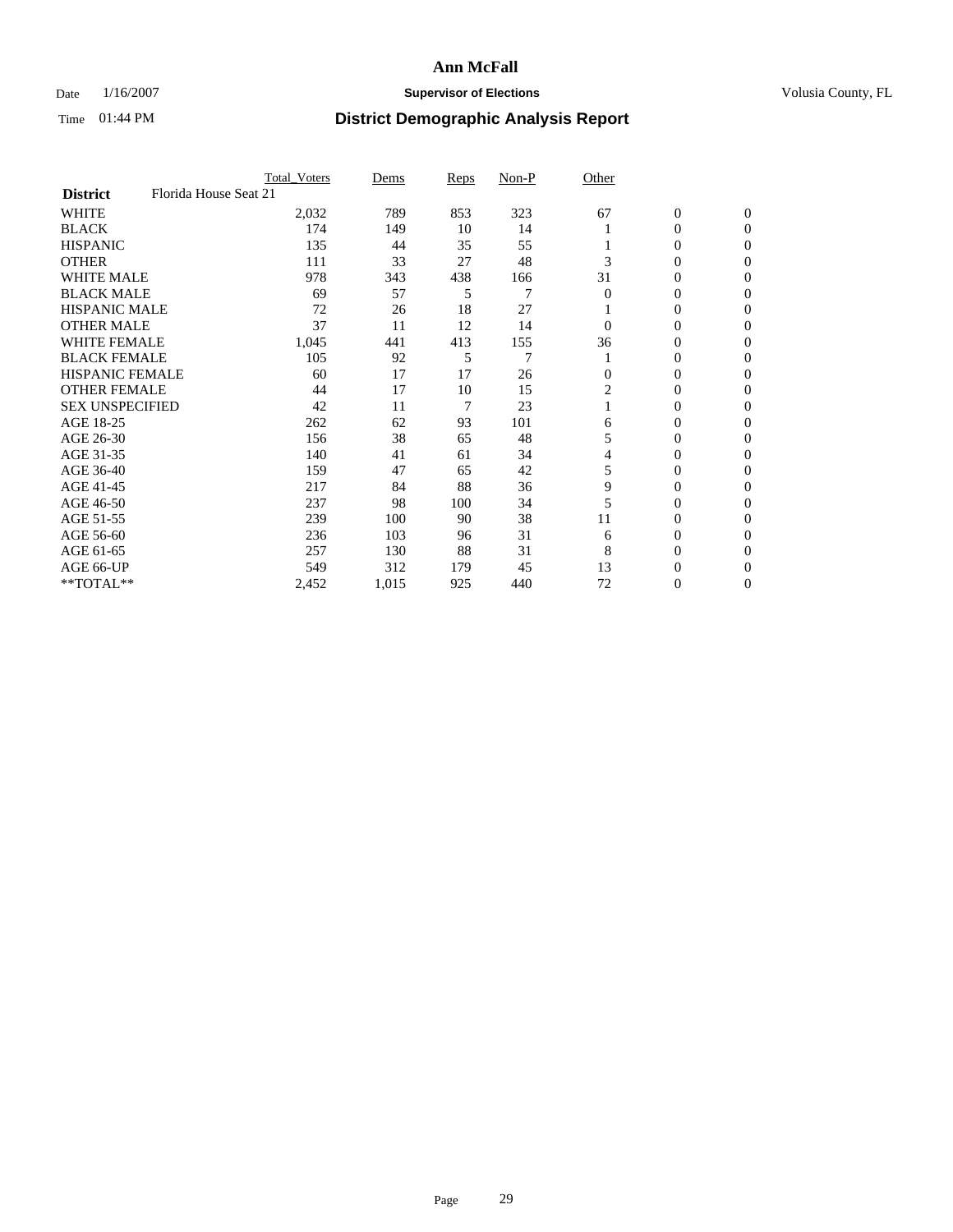#### Date  $1/16/2007$  **Supervisor of Elections Supervisor of Elections** Volusia County, FL

|                        |                       | Total_Voters | Dems  | <b>Reps</b> | Non-P | Other  |                  |                  |  |
|------------------------|-----------------------|--------------|-------|-------------|-------|--------|------------------|------------------|--|
| <b>District</b>        | Florida House Seat 25 |              |       |             |       |        |                  |                  |  |
| <b>WHITE</b>           |                       | 14,940       | 5,197 | 5,997       | 3,077 | 669    | $\overline{0}$   | $\mathbf{0}$     |  |
| <b>BLACK</b>           |                       | 967          | 709   | 68          | 161   | 29     | $\overline{0}$   | $\mathbf{0}$     |  |
| <b>HISPANIC</b>        |                       | 3,024        | 1,425 | 642         | 895   | 62     | $\boldsymbol{0}$ | $\mathbf{0}$     |  |
| <b>OTHER</b>           |                       | 1,030        | 302   | 236         | 463   | 29     | $\boldsymbol{0}$ | $\mathbf{0}$     |  |
| <b>WHITE MALE</b>      |                       | 6,848        | 2,121 | 2,877       | 1,482 | 368    | 0                | $\mathbf{0}$     |  |
| <b>BLACK MALE</b>      |                       | 431          | 305   | 37          | 73    | 16     | $\boldsymbol{0}$ | $\boldsymbol{0}$ |  |
| <b>HISPANIC MALE</b>   |                       | 1,438        | 646   | 330         | 428   | 34     | $\overline{0}$   | $\mathbf{0}$     |  |
| <b>OTHER MALE</b>      |                       | 344          | 118   | 91          | 126   | 9      | $\overline{0}$   | $\mathbf{0}$     |  |
| <b>WHITE FEMALE</b>    |                       | 7,984        | 3,037 | 3,076       | 1,576 | 295    | $\overline{0}$   | $\mathbf{0}$     |  |
| <b>BLACK FEMALE</b>    |                       | 526          | 395   | 31          | 87    | 13     | $\overline{0}$   | $\mathbf{0}$     |  |
| <b>HISPANIC FEMALE</b> |                       | 1,560        | 763   | 309         | 460   | $28\,$ | $\boldsymbol{0}$ | $\boldsymbol{0}$ |  |
| <b>OTHER FEMALE</b>    |                       | 404          | 127   | 96          | 173   | 8      | 0                | $\mathbf{0}$     |  |
| <b>SEX UNSPECIFIED</b> |                       | 426          | 121   | 96          | 191   | 18     | $\boldsymbol{0}$ | $\mathbf{0}$     |  |
| AGE 18-25              |                       | 1,865        | 529   | 467         | 784   | 85     | $\boldsymbol{0}$ | $\mathbf{0}$     |  |
| AGE 26-30              |                       | 1,445        | 441   | 397         | 526   | 81     | $\overline{0}$   | $\mathbf{0}$     |  |
| AGE 31-35              |                       | 1,584        | 479   | 545         | 485   | 75     | $\overline{0}$   | $\mathbf{0}$     |  |
| AGE 36-40              |                       | 1,738        | 550   | 659         | 451   | 78     | $\boldsymbol{0}$ | $\mathbf{0}$     |  |
| AGE 41-45              |                       | 1,935        | 670   | 729         | 461   | 75     | $\boldsymbol{0}$ | $\mathbf{0}$     |  |
| AGE 46-50              |                       | 1,943        | 697   | 757         | 407   | 82     | 0                | $\mathbf{0}$     |  |
| AGE 51-55              |                       | 1,876        | 785   | 647         | 380   | 64     | $\boldsymbol{0}$ | $\boldsymbol{0}$ |  |
| AGE 56-60              |                       | 1,826        | 751   | 669         | 334   | 72     | $\overline{0}$   | $\mathbf{0}$     |  |
| AGE 61-65              |                       | 1,388        | 606   | 492         | 236   | 54     | $\mathbf{0}$     | $\mathbf{0}$     |  |
| AGE 66-UP              |                       | 4,361        | 2,125 | 1,581       | 532   | 123    | $\boldsymbol{0}$ | $\boldsymbol{0}$ |  |
| **TOTAL**              |                       | 19,961       | 7,633 | 6,943       | 4,596 | 789    | 0                | $\overline{0}$   |  |
|                        |                       |              |       |             |       |        |                  |                  |  |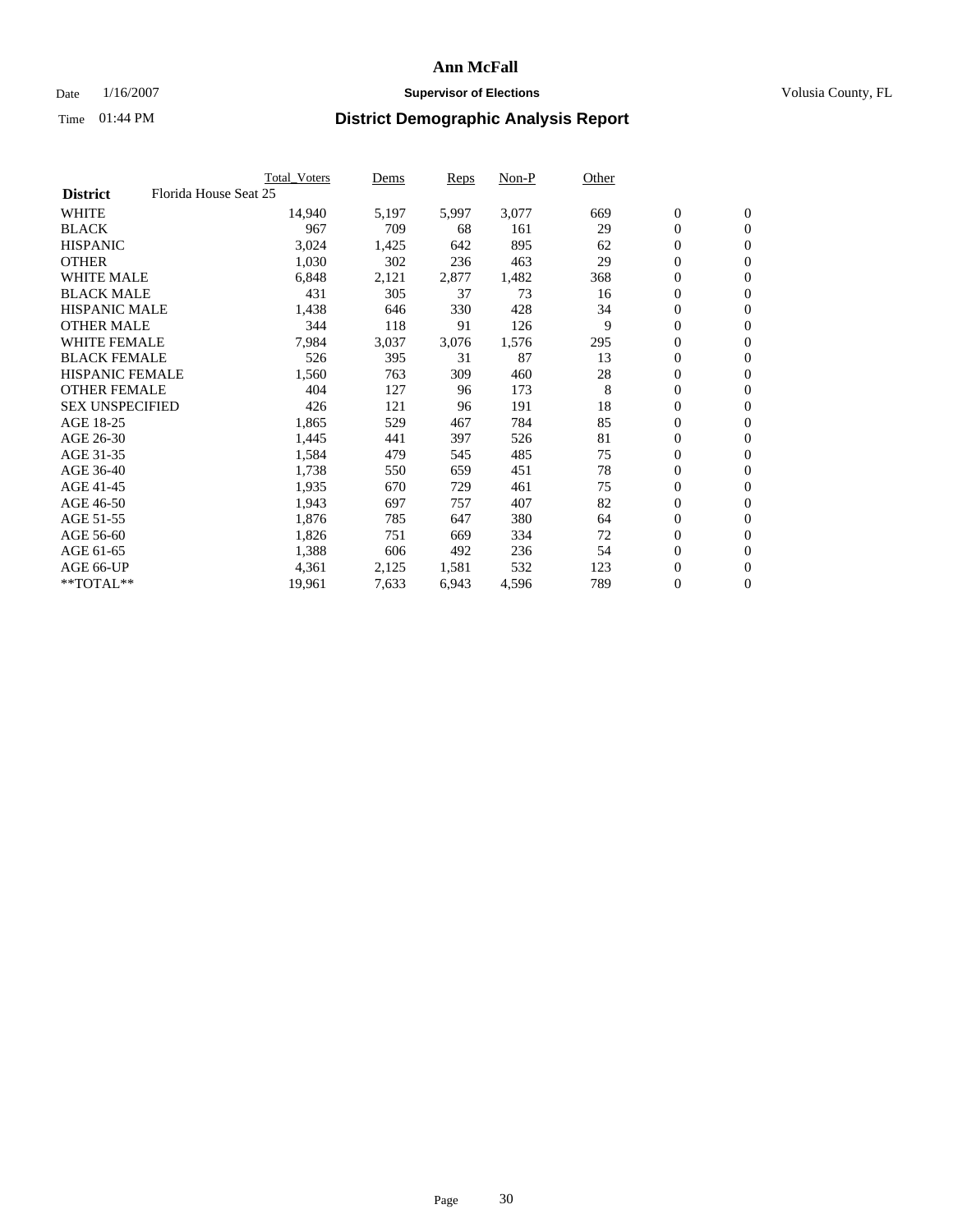#### Date  $1/16/2007$  **Supervisor of Elections Supervisor of Elections** Volusia County, FL

|                        | <b>Total_Voters</b>   | Dems   | <b>Reps</b> | Non-P  | Other |                  |                  |  |
|------------------------|-----------------------|--------|-------------|--------|-------|------------------|------------------|--|
| <b>District</b>        | Florida House Seat 26 |        |             |        |       |                  |                  |  |
| <b>WHITE</b>           | 83,893                | 29,592 | 36,153      | 15,037 | 3,111 | $\overline{0}$   | $\mathbf{0}$     |  |
| <b>BLACK</b>           | 2,885                 | 2,147  | 212         | 460    | 66    | $\overline{0}$   | $\mathbf{0}$     |  |
| <b>HISPANIC</b>        | 4,879                 | 2,147  | 1,120       | 1,498  | 114   | $\boldsymbol{0}$ | $\mathbf{0}$     |  |
| <b>OTHER</b>           | 4,439                 | 1,198  | 1,239       | 1,838  | 164   | 0                | $\mathbf{0}$     |  |
| <b>WHITE MALE</b>      | 38,374                | 12,149 | 17,427      | 7,139  | 1,659 | 0                | $\mathbf{0}$     |  |
| <b>BLACK MALE</b>      | 1,247                 | 854    | 108         | 246    | 39    | $\boldsymbol{0}$ | $\boldsymbol{0}$ |  |
| <b>HISPANIC MALE</b>   | 2,284                 | 960    | 576         | 687    | 61    | $\overline{0}$   | $\mathbf{0}$     |  |
| <b>OTHER MALE</b>      | 1,562                 | 397    | 517         | 588    | 60    | $\overline{0}$   | $\mathbf{0}$     |  |
| <b>WHITE FEMALE</b>    | 45,009                | 17,288 | 18,518      | 7,762  | 1,441 | $\overline{0}$   | $\mathbf{0}$     |  |
| <b>BLACK FEMALE</b>    | 1,609                 | 1,268  | 103         | 211    | 27    | $\overline{0}$   | $\mathbf{0}$     |  |
| <b>HISPANIC FEMALE</b> | 2,548                 | 1,165  | 536         | 796    | 51    | $\boldsymbol{0}$ | $\boldsymbol{0}$ |  |
| <b>OTHER FEMALE</b>    | 1,691                 | 574    | 475         | 602    | 40    | 0                | $\mathbf{0}$     |  |
| <b>SEX UNSPECIFIED</b> | 1,772                 | 429    | 464         | 802    | 77    | $\boldsymbol{0}$ | $\mathbf{0}$     |  |
| AGE 18-25              | 7,973                 | 2,275  | 2,423       | 2,897  | 378   | $\boldsymbol{0}$ | $\mathbf{0}$     |  |
| AGE 26-30              | 4,980                 | 1,491  | 1,669       | 1,565  | 255   | $\overline{0}$   | $\mathbf{0}$     |  |
| AGE 31-35              | 5,290                 | 1,587  | 2,013       | 1,439  | 251   | $\overline{0}$   | $\mathbf{0}$     |  |
| AGE 36-40              | 6,733                 | 2,005  | 2,848       | 1,622  | 258   | $\boldsymbol{0}$ | $\boldsymbol{0}$ |  |
| AGE 41-45              | 8,403                 | 2,621  | 3,620       | 1,852  | 310   | $\boldsymbol{0}$ | $\mathbf{0}$     |  |
| AGE 46-50              | 9,213                 | 3,186  | 3,999       | 1,718  | 310   | 0                | $\mathbf{0}$     |  |
| AGE 51-55              | 9,191                 | 3,572  | 3,660       | 1,605  | 354   | $\boldsymbol{0}$ | $\boldsymbol{0}$ |  |
| AGE 56-60              | 9,563                 | 3,771  | 3,839       | 1,612  | 341   | $\overline{0}$   | $\mathbf{0}$     |  |
| AGE 61-65              | 8,371                 | 3,198  | 3,553       | 1,361  | 259   | $\mathbf{0}$     | $\mathbf{0}$     |  |
| AGE 66-UP              | 26,379                | 11,378 | 11,100      | 3,162  | 739   | $\boldsymbol{0}$ | $\mathbf{0}$     |  |
| **TOTAL**              | 96,096                | 35,084 | 38,724      | 18,833 | 3,455 | 0                | $\overline{0}$   |  |
|                        |                       |        |             |        |       |                  |                  |  |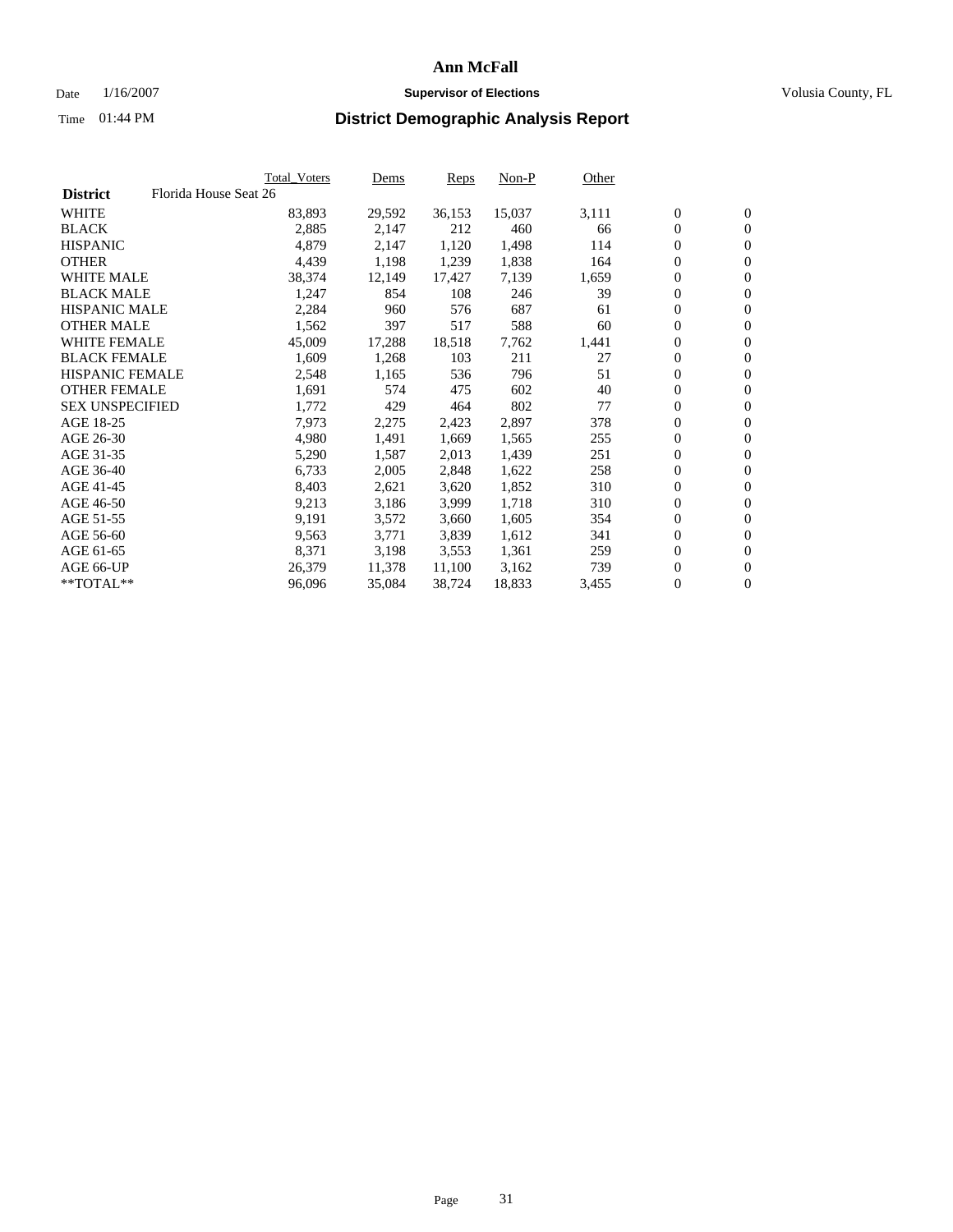#### Date  $1/16/2007$  **Supervisor of Elections Supervisor of Elections** Volusia County, FL

|                        |                       | Total_Voters | Dems   | <b>Reps</b> | Non-P  | Other |                  |                  |  |
|------------------------|-----------------------|--------------|--------|-------------|--------|-------|------------------|------------------|--|
| <b>District</b>        | Florida House Seat 27 |              |        |             |        |       |                  |                  |  |
| <b>WHITE</b>           |                       | 51,489       | 21,098 | 17,397      | 11,077 | 1,917 | $\overline{0}$   | $\mathbf{0}$     |  |
| <b>BLACK</b>           |                       | 14,443       | 11,763 | 490         | 2,017  | 173   | $\overline{0}$   | $\mathbf{0}$     |  |
| <b>HISPANIC</b>        |                       | 1,386        | 565    | 267         | 510    | 44    | $\boldsymbol{0}$ | $\mathbf{0}$     |  |
| <b>OTHER</b>           |                       | 4,461        | 1,585  | 787         | 1,979  | 110   | $\boldsymbol{0}$ | $\mathbf{0}$     |  |
| <b>WHITE MALE</b>      |                       | 23,560       | 8,599  | 8,565       | 5,328  | 1,068 | 0                | $\mathbf{0}$     |  |
| <b>BLACK MALE</b>      |                       | 5,616        | 4,367  | 249         | 896    | 104   | $\boldsymbol{0}$ | $\mathbf{0}$     |  |
| <b>HISPANIC MALE</b>   |                       | 644          | 254    | 123         | 244    | 23    | $\overline{0}$   | $\mathbf{0}$     |  |
| <b>OTHER MALE</b>      |                       | 1,291        | 468    | 292         | 499    | 32    | $\overline{0}$   | $\mathbf{0}$     |  |
| <b>WHITE FEMALE</b>    |                       | 27,567       | 12,360 | 8,724       | 5,657  | 826   | $\overline{0}$   | $\mathbf{0}$     |  |
| <b>BLACK FEMALE</b>    |                       | 8,671        | 7,279  | 236         | 1,088  | 68    | $\boldsymbol{0}$ | $\mathbf{0}$     |  |
| HISPANIC FEMALE        |                       | 726          | 304    | 143         | 259    | 20    | $\boldsymbol{0}$ | $\mathbf{0}$     |  |
| <b>OTHER FEMALE</b>    |                       | 1,563        | 657    | 289         | 593    | 24    | 0                | $\mathbf{0}$     |  |
| <b>SEX UNSPECIFIED</b> |                       | 2,141        | 723    | 320         | 1,019  | 79    | $\boldsymbol{0}$ | $\mathbf{0}$     |  |
| AGE 18-25              |                       | 9,252        | 4,084  | 1,513       | 3,355  | 300   | $\boldsymbol{0}$ | $\mathbf{0}$     |  |
| AGE 26-30              |                       | 4,814        | 2,004  | 921         | 1,683  | 206   | $\overline{0}$   | $\mathbf{0}$     |  |
| AGE 31-35              |                       | 4,496        | 1,935  | 1,084       | 1,323  | 154   | $\overline{0}$   | $\mathbf{0}$     |  |
| AGE 36-40              |                       | 4,854        | 2,118  | 1,262       | 1,302  | 172   | $\boldsymbol{0}$ | $\boldsymbol{0}$ |  |
| AGE 41-45              |                       | 5,824        | 2,641  | 1,651       | 1,318  | 214   | $\boldsymbol{0}$ | $\mathbf{0}$     |  |
| AGE 46-50              |                       | 6,439        | 3,147  | 1,763       | 1,323  | 206   | 0                | $\mathbf{0}$     |  |
| AGE 51-55              |                       | 6,124        | 3,202  | 1,655       | 1,092  | 175   | $\boldsymbol{0}$ | $\boldsymbol{0}$ |  |
| AGE 56-60              |                       | 6,032        | 3,040  | 1,653       | 1,140  | 199   | $\overline{0}$   | $\mathbf{0}$     |  |
| AGE 61-65              |                       | 5,071        | 2,563  | 1,485       | 853    | 170   | $\mathbf{0}$     | $\mathbf{0}$     |  |
| AGE 66-UP              |                       | 18,873       | 10,277 | 5,954       | 2,194  | 448   | $\boldsymbol{0}$ | $\boldsymbol{0}$ |  |
| **TOTAL**              |                       | 71,779       | 35,011 | 18,941      | 15,583 | 2,244 | 0                | $\overline{0}$   |  |
|                        |                       |              |        |             |        |       |                  |                  |  |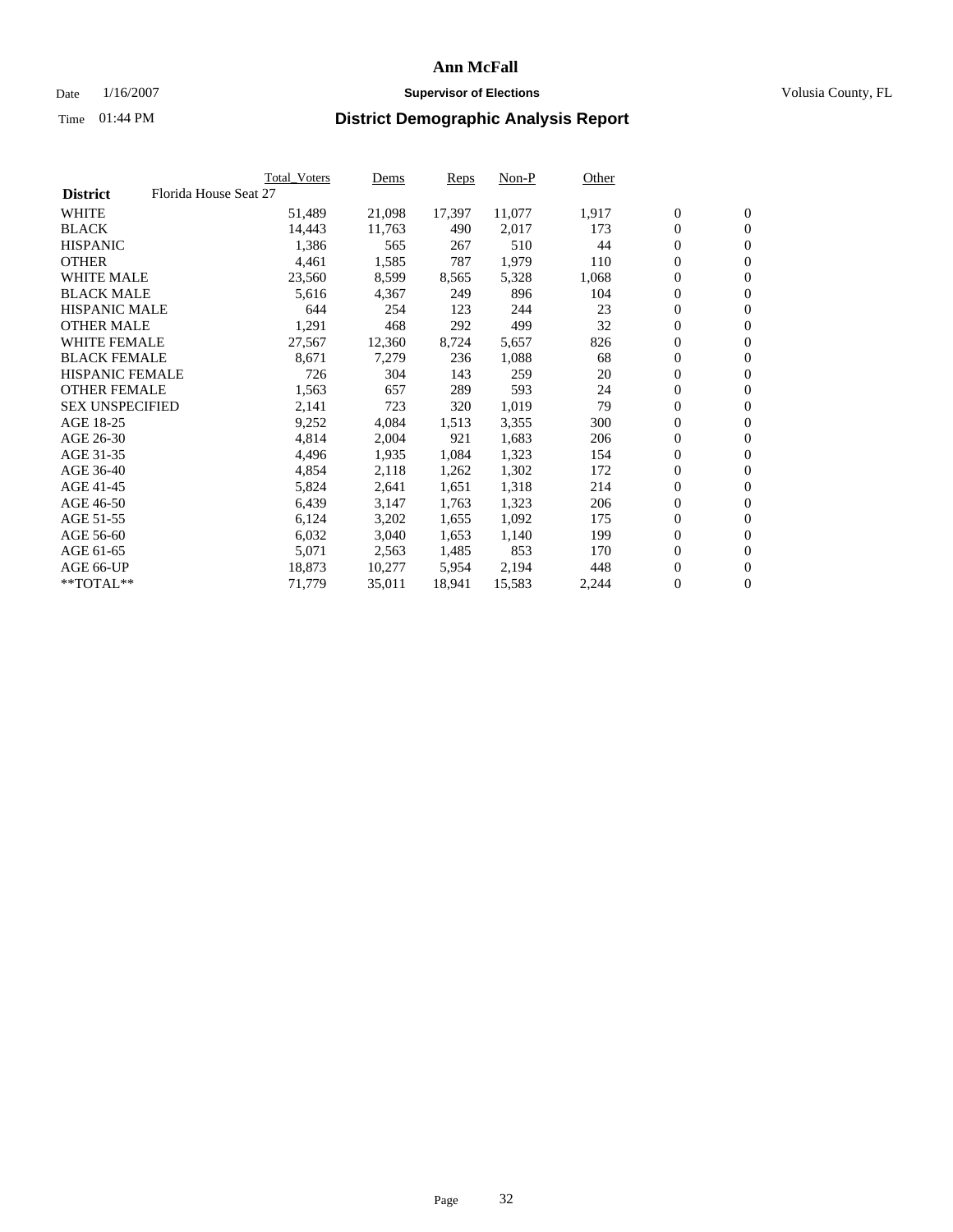### Date  $1/16/2007$  **Supervisor of Elections Supervisor of Elections** Volusia County, FL

|                        | Total_Voters          | Dems   | Reps   | Non-P  | Other |                  |                  |  |
|------------------------|-----------------------|--------|--------|--------|-------|------------------|------------------|--|
| <b>District</b>        | Florida House Seat 28 |        |        |        |       |                  |                  |  |
| <b>WHITE</b>           | 88,183                | 31,043 | 35,631 | 18,702 | 2,807 | $\boldsymbol{0}$ | $\mathbf{0}$     |  |
| <b>BLACK</b>           | 3,279                 | 2,532  | 185    | 504    | 58    | $\overline{0}$   | $\mathbf{0}$     |  |
| <b>HISPANIC</b>        | 3,723                 | 1,588  | 822    | 1,216  | 97    | $\overline{0}$   | $\mathbf{0}$     |  |
| <b>OTHER</b>           | 4,122                 | 1,060  | 1,000  | 1,914  | 148   | 0                | $\overline{0}$   |  |
| <b>WHITE MALE</b>      | 40,885                | 12,997 | 17,353 | 9,014  | 1,521 | $\overline{0}$   | $\mathbf{0}$     |  |
| <b>BLACK MALE</b>      | 1,472                 | 1,054  | 102    | 284    | 32    | $\boldsymbol{0}$ | $\boldsymbol{0}$ |  |
| <b>HISPANIC MALE</b>   | 1,702                 | 705    | 382    | 555    | 60    | 0                | $\mathbf{0}$     |  |
| <b>OTHER MALE</b>      | 1,370                 | 358    | 382    | 575    | 55    | 0                | $\boldsymbol{0}$ |  |
| <b>WHITE FEMALE</b>    | 46,642                | 17,838 | 18,040 | 9,494  | 1,270 | 0                | $\mathbf{0}$     |  |
| <b>BLACK FEMALE</b>    | 1,774                 | 1,453  | 81     | 215    | 25    | $\overline{0}$   | $\mathbf{0}$     |  |
| <b>HISPANIC FEMALE</b> | 1,982                 | 866    | 430    | 649    | 37    | 0                | $\mathbf{0}$     |  |
| <b>OTHER FEMALE</b>    | 1,561                 | 484    | 400    | 636    | 41    | $\overline{0}$   | $\mathbf{0}$     |  |
| <b>SEX UNSPECIFIED</b> | 1,919                 | 468    | 468    | 914    | 69    | $\boldsymbol{0}$ | $\boldsymbol{0}$ |  |
| AGE 18-25              | 8,276                 | 2,412  | 2,226  | 3,311  | 327   | 0                | $\mathbf{0}$     |  |
| AGE 26-30              | 5,328                 | 1,591  | 1,540  | 1,982  | 215   | $\boldsymbol{0}$ | $\boldsymbol{0}$ |  |
| AGE 31-35              | 5,581                 | 1,675  | 1,878  | 1,782  | 246   | 0                | $\mathbf{0}$     |  |
| AGE 36-40              | 6,610                 | 2,036  | 2,505  | 1,844  | 225   | $\boldsymbol{0}$ | $\mathbf{0}$     |  |
| AGE 41-45              | 8,423                 | 2,797  | 3,380  | 2,007  | 239   | 0                | $\mathbf{0}$     |  |
| AGE 46-50              | 9,310                 | 3,326  | 3,729  | 2,013  | 242   | $\overline{0}$   | $\mathbf{0}$     |  |
| AGE 51-55              | 9,368                 | 3,753  | 3,467  | 1,876  | 272   | $\overline{0}$   | $\mathbf{0}$     |  |
| AGE 56-60              | 9,716                 | 3,798  | 3,582  | 1,994  | 342   | $\overline{0}$   | $\mathbf{0}$     |  |
| AGE 61-65              | 8,567                 | 3,211  | 3,443  | 1,645  | 268   | 0                | $\boldsymbol{0}$ |  |
| AGE 66-UP              | 28,128                | 11,624 | 11,888 | 3,882  | 734   | 0                | $\bf{0}$         |  |
| $*$ TOTAL $**$         | 99,307                | 36,223 | 37,638 | 22,336 | 3,110 | 0                | $\boldsymbol{0}$ |  |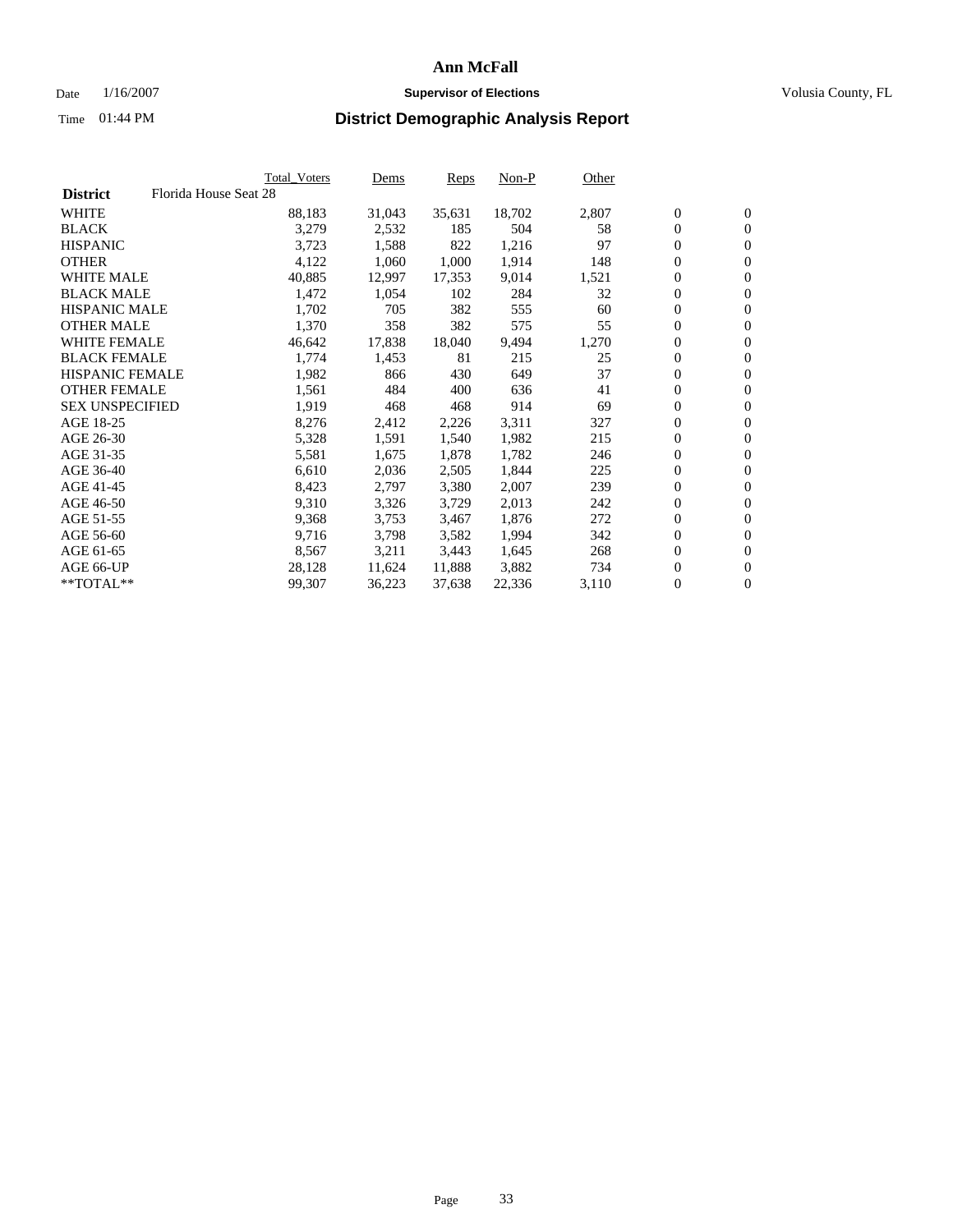### Date  $1/16/2007$  **Supervisor of Elections Supervisor of Elections** Volusia County, FL

|                                          | <b>Total Voters</b> | Dems  | Reps  | Non-P | Other |                  |                  |  |
|------------------------------------------|---------------------|-------|-------|-------|-------|------------------|------------------|--|
| Florida House Seat 33<br><b>District</b> |                     |       |       |       |       |                  |                  |  |
| <b>WHITE</b>                             | 4,770               | 1,466 | 2,122 | 983   | 199   | $\mathbf{0}$     | $\mathbf{0}$     |  |
| <b>BLACK</b>                             | 426                 | 315   | 25    | 75    | 11    | $\mathbf{0}$     | $\mathbf{0}$     |  |
| <b>HISPANIC</b>                          | 826                 | 356   | 168   | 284   | 18    | 0                | $\overline{0}$   |  |
| <b>OTHER</b>                             | 338                 | 93    | 84    | 146   | 15    | 0                | $\mathbf{0}$     |  |
| <b>WHITE MALE</b>                        | 2,271               | 612   | 1,081 | 478   | 100   | 0                | $\mathbf{0}$     |  |
| <b>BLACK MALE</b>                        | 180                 | 127   | 11    | 38    | 4     | 0                | $\boldsymbol{0}$ |  |
| <b>HISPANIC MALE</b>                     | 387                 | 161   | 85    | 132   | 9     | 0                | $\mathbf{0}$     |  |
| <b>OTHER MALE</b>                        | 113                 | 31    | 27    | 50    | 5     | $\mathbf{0}$     | $\mathbf{0}$     |  |
| <b>WHITE FEMALE</b>                      | 2,463               | 847   | 1,024 | 494   | 98    | 0                | $\mathbf{0}$     |  |
| <b>BLACK FEMALE</b>                      | 241                 | 184   | 14    | 36    | 7     | $\mathbf{0}$     | $\mathbf{0}$     |  |
| <b>HISPANIC FEMALE</b>                   | 426                 | 191   | 82    | 144   | 9     | 0                | $\boldsymbol{0}$ |  |
| <b>OTHER FEMALE</b>                      | 130                 | 35    | 37    | 54    | 4     | 0                | $\mathbf{0}$     |  |
| <b>SEX UNSPECIFIED</b>                   | 149                 | 42    | 38    | 62    |       | 0                | $\mathbf{0}$     |  |
| AGE 18-25                                | 726                 | 209   | 178   | 301   | 38    | 0                | $\mathbf{0}$     |  |
| AGE 26-30                                | 438                 | 132   | 128   | 149   | 29    | $\mathbf{0}$     | $\mathbf{0}$     |  |
| AGE 31-35                                | 513                 | 156   | 169   | 158   | 30    | 0                | $\mathbf{0}$     |  |
| AGE 36-40                                | 511                 | 158   | 201   | 132   | 20    | 0                | $\mathbf{0}$     |  |
| AGE 41-45                                | 717                 | 223   | 284   | 175   | 35    | 0                | $\mathbf{0}$     |  |
| AGE 46-50                                | 720                 | 240   | 335   | 125   | 20    | 0                | $\mathbf{0}$     |  |
| AGE 51-55                                | 632                 | 232   | 252   | 131   | 17    | $\boldsymbol{0}$ | $\mathbf{0}$     |  |
| AGE 56-60                                | 597                 | 230   | 242   | 107   | 18    | $\mathbf{0}$     | $\mathbf{0}$     |  |
| AGE 61-65                                | 459                 | 206   | 174   | 68    | 11    | $\mathbf{0}$     | $\mathbf{0}$     |  |
| AGE 66-UP                                | 1,047               | 444   | 436   | 142   | 25    | $\boldsymbol{0}$ | $\mathbf{0}$     |  |
| $*$ TOTAL $**$                           | 6,360               | 2,230 | 2,399 | 1,488 | 243   | 0                | $\boldsymbol{0}$ |  |
|                                          |                     |       |       |       |       |                  |                  |  |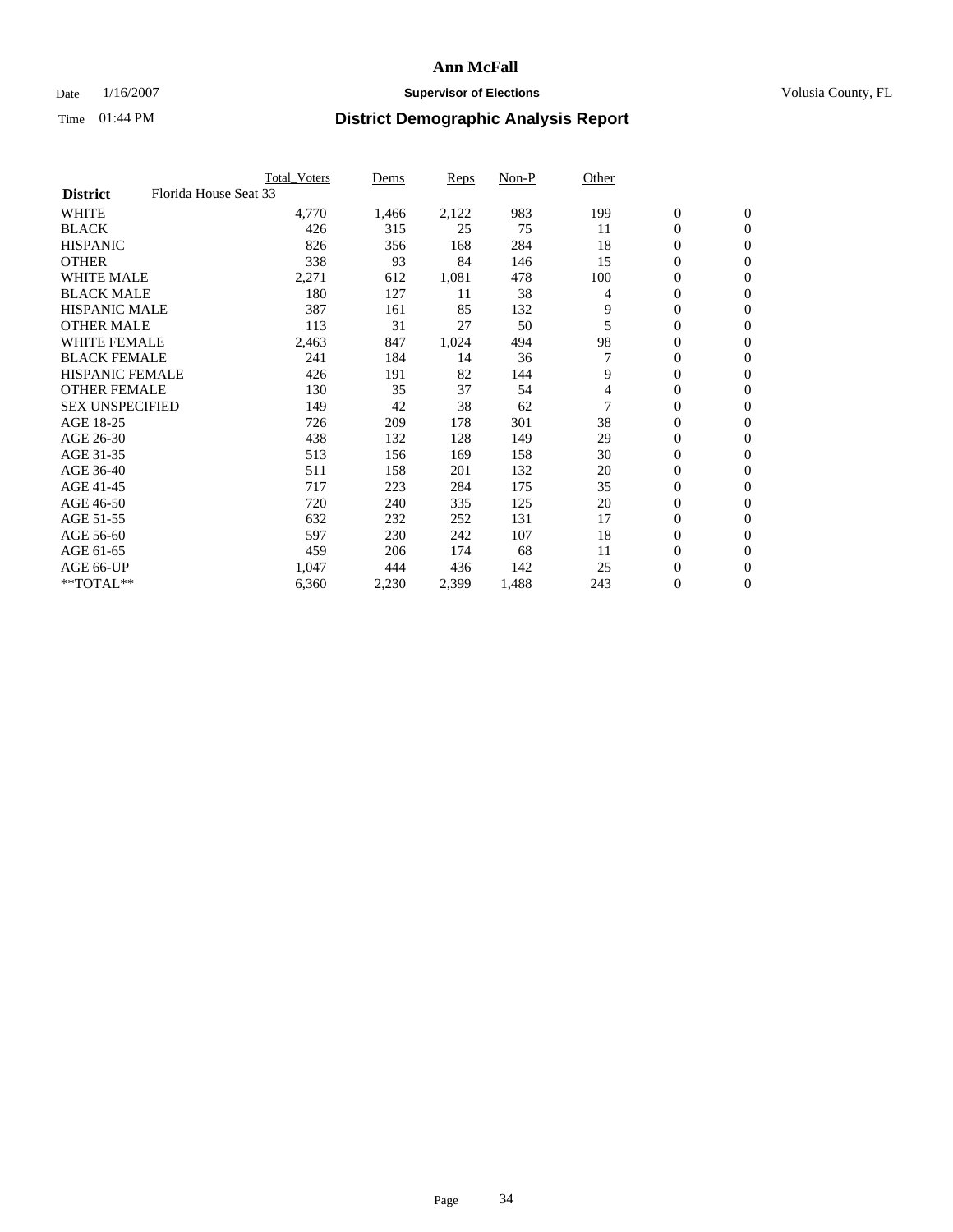#### Date  $1/16/2007$  **Supervisor of Elections Supervisor of Elections** Volusia County, FL

|                        |                         | <b>Total_Voters</b> | Dems   | <b>Reps</b> | Non-P  | Other |                  |                  |  |
|------------------------|-------------------------|---------------------|--------|-------------|--------|-------|------------------|------------------|--|
| <b>District</b>        | School Board District 1 |                     |        |             |        |       |                  |                  |  |
| <b>WHITE</b>           |                         | 46,057              | 16,991 | 19,171      | 8,089  | 1,806 | $\overline{0}$   | $\mathbf{0}$     |  |
| <b>BLACK</b>           |                         | 3,531               | 2,883  | 156         | 439    | 53    | $\overline{0}$   | $\mathbf{0}$     |  |
| <b>HISPANIC</b>        |                         | 1,869               | 721    | 423         | 664    | 61    | $\boldsymbol{0}$ | $\mathbf{0}$     |  |
| <b>OTHER</b>           |                         | 2,479               | 710    | 646         | 1,040  | 83    | 0                | $\mathbf{0}$     |  |
| <b>WHITE MALE</b>      |                         | 20,986              | 6,937  | 9,236       | 3,850  | 963   | 0                | $\mathbf{0}$     |  |
| <b>BLACK MALE</b>      |                         | 1,372               | 1,071  | 67          | 198    | 36    | $\boldsymbol{0}$ | $\mathbf{0}$     |  |
| <b>HISPANIC MALE</b>   |                         | 848                 | 324    | 207         | 288    | 29    | $\overline{0}$   | $\mathbf{0}$     |  |
| <b>OTHER MALE</b>      |                         | 786                 | 213    | 256         | 288    | 29    | $\overline{0}$   | $\mathbf{0}$     |  |
| <b>WHITE FEMALE</b>    |                         | 24,808              | 9,969  | 9,846       | 4,156  | 837   | $\mathbf{0}$     | $\mathbf{0}$     |  |
| <b>BLACK FEMALE</b>    |                         | 2,122               | 1,785  | 86          | 234    | 17    | $\overline{0}$   | $\mathbf{0}$     |  |
| <b>HISPANIC FEMALE</b> |                         | 1,003               | 391    | 213         | 369    | 30    | $\boldsymbol{0}$ | $\boldsymbol{0}$ |  |
| <b>OTHER FEMALE</b>    |                         | 934                 | 331    | 244         | 338    | 21    | 0                | $\mathbf{0}$     |  |
| <b>SEX UNSPECIFIED</b> |                         | 1,077               | 284    | 241         | 511    | 41    | $\boldsymbol{0}$ | $\mathbf{0}$     |  |
| AGE 18-25              |                         | 4,944               | 1,457  | 1,413       | 1,850  | 224   | $\boldsymbol{0}$ | $\mathbf{0}$     |  |
| AGE 26-30              |                         | 3,185               | 1,007  | 1,020       | 970    | 188   | $\overline{0}$   | $\mathbf{0}$     |  |
| AGE 31-35              |                         | 3,365               | 1,109  | 1,210       | 893    | 153   | $\overline{0}$   | $\mathbf{0}$     |  |
| AGE 36-40              |                         | 3,945               | 1,280  | 1,565       | 942    | 158   | $\boldsymbol{0}$ | $\mathbf{0}$     |  |
| AGE 41-45              |                         | 4,869               | 1,650  | 1,996       | 1,023  | 200   | $\boldsymbol{0}$ | $\mathbf{0}$     |  |
| AGE 46-50              |                         | 5,192               | 2,001  | 2,086       | 934    | 171   | 0                | $\mathbf{0}$     |  |
| AGE 51-55              |                         | 5,058               | 2,145  | 1,916       | 800    | 197   | $\boldsymbol{0}$ | $\boldsymbol{0}$ |  |
| AGE 56-60              |                         | 5,089               | 2,211  | 1,945       | 749    | 184   | $\overline{0}$   | $\mathbf{0}$     |  |
| AGE 61-65              |                         | 4,384               | 1,918  | 1,705       | 618    | 143   | $\mathbf{0}$     | $\mathbf{0}$     |  |
| AGE 66-UP              |                         | 13,905              | 6,527  | 5,540       | 1,453  | 385   | $\boldsymbol{0}$ | $\boldsymbol{0}$ |  |
| **TOTAL**              |                         | 53,936              | 21,305 | 20,396      | 10,232 | 2,003 | 0                | $\overline{0}$   |  |
|                        |                         |                     |        |             |        |       |                  |                  |  |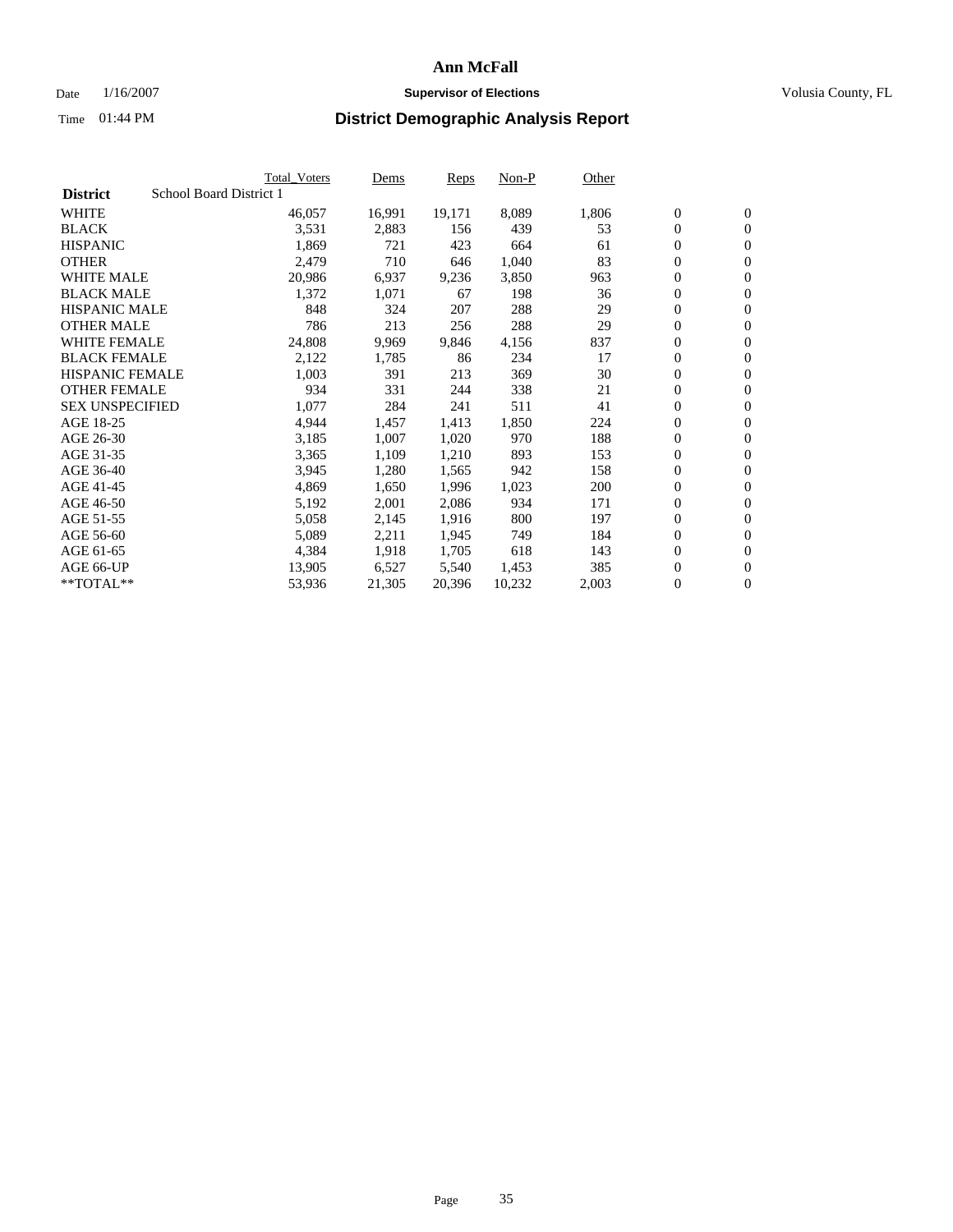### Date  $1/16/2007$  **Supervisor of Elections Supervisor of Elections** Volusia County, FL

|                        |                         | Total Voters | Dems   | <b>Reps</b> | Non-P  | Other |                  |                  |
|------------------------|-------------------------|--------------|--------|-------------|--------|-------|------------------|------------------|
| <b>District</b>        | School Board District 2 |              |        |             |        |       |                  |                  |
| <b>WHITE</b>           |                         | 40,293       | 15,539 | 14,683      | 8,620  | 1,451 | $\boldsymbol{0}$ | $\mathbf{0}$     |
| <b>BLACK</b>           |                         | 8,842        | 7,137  | 299         | 1,304  | 102   | $\overline{0}$   | $\mathbf{0}$     |
| <b>HISPANIC</b>        |                         | 911          | 364    | 199         | 321    | 27    | $\overline{0}$   | $\mathbf{0}$     |
| <b>OTHER</b>           |                         | 3,108        | 1,084  | 571         | 1,370  | 83    | $\overline{0}$   | $\overline{0}$   |
| <b>WHITE MALE</b>      |                         | 18,765       | 6,476  | 7,268       | 4,190  | 831   | $\overline{0}$   | $\mathbf{0}$     |
| <b>BLACK MALE</b>      |                         | 3,499        | 2,694  | 158         | 592    | 55    | $\boldsymbol{0}$ | $\boldsymbol{0}$ |
| <b>HISPANIC MALE</b>   |                         | 438          | 180    | 87          | 157    | 14    | 0                | $\mathbf{0}$     |
| <b>OTHER MALE</b>      |                         | 1,014        | 360    | 226         | 400    | 28    | 0                | $\boldsymbol{0}$ |
| <b>WHITE FEMALE</b>    |                         | 21,218       | 8,958  | 7,309       | 4,351  | 600   | 0                | $\mathbf{0}$     |
| <b>BLACK FEMALE</b>    |                         | 5,239        | 4,366  | 138         | 689    | 46    | $\overline{0}$   | $\mathbf{0}$     |
| <b>HISPANIC FEMALE</b> |                         | 465          | 182    | 109         | 161    | 13    | 0                | $\mathbf{0}$     |
| <b>OTHER FEMALE</b>    |                         | 1,103        | 448    | 199         | 437    | 19    | $\mathbf{0}$     | $\mathbf{0}$     |
| <b>SEX UNSPECIFIED</b> |                         | 1,413        | 460    | 258         | 638    | 57    | $\boldsymbol{0}$ | $\boldsymbol{0}$ |
| AGE 18-25              |                         | 6,277        | 2,865  | 1,002       | 2,228  | 182   | 0                | $\mathbf{0}$     |
| AGE 26-30              |                         | 3,168        | 1,257  | 667         | 1,123  | 121   | 0                | $\mathbf{0}$     |
| AGE 31-35              |                         | 2,900        | 1,133  | 818         | 848    | 101   | 0                | $\mathbf{0}$     |
| AGE 36-40              |                         | 3,244        | 1,334  | 921         | 872    | 117   | $\boldsymbol{0}$ | $\mathbf{0}$     |
| AGE 41-45              |                         | 4,038        | 1,704  | 1,252       | 936    | 146   | 0                | $\mathbf{0}$     |
| AGE 46-50              |                         | 4,531        | 2,024  | 1,429       | 943    | 135   | $\overline{0}$   | $\mathbf{0}$     |
| AGE 51-55              |                         | 4,485        | 2,125  | 1,367       | 863    | 130   | 0                | $\mathbf{0}$     |
| AGE 56-60              |                         | 4,852        | 2,188  | 1,484       | 999    | 181   | $\overline{0}$   | $\mathbf{0}$     |
| AGE 61-65              |                         | 4,235        | 1,843  | 1,426       | 809    | 157   | 0                | $\boldsymbol{0}$ |
| AGE 66-UP              |                         | 15,424       | 7,651  | 5,386       | 1,994  | 393   | 0                | $\bf{0}$         |
| $*$ TOTAL $**$         |                         | 53,154       | 24,124 | 15,752      | 11,615 | 1,663 | 0                | $\boldsymbol{0}$ |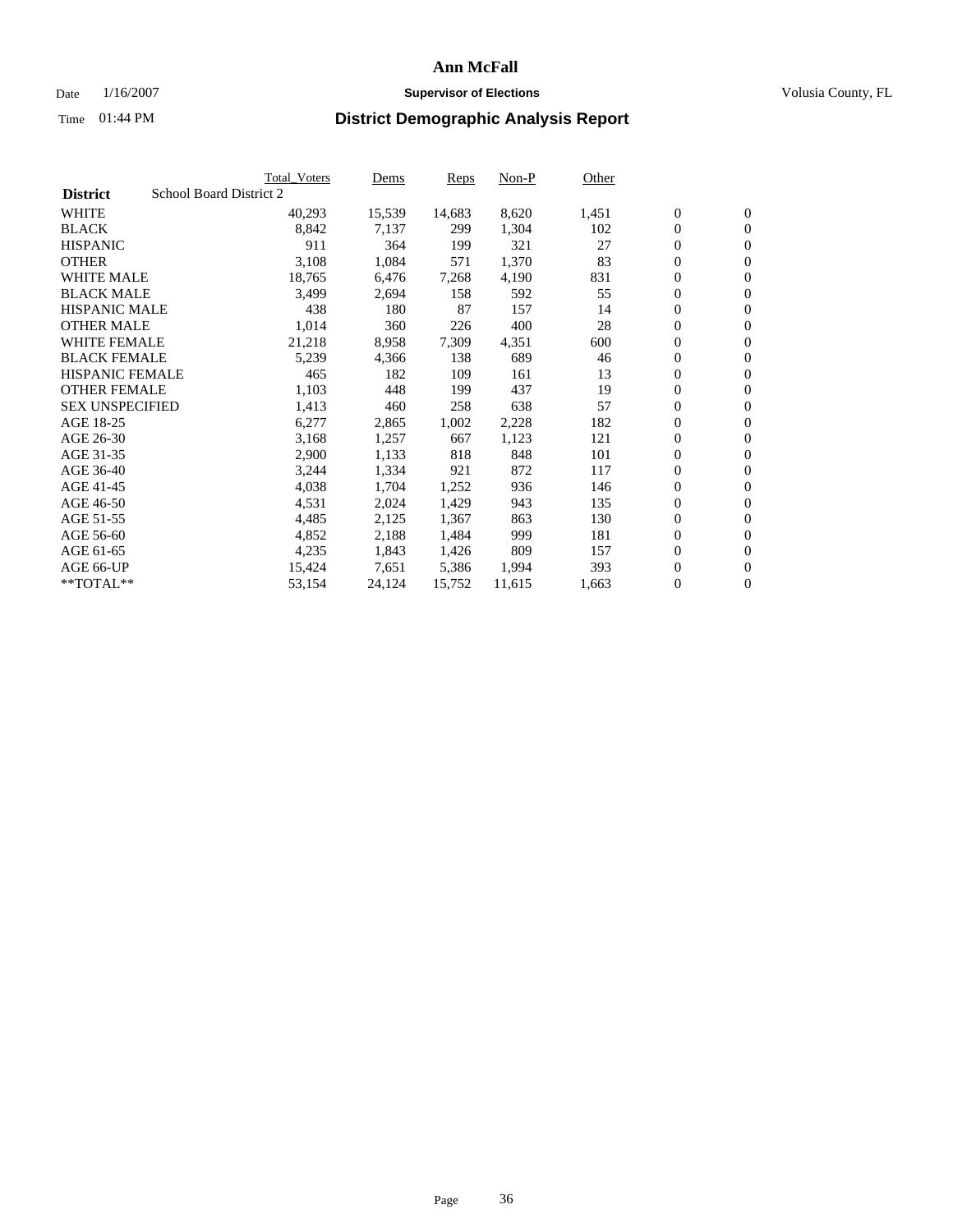### Date  $1/16/2007$  **Supervisor of Elections Supervisor of Elections** Volusia County, FL

|                        | <b>Total_Voters</b>     | Dems       | Reps   | Non-P  | Other |                  |                  |  |
|------------------------|-------------------------|------------|--------|--------|-------|------------------|------------------|--|
| <b>District</b>        | School Board District 3 |            |        |        |       |                  |                  |  |
| <b>WHITE</b>           | 61,604                  | 22,488     | 24,115 | 13,194 | 1,807 | $\boldsymbol{0}$ | $\mathbf{0}$     |  |
| <b>BLACK</b>           | 1,647                   | 1,322      | 82     | 222    | 21    | $\overline{0}$   | $\mathbf{0}$     |  |
| <b>HISPANIC</b>        |                         | 684<br>230 | 180    | 255    | 19    | $\overline{0}$   | $\mathbf{0}$     |  |
| <b>OTHER</b>           | 2,364                   | 624        | 562    | 1,093  | 85    | 0                | $\overline{0}$   |  |
| <b>WHITE MALE</b>      | 28,383                  | 9,335      | 11,728 | 6,360  | 960   | $\overline{0}$   | $\mathbf{0}$     |  |
| <b>BLACK MALE</b>      |                         | 739<br>556 | 45     | 123    | 15    | $\boldsymbol{0}$ | $\mathbf{0}$     |  |
| <b>HISPANIC MALE</b>   |                         | 302<br>91  | 79     | 119    | 13    | 0                | $\mathbf{0}$     |  |
| <b>OTHER MALE</b>      |                         | 764<br>209 | 217    | 310    | 28    | 0                | $\mathbf{0}$     |  |
| <b>WHITE FEMALE</b>    | 32,758                  | 12,997     | 12,225 | 6,698  | 838   | 0                | $\mathbf{0}$     |  |
| <b>BLACK FEMALE</b>    |                         | 889<br>751 | 35     | 98     | 5     | $\overline{0}$   | $\mathbf{0}$     |  |
| <b>HISPANIC FEMALE</b> |                         | 373<br>136 | 99     | 132    | 6     | 0                | $\mathbf{0}$     |  |
| <b>OTHER FEMALE</b>    |                         | 884<br>276 | 237    | 347    | 24    | 0                | $\overline{0}$   |  |
| <b>SEX UNSPECIFIED</b> | 1,207                   | 313        | 274    | 577    | 43    | $\boldsymbol{0}$ | $\boldsymbol{0}$ |  |
| AGE 18-25              | 5,142                   | 1,535      | 1,338  | 2,068  | 201   | 0                | $\mathbf{0}$     |  |
| AGE 26-30              | 3,244                   | 980        | 903    | 1,227  | 134   | 0                | $\mathbf{0}$     |  |
| AGE 31-35              | 3,384                   | 1,009      | 1,062  | 1,159  | 154   | 0                | $\mathbf{0}$     |  |
| AGE 36-40              | 4,190                   | 1,263      | 1,603  | 1,201  | 123   | $\overline{0}$   | $\mathbf{0}$     |  |
| AGE 41-45              | 5,423                   | 1,794      | 2,168  | 1,334  | 127   | 0                | $\mathbf{0}$     |  |
| AGE 46-50              | 6,149                   | 2,215      | 2,433  | 1,329  | 172   | $\overline{0}$   | $\mathbf{0}$     |  |
| AGE 51-55              | 6,472                   | 2,647      | 2,375  | 1,282  | 168   | 0                | $\mathbf{0}$     |  |
| AGE 56-60              | 6,655                   | 2,630      | 2,485  | 1,323  | 217   | $\overline{0}$   | $\overline{0}$   |  |
| AGE 61-65              | 5,994                   | 2,292      | 2,385  | 1,148  | 169   | 0                | $\boldsymbol{0}$ |  |
| AGE 66-UP              | 19,646                  | 8,299      | 8,187  | 2,693  | 467   | 0                | $\bf{0}$         |  |
| $*$ TOTAL $**$         | 66,299                  | 24,664     | 24,939 | 14,764 | 1,932 | 0                | $\boldsymbol{0}$ |  |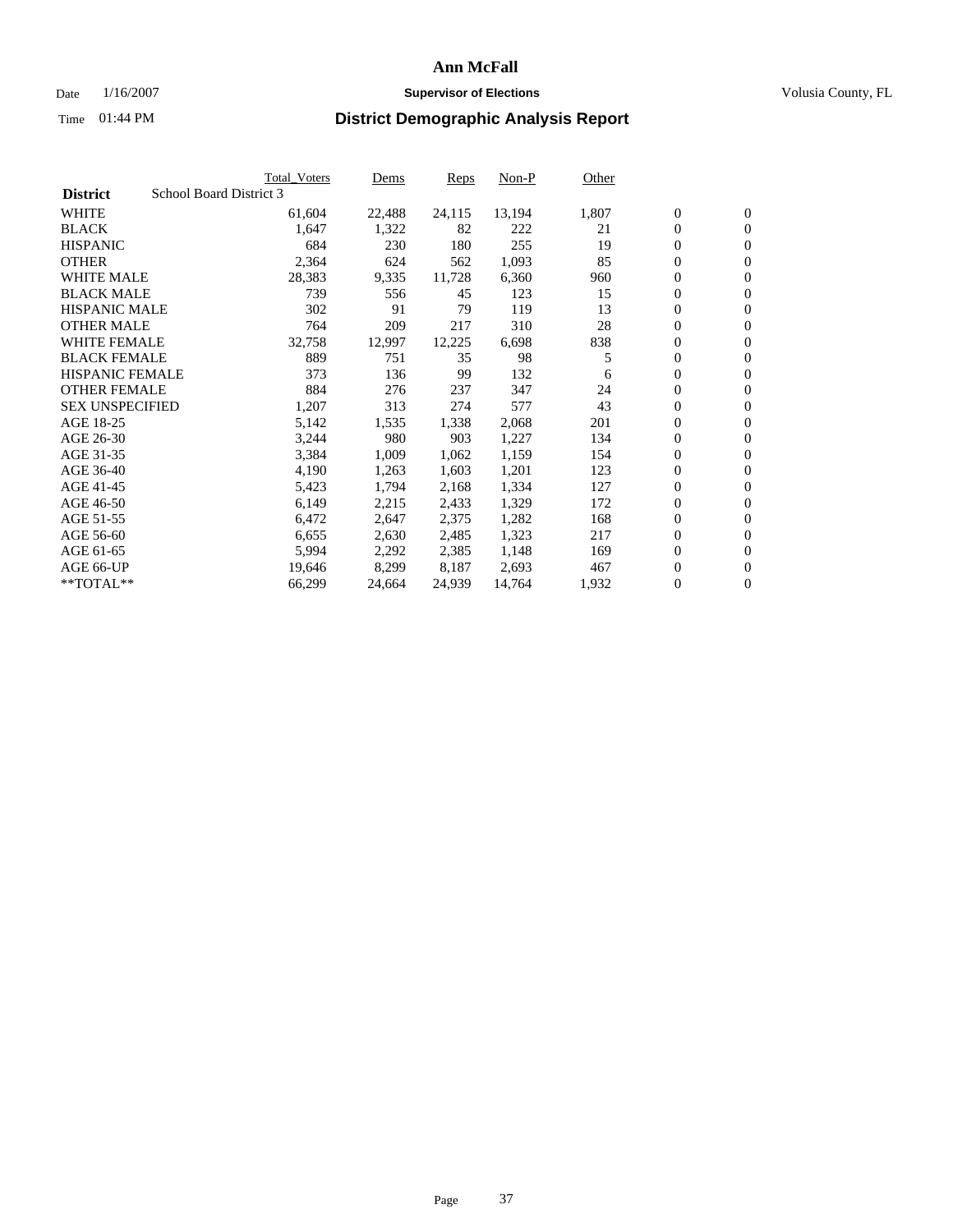#### Date  $1/16/2007$  **Supervisor of Elections Supervisor of Elections** Volusia County, FL

|                        | <b>Total_Voters</b>     | Dems   | <b>Reps</b> | Non-P  | Other |                  |                  |  |
|------------------------|-------------------------|--------|-------------|--------|-------|------------------|------------------|--|
| <b>District</b>        | School Board District 4 |        |             |        |       |                  |                  |  |
| <b>WHITE</b>           | 51,728                  | 19,077 | 20,984      | 9,986  | 1,681 | $\overline{0}$   | $\mathbf{0}$     |  |
| <b>BLACK</b>           | 4,207                   | 3,351  | 188         | 606    | 62    | $\overline{0}$   | $\mathbf{0}$     |  |
| <b>HISPANIC</b>        | 845                     | 326    | 239         | 259    | 21    | $\boldsymbol{0}$ | $\mathbf{0}$     |  |
| <b>OTHER</b>           | 3,234                   | 956    | 843         | 1,322  | 113   | 0                | $\mathbf{0}$     |  |
| <b>WHITE MALE</b>      | 23,583                  | 7,777  | 10,098      | 4,814  | 894   | 0                | $\mathbf{0}$     |  |
| <b>BLACK MALE</b>      | 1,653                   | 1,231  | 99          | 283    | 40    | $\boldsymbol{0}$ | $\boldsymbol{0}$ |  |
| <b>HISPANIC MALE</b>   | 375                     | 122    | 118         | 121    | 14    | $\overline{0}$   | $\mathbf{0}$     |  |
| <b>OTHER MALE</b>      | 1,057                   | 285    | 330         | 402    | 40    | $\overline{0}$   | $\mathbf{0}$     |  |
| <b>WHITE FEMALE</b>    | 27,806                  | 11,189 | 10,755      | 5,088  | 774   | $\overline{0}$   | $\mathbf{0}$     |  |
| <b>BLACK FEMALE</b>    | 2,524                   | 2,095  | 89          | 318    | 22    | $\boldsymbol{0}$ | $\mathbf{0}$     |  |
| <b>HISPANIC FEMALE</b> | 456                     | 195    | 116         | 138    | 7     | $\boldsymbol{0}$ | $\boldsymbol{0}$ |  |
| <b>OTHER FEMALE</b>    | 1,190                   | 425    | 332         | 410    | 23    | 0                | $\mathbf{0}$     |  |
| <b>SEX UNSPECIFIED</b> | 1,370                   | 391    | 317         | 599    | 63    | $\boldsymbol{0}$ | $\mathbf{0}$     |  |
| AGE 18-25              | 5,607                   | 1,858  | 1,549       | 1,994  | 206   | $\boldsymbol{0}$ | $\mathbf{0}$     |  |
| AGE 26-30              | 3,064                   | 1,039  | 860         | 1,030  | 135   | $\overline{0}$   | $\mathbf{0}$     |  |
| AGE 31-35              | 3,062                   | 1,074  | 1,014       | 862    | 112   | $\overline{0}$   | $\mathbf{0}$     |  |
| AGE 36-40              | 3,751                   | 1,299  | 1,404       | 925    | 123   | $\boldsymbol{0}$ | $\mathbf{0}$     |  |
| AGE 41-45              | 4,704                   | 1,672  | 1,850       | 1,024  | 158   | $\boldsymbol{0}$ | $\mathbf{0}$     |  |
| AGE 46-50              | 5,382                   | 2,074  | 2,101       | 1,058  | 149   | 0                | $\mathbf{0}$     |  |
| AGE 51-55              | 5,499                   | 2,362  | 1,962       | 1,003  | 172   | $\boldsymbol{0}$ | $\boldsymbol{0}$ |  |
| AGE 56-60              | 5,828                   | 2,444  | 2,099       | 1,099  | 186   | $\overline{0}$   | $\mathbf{0}$     |  |
| AGE 61-65              | 5,260                   | 2,088  | 2,091       | 920    | 161   | $\mathbf{0}$     | $\mathbf{0}$     |  |
| AGE 66-UP              | 17,857                  | 7,800  | 7,324       | 2,258  | 475   | $\boldsymbol{0}$ | $\boldsymbol{0}$ |  |
| **TOTAL**              | 60,014                  | 23,710 | 22,254      | 12,173 | 1,877 | 0                | $\overline{0}$   |  |
|                        |                         |        |             |        |       |                  |                  |  |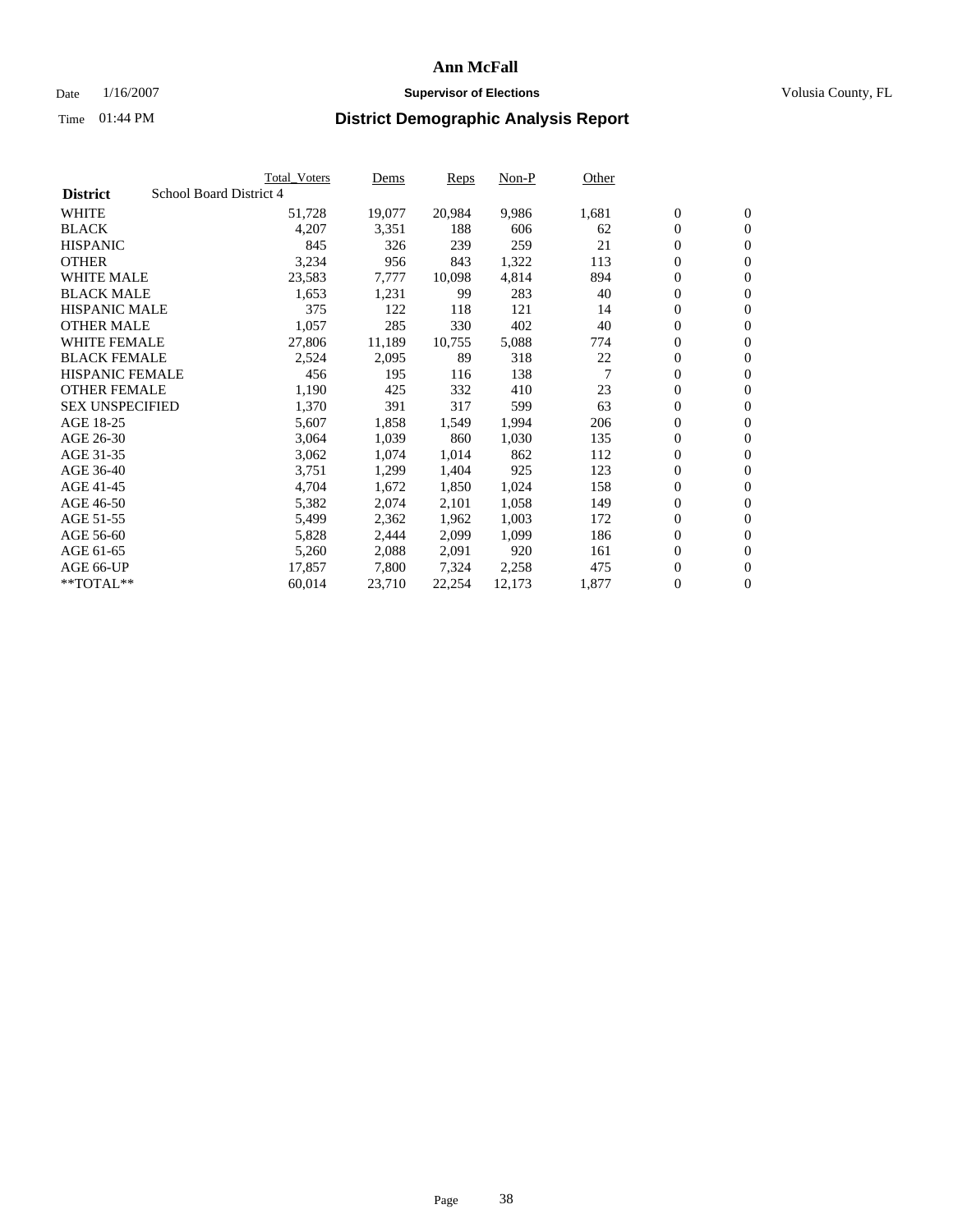#### Date  $1/16/2007$  **Supervisor of Elections Supervisor of Elections** Volusia County, FL

|                        |                         | <b>Total_Voters</b> | Dems   | <b>Reps</b> | Non-P  | Other |                  |                  |  |
|------------------------|-------------------------|---------------------|--------|-------------|--------|-------|------------------|------------------|--|
| <b>District</b>        | School Board District 5 |                     |        |             |        |       |                  |                  |  |
| <b>WHITE</b>           |                         | 45,625              | 15,090 | 19,200      | 9,310  | 2,025 | $\overline{0}$   | $\mathbf{0}$     |  |
| <b>BLACK</b>           |                         | 3,947               | 2,922  | 265         | 660    | 100   | $\overline{0}$   | $\mathbf{0}$     |  |
| <b>HISPANIC</b>        |                         | 9,664               | 4,484  | 2,013       | 2,959  | 208   | $\boldsymbol{0}$ | $\mathbf{0}$     |  |
| <b>OTHER</b>           |                         | 3,316               | 897    | 751         | 1,563  | 105   | $\boldsymbol{0}$ | $\mathbf{0}$     |  |
| <b>WHITE MALE</b>      |                         | 21,199              | 6,296  | 9,411       | 4,393  | 1,099 | 0                | $\mathbf{0}$     |  |
| <b>BLACK MALE</b>      |                         | 1,752               | 1,212  | 143         | 348    | 49    | $\boldsymbol{0}$ | $\boldsymbol{0}$ |  |
| <b>HISPANIC MALE</b>   |                         | 4,564               | 2,035  | 1,023       | 1,388  | 118   | $\overline{0}$   | $\mathbf{0}$     |  |
| <b>OTHER MALE</b>      |                         | 1,096               | 316    | 292         | 452    | 36    | $\overline{0}$   | $\mathbf{0}$     |  |
| <b>WHITE FEMALE</b>    |                         | 24,120              | 8,698  | 9,660       | 4,845  | 917   | $\mathbf{0}$     | $\mathbf{0}$     |  |
| <b>BLACK FEMALE</b>    |                         | 2,152               | 1,674  | 122         | 305    | 51    | $\boldsymbol{0}$ | $\mathbf{0}$     |  |
| <b>HISPANIC FEMALE</b> |                         | 5,005               | 2,402  | 980         | 1,534  | 89    | $\boldsymbol{0}$ | $\boldsymbol{0}$ |  |
| <b>OTHER FEMALE</b>    |                         | 1,282               | 414    | 295         | 541    | 32    | 0                | $\mathbf{0}$     |  |
| <b>SEX UNSPECIFIED</b> |                         | 1,382               | 346    | 303         | 686    | 47    | $\boldsymbol{0}$ | $\mathbf{0}$     |  |
| AGE 18-25              |                         | 6,384               | 1,856  | 1,598       | 2,609  | 321   | $\boldsymbol{0}$ | $\mathbf{0}$     |  |
| AGE 26-30              |                         | 4,500               | 1,414  | 1,270       | 1,603  | 213   | $\overline{0}$   | $\mathbf{0}$     |  |
| AGE 31-35              |                         | 4,893               | 1,548  | 1,646       | 1,459  | 240   | $\overline{0}$   | $\mathbf{0}$     |  |
| AGE 36-40              |                         | 5,475               | 1,738  | 2,047       | 1,453  | 237   | $\boldsymbol{0}$ | $\mathbf{0}$     |  |
| AGE 41-45              |                         | 6,485               | 2,216  | 2,486       | 1,532  | 251   | $\boldsymbol{0}$ | $\mathbf{0}$     |  |
| AGE 46-50              |                         | 6,608               | 2,380  | 2,634       | 1,356  | 238   | 0                | $\mathbf{0}$     |  |
| AGE 51-55              |                         | 5,916               | 2,365  | 2,151       | 1,174  | 226   | $\boldsymbol{0}$ | $\mathbf{0}$     |  |
| AGE 56-60              |                         | 5,546               | 2,220  | 2,068       | 1,048  | 210   | $\overline{0}$   | $\mathbf{0}$     |  |
| AGE 61-65              |                         | 4,240               | 1,773  | 1,628       | 699    | 140   | $\mathbf{0}$     | $\mathbf{0}$     |  |
| AGE 66-UP              |                         | 12,505              | 5,883  | 4,701       | 1,559  | 362   | $\boldsymbol{0}$ | $\mathbf{0}$     |  |
| **TOTAL**              |                         | 62,552              | 23,393 | 22,229      | 14,492 | 2,438 | 0                | $\overline{0}$   |  |
|                        |                         |                     |        |             |        |       |                  |                  |  |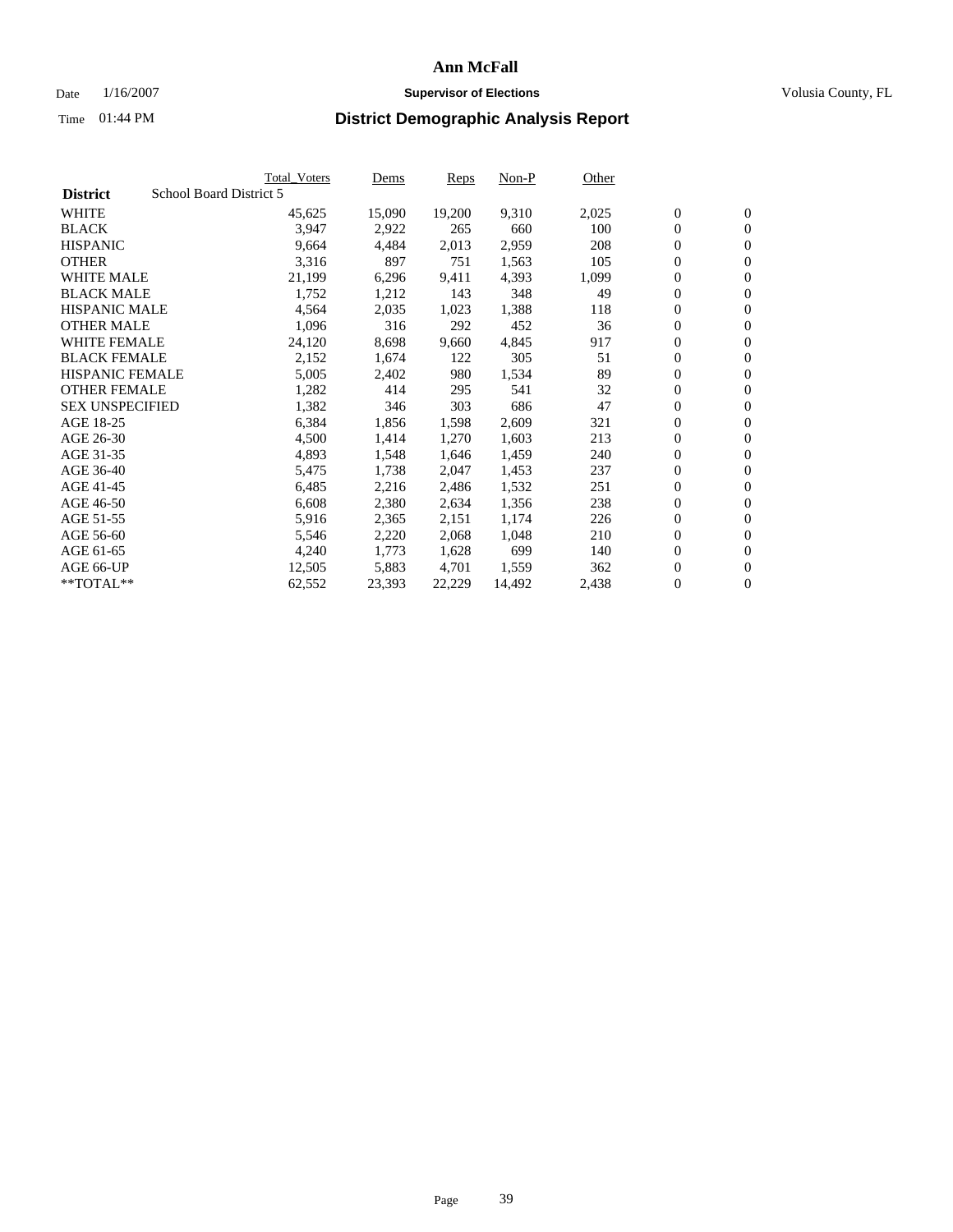### Date  $1/16/2007$  **Supervisor of Elections Supervisor of Elections** Volusia County, FL

|                        | <b>Total Voters</b>   | Dems   | Reps  | Non-P | Other |                  |                  |
|------------------------|-----------------------|--------|-------|-------|-------|------------------|------------------|
| <b>District</b>        | Florida Senate Seat 1 |        |       |       |       |                  |                  |
| <b>WHITE</b>           | 5,727                 | 2,195  | 1,868 | 1,432 | 232   | $\boldsymbol{0}$ | $\mathbf{0}$     |
| <b>BLACK</b>           | 9,634                 | 7,896  | 301   | 1,338 | 99    | $\mathbf{0}$     | $\mathbf{0}$     |
| <b>HISPANIC</b>        | 322                   | 133    | 58    | 126   | 5     | $\boldsymbol{0}$ | $\overline{0}$   |
| <b>OTHER</b>           | 1,388                 | 582    | 150   | 622   | 34    | 0                | $\mathbf{0}$     |
| <b>WHITE MALE</b>      | 2,714                 | 879    | 985   | 711   | 139   | 0                | $\mathbf{0}$     |
| <b>BLACK MALE</b>      | 3,720                 | 2,912  | 158   | 590   | 60    | 0                | $\mathbf{0}$     |
| <b>HISPANIC MALE</b>   | 159                   | 56     | 29    | 71    | 3     | 0                | $\mathbf{0}$     |
| <b>OTHER MALE</b>      | 368                   | 166    | 51    | 140   | 11    | $\mathbf{0}$     | $\mathbf{0}$     |
| <b>WHITE FEMALE</b>    | 2,984                 | 1,308  | 872   | 713   | 91    | 0                | $\mathbf{0}$     |
| <b>BLACK FEMALE</b>    | 5,806                 | 4,900  | 141   | 727   | 38    | $\boldsymbol{0}$ | $\mathbf{0}$     |
| <b>HISPANIC FEMALE</b> | 161                   | 76     | 29    | 54    | 2     | 0                | $\boldsymbol{0}$ |
| <b>OTHER FEMALE</b>    | 477                   | 232    | 59    | 180   | 6     | 0                | $\mathbf{0}$     |
| <b>SEX UNSPECIFIED</b> | 682                   | 277    | 53    | 332   | 20    | 0                | $\mathbf{0}$     |
| AGE 18-25              | 3,918                 | 2,208  | 343   | 1,277 | 90    | 0                | $\mathbf{0}$     |
| AGE 26-30              | 1,464                 | 794    | 160   | 469   | 41    | $\mathbf{0}$     | $\mathbf{0}$     |
| AGE 31-35              | 1,221                 | 697    | 191   | 300   | 33    | 0                | $\mathbf{0}$     |
| AGE 36-40              | 1,263                 | 753    | 174   | 300   | 36    | 0                | $\mathbf{0}$     |
| AGE 41-45              | 1,401                 | 853    | 240   | 268   | 40    | 0                | $\mathbf{0}$     |
| AGE 46-50              | 1,569                 | 1,010  | 283   | 245   | 31    | 0                | $\mathbf{0}$     |
| AGE 51-55              | 1,333                 | 905    | 211   | 187   | 30    | $\boldsymbol{0}$ | $\boldsymbol{0}$ |
| AGE 56-60              | 1,187                 | 806    | 193   | 169   | 19    | 0                | $\mathbf{0}$     |
| AGE 61-65              | 939                   | 656    | 157   | 111   | 15    | $\mathbf{0}$     | $\mathbf{0}$     |
| AGE 66-UP              | 2,776                 | 2,124  | 425   | 192   | 35    | $\boldsymbol{0}$ | $\boldsymbol{0}$ |
| $*$ TOTAL $**$         | 17,071                | 10,806 | 2,377 | 3,518 | 370   | 0                | $\mathbf{0}$     |
|                        |                       |        |       |       |       |                  |                  |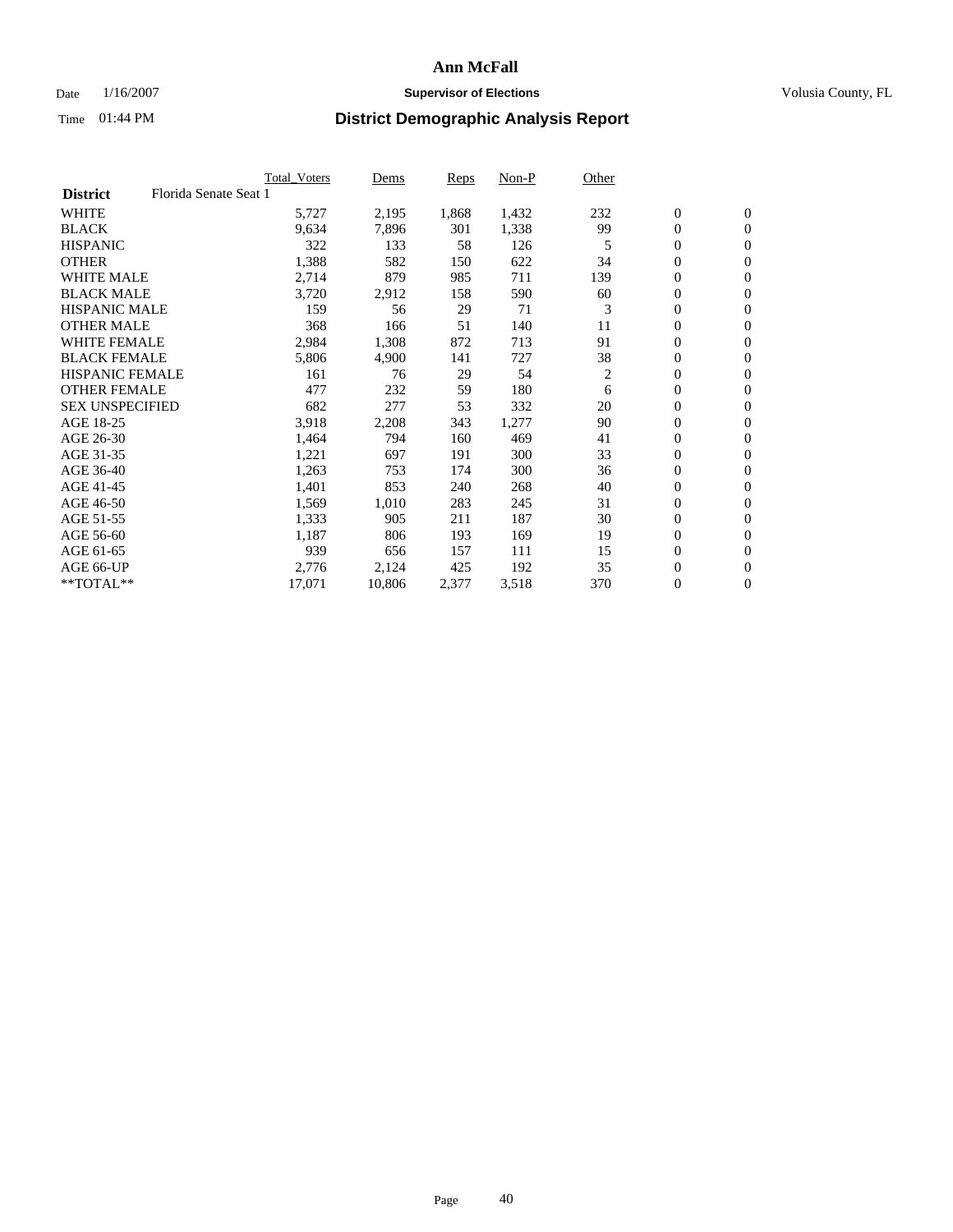### Date  $1/16/2007$  **Supervisor of Elections Supervisor of Elections** Volusia County, FL

|                        |                       | Total_Voters | Dems   | Reps   | Non-P  | Other |                  |                  |  |
|------------------------|-----------------------|--------------|--------|--------|--------|-------|------------------|------------------|--|
| <b>District</b>        | Florida Senate Seat 7 |              |        |        |        |       |                  |                  |  |
| <b>WHITE</b>           |                       | 149,280      | 55,401 | 58,417 | 30,587 | 4,875 | $\boldsymbol{0}$ | $\mathbf{0}$     |  |
| <b>BLACK</b>           |                       | 5,726        | 4,442  | 304    | 887    | 93    | $\mathbf{0}$     | $\mathbf{0}$     |  |
| <b>HISPANIC</b>        |                       | 4,181        | 1,734  | 965    | 1,371  | 111   | $\overline{0}$   | $\mathbf{0}$     |  |
| <b>OTHER</b>           |                       | 7,380        | 2,086  | 1,833  | 3,210  | 251   | 0                | $\overline{0}$   |  |
| <b>WHITE MALE</b>      |                       | 68,938       | 23,027 | 28,490 | 14,770 | 2,651 | $\overline{0}$   | $\mathbf{0}$     |  |
| <b>BLACK MALE</b>      |                       | 2,465        | 1,783  | 167    | 465    | 50    | $\boldsymbol{0}$ | $\boldsymbol{0}$ |  |
| <b>HISPANIC MALE</b>   |                       | 1,928        | 789    | 459    | 610    | 70    | 0                | $\mathbf{0}$     |  |
| <b>OTHER MALE</b>      |                       | 2,526        | 691    | 728    | 1,014  | 93    | 0                | $\boldsymbol{0}$ |  |
| <b>WHITE FEMALE</b>    |                       | 79,263       | 32,010 | 29,545 | 15,518 | 2,190 | 0                | $\mathbf{0}$     |  |
| <b>BLACK FEMALE</b>    |                       | 3,207        | 2,617  | 134    | 414    | 42    | $\overline{0}$   | $\mathbf{0}$     |  |
| <b>HISPANIC FEMALE</b> |                       | 2,203        | 924    | 496    | 743    | 40    | 0                | $\mathbf{0}$     |  |
| <b>OTHER FEMALE</b>    |                       | 2,778        | 932    | 730    | 1,054  | 62    | $\overline{0}$   | $\mathbf{0}$     |  |
| <b>SEX UNSPECIFIED</b> |                       | 3,259        | 890    | 770    | 1,467  | 132   | $\boldsymbol{0}$ | $\boldsymbol{0}$ |  |
| AGE 18-25              |                       | 13,773       | 4,225  | 3,641  | 5,365  | 542   | 0                | $\mathbf{0}$     |  |
| AGE 26-30              |                       | 8,736        | 2,693  | 2,486  | 3,151  | 406   | 0                | $\boldsymbol{0}$ |  |
| AGE 31-35              |                       | 9,020        | 2,809  | 3,014  | 2,808  | 389   | 0                | $\mathbf{0}$     |  |
| AGE 36-40              |                       | 10,764       | 3,414  | 4,034  | 2,939  | 377   | $\boldsymbol{0}$ | $\mathbf{0}$     |  |
| AGE 41-45              |                       | 13,870       | 4,663  | 5,462  | 3,296  | 449   | 0                | $\mathbf{0}$     |  |
| AGE 46-50              |                       | 15,470       | 5,667  | 6,084  | 3,252  | 467   | $\overline{0}$   | $\mathbf{0}$     |  |
| AGE 51-55              |                       | 15,769       | 6,538  | 5,740  | 3,018  | 473   | $\overline{0}$   | $\mathbf{0}$     |  |
| AGE 56-60              |                       | 16,393       | 6,635  | 5,915  | 3,258  | 585   | $\boldsymbol{0}$ | $\mathbf{0}$     |  |
| AGE 61-65              |                       | 14,352       | 5,646  | 5,592  | 2,657  | 457   | 0                | $\boldsymbol{0}$ |  |
| AGE 66-UP              |                       | 48,420       | 21,373 | 19,551 | 6,311  | 1,185 | 0                | $\bf{0}$         |  |
| $*$ TOTAL $**$         |                       | 166,567      | 63,663 | 61,519 | 36,055 | 5,330 | 0                | $\boldsymbol{0}$ |  |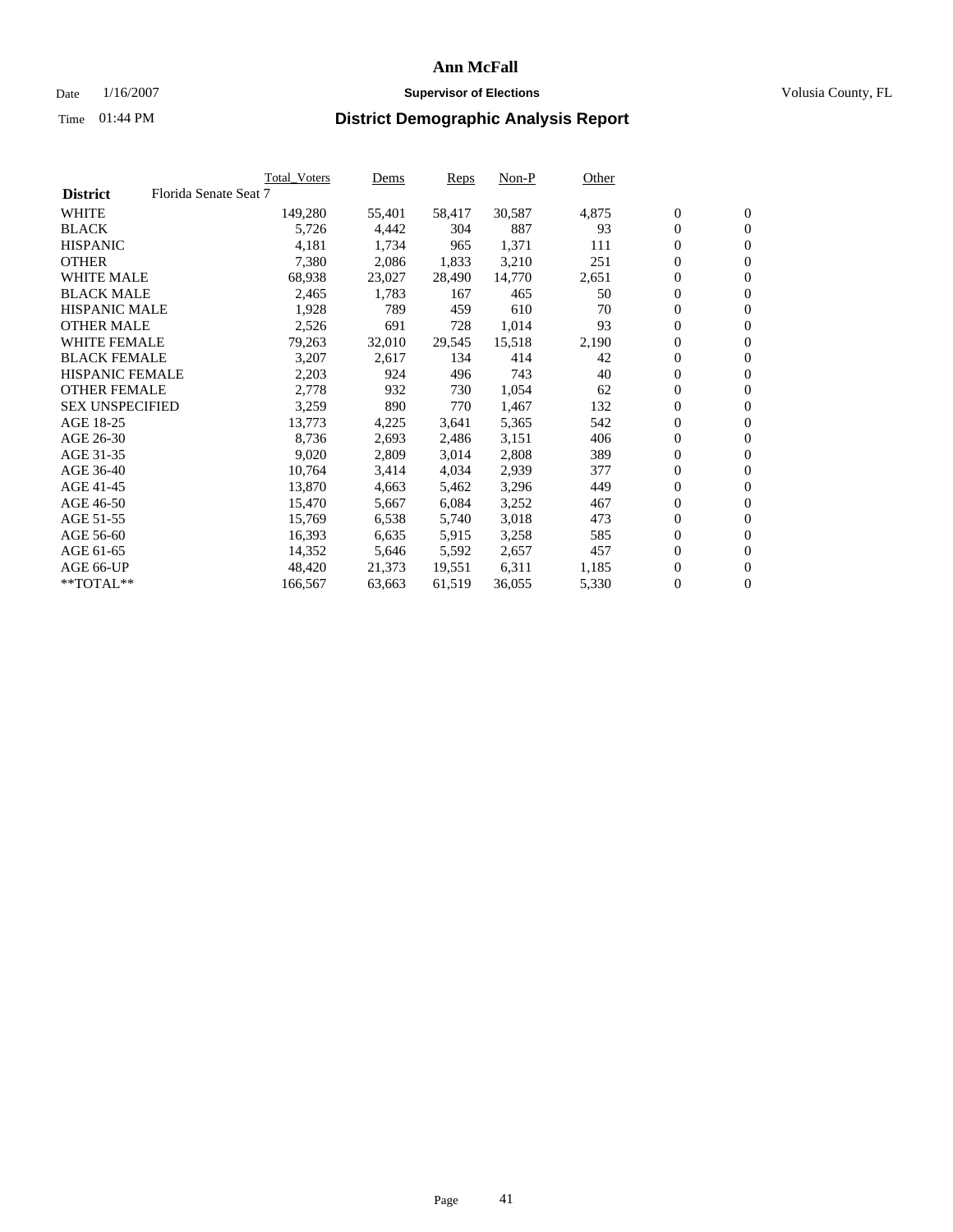### Date  $1/16/2007$  **Supervisor of Elections Supervisor of Elections** Volusia County, FL

|                        |                       | <b>Total Voters</b> | Dems  | Reps   | Non-P | Other |                  |                  |  |
|------------------------|-----------------------|---------------------|-------|--------|-------|-------|------------------|------------------|--|
| <b>District</b>        | Florida Senate Seat 8 |                     |       |        |       |       |                  |                  |  |
| <b>WHITE</b>           |                       | 22,372              | 7,691 | 9,638  | 4,313 | 730   | $\boldsymbol{0}$ | $\mathbf{0}$     |  |
| <b>BLACK</b>           |                       | 672                 | 497   | 41     | 119   | 15    | $\mathbf{0}$     | $\mathbf{0}$     |  |
| <b>HISPANIC</b>        |                       | 343                 | 114   | 108    | 111   | 10    | 0                | $\overline{0}$   |  |
| <b>OTHER</b>           |                       | 1,361               | 383   | 366    | 567   | 45    | 0                | $\mathbf{0}$     |  |
| <b>WHITE MALE</b>      |                       | 10,257              | 3,137 | 4,666  | 2,077 | 377   | 0                | $\mathbf{0}$     |  |
| <b>BLACK MALE</b>      |                       | 284                 | 200   | 17     | 59    | 8     | $\boldsymbol{0}$ | $\boldsymbol{0}$ |  |
| <b>HISPANIC MALE</b>   |                       | 173                 | 45    | 61     | 60    |       | 0                | $\mathbf{0}$     |  |
| <b>OTHER MALE</b>      |                       | 425                 | 118   | 135    | 160   | 12    | $\mathbf{0}$     | $\mathbf{0}$     |  |
| <b>WHITE FEMALE</b>    |                       | 11,944              | 4,501 | 4,904  | 2,193 | 346   | 0                | $\mathbf{0}$     |  |
| <b>BLACK FEMALE</b>    |                       | 383                 | 294   | 24     | 58    | 7     | $\boldsymbol{0}$ | $\mathbf{0}$     |  |
| <b>HISPANIC FEMALE</b> |                       | 166                 | 66    | 46     | 51    | 3     | $\boldsymbol{0}$ | $\mathbf{0}$     |  |
| <b>OTHER FEMALE</b>    |                       | 472                 | 167   | 128    | 167   | 10    | 0                | $\mathbf{0}$     |  |
| <b>SEX UNSPECIFIED</b> |                       | 644                 | 157   | 172    | 285   | 30    | 0                | $\mathbf{0}$     |  |
| AGE 18-25              |                       | 2,311               | 621   | 781    | 822   | 87    | 0                | $\mathbf{0}$     |  |
| AGE 26-30              |                       | 1,085               | 309   | 363    | 364   | 49    | $\mathbf{0}$     | $\mathbf{0}$     |  |
| AGE 31-35              |                       | 1,114               | 322   | 425    | 327   | 40    | 0                | $\mathbf{0}$     |  |
| AGE 36-40              |                       | 1,436               | 403   | 651    | 341   | 41    | 0                | $\mathbf{0}$     |  |
| AGE 41-45              |                       | 1,909               | 601   | 850    | 397   | 61    | $\boldsymbol{0}$ | $\mathbf{0}$     |  |
| AGE 46-50              |                       | 2,175               | 751   | 956    | 416   | 52    | 0                | $\mathbf{0}$     |  |
| AGE 51-55              |                       | 2,236               | 831   | 912    | 423   | 70    | $\boldsymbol{0}$ | $\mathbf{0}$     |  |
| AGE 56-60              |                       | 2,509               | 964   | 1,000  | 467   | 78    | 0                | $\mathbf{0}$     |  |
| AGE 61-65              |                       | 2,469               | 898   | 1,041  | 454   | 76    | $\mathbf{0}$     | $\mathbf{0}$     |  |
| AGE 66-UP              |                       | 7,504               | 2,985 | 3,174  | 1,099 | 246   | 0                | $\mathbf{0}$     |  |
| $*$ TOTAL $**$         |                       | 24,748              | 8,685 | 10,153 | 5,110 | 800   | 0                | $\boldsymbol{0}$ |  |
|                        |                       |                     |       |        |       |       |                  |                  |  |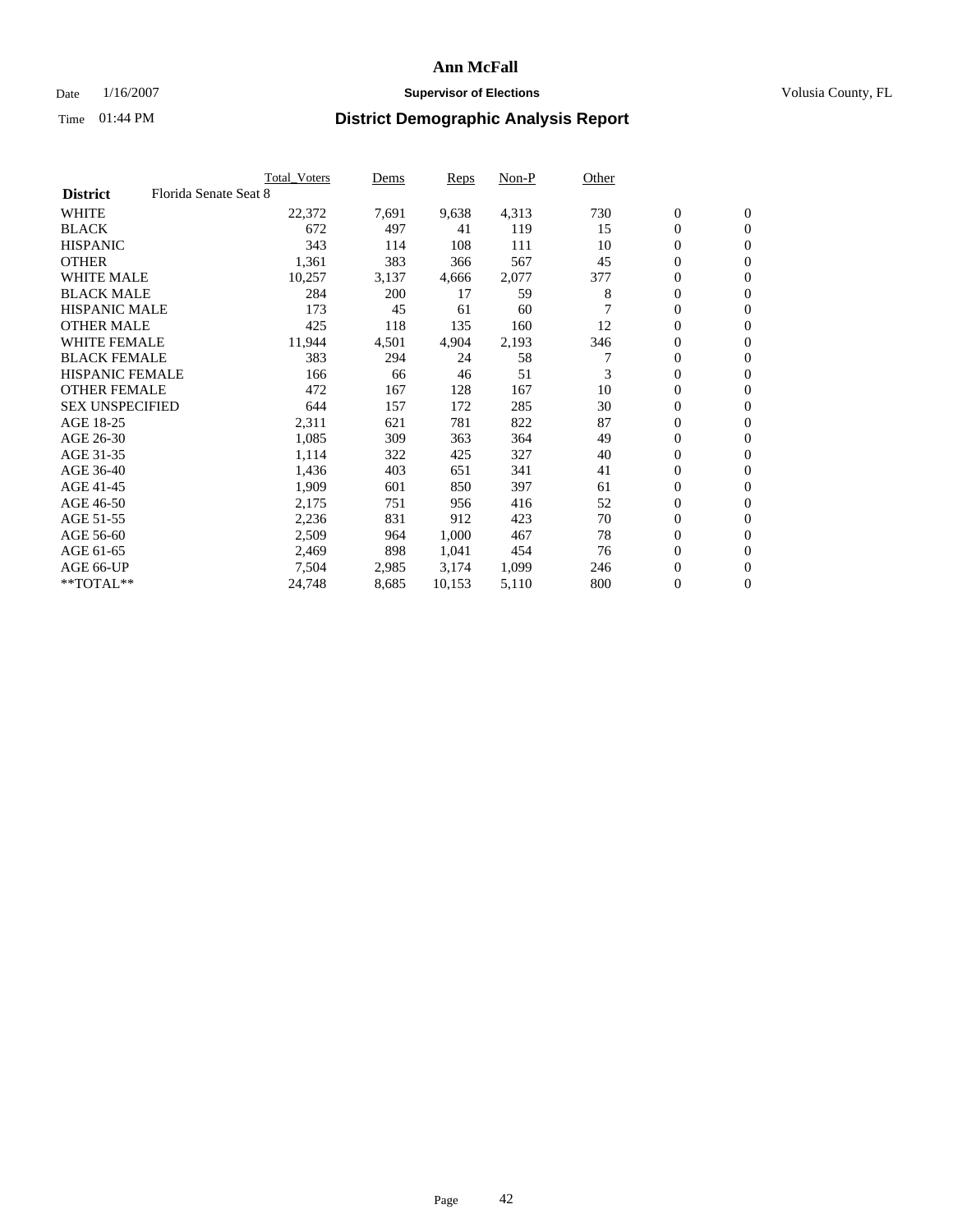#### Date  $1/16/2007$  **Supervisor of Elections Supervisor of Elections** Volusia County, FL

|                        |                        | <b>Total_Voters</b> | Dems   | <b>Reps</b> | Non-P  | Other |                  |                  |  |
|------------------------|------------------------|---------------------|--------|-------------|--------|-------|------------------|------------------|--|
| <b>District</b>        | Florida Senate Seat 20 |                     |        |             |        |       |                  |                  |  |
| <b>WHITE</b>           |                        | 67,928              | 23,898 | 28,230      | 12,867 | 2,933 | $\overline{0}$   | $\mathbf{0}$     |  |
| <b>BLACK</b>           |                        | 6,142               | 4,780  | 344         | 887    | 131   | $\overline{0}$   | $\mathbf{0}$     |  |
| <b>HISPANIC</b>        |                        | 9,127               | 4,144  | 1,923       | 2,850  | 210   | $\boldsymbol{0}$ | $\mathbf{0}$     |  |
| <b>OTHER</b>           |                        | 4,372               | 1,220  | 1,024       | 1,989  | 139   | $\boldsymbol{0}$ | $\mathbf{0}$     |  |
| <b>WHITE MALE</b>      |                        | 31,007              | 9,778  | 13,600      | 6,049  | 1,580 | 0                | $\mathbf{0}$     |  |
| <b>BLACK MALE</b>      |                        | 2,546               | 1,869  | 170         | 430    | 77    | $\boldsymbol{0}$ | $\boldsymbol{0}$ |  |
| <b>HISPANIC MALE</b>   |                        | 4,267               | 1,862  | 965         | 1,332  | 108   | $\overline{0}$   | $\mathbf{0}$     |  |
| <b>OTHER MALE</b>      |                        | 1,398               | 408    | 407         | 538    | 45    | $\overline{0}$   | $\mathbf{0}$     |  |
| <b>WHITE FEMALE</b>    |                        | 36,519              | 13,992 | 14,474      | 6,714  | 1,339 | $\mathbf{0}$     | $\mathbf{0}$     |  |
| <b>BLACK FEMALE</b>    |                        | 3,530               | 2,860  | 171         | 445    | 54    | $\boldsymbol{0}$ | $\mathbf{0}$     |  |
| <b>HISPANIC FEMALE</b> |                        | 4,772               | 2,240  | 946         | 1,486  | 100   | $\boldsymbol{0}$ | $\boldsymbol{0}$ |  |
| <b>OTHER FEMALE</b>    |                        | 1,666               | 563    | 390         | 672    | 41    | 0                | $\mathbf{0}$     |  |
| <b>SEX UNSPECIFIED</b> |                        | 1,864               | 470    | 398         | 927    | 69    | $\boldsymbol{0}$ | $\mathbf{0}$     |  |
| AGE 18-25              |                        | 8,352               | 2,517  | 2,135       | 3,285  | 415   | $\boldsymbol{0}$ | $\mathbf{0}$     |  |
| AGE 26-30              |                        | 5,876               | 1,901  | 1,711       | 1,969  | 295   | $\overline{0}$   | $\mathbf{0}$     |  |
| AGE 31-35              |                        | 6,249               | 2,045  | 2,120       | 1,786  | 298   | $\overline{0}$   | $\mathbf{0}$     |  |
| AGE 36-40              |                        | 7,142               | 2,344  | 2,681       | 1,813  | 304   | $\boldsymbol{0}$ | $\boldsymbol{0}$ |  |
| AGE 41-45              |                        | 8,339               | 2,919  | 3,200       | 1,888  | 332   | $\boldsymbol{0}$ | $\mathbf{0}$     |  |
| AGE 46-50              |                        | 8,648               | 3,266  | 3,360       | 1,707  | 315   | 0                | $\mathbf{0}$     |  |
| AGE 51-55              |                        | 8,092               | 3,370  | 2,908       | 1,494  | 320   | $\boldsymbol{0}$ | $\boldsymbol{0}$ |  |
| AGE 56-60              |                        | 7,881               | 3,288  | 2,973       | 1,324  | 296   | $\overline{0}$   | $\mathbf{0}$     |  |
| AGE 61-65              |                        | 6,353               | 2,714  | 2,445       | 972    | 222   | $\mathbf{0}$     | $\boldsymbol{0}$ |  |
| AGE 66-UP              |                        | 20,637              | 9,678  | 7,988       | 2,355  | 616   | $\boldsymbol{0}$ | $\boldsymbol{0}$ |  |
| **TOTAL**              |                        | 87,569              | 34,042 | 31,521      | 18,593 | 3,413 | 0                | $\overline{0}$   |  |
|                        |                        |                     |        |             |        |       |                  |                  |  |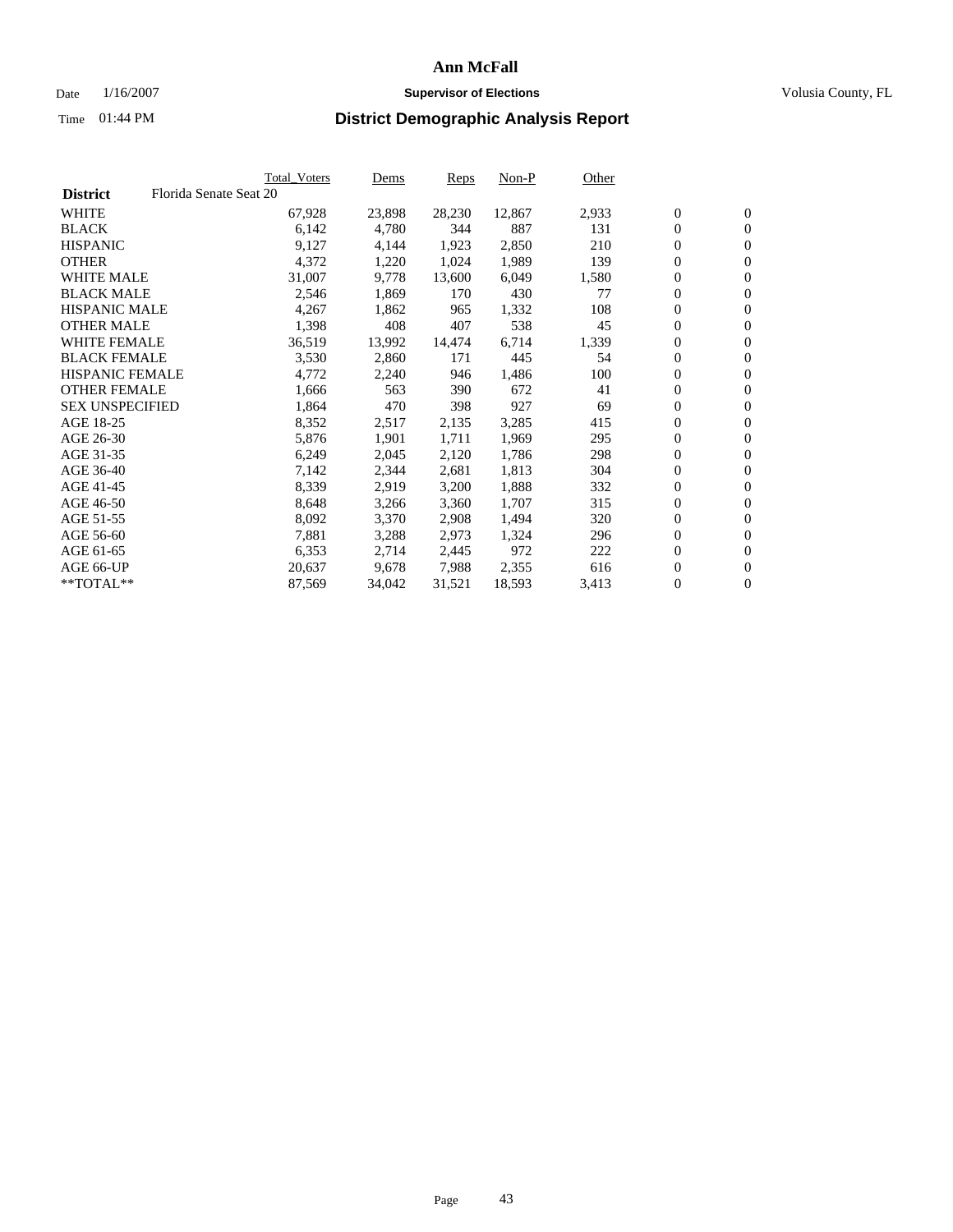### Date  $1/16/2007$  **Supervisor of Elections Supervisor of Elections** Volusia County, FL

|                                       | <b>Total Voters</b> | Dems  | Reps  | Non-P | Other    |                  |                  |  |
|---------------------------------------|---------------------|-------|-------|-------|----------|------------------|------------------|--|
| Daytona Bch Zone 1<br><b>District</b> |                     |       |       |       |          |                  |                  |  |
| <b>WHITE</b>                          | 4,572               | 1,866 | 1,534 | 994   | 178      | $\boldsymbol{0}$ | $\boldsymbol{0}$ |  |
| <b>BLACK</b>                          | 684                 | 531   | 21    | 117   | 15       | $\mathbf{0}$     | $\mathbf{0}$     |  |
| <b>HISPANIC</b>                       | 102                 | 42    | 21    | 38    |          | $\mathbf{0}$     | $\mathbf{0}$     |  |
| <b>OTHER</b>                          | 350                 | 114   | 77    | 146   | 13       | 0                | $\mathbf{0}$     |  |
| <b>WHITE MALE</b>                     | 2,144               | 763   | 784   | 494   | 103      | 0                | $\mathbf{0}$     |  |
| <b>BLACK MALE</b>                     | 292                 | 215   | 12    | 54    | 11       | 0                | $\boldsymbol{0}$ |  |
| <b>HISPANIC MALE</b>                  | 51                  | 16    | 14    | 20    |          | 0                | $\mathbf{0}$     |  |
| <b>OTHER MALE</b>                     | 126                 | 38    | 33    | 52    | 3        | 0                | $\mathbf{0}$     |  |
| <b>WHITE FEMALE</b>                   | 2,392               | 1,088 | 743   | 489   | 72       | 0                | $\mathbf{0}$     |  |
| <b>BLACK FEMALE</b>                   | 384                 | 310   | 9     | 61    | 4        | $\mathbf{0}$     | $\mathbf{0}$     |  |
| <b>HISPANIC FEMALE</b>                | 51                  | 26    | 7     | 18    | $\Omega$ | 0                | $\mathbf{0}$     |  |
| <b>OTHER FEMALE</b>                   | 123                 | 48    | 30    | 41    | 4        | 0                | $\mathbf{0}$     |  |
| <b>SEX UNSPECIFIED</b>                | 145                 | 49    | 21    | 66    | 9        | $\boldsymbol{0}$ | $\mathbf{0}$     |  |
| AGE 18-25                             | 605                 | 215   | 104   | 261   | 25       | 0                | $\mathbf{0}$     |  |
| AGE 26-30                             | 383                 | 154   | 79    | 134   | 16       | 0                | $\mathbf{0}$     |  |
| AGE 31-35                             | 313                 | 114   | 83    | 102   | 14       | 0                | $\mathbf{0}$     |  |
| AGE 36-40                             | 322                 | 113   | 106   | 86    | 17       | $\boldsymbol{0}$ | $\mathbf{0}$     |  |
| AGE 41-45                             | 455                 | 180   | 148   | 104   | 23       | 0                | $\mathbf{0}$     |  |
| AGE 46-50                             | 456                 | 202   | 141   | 94    | 19       | $\mathbf{0}$     | $\mathbf{0}$     |  |
| AGE 51-55                             | 536                 | 250   | 155   | 112   | 19       | 0                | $\mathbf{0}$     |  |
| AGE 56-60                             | 507                 | 221   | 146   | 123   | 17       | 0                | $\mathbf{0}$     |  |
| AGE 61-65                             | 412                 | 199   | 117   | 85    | 11       | 0                | $\mathbf{0}$     |  |
| AGE 66-UP                             | 1,719               | 905   | 574   | 194   | 46       | 0                | 0                |  |
| **TOTAL**                             | 5,708               | 2,553 | 1,653 | 1,295 | 207      | $\boldsymbol{0}$ | $\boldsymbol{0}$ |  |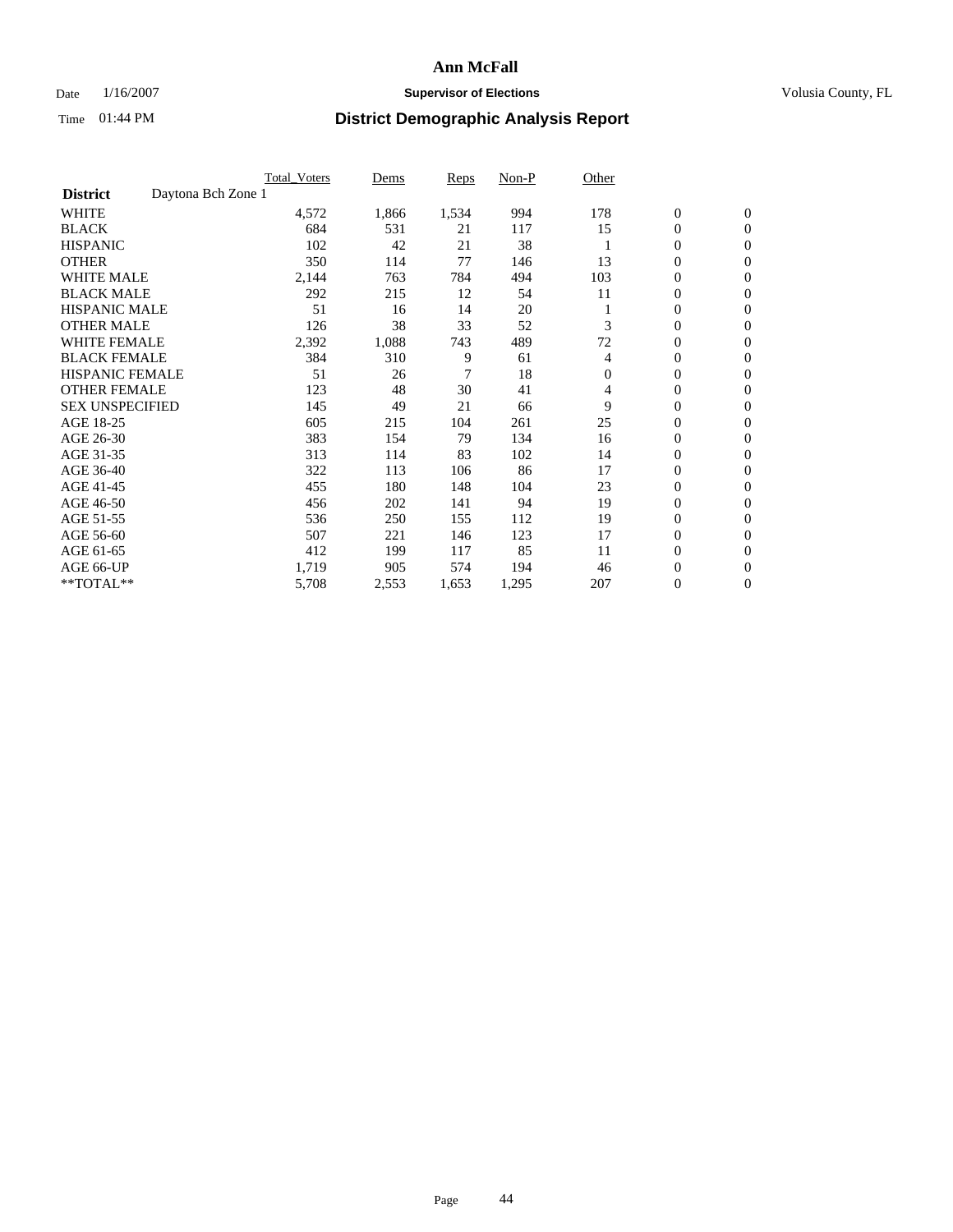### Date  $1/16/2007$  **Supervisor of Elections Supervisor of Elections** Volusia County, FL

|                                       | <b>Total Voters</b> | Dems  | Reps  | Non-P | Other |                  |                  |  |
|---------------------------------------|---------------------|-------|-------|-------|-------|------------------|------------------|--|
| Daytona Bch Zone 2<br><b>District</b> |                     |       |       |       |       |                  |                  |  |
| <b>WHITE</b>                          | 3,865               | 1,632 | 1,317 | 789   | 127   | $\boldsymbol{0}$ | $\boldsymbol{0}$ |  |
| <b>BLACK</b>                          | 1,165               | 950   | 49    | 152   | 14    | $\mathbf{0}$     | $\mathbf{0}$     |  |
| <b>HISPANIC</b>                       | 119                 | 42    | 31    | 40    | 6     | 0                | $\mathbf{0}$     |  |
| <b>OTHER</b>                          | 355                 | 122   | 56    | 170   |       | 0                | $\overline{0}$   |  |
| <b>WHITE MALE</b>                     | 1,861               | 714   | 689   | 390   | 68    | 0                | $\mathbf{0}$     |  |
| <b>BLACK MALE</b>                     | 461                 | 345   | 29    | 80    |       | 0                | $\mathbf{0}$     |  |
| <b>HISPANIC MALE</b>                  | 60                  | 24    | 14    | 19    | 3     | 0                | $\mathbf{0}$     |  |
| <b>OTHER MALE</b>                     | 114                 | 35    | 20    | 56    | 3     | 0                | $\mathbf{0}$     |  |
| <b>WHITE FEMALE</b>                   | 1,975               | 906   | 615   | 396   | 58    | 0                | $\mathbf{0}$     |  |
| <b>BLACK FEMALE</b>                   | 695                 | 600   | 20    | 69    | 6     | 0                | $\mathbf{0}$     |  |
| <b>HISPANIC FEMALE</b>                | 59                  | 18    | 17    | 21    | 3     | 0                | $\mathbf{0}$     |  |
| <b>OTHER FEMALE</b>                   | 141                 | 58    | 26    | 56    |       | 0                | $\mathbf{0}$     |  |
| <b>SEX UNSPECIFIED</b>                | 138                 | 46    | 23    | 64    | 5     | 0                | $\mathbf{0}$     |  |
| AGE 18-25                             | 534                 | 233   | 91    | 188   | 22    | 0                | $\mathbf{0}$     |  |
| AGE 26-30                             | 314                 | 141   | 52    | 112   | 9     | 0                | $\mathbf{0}$     |  |
| AGE 31-35                             | 330                 | 135   | 69    | 115   | 11    | 0                | $\mathbf{0}$     |  |
| AGE 36-40                             | 338                 | 130   | 94    | 102   | 12    | 0                | $\mathbf{0}$     |  |
| AGE 41-45                             | 444                 | 206   | 114   | 106   | 18    | 0                | $\mathbf{0}$     |  |
| AGE 46-50                             | 517                 | 246   | 148   | 109   | 14    | 0                | $\mathbf{0}$     |  |
| AGE 51-55                             | 507                 | 256   | 143   | 97    | 11    | 0                | $\mathbf{0}$     |  |
| AGE 56-60                             | 486                 | 256   | 128   | 84    | 18    | 0                | $\mathbf{0}$     |  |
| AGE 61-65                             | 422                 | 202   | 131   | 82    | 7     | 0                | $\mathbf{0}$     |  |
| AGE 66-UP                             | 1,612               | 941   | 483   | 156   | 32    | 0                | 0                |  |
| **TOTAL**                             | 5,504               | 2,746 | 1,453 | 1,151 | 154   | 0                | $\boldsymbol{0}$ |  |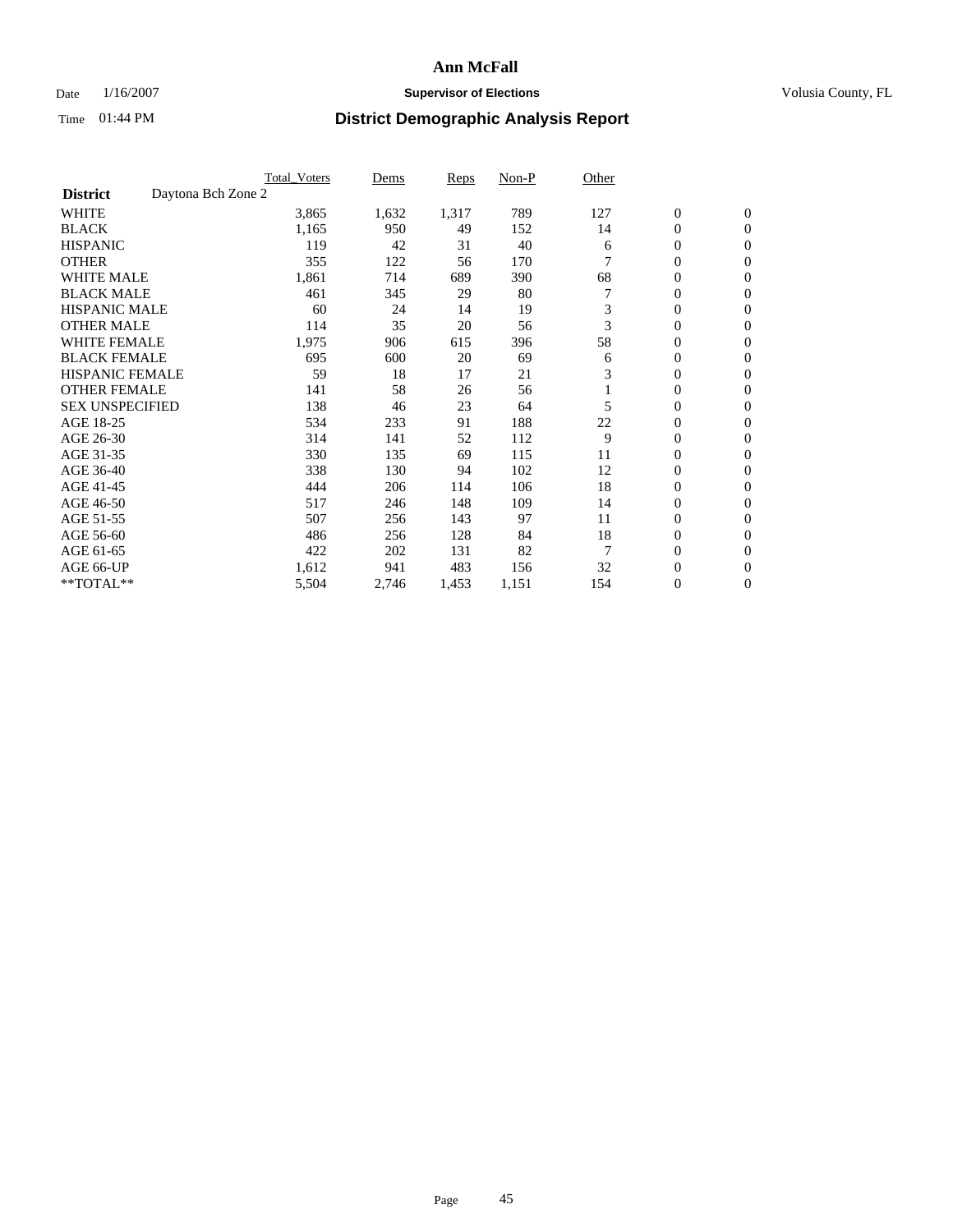### Date  $1/16/2007$  **Supervisor of Elections Supervisor of Elections** Volusia County, FL

|                                       | <b>Total Voters</b> | Dems  | Reps  | Non-P | Other          |                  |                  |  |
|---------------------------------------|---------------------|-------|-------|-------|----------------|------------------|------------------|--|
| Daytona Bch Zone 3<br><b>District</b> |                     |       |       |       |                |                  |                  |  |
| <b>WHITE</b>                          | 3,499               | 1,486 | 1,027 | 831   | 155            | $\boldsymbol{0}$ | $\boldsymbol{0}$ |  |
| <b>BLACK</b>                          | 1,403               | 1,077 | 37    | 274   | 15             | $\mathbf{0}$     | $\mathbf{0}$     |  |
| <b>HISPANIC</b>                       | 82                  | 38    | 15    | 25    | 4              | 0                | $\mathbf{0}$     |  |
| <b>OTHER</b>                          | 457                 | 172   | 51    | 225   | 9              | 0                | $\overline{0}$   |  |
| <b>WHITE MALE</b>                     | 1,776               | 690   | 554   | 433   | 99             | 0                | $\mathbf{0}$     |  |
| <b>BLACK MALE</b>                     | 375                 | 282   | 13    | 72    | 8              | 0                | $\mathbf{0}$     |  |
| <b>HISPANIC MALE</b>                  | 39                  | 22    | 3     | 11    | 3              | 0                | $\mathbf{0}$     |  |
| <b>OTHER MALE</b>                     | 103                 | 45    | 18    | 39    |                | 0                | $\mathbf{0}$     |  |
| <b>WHITE FEMALE</b>                   | 1,689               | 782   | 466   | 387   | 54             | 0                | $\Omega$         |  |
| <b>BLACK FEMALE</b>                   | 1,008               | 782   | 24    | 195   |                | $\mathbf{0}$     | $\mathbf{0}$     |  |
| <b>HISPANIC FEMALE</b>                | 42                  | 15    | 12    | 14    |                | 0                | $\mathbf{0}$     |  |
| <b>OTHER FEMALE</b>                   | 155                 | 68    | 12    | 73    | $\overline{2}$ | 0                | $\mathbf{0}$     |  |
| <b>SEX UNSPECIFIED</b>                | 254                 | 87    | 28    | 131   | 8              | $\boldsymbol{0}$ | $\mathbf{0}$     |  |
| AGE 18-25                             | 1,337               | 784   | 98    | 431   | 24             | 0                | $\mathbf{0}$     |  |
| AGE 26-30                             | 285                 | 118   | 43    | 110   | 14             | 0                | $\mathbf{0}$     |  |
| AGE 31-35                             | 265                 | 108   | 58    | 92    | 7              | 0                | $\mathbf{0}$     |  |
| AGE 36-40                             | 295                 | 116   | 69    | 95    | 15             | $\boldsymbol{0}$ | $\mathbf{0}$     |  |
| AGE 41-45                             | 340                 | 159   | 86    | 84    | 11             | 0                | $\mathbf{0}$     |  |
| AGE 46-50                             | 481                 | 218   | 124   | 119   | 20             | $\mathbf{0}$     | $\mathbf{0}$     |  |
| AGE 51-55                             | 456                 | 238   | 109   | 94    | 15             | 0                | $\mathbf{0}$     |  |
| AGE 56-60                             | 485                 | 230   | 133   | 106   | 16             | 0                | $\mathbf{0}$     |  |
| AGE 61-65                             | 332                 | 143   | 93    | 71    | 25             | 0                | $\mathbf{0}$     |  |
| AGE 66-UP                             | 1,165               | 659   | 317   | 153   | 36             | 0                | 0                |  |
| **TOTAL**                             | 5,441               | 2,773 | 1,130 | 1,355 | 183            | 0                | $\boldsymbol{0}$ |  |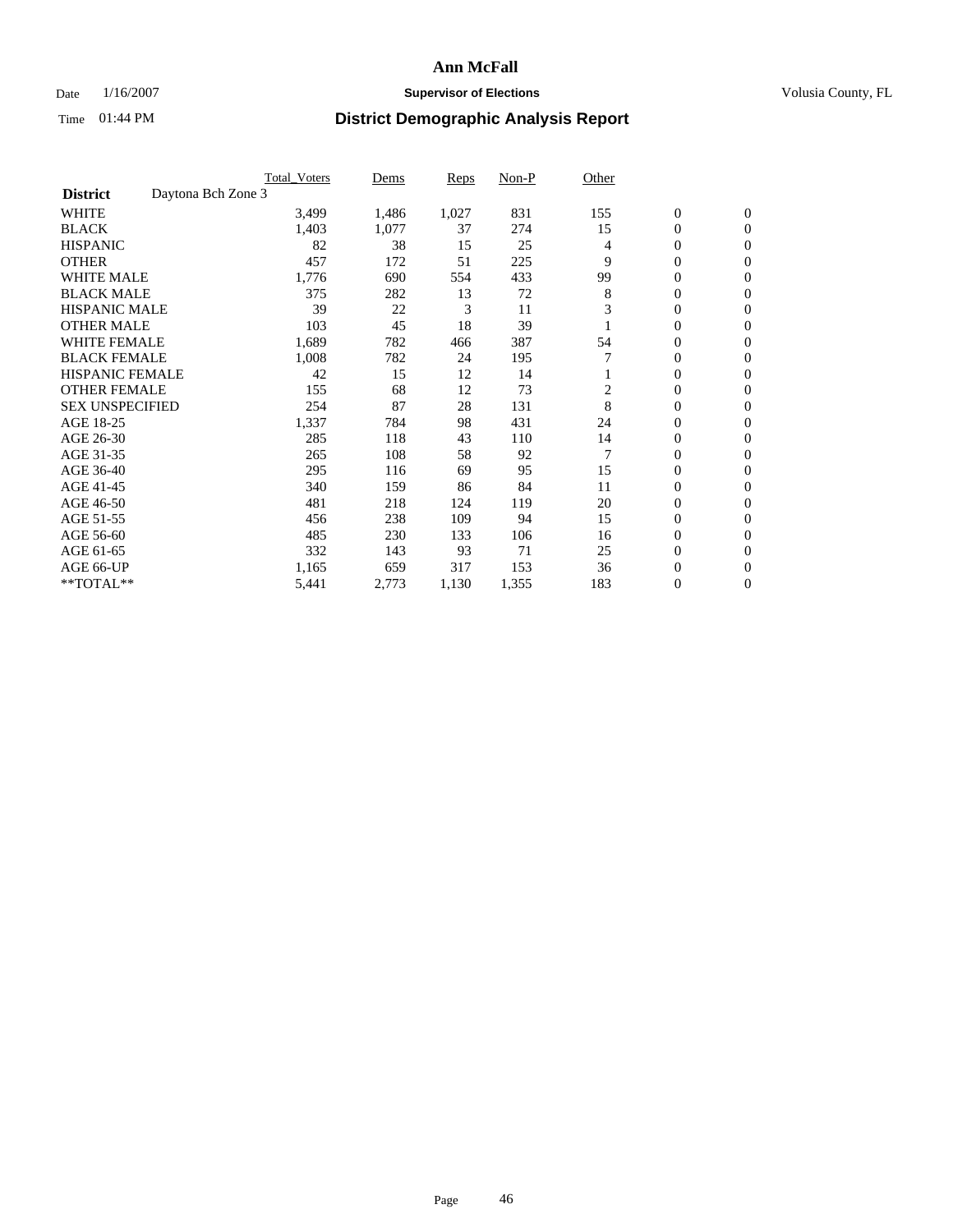### Date  $1/16/2007$  **Supervisor of Elections Supervisor of Elections** Volusia County, FL

|                                       | <b>Total_Voters</b> | Dems  | <b>Reps</b> | Non-P | Other    |                  |                  |  |
|---------------------------------------|---------------------|-------|-------------|-------|----------|------------------|------------------|--|
| Daytona Bch Zone 4<br><b>District</b> |                     |       |             |       |          |                  |                  |  |
| <b>WHITE</b>                          | 5,392               | 1,674 | 2,453       | 1,068 | 197      | $\boldsymbol{0}$ | $\mathbf{0}$     |  |
| <b>BLACK</b>                          | 433                 | 323   | 16          | 85    | 9        | $\overline{0}$   | $\mathbf{0}$     |  |
| <b>HISPANIC</b>                       | 138                 | 44    | 40          | 53    |          | $\mathbf{0}$     | $\mathbf{0}$     |  |
| <b>OTHER</b>                          | 549                 | 120   | 168         | 254   |          | $\overline{0}$   | $\overline{0}$   |  |
| <b>WHITE MALE</b>                     | 2,581               | 699   | 1,225       | 544   | 113      | $\overline{0}$   | $\mathbf{0}$     |  |
| <b>BLACK MALE</b>                     | 181                 | 125   | 10          | 42    | 4        | $\boldsymbol{0}$ | $\mathbf{0}$     |  |
| <b>HISPANIC MALE</b>                  | 63                  | 19    | 17          | 26    |          | $\overline{0}$   | $\Omega$         |  |
| <b>OTHER MALE</b>                     | 139                 | 25    | 49          | 63    | 2        | $\boldsymbol{0}$ | $\bf{0}$         |  |
| <b>WHITE FEMALE</b>                   | 2,773               | 964   | 1,212       | 515   | 82       | $\overline{0}$   | $\Omega$         |  |
| <b>BLACK FEMALE</b>                   | 250                 | 197   | 6           | 42    | 5        | $\overline{0}$   | $\mathbf{0}$     |  |
| <b>HISPANIC FEMALE</b>                | 72                  | 23    | 22          | 27    | $\Omega$ | $\overline{0}$   | $\mathbf{0}$     |  |
| <b>OTHER FEMALE</b>                   | 138                 | 39    | 44          | 52    | 3        | $\overline{0}$   | $\mathbf{0}$     |  |
| <b>SEX UNSPECIFIED</b>                | 315                 | 70    | 92          | 149   | 4        | $\boldsymbol{0}$ | $\mathbf{0}$     |  |
| AGE 18-25                             | 1,057               | 264   | 351         | 417   | 25       | $\overline{0}$   | $\Omega$         |  |
| AGE 26-30                             | 415                 | 123   | 135         | 144   | 13       | $\boldsymbol{0}$ | $\mathbf{0}$     |  |
| AGE 31-35                             | 367                 | 108   | 138         | 106   | 15       | $\boldsymbol{0}$ | 0                |  |
| AGE 36-40                             | 299                 | 96    | 115         | 81    |          | $\overline{0}$   | $\mathbf{0}$     |  |
| AGE 41-45                             | 329                 | 112   | 132         | 75    | 10       | $\mathbf{0}$     | $\mathbf{0}$     |  |
| AGE 46-50                             | 410                 | 136   | 187         | 79    | 8        | $\overline{0}$   | $\mathbf{0}$     |  |
| AGE 51-55                             | 414                 | 147   | 176         | 76    | 15       | $\overline{0}$   | $\mathbf{0}$     |  |
| AGE 56-60                             | 556                 | 197   | 213         | 119   | 27       | $\overline{0}$   | $\mathbf{0}$     |  |
| AGE 61-65                             | 557                 | 197   | 230         | 106   | 24       | $\boldsymbol{0}$ | $\mathbf{0}$     |  |
| AGE 66-UP                             | 2,108               | 781   | 1,000       | 257   | 70       | $\mathbf{0}$     | 0                |  |
| **TOTAL**                             | 6,512               | 2,161 | 2,677       | 1,460 | 214      | $\boldsymbol{0}$ | $\boldsymbol{0}$ |  |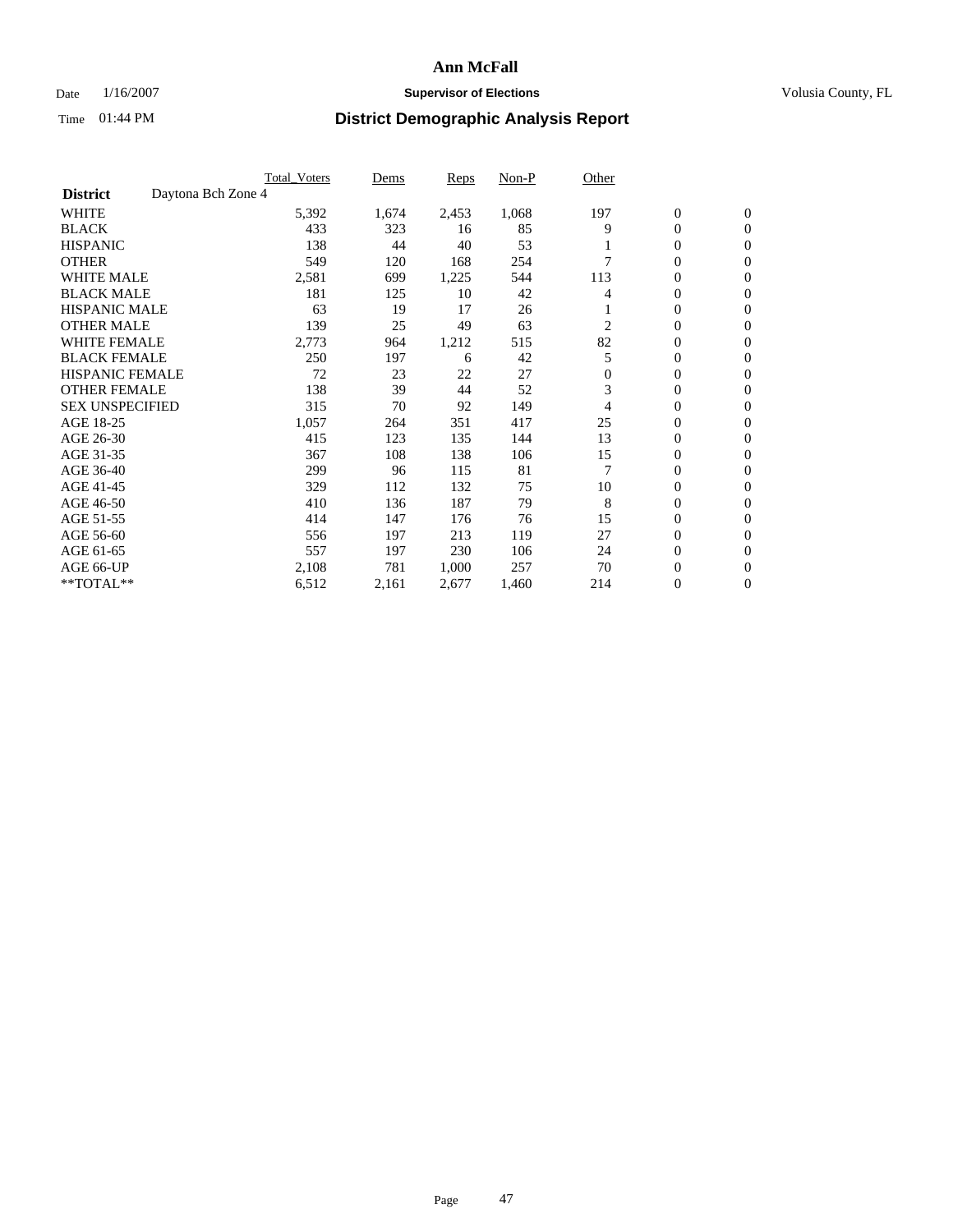### Date  $1/16/2007$  **Supervisor of Elections Supervisor of Elections** Volusia County, FL

|                        | <b>Total Voters</b> | Dems  | Reps | Non-P | Other          |                  |                  |  |
|------------------------|---------------------|-------|------|-------|----------------|------------------|------------------|--|
| <b>District</b>        | Daytona Bch Zone 5  |       |      |       |                |                  |                  |  |
| <b>WHITE</b>           | 1,882               | 785   | 564  | 464   | 69             | $\boldsymbol{0}$ | $\mathbf{0}$     |  |
| <b>BLACK</b>           | 3,209               | 2,670 | 101  | 402   | 36             | 0                | $\mathbf{0}$     |  |
| <b>HISPANIC</b>        | 130                 | 56    | 19   | 51    | 4              | 0                | $\mathbf{0}$     |  |
| <b>OTHER</b>           | 456                 | 208   | 53   | 176   | 19             | 0                | $\mathbf{0}$     |  |
| <b>WHITE MALE</b>      | 890                 | 322   | 305  | 225   | 38             | 0                | $\mathbf{0}$     |  |
| <b>BLACK MALE</b>      | 1,213               | 952   | 52   | 183   | 26             | 0                | $\mathbf{0}$     |  |
| <b>HISPANIC MALE</b>   | 68                  | 29    | 9    | 28    | $\overline{c}$ | 0                | $\mathbf{0}$     |  |
| <b>OTHER MALE</b>      | 118                 | 56    | 16   | 37    | 9              | $\mathbf{0}$     | $\mathbf{0}$     |  |
| <b>WHITE FEMALE</b>    | 984                 | 461   | 258  | 235   | 30             | 0                | $\mathbf{0}$     |  |
| <b>BLACK FEMALE</b>    | 1,960               | 1,686 | 49   | 215   | 10             | $\boldsymbol{0}$ | $\mathbf{0}$     |  |
| <b>HISPANIC FEMALE</b> | 61                  | 26    | 10   | 23    | 2              | 0                | $\mathbf{0}$     |  |
| <b>OTHER FEMALE</b>    | 173                 | 89    | 22   | 59    | 3              | 0                | $\mathbf{0}$     |  |
| <b>SEX UNSPECIFIED</b> | 210                 | 98    | 16   | 88    | 8              | 0                | $\mathbf{0}$     |  |
| AGE 18-25              | 1,065               | 567   | 116  | 355   | 27             | 0                | $\mathbf{0}$     |  |
| AGE 26-30              | 556                 | 307   | 61   | 169   | 19             | $\mathbf{0}$     | $\mathbf{0}$     |  |
| AGE 31-35              | 444                 | 287   | 58   | 89    | 10             | 0                | $\mathbf{0}$     |  |
| AGE 36-40              | 470                 | 309   | 46   | 104   | 11             | 0                | $\mathbf{0}$     |  |
| AGE 41-45              | 488                 | 331   | 65   | 79    | 13             | 0                | $\mathbf{0}$     |  |
| AGE 46-50              | 514                 | 348   | 79   | 80    |                | 0                | $\mathbf{0}$     |  |
| AGE 51-55              | 462                 | 338   | 56   | 57    | 11             | $\boldsymbol{0}$ | $\boldsymbol{0}$ |  |
| AGE 56-60              | 404                 | 299   | 51   | 47    |                | 0                | $\mathbf{0}$     |  |
| AGE 61-65              | 327                 | 235   | 48   | 37    | 7              | $\mathbf{0}$     | $\mathbf{0}$     |  |
| AGE 66-UP              | 947                 | 698   | 157  | 76    | 16             | 0                | $\boldsymbol{0}$ |  |
| **TOTAL**              | 5,677               | 3,719 | 737  | 1,093 | 128            | 0                | $\boldsymbol{0}$ |  |
|                        |                     |       |      |       |                |                  |                  |  |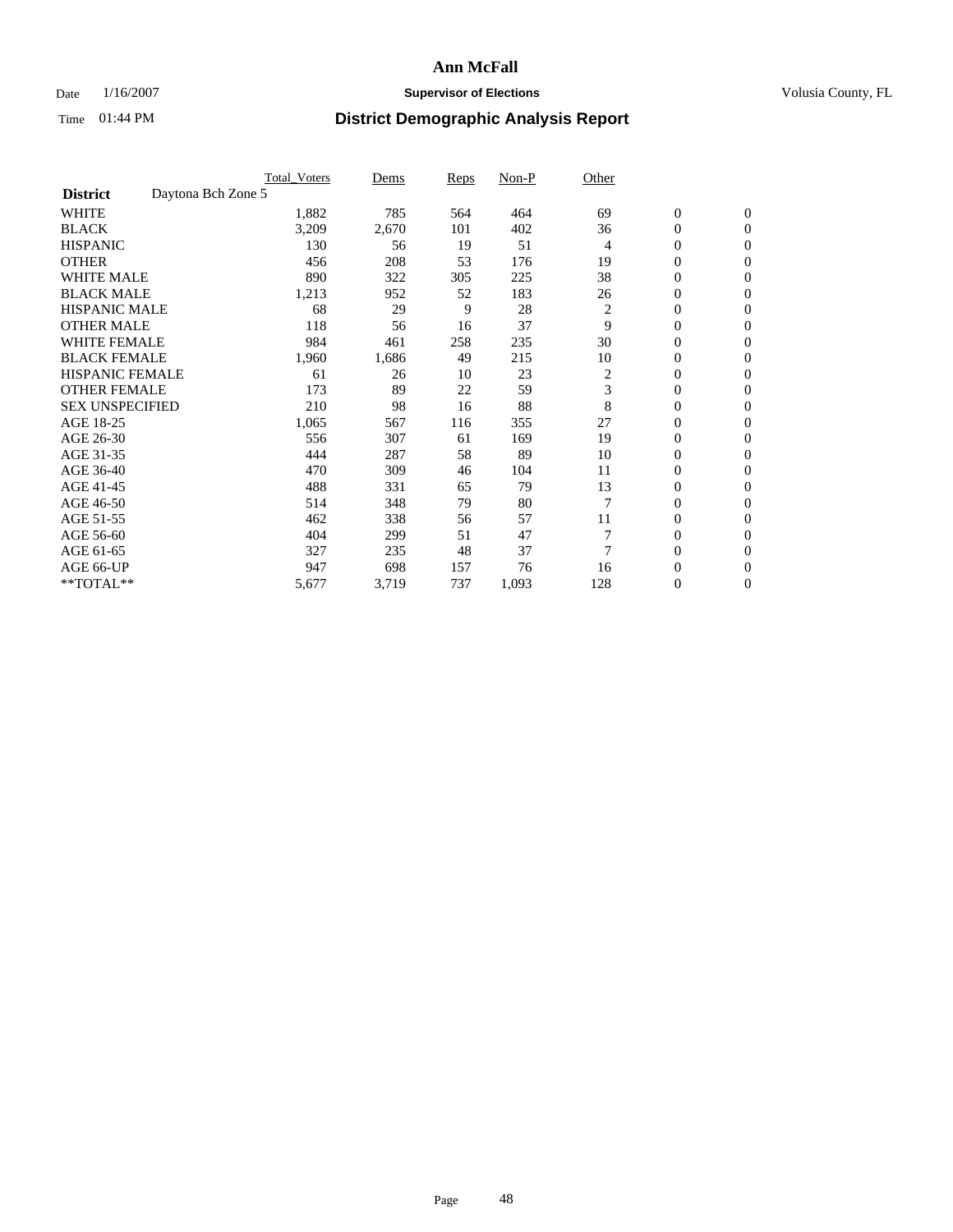### Date  $1/16/2007$  **Supervisor of Elections Supervisor of Elections** Volusia County, FL

|                        |                    | <b>Total Voters</b> | Dems  | Reps | Non-P | Other          |                  |                  |
|------------------------|--------------------|---------------------|-------|------|-------|----------------|------------------|------------------|
| <b>District</b>        | Daytona Bch Zone 6 |                     |       |      |       |                |                  |                  |
| <b>WHITE</b>           |                    | 1,309               | 570   | 368  | 314   | 57             | $\boldsymbol{0}$ | $\mathbf{0}$     |
| <b>BLACK</b>           |                    | 3,797               | 3,143 | 115  | 503   | 36             | 0                | $\mathbf{0}$     |
| <b>HISPANIC</b>        |                    | 96                  | 40    | 15   | 40    |                | 0                | $\mathbf{0}$     |
| <b>OTHER</b>           |                    | 439                 | 194   | 29   | 213   | 3              | 0                | $\mathbf{0}$     |
| <b>WHITE MALE</b>      |                    | 614                 | 225   | 194  | 153   | 42             | 0                | $\mathbf{0}$     |
| <b>BLACK MALE</b>      |                    | 1,674               | 1,334 | 62   | 258   | 20             | 0                | $\mathbf{0}$     |
| <b>HISPANIC MALE</b>   |                    | 48                  | 16    | 8    | 23    |                | 0                | $\mathbf{0}$     |
| <b>OTHER MALE</b>      |                    | 141                 | 73    | 10   | 56    | 2              | $\mathbf{0}$     | $\mathbf{0}$     |
| <b>WHITE FEMALE</b>    |                    | 691                 | 343   | 173  | 160   | 15             | 0                | $\mathbf{0}$     |
| <b>BLACK FEMALE</b>    |                    | 2,081               | 1,777 | 51   | 237   | 16             | 0                | $\mathbf{0}$     |
| <b>HISPANIC FEMALE</b> |                    | 47                  | 24    | 7    | 16    | $\overline{0}$ | 0                | $\mathbf{0}$     |
| <b>OTHER FEMALE</b>    |                    | 126                 | 65    | 11   | 49    |                | 0                | $\mathbf{0}$     |
| <b>SEX UNSPECIFIED</b> |                    | 219                 | 90    | 11   | 118   | $\Omega$       | 0                | 0                |
| AGE 18-25              |                    | 1,240               | 716   | 91   | 410   | 23             | 0                | $\Omega$         |
| AGE 26-30              |                    | 489                 | 290   | 37   | 152   | 10             | $\mathbf{0}$     | $\mathbf{0}$     |
| AGE 31-35              |                    | 398                 | 244   | 50   | 94    | 10             | 0                | $\mathbf{0}$     |
| AGE 36-40              |                    | 416                 | 279   | 41   | 86    | 10             | 0                | $\mathbf{0}$     |
| AGE 41-45              |                    | 427                 | 295   | 39   | 83    | 10             | 0                | $\mathbf{0}$     |
| AGE 46-50              |                    | 521                 | 376   | 56   | 76    | 13             | 0                | $\Omega$         |
| AGE 51-55              |                    | 439                 | 323   | 49   | 58    | 9              | $\boldsymbol{0}$ | $\mathbf{0}$     |
| AGE 56-60              |                    | 405                 | 308   | 44   | 51    | $\overline{c}$ | 0                | $\mathbf{0}$     |
| AGE 61-65              |                    | 305                 | 251   | 25   | 24    | 5              | $\overline{0}$   | $\mathbf{0}$     |
| AGE 66-UP              |                    | 1,001               | 865   | 95   | 36    | 5              | 0                | $\mathbf{0}$     |
| **TOTAL**              |                    | 5,641               | 3,947 | 527  | 1,070 | 97             | 0                | $\boldsymbol{0}$ |
|                        |                    |                     |       |      |       |                |                  |                  |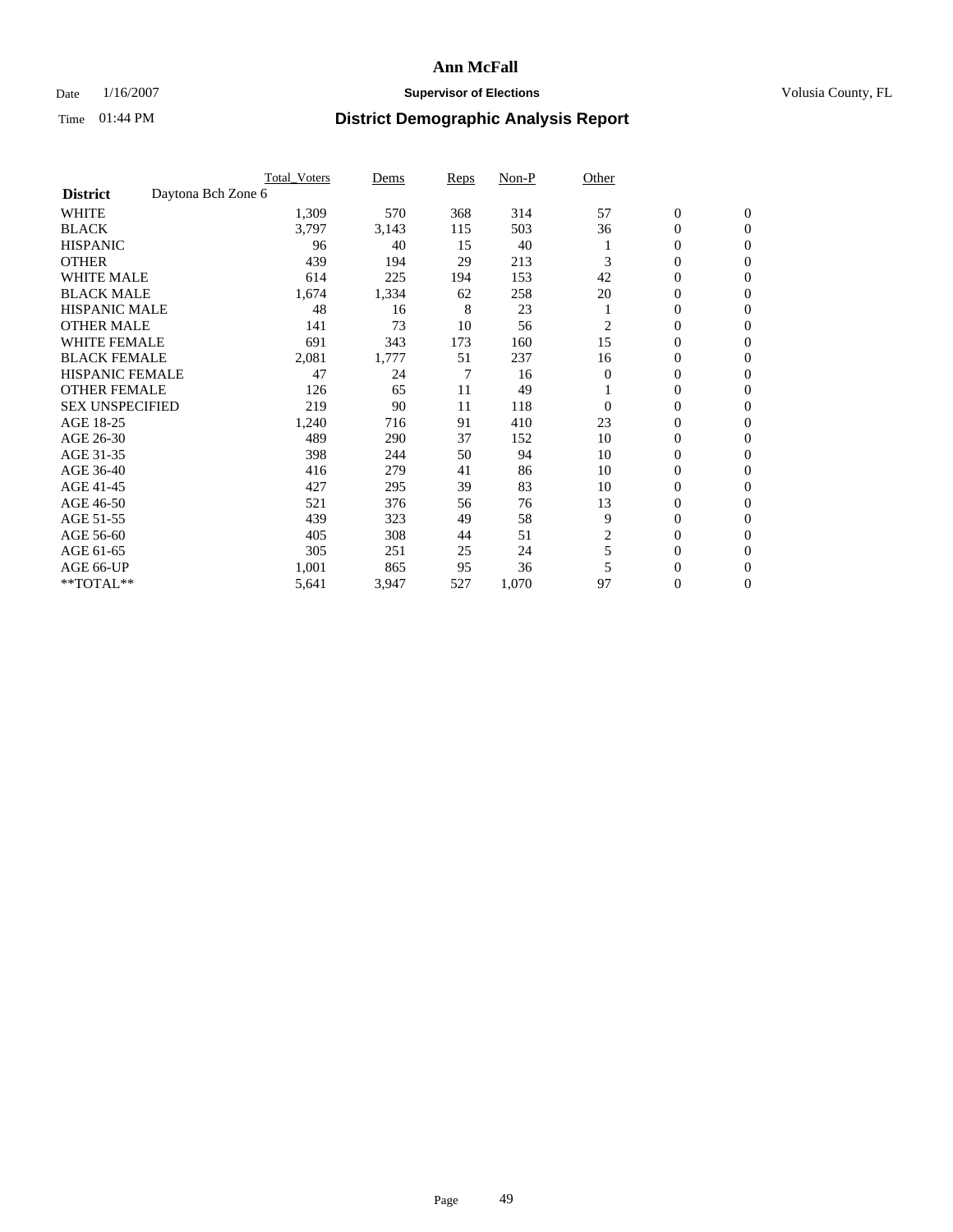### Date  $1/16/2007$  **Supervisor of Elections Supervisor of Elections** Volusia County, FL

|                        |                    | <b>Total_Voters</b> | Dems  | <b>Reps</b> | Non-P | Other          |                  |                  |  |
|------------------------|--------------------|---------------------|-------|-------------|-------|----------------|------------------|------------------|--|
| <b>District</b>        | Deltona District 1 |                     |       |             |       |                |                  |                  |  |
| <b>WHITE</b>           |                    | 4,784               | 1,698 | 1,765       | 1,106 | 215            | $\overline{0}$   | $\mathbf{0}$     |  |
| <b>BLACK</b>           |                    | 681                 | 503   | 38          | 124   | 16             | $\overline{0}$   | $\mathbf{0}$     |  |
| <b>HISPANIC</b>        |                    | 1,564               | 692   | 295         | 540   | 37             | $\boldsymbol{0}$ | $\mathbf{0}$     |  |
| <b>OTHER</b>           |                    | 450                 | 104   | 76          | 260   | 10             | $\boldsymbol{0}$ | $\mathbf{0}$     |  |
| <b>WHITE MALE</b>      |                    | 2,244               | 741   | 883         | 497   | 123            | 0                | $\mathbf{0}$     |  |
| <b>BLACK MALE</b>      |                    | 314                 | 217   | 22          | 67    | 8              | $\boldsymbol{0}$ | $\mathbf{0}$     |  |
| <b>HISPANIC MALE</b>   |                    | 722                 | 301   | 149         | 252   | 20             | $\overline{0}$   | $\mathbf{0}$     |  |
| <b>OTHER MALE</b>      |                    | 123                 | 28    | 25          | 65    | 5              | $\overline{0}$   | $\mathbf{0}$     |  |
| <b>WHITE FEMALE</b>    |                    | 2,510               | 947   | 875         | 596   | 92             | $\overline{0}$   | $\mathbf{0}$     |  |
| <b>BLACK FEMALE</b>    |                    | 363                 | 284   | 16          | 55    | 8              | $\overline{0}$   | $\mathbf{0}$     |  |
| <b>HISPANIC FEMALE</b> |                    | 824                 | 384   | 143         | 280   | 17             | $\boldsymbol{0}$ | $\mathbf{0}$     |  |
| <b>OTHER FEMALE</b>    |                    | 169                 | 49    | 37          | 80    | 3              | 0                | $\mathbf{0}$     |  |
| <b>SEX UNSPECIFIED</b> |                    | 210                 | 46    | 24          | 138   | $\overline{2}$ | $\boldsymbol{0}$ | $\mathbf{0}$     |  |
| AGE 18-25              |                    | 971                 | 294   | 205         | 426   | 46             | $\boldsymbol{0}$ | $\mathbf{0}$     |  |
| AGE 26-30              |                    | 721                 | 220   | 177         | 297   | 27             | $\overline{0}$   | $\mathbf{0}$     |  |
| AGE 31-35              |                    | 689                 | 238   | 198         | 225   | 28             | $\overline{0}$   | $\mathbf{0}$     |  |
| AGE 36-40              |                    | 769                 | 281   | 236         | 212   | 40             | $\boldsymbol{0}$ | $\mathbf{0}$     |  |
| AGE 41-45              |                    | 898                 | 322   | 309         | 232   | 35             | $\boldsymbol{0}$ | $\mathbf{0}$     |  |
| AGE 46-50              |                    | 897                 | 362   | 314         | 196   | 25             | 0                | $\mathbf{0}$     |  |
| AGE 51-55              |                    | 646                 | 289   | 185         | 142   | 30             | $\boldsymbol{0}$ | $\boldsymbol{0}$ |  |
| AGE 56-60              |                    | 564                 | 272   | 160         | 113   | 19             | $\overline{0}$   | $\mathbf{0}$     |  |
| AGE 61-65              |                    | 361                 | 170   | 118         | 68    | 5              | $\mathbf{0}$     | $\mathbf{0}$     |  |
| AGE 66-UP              |                    | 963                 | 549   | 272         | 119   | 23             | $\boldsymbol{0}$ | $\boldsymbol{0}$ |  |
| **TOTAL**              |                    | 7,479               | 2,997 | 2,174       | 2,030 | 278            | 0                | $\overline{0}$   |  |
|                        |                    |                     |       |             |       |                |                  |                  |  |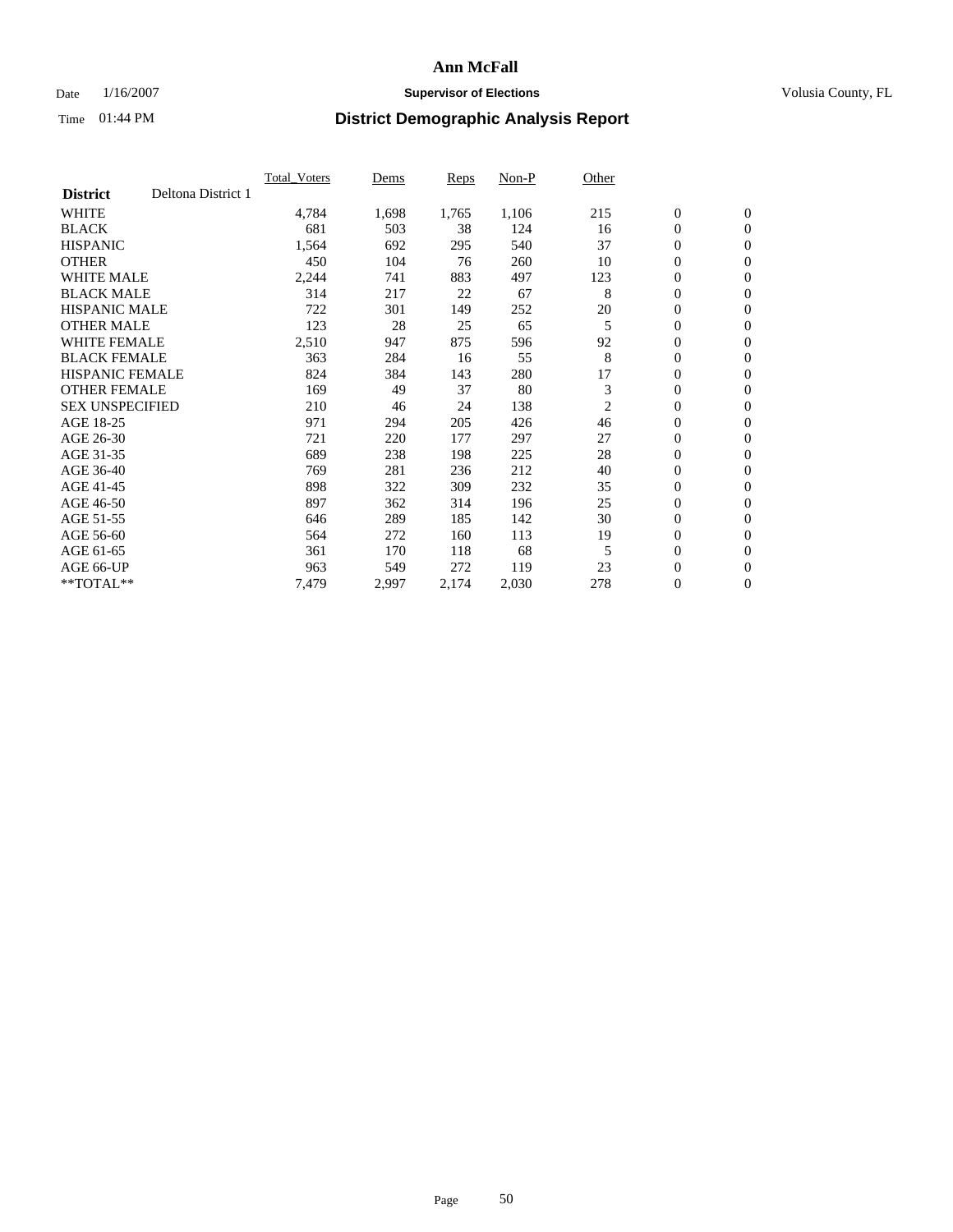### Date  $1/16/2007$  **Supervisor of Elections Supervisor of Elections** Volusia County, FL

|                        |                    | <b>Total Voters</b> | Dems  | Reps  | Non-P | Other |                  |                  |  |
|------------------------|--------------------|---------------------|-------|-------|-------|-------|------------------|------------------|--|
| <b>District</b>        | Deltona District 2 |                     |       |       |       |       |                  |                  |  |
| <b>WHITE</b>           |                    | 6,131               | 2,047 | 2,596 | 1,229 | 259   | $\boldsymbol{0}$ | $\mathbf{0}$     |  |
| <b>BLACK</b>           |                    | 553                 | 419   | 46    | 73    | 15    | $\mathbf{0}$     | $\mathbf{0}$     |  |
| <b>HISPANIC</b>        |                    | 1,488               | 714   | 319   | 424   | 31    | 0                | $\mathbf{0}$     |  |
| <b>OTHER</b>           |                    | 437                 | 126   | 97    | 197   | 17    | 0                | $\mathbf{0}$     |  |
| <b>WHITE MALE</b>      |                    | 2,817               | 879   | 1,227 | 576   | 135   | 0                | $\mathbf{0}$     |  |
| <b>BLACK MALE</b>      |                    | 240                 | 163   | 29    | 40    | 8     | $\boldsymbol{0}$ | $\boldsymbol{0}$ |  |
| <b>HISPANIC MALE</b>   |                    | 724                 | 335   | 158   | 212   | 19    | 0                | $\mathbf{0}$     |  |
| <b>OTHER MALE</b>      |                    | 160                 | 49    | 39    | 63    | 9     | $\mathbf{0}$     | $\mathbf{0}$     |  |
| <b>WHITE FEMALE</b>    |                    | 3,283               | 1,158 | 1,357 | 645   | 123   | 0                | $\mathbf{0}$     |  |
| <b>BLACK FEMALE</b>    |                    | 307                 | 251   | 17    | 32    | 7     | $\mathbf{0}$     | $\mathbf{0}$     |  |
| <b>HISPANIC FEMALE</b> |                    | 750                 | 371   | 161   | 206   | 12    | 0                | $\boldsymbol{0}$ |  |
| <b>OTHER FEMALE</b>    |                    | 170                 | 63    | 37    | 64    | 6     | 0                | $\mathbf{0}$     |  |
| <b>SEX UNSPECIFIED</b> |                    | 158                 | 37    | 33    | 85    | 3     | $\boldsymbol{0}$ | $\mathbf{0}$     |  |
| AGE 18-25              |                    | 828                 | 275   | 203   | 298   | 52    | 0                | $\mathbf{0}$     |  |
| AGE 26-30              |                    | 573                 | 201   | 159   | 195   | 18    | $\mathbf{0}$     | $\mathbf{0}$     |  |
| AGE 31-35              |                    | 630                 | 210   | 201   | 186   | 33    | 0                | $\mathbf{0}$     |  |
| AGE 36-40              |                    | 686                 | 217   | 252   | 186   | 31    | 0                | $\mathbf{0}$     |  |
| AGE 41-45              |                    | 899                 | 313   | 347   | 205   | 34    | 0                | $\mathbf{0}$     |  |
| AGE 46-50              |                    | 913                 | 332   | 349   | 198   | 34    | 0                | $\mathbf{0}$     |  |
| AGE 51-55              |                    | 858                 | 322   | 333   | 168   | 35    | $\boldsymbol{0}$ | $\boldsymbol{0}$ |  |
| AGE 56-60              |                    | 739                 | 316   | 255   | 140   | 28    | 0                | $\mathbf{0}$     |  |
| AGE 61-65              |                    | 571                 | 235   | 220   | 102   | 14    | $\mathbf{0}$     | $\mathbf{0}$     |  |
| AGE 66-UP              |                    | 1,912               | 885   | 739   | 245   | 43    | 0                | $\boldsymbol{0}$ |  |
| $*$ TOTAL $**$         |                    | 8,609               | 3,306 | 3,058 | 1,923 | 322   | 0                | $\mathbf{0}$     |  |
|                        |                    |                     |       |       |       |       |                  |                  |  |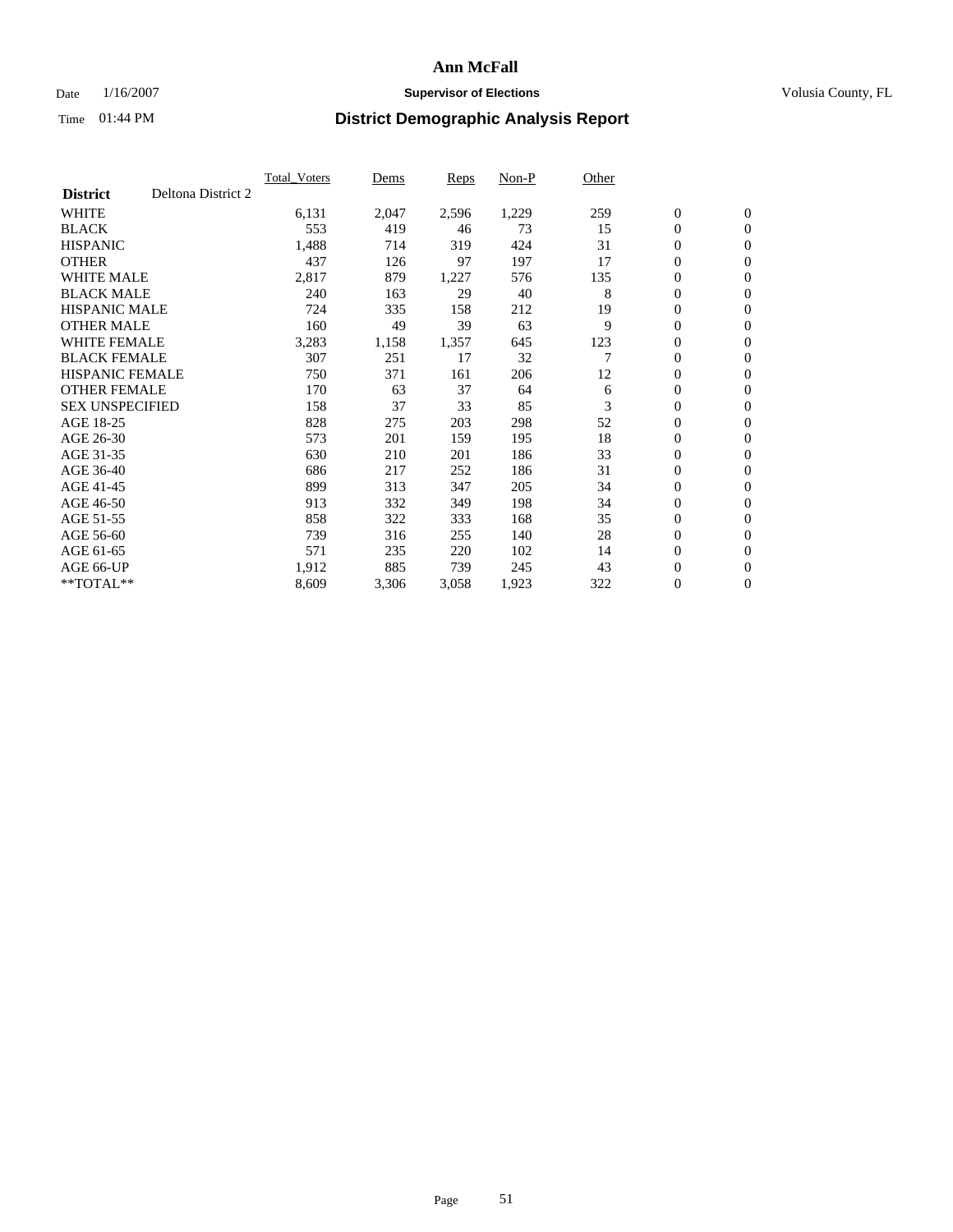### Date  $1/16/2007$  **Supervisor of Elections Supervisor of Elections** Volusia County, FL

|                        |                    | <b>Total Voters</b> | Dems  | Reps  | Non-P | Other          |                  |                  |  |
|------------------------|--------------------|---------------------|-------|-------|-------|----------------|------------------|------------------|--|
| <b>District</b>        | Deltona District 3 |                     |       |       |       |                |                  |                  |  |
| <b>WHITE</b>           |                    | 5,082               | 1,793 | 1,967 | 1,102 | 220            | $\boldsymbol{0}$ | $\boldsymbol{0}$ |  |
| <b>BLACK</b>           |                    | 421                 | 321   | 24    | 63    | 13             | $\mathbf{0}$     | $\mathbf{0}$     |  |
| <b>HISPANIC</b>        |                    | 1,441               | 687   | 303   | 424   | 27             | $\mathbf{0}$     | $\mathbf{0}$     |  |
| <b>OTHER</b>           |                    | 397                 | 119   | 83    | 185   | 10             | 0                | $\mathbf{0}$     |  |
| <b>WHITE MALE</b>      |                    | 2,265               | 731   | 909   | 508   | 117            | 0                | $\mathbf{0}$     |  |
| <b>BLACK MALE</b>      |                    | 177                 | 132   | 10    | 27    | 8              | 0                | $\boldsymbol{0}$ |  |
| <b>HISPANIC MALE</b>   |                    | 692                 | 317   | 161   | 198   | 16             | 0                | $\mathbf{0}$     |  |
| <b>OTHER MALE</b>      |                    | 145                 | 55    | 36    | 51    | 3              | 0                | $\mathbf{0}$     |  |
| <b>WHITE FEMALE</b>    |                    | 2,790               | 1,052 | 1,048 | 589   | 101            | 0                | $\mathbf{0}$     |  |
| <b>BLACK FEMALE</b>    |                    | 242                 | 187   | 14    | 36    | 5              | $\mathbf{0}$     | $\mathbf{0}$     |  |
| <b>HISPANIC FEMALE</b> |                    | 735                 | 361   | 139   | 224   | 11             | 0                | $\mathbf{0}$     |  |
| <b>OTHER FEMALE</b>    |                    | 150                 | 44    | 35    | 69    | $\overline{c}$ | $\overline{0}$   | $\mathbf{0}$     |  |
| <b>SEX UNSPECIFIED</b> |                    | 145                 | 41    | 25    | 72    | $\overline{7}$ | $\boldsymbol{0}$ | $\mathbf{0}$     |  |
| AGE 18-25              |                    | 738                 | 229   | 167   | 315   | 27             | 0                | $\mathbf{0}$     |  |
| AGE 26-30              |                    | 592                 | 187   | 149   | 224   | 32             | 0                | $\mathbf{0}$     |  |
| AGE 31-35              |                    | 620                 | 204   | 198   | 185   | 33             | 0                | $\mathbf{0}$     |  |
| AGE 36-40              |                    | 617                 | 216   | 230   | 145   | 26             | $\boldsymbol{0}$ | $\mathbf{0}$     |  |
| AGE 41-45              |                    | 719                 | 263   | 249   | 184   | 23             | 0                | $\mathbf{0}$     |  |
| AGE 46-50              |                    | 671                 | 248   | 239   | 156   | 28             | $\mathbf{0}$     | $\mathbf{0}$     |  |
| AGE 51-55              |                    | 623                 | 273   | 198   | 129   | 23             | $\overline{0}$   | $\mathbf{0}$     |  |
| AGE 56-60              |                    | 614                 | 246   | 212   | 132   | 24             | $\boldsymbol{0}$ | $\mathbf{0}$     |  |
| AGE 61-65              |                    | 466                 | 235   | 133   | 83    | 15             | 0                | $\mathbf{0}$     |  |
| AGE 66-UP              |                    | 1,681               | 819   | 602   | 221   | 39             | 0                | 0                |  |
| $*$ TOTAL $**$         |                    | 7,341               | 2,920 | 2,377 | 1,774 | 270            | 0                | $\boldsymbol{0}$ |  |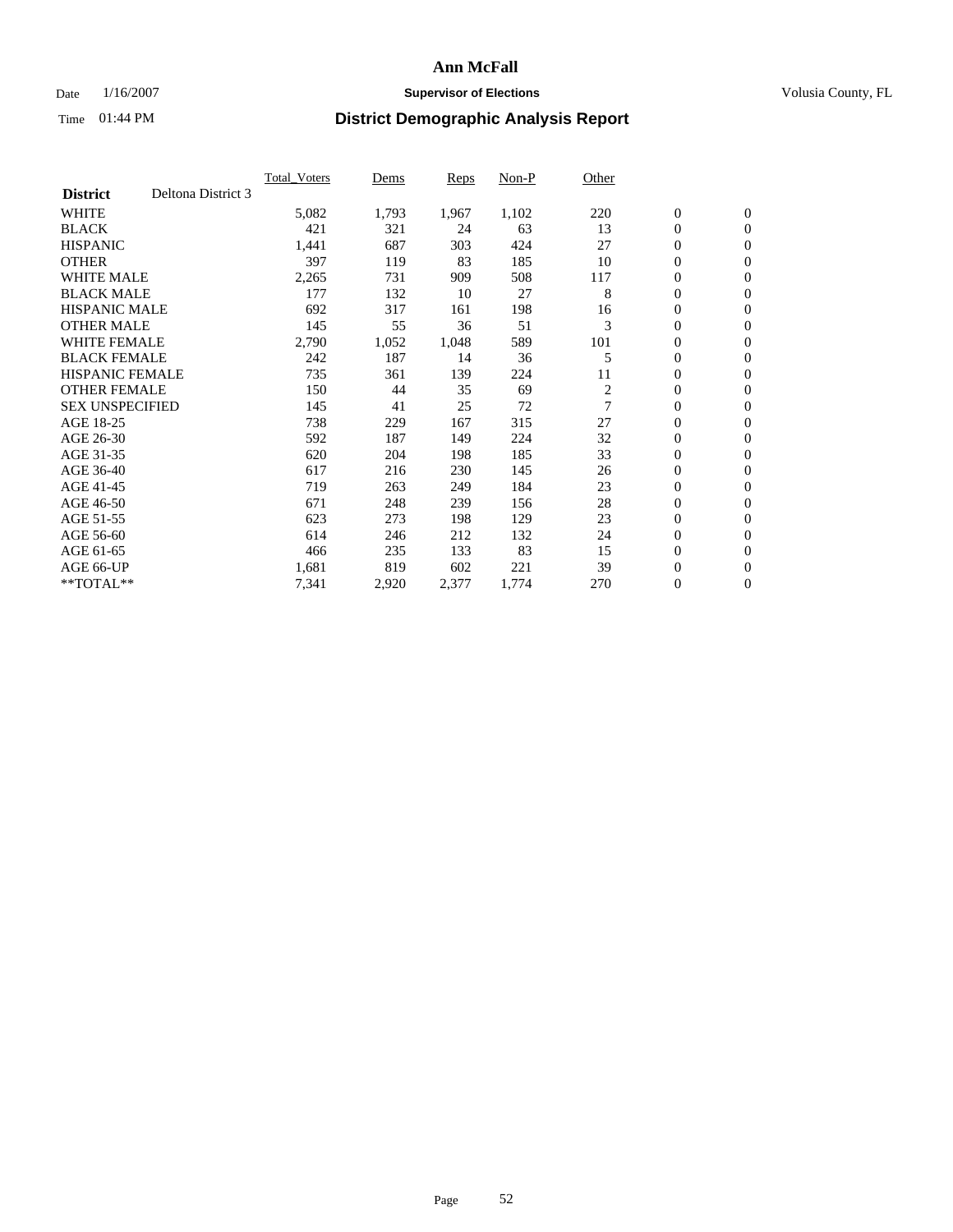### Date  $1/16/2007$  **Supervisor of Elections Supervisor of Elections** Volusia County, FL

|                        |                    | <b>Total Voters</b> | Dems  | Reps  | Non-P | Other |                  |                  |  |
|------------------------|--------------------|---------------------|-------|-------|-------|-------|------------------|------------------|--|
| <b>District</b>        | Deltona District 4 |                     |       |       |       |       |                  |                  |  |
| <b>WHITE</b>           |                    | 4,757               | 1,774 | 1,789 | 963   | 231   | $\boldsymbol{0}$ | $\boldsymbol{0}$ |  |
| <b>BLACK</b>           |                    | 480                 | 360   | 28    | 80    | 12    | $\mathbf{0}$     | $\mathbf{0}$     |  |
| <b>HISPANIC</b>        |                    | 1,518               | 760   | 290   | 436   | 32    | $\mathbf{0}$     | $\mathbf{0}$     |  |
| <b>OTHER</b>           |                    | 396                 | 134   | 71    | 181   | 10    | 0                | $\mathbf{0}$     |  |
| <b>WHITE MALE</b>      |                    | 2,166               | 710   | 868   | 461   | 127   | 0                | $\mathbf{0}$     |  |
| <b>BLACK MALE</b>      |                    | 222                 | 160   | 17    | 38    |       | 0                | $\boldsymbol{0}$ |  |
| <b>HISPANIC MALE</b>   |                    | 700                 | 333   | 145   | 205   | 17    | 0                | $\mathbf{0}$     |  |
| <b>OTHER MALE</b>      |                    | 115                 | 44    | 26    | 43    | 2     | 0                | $\mathbf{0}$     |  |
| <b>WHITE FEMALE</b>    |                    | 2,555               | 1,048 | 908   | 497   | 102   | 0                | $\mathbf{0}$     |  |
| <b>BLACK FEMALE</b>    |                    | 250                 | 193   | 11    | 41    | 5     | $\mathbf{0}$     | $\mathbf{0}$     |  |
| <b>HISPANIC FEMALE</b> |                    | 806                 | 420   | 145   | 226   | 15    | 0                | $\mathbf{0}$     |  |
| <b>OTHER FEMALE</b>    |                    | 152                 | 66    | 27    | 56    | 3     | $\overline{0}$   | $\mathbf{0}$     |  |
| <b>SEX UNSPECIFIED</b> |                    | 185                 | 54    | 31    | 93    | 7     | $\boldsymbol{0}$ | $\boldsymbol{0}$ |  |
| AGE 18-25              |                    | 720                 | 212   | 153   | 317   | 38    | 0                | $\mathbf{0}$     |  |
| AGE 26-30              |                    | 567                 | 188   | 145   | 199   | 35    | 0                | $\mathbf{0}$     |  |
| AGE 31-35              |                    | 536                 | 176   | 171   | 161   | 28    | 0                | $\mathbf{0}$     |  |
| AGE 36-40              |                    | 634                 | 214   | 206   | 189   | 25    | $\boldsymbol{0}$ | $\mathbf{0}$     |  |
| AGE 41-45              |                    | 633                 | 262   | 197   | 154   | 20    | 0                | $\mathbf{0}$     |  |
| AGE 46-50              |                    | 686                 | 291   | 225   | 135   | 35    | $\mathbf{0}$     | $\mathbf{0}$     |  |
| AGE 51-55              |                    | 627                 | 266   | 205   | 138   | 18    | $\overline{0}$   | $\mathbf{0}$     |  |
| AGE 56-60              |                    | 632                 | 293   | 202   | 117   | 20    | 0                | $\mathbf{0}$     |  |
| AGE 61-65              |                    | 490                 | 224   | 165   | 83    | 18    | 0                | 0                |  |
| AGE 66-UP              |                    | 1,626               | 902   | 509   | 167   | 48    | 0                | 0                |  |
| $*$ TOTAL $**$         |                    | 7,151               | 3,028 | 2,178 | 1,660 | 285   | 0                | $\boldsymbol{0}$ |  |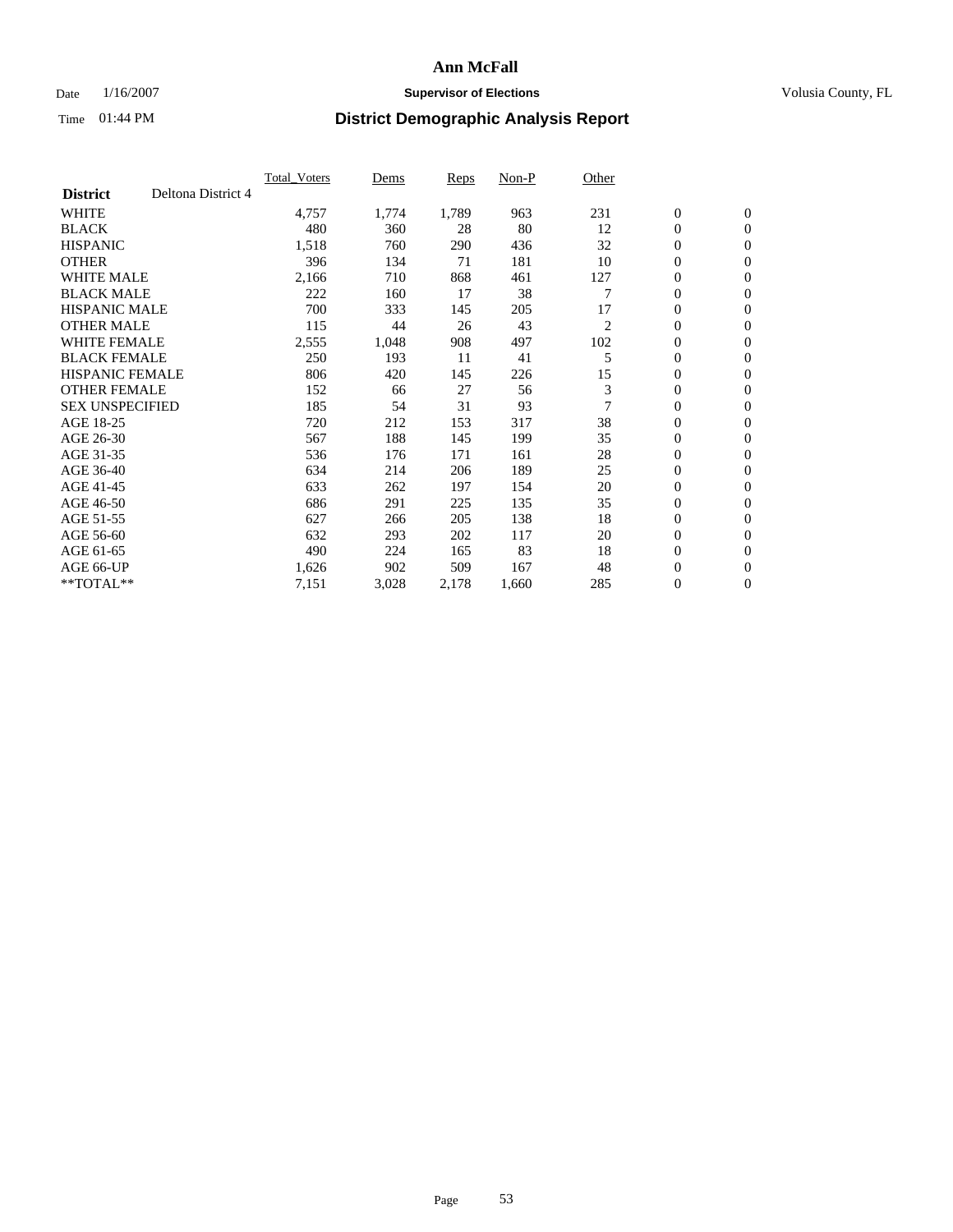### Date  $1/16/2007$  **Supervisor of Elections Supervisor of Elections** Volusia County, FL

|                                       | <b>Total_Voters</b> | Dems  | Reps  | Non-P | Other |                  |                  |  |
|---------------------------------------|---------------------|-------|-------|-------|-------|------------------|------------------|--|
| Deltona District 5<br><b>District</b> |                     |       |       |       |       |                  |                  |  |
| <b>WHITE</b>                          | 5,747               | 1,966 | 2,299 | 1,196 | 286   | $\boldsymbol{0}$ | $\mathbf{0}$     |  |
| <b>BLACK</b>                          | 739                 | 541   | 58    | 128   | 12    | $\overline{0}$   | $\mathbf{0}$     |  |
| <b>HISPANIC</b>                       | 1,618               | 756   | 327   | 499   | 36    | $\boldsymbol{0}$ | $\mathbf{0}$     |  |
| <b>OTHER</b>                          | 484                 | 130   | 95    | 246   | 13    | $\boldsymbol{0}$ | $\mathbf{0}$     |  |
| <b>WHITE MALE</b>                     | 2,736               | 854   | 1,164 | 553   | 165   | $\boldsymbol{0}$ | $\mathbf{0}$     |  |
| <b>BLACK MALE</b>                     | 325                 | 222   | 31    | 68    | 4     | $\boldsymbol{0}$ | $\boldsymbol{0}$ |  |
| <b>HISPANIC MALE</b>                  | 755                 | 350   | 160   | 224   | 21    | $\overline{0}$   | $\mathbf{0}$     |  |
| <b>OTHER MALE</b>                     | 157                 | 41    | 42    | 70    | 4     | $\mathbf{0}$     | $\mathbf{0}$     |  |
| <b>WHITE FEMALE</b>                   | 2,978               | 1,103 | 1,119 | 635   | 121   | $\overline{0}$   | $\mathbf{0}$     |  |
| <b>BLACK FEMALE</b>                   | 404                 | 310   | 27    | 59    | 8     | $\overline{0}$   | $\mathbf{0}$     |  |
| <b>HISPANIC FEMALE</b>                | 848                 | 400   | 164   | 270   | 14    | $\boldsymbol{0}$ | $\boldsymbol{0}$ |  |
| <b>OTHER FEMALE</b>                   | 192                 | 67    | 31    | 90    | 4     | $\overline{0}$   | $\mathbf{0}$     |  |
| <b>SEX UNSPECIFIED</b>                | 193                 | 46    | 41    | 100   | 6     | $\boldsymbol{0}$ | $\mathbf{0}$     |  |
| AGE 18-25                             | 1,006               | 292   | 233   | 425   | 56    | $\overline{0}$   | $\mathbf{0}$     |  |
| AGE 26-30                             | 661                 | 227   | 192   | 217   | 25    | $\overline{0}$   | $\mathbf{0}$     |  |
| AGE 31-35                             | 725                 | 248   | 234   | 215   | 28    | $\boldsymbol{0}$ | $\mathbf{0}$     |  |
| AGE 36-40                             | 829                 | 275   | 284   | 235   | 35    | $\boldsymbol{0}$ | $\mathbf{0}$     |  |
| AGE 41-45                             | 924                 | 344   | 325   | 217   | 38    | $\boldsymbol{0}$ | $\mathbf{0}$     |  |
| AGE 46-50                             | 958                 | 372   | 342   | 214   | 30    | $\boldsymbol{0}$ | $\mathbf{0}$     |  |
| AGE 51-55                             | 815                 | 355   | 260   | 164   | 36    | $\boldsymbol{0}$ | $\boldsymbol{0}$ |  |
| AGE 56-60                             | 714                 | 302   | 239   | 140   | 33    | $\overline{0}$   | $\mathbf{0}$     |  |
| AGE 61-65                             | 513                 | 240   | 172   | 82    | 19    | $\mathbf{0}$     | $\mathbf{0}$     |  |
| AGE 66-UP                             | 1,443               | 738   | 498   | 160   | 47    | $\boldsymbol{0}$ | $\boldsymbol{0}$ |  |
| **TOTAL**                             | 8,588               | 3,393 | 2,779 | 2,069 | 347   | $\boldsymbol{0}$ | $\mathbf{0}$     |  |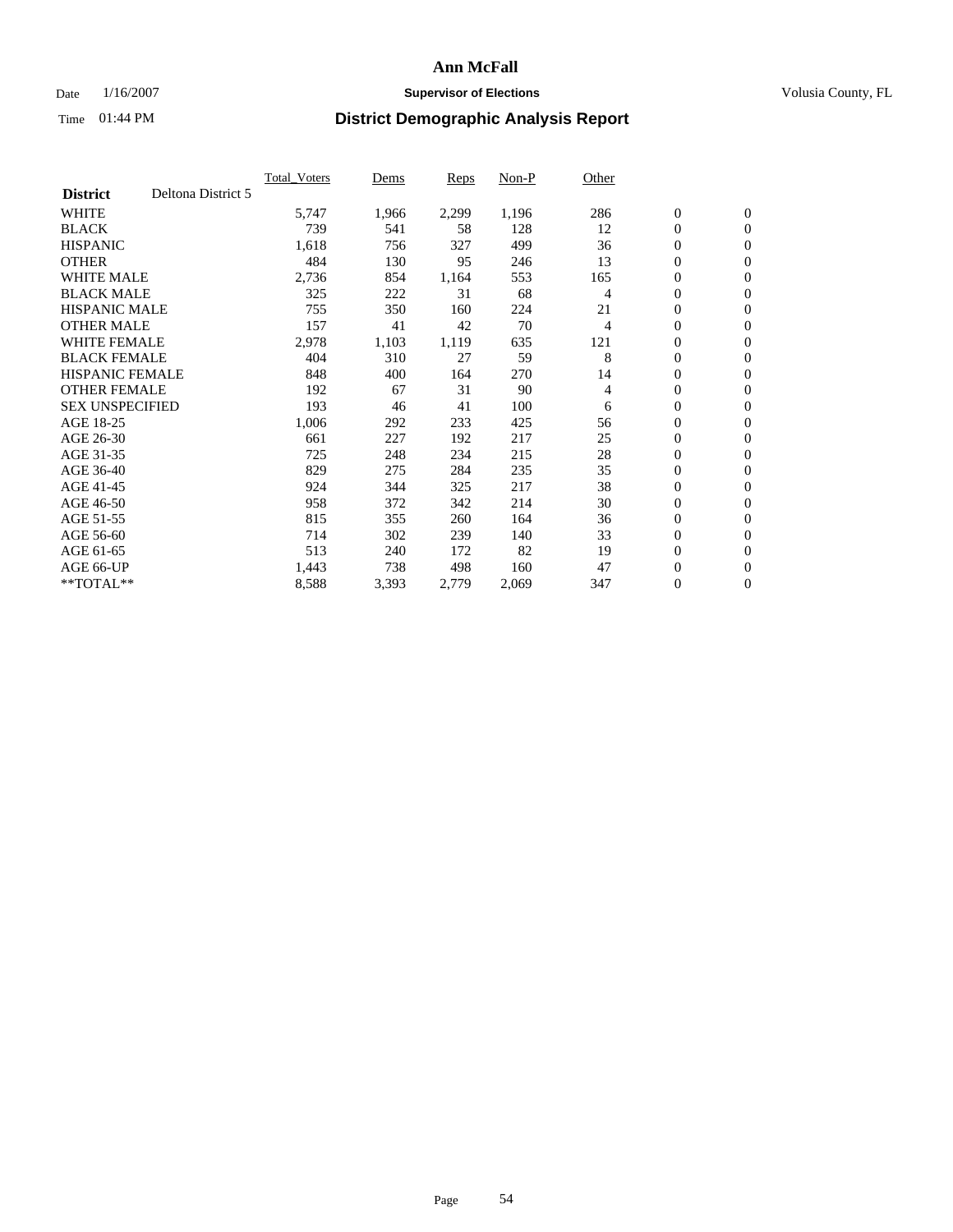### Date  $1/16/2007$  **Supervisor of Elections Supervisor of Elections** Volusia County, FL

|                        |                    | <b>Total Voters</b> | Dems  | Reps  | Non-P | Other |                  |                  |  |
|------------------------|--------------------|---------------------|-------|-------|-------|-------|------------------|------------------|--|
| <b>District</b>        | Deltona District 6 |                     |       |       |       |       |                  |                  |  |
| <b>WHITE</b>           |                    | 5,408               | 1,686 | 2,295 | 1,195 | 232   | $\boldsymbol{0}$ | $\boldsymbol{0}$ |  |
| <b>BLACK</b>           |                    | 625                 | 460   | 35    | 115   | 15    | $\mathbf{0}$     | $\mathbf{0}$     |  |
| <b>HISPANIC</b>        |                    | 1,303               | 596   | 257   | 420   | 30    | $\mathbf{0}$     | $\mathbf{0}$     |  |
| <b>OTHER</b>           |                    | 423                 | 100   | 101   | 203   | 19    | 0                | $\mathbf{0}$     |  |
| <b>WHITE MALE</b>      |                    | 2,545               | 711   | 1,142 | 576   | 116   | 0                | $\mathbf{0}$     |  |
| <b>BLACK MALE</b>      |                    | 264                 | 182   | 16    | 60    | 6     | 0                | $\mathbf{0}$     |  |
| <b>HISPANIC MALE</b>   |                    | 616                 | 272   | 135   | 192   | 17    | 0                | $\mathbf{0}$     |  |
| <b>OTHER MALE</b>      |                    | 147                 | 35    | 39    | 69    | 4     | 0                | $\mathbf{0}$     |  |
| <b>WHITE FEMALE</b>    |                    | 2,821               | 967   | 1,132 | 607   | 115   | 0                | $\mathbf{0}$     |  |
| <b>BLACK FEMALE</b>    |                    | 353                 | 272   | 19    | 53    | 9     | $\mathbf{0}$     | $\mathbf{0}$     |  |
| <b>HISPANIC FEMALE</b> |                    | 671                 | 317   | 121   | 220   | 13    | 0                | $\mathbf{0}$     |  |
| <b>OTHER FEMALE</b>    |                    | 161                 | 42    | 40    | 73    | 6     | $\mathbf{0}$     | $\mathbf{0}$     |  |
| <b>SEX UNSPECIFIED</b> |                    | 181                 | 44    | 44    | 83    | 10    | $\boldsymbol{0}$ | $\boldsymbol{0}$ |  |
| AGE 18-25              |                    | 985                 | 291   | 236   | 402   | 56    | 0                | $\mathbf{0}$     |  |
| AGE 26-30              |                    | 652                 | 205   | 187   | 223   | 37    | 0                | $\mathbf{0}$     |  |
| AGE 31-35              |                    | 751                 | 229   | 253   | 228   | 41    | 0                | $\mathbf{0}$     |  |
| AGE 36-40              |                    | 696                 | 226   | 269   | 176   | 25    | $\boldsymbol{0}$ | $\mathbf{0}$     |  |
| AGE 41-45              |                    | 975                 | 342   | 352   | 240   | 41    | 0                | $\mathbf{0}$     |  |
| AGE 46-50              |                    | 919                 | 321   | 399   | 169   | 30    | $\mathbf{0}$     | $\mathbf{0}$     |  |
| AGE 51-55              |                    | 716                 | 303   | 260   | 136   | 17    | $\overline{0}$   | $\mathbf{0}$     |  |
| AGE 56-60              |                    | 626                 | 255   | 224   | 135   | 12    | $\boldsymbol{0}$ | $\mathbf{0}$     |  |
| AGE 61-65              |                    | 476                 | 217   | 170   | 72    | 17    | 0                | $\boldsymbol{0}$ |  |
| AGE 66-UP              |                    | 963                 | 453   | 338   | 152   | 20    | 0                | 0                |  |
| $*$ TOTAL $**$         |                    | 7,759               | 2,842 | 2,688 | 1,933 | 296   | 0                | $\boldsymbol{0}$ |  |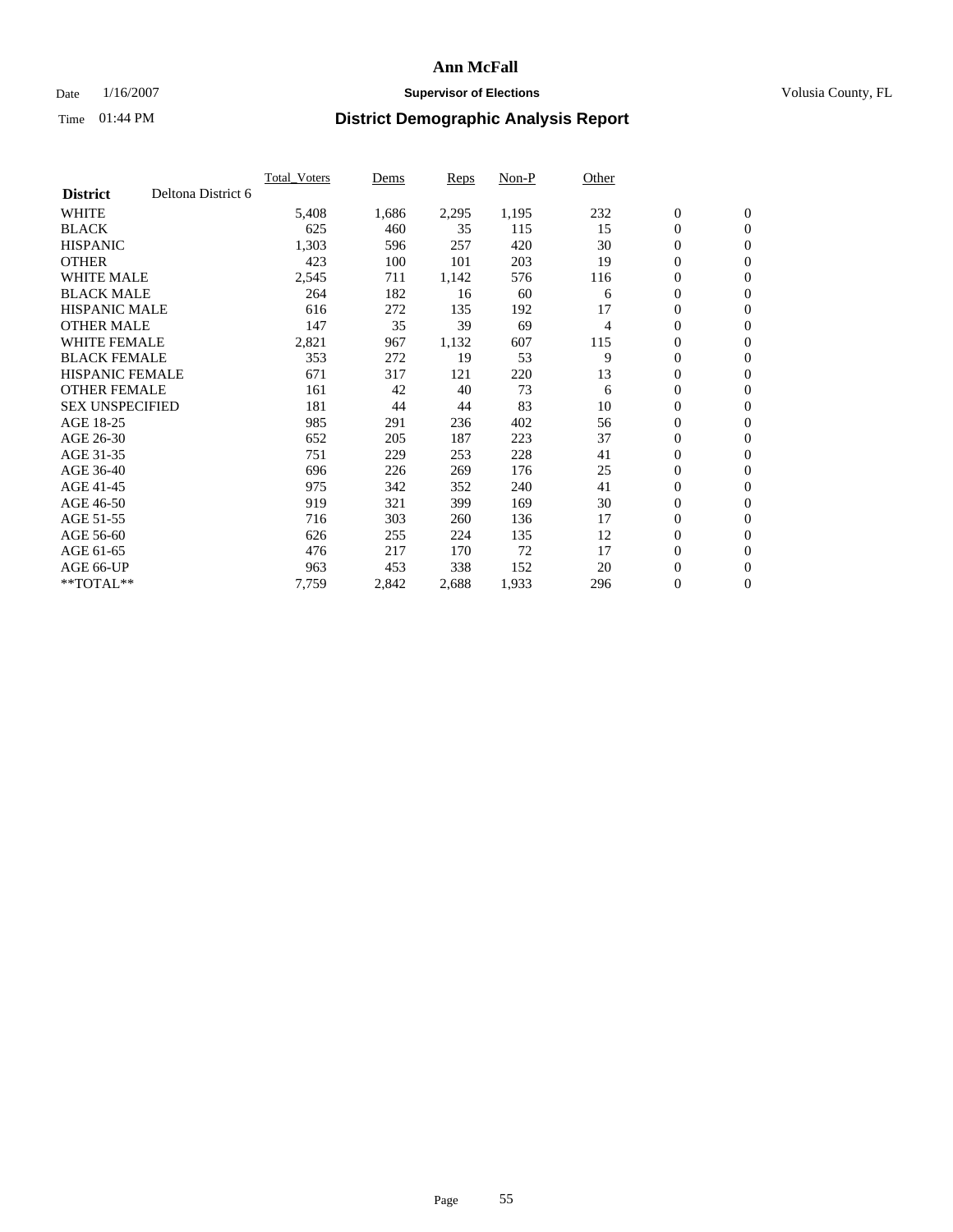### Date  $1/16/2007$  **Supervisor of Elections Supervisor of Elections** Volusia County, FL

|                        |                  | <b>Total Voters</b> | Dems  | Reps | Non-P | Other    |                  |              |  |
|------------------------|------------------|---------------------|-------|------|-------|----------|------------------|--------------|--|
| <b>District</b>        | Edgewater Ward 1 |                     |       |      |       |          |                  |              |  |
| <b>WHITE</b>           |                  | 2,689               | 1,084 | 913  | 620   | 72       | $\boldsymbol{0}$ | $\mathbf{0}$ |  |
| <b>BLACK</b>           |                  | 39                  | 23    | 6    | 9     |          | 0                | $\mathbf{0}$ |  |
| <b>HISPANIC</b>        |                  | 24                  | 11    | 4    | 9     | $\Omega$ | 0                | $\Omega$     |  |
| <b>OTHER</b>           |                  | 78                  | 21    | 11   | 44    | 2        | $\overline{0}$   | $\theta$     |  |
| <b>WHITE MALE</b>      |                  | 1,198               | 430   | 433  | 290   | 45       | 0                | 0            |  |
| <b>BLACK MALE</b>      |                  | 22                  | 11    | 3    |       |          | 0                | 0            |  |
| <b>HISPANIC MALE</b>   |                  | 8                   | 4     | 0    | 4     |          | 0                |              |  |
| <b>OTHER MALE</b>      |                  | 26                  | 8     | 6    | 12    | 0        | 0                | 0            |  |
| WHITE FEMALE           |                  | 1,472               | 644   | 475  | 326   | 27       | 0                | 0            |  |
| <b>BLACK FEMALE</b>    |                  | 16                  | 11    | 3    | 2     | $\Omega$ | 0                | 0            |  |
| <b>HISPANIC FEMALE</b> |                  | 16                  |       | 4    | 5     | 0        | 0                | $\Omega$     |  |
| <b>OTHER FEMALE</b>    |                  | 31                  | 9     | 4    | 16    | 2        | 0                | $\theta$     |  |
| <b>SEX UNSPECIFIED</b> |                  | 41                  | 15    | 6    | 20    | $\Omega$ | 0                | $\theta$     |  |
| AGE 18-25              |                  | 266                 | 76    | 59   | 120   | 11       | 0                | $_{0}$       |  |
| AGE 26-30              |                  | 125                 | 40    | 31   | 45    | 9        | 0                | 0            |  |
| AGE 31-35              |                  | 189                 | 52    | 50   | 79    | 8        | 0                |              |  |
| AGE 36-40              |                  | 167                 | 57    | 55   | 49    | 6        | 0                | 0            |  |
| AGE 41-45              |                  | 250                 | 90    | 95   | 59    | 6        | 0                | 0            |  |
| AGE 46-50              |                  | 290                 | 105   | 98   | 77    | 10       | 0                | $\Omega$     |  |
| AGE 51-55              |                  | 250                 | 114   | 77   | 54    | 5        | 0                | $\theta$     |  |
| AGE 56-60              |                  | 252                 | 107   | 77   | 65    | 3        | 0                | $\theta$     |  |
| AGE 61-65              |                  | 242                 | 104   | 92   | 41    |          | 0                | 0            |  |
| AGE 66-UP              |                  | 799                 | 394   | 300  | 93    | 12       | 0                |              |  |
| **TOTAL**              |                  | 2,830               | 1,139 | 934  | 682   | 75       | 0                | 0            |  |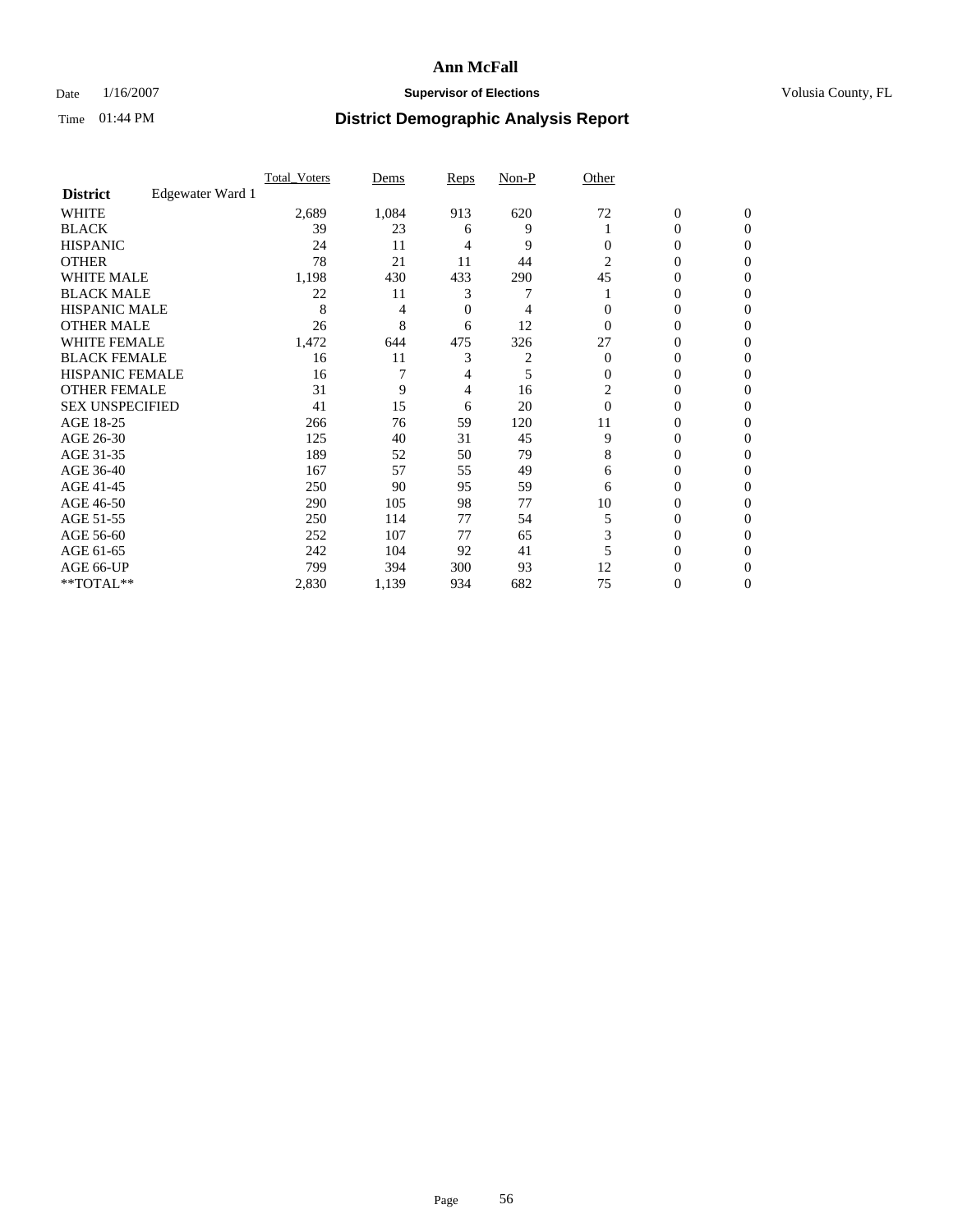### Date  $1/16/2007$  **Supervisor of Elections Supervisor of Elections** Volusia County, FL

|                        |                  | Total Voters | Dems  | Reps         | Non-P | Other    |                  |                |  |
|------------------------|------------------|--------------|-------|--------------|-------|----------|------------------|----------------|--|
| <b>District</b>        | Edgewater Ward 2 |              |       |              |       |          |                  |                |  |
| <b>WHITE</b>           |                  | 3,287        | 1,236 | 1,116        | 851   | 84       | $\boldsymbol{0}$ | $\mathbf{0}$   |  |
| <b>BLACK</b>           |                  | 57           | 47    |              | 8     |          | $\overline{0}$   | $\mathbf{0}$   |  |
| <b>HISPANIC</b>        |                  | 47           | 16    | 9            | 22    | 0        | $\mathbf{0}$     | $\mathbf{0}$   |  |
| <b>OTHER</b>           |                  | 111          | 27    | 27           | 54    | 3        | $\overline{0}$   | $\overline{0}$ |  |
| <b>WHITE MALE</b>      |                  | 1,493        | 509   | 557          | 381   | 46       | $\mathbf{0}$     | $\Omega$       |  |
| <b>BLACK MALE</b>      |                  | 25           | 20    | $\mathbf{0}$ | 4     |          | $\mathbf{0}$     | 0              |  |
| <b>HISPANIC MALE</b>   |                  | 23           | 8     | 5            | 10    | 0        | $\mathbf{0}$     | 0              |  |
| <b>OTHER MALE</b>      |                  | 38           | 10    | 12           | 14    | 2        | $\overline{0}$   | 0              |  |
| <b>WHITE FEMALE</b>    |                  | 1,776        | 719   | 554          | 465   | 38       | $\Omega$         | 0              |  |
| <b>BLACK FEMALE</b>    |                  | 32           | 27    |              | 4     | $\Omega$ | $\overline{0}$   | $\mathbf{0}$   |  |
| <b>HISPANIC FEMALE</b> |                  | 22           | 8     | 4            | 10    | 0        | $\Omega$         | $\Omega$       |  |
| <b>OTHER FEMALE</b>    |                  | 40           | 11    | 9            | 19    |          | $\mathbf{0}$     | $\mathbf{0}$   |  |
| <b>SEX UNSPECIFIED</b> |                  | 53           | 14    | 11           | 28    | $\Omega$ | $\mathbf{0}$     | $\Omega$       |  |
| AGE 18-25              |                  | 328          | 93    | 68           | 156   | 11       | $\mathbf{0}$     | 0              |  |
| AGE 26-30              |                  | 224          | 62    | 65           | 95    | 2        | $\overline{0}$   | $\Omega$       |  |
| AGE 31-35              |                  | 216          | 63    | 67           | 75    | 11       | $\mathbf{0}$     | 0              |  |
| AGE 36-40              |                  | 266          | 92    | 86           | 83    | 5        | $\overline{0}$   | 0              |  |
| AGE 41-45              |                  | 317          | 109   | 113          | 89    | 6        | $\mathbf{0}$     | 0              |  |
| AGE 46-50              |                  | 318          | 108   | 111          | 93    | 6        | $\mathbf{0}$     | $\mathbf{0}$   |  |
| AGE 51-55              |                  | 368          | 140   | 124          | 93    | 11       | $\mathbf{0}$     | $\Omega$       |  |
| AGE 56-60              |                  | 362          | 138   | 132          | 79    | 13       | $\overline{0}$   | $\Omega$       |  |
| AGE 61-65              |                  | 280          | 118   | 101          | 57    | 4        | $\mathbf{0}$     | 0              |  |
| AGE 66-UP              |                  | 823          | 403   | 286          | 115   | 19       | 0                |                |  |
| **TOTAL**              |                  | 3,502        | 1,326 | 1,153        | 935   | 88       | $\boldsymbol{0}$ | $\mathbf{0}$   |  |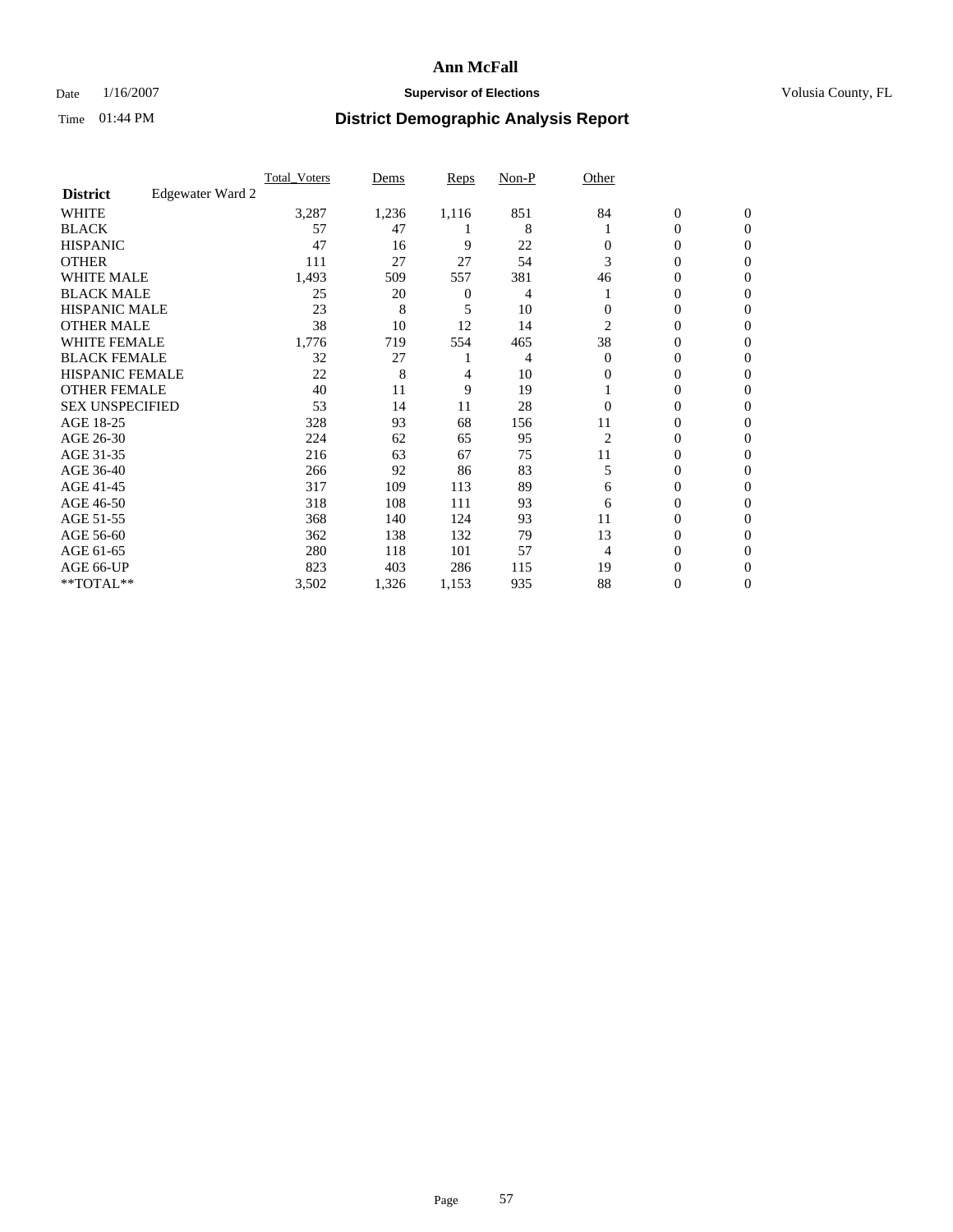### Date  $1/16/2007$  **Supervisor of Elections Supervisor of Elections** Volusia County, FL

|                        |                  | <b>Total Voters</b> | Dems  | Reps  | Non-P | Other    |                  |                  |  |
|------------------------|------------------|---------------------|-------|-------|-------|----------|------------------|------------------|--|
| <b>District</b>        | Edgewater Ward 3 |                     |       |       |       |          |                  |                  |  |
| <b>WHITE</b>           |                  | 3,308               | 1,299 | 1,110 | 800   | 99       | $\boldsymbol{0}$ | $\mathbf{0}$     |  |
| <b>BLACK</b>           |                  | 76                  | 57    |       | 16    | 2        | 0                | $\mathbf{0}$     |  |
| <b>HISPANIC</b>        |                  | 32                  | 12    |       | 12    |          | 0                | $\mathbf{0}$     |  |
| <b>OTHER</b>           |                  | 129                 | 40    | 23    | 65    |          | 0                | $\boldsymbol{0}$ |  |
| <b>WHITE MALE</b>      |                  | 1,486               | 519   | 540   | 379   | 48       | 0                | $\theta$         |  |
| <b>BLACK MALE</b>      |                  | 40                  | 30    |       | 8     |          | 0                | 0                |  |
| <b>HISPANIC MALE</b>   |                  | 15                  | 4     | 3     | 7     |          | 0                | 0                |  |
| <b>OTHER MALE</b>      |                  | 38                  | 16    | 8     | 14    | 0        | 0                | 0                |  |
| WHITE FEMALE           |                  | 1,800               | 772   | 564   | 413   | 51       | 0                | 0                |  |
| <b>BLACK FEMALE</b>    |                  | 33                  | 25    | 0     | 8     | $\Omega$ | 0                | $\mathbf{0}$     |  |
| <b>HISPANIC FEMALE</b> |                  | 16                  | 7     | 4     | 5     | 0        | 0                | $\Omega$         |  |
| <b>OTHER FEMALE</b>    |                  | 50                  | 14    | 12    | 23    |          | 0                | $\theta$         |  |
| <b>SEX UNSPECIFIED</b> |                  | 67                  | 21    | 9     | 36    |          | 0                | $\Omega$         |  |
| AGE 18-25              |                  | 307                 | 92    | 60    | 143   | 12       | 0                | 0                |  |
| AGE 26-30              |                  | 224                 | 57    | 64    | 96    |          | 0                | $\Omega$         |  |
| AGE 31-35              |                  | 234                 | 74    | 57    | 92    | 11       | 0                | 0                |  |
| AGE 36-40              |                  | 266                 | 89    | 98    | 74    | 5        | 0                | 0                |  |
| AGE 41-45              |                  | 289                 | 102   | 105   | 75    |          | 0                | 0                |  |
| AGE 46-50              |                  | 338                 | 128   | 112   | 89    | 9        | 0                | $\mathbf{0}$     |  |
| AGE 51-55              |                  | 338                 | 138   | 128   | 62    | 10       | 0                | $\Omega$         |  |
| AGE 56-60              |                  | 356                 | 154   | 121   | 68    | 13       | 0                | $\theta$         |  |
| AGE 61-65              |                  | 281                 | 101   | 111   | 61    | 8        | 0                | 0                |  |
| AGE 66-UP              |                  | 912                 | 473   | 285   | 133   | 21       | 0                |                  |  |
| **TOTAL**              |                  | 3,545               | 1,408 | 1,141 | 893   | 103      | 0                | $\mathbf{0}$     |  |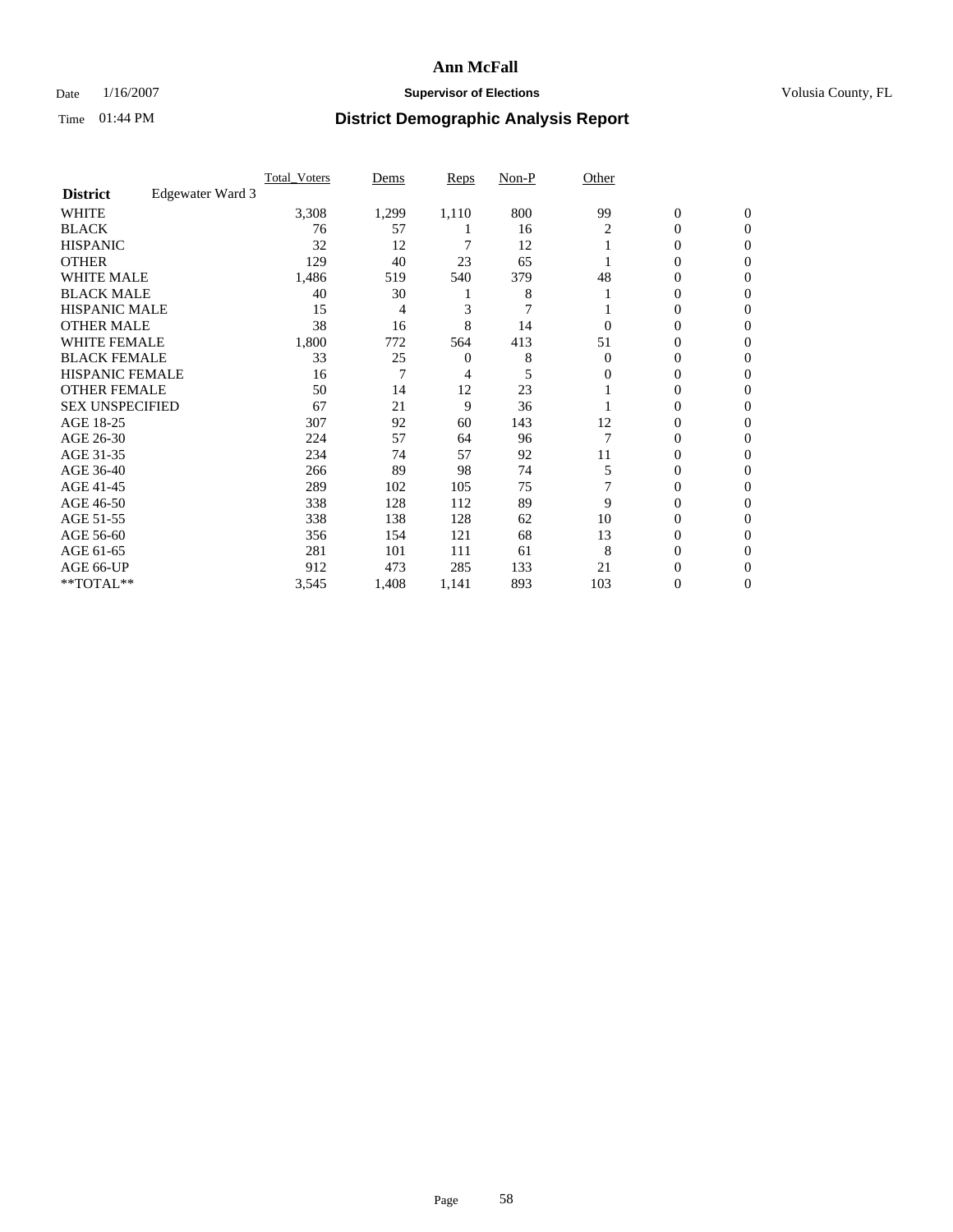### Date  $1/16/2007$  **Supervisor of Elections Supervisor of Elections** Volusia County, FL

|                        |                  | Total Voters | Dems  | Reps           | Non-P | Other          |                  |                |  |
|------------------------|------------------|--------------|-------|----------------|-------|----------------|------------------|----------------|--|
| <b>District</b>        | Edgewater Ward 4 |              |       |                |       |                |                  |                |  |
| <b>WHITE</b>           |                  | 3,524        | 1,352 | 1,233          | 836   | 103            | $\boldsymbol{0}$ | $\mathbf{0}$   |  |
| <b>BLACK</b>           |                  | 45           | 30    | 5              | 8     | 2              | $\overline{0}$   | $\mathbf{0}$   |  |
| <b>HISPANIC</b>        |                  | 28           | 11    | 5              | 10    | 2              | $\mathbf{0}$     | $\mathbf{0}$   |  |
| <b>OTHER</b>           |                  | 96           | 23    | 14             | 57    | $\overline{c}$ | $\overline{0}$   | $\overline{0}$ |  |
| <b>WHITE MALE</b>      |                  | 1,628        | 581   | 591            | 410   | 46             | $\mathbf{0}$     | $\Omega$       |  |
| <b>BLACK MALE</b>      |                  | 20           | 13    | $\overline{c}$ | 4     |                | 0                | 0              |  |
| <b>HISPANIC MALE</b>   |                  | 11           | 3     | $\overline{2}$ | 4     | 2              | $\mathbf{0}$     | 0              |  |
| <b>OTHER MALE</b>      |                  | 26           | 10    | 6              | 8     | 2              | $\overline{0}$   | 0              |  |
| <b>WHITE FEMALE</b>    |                  | 1,862        | 762   | 627            | 416   | 57             | $\Omega$         | 0              |  |
| <b>BLACK FEMALE</b>    |                  | 25           | 17    | 3              | 4     |                | $\overline{0}$   | $\mathbf{0}$   |  |
| <b>HISPANIC FEMALE</b> |                  | 17           | 8     | 3              | 6     | $\Omega$       | $\mathbf{0}$     | $\Omega$       |  |
| <b>OTHER FEMALE</b>    |                  | 30           | 9     | 7              | 14    | $\Omega$       | $\mathbf{0}$     | $\mathbf{0}$   |  |
| <b>SEX UNSPECIFIED</b> |                  | 74           | 13    | 16             | 45    | $\Omega$       | $\overline{0}$   | $\Omega$       |  |
| AGE 18-25              |                  | 302          | 88    | 70             | 137   |                | $\mathbf{0}$     | 0              |  |
| AGE 26-30              |                  | 235          | 64    | 63             | 101   |                | $\overline{0}$   | $\Omega$       |  |
| AGE 31-35              |                  | 248          | 76    | 65             | 97    | 10             | $\mathbf{0}$     | 0              |  |
| AGE 36-40              |                  | 244          | 74    | 91             | 73    | 6              | $\overline{0}$   | $\mathbf{0}$   |  |
| AGE 41-45              |                  | 328          | 127   | 98             | 94    | 9              | $\mathbf{0}$     | 0              |  |
| AGE 46-50              |                  | 338          | 132   | 130            | 68    | 8              | $\mathbf{0}$     | $\mathbf{0}$   |  |
| AGE 51-55              |                  | 335          | 146   | 100            | 83    | 6              | $\mathbf{0}$     | $\Omega$       |  |
| AGE 56-60              |                  | 283          | 139   | 82             | 49    | 13             | $\overline{0}$   | $\Omega$       |  |
| AGE 61-65              |                  | 306          | 122   | 108            | 62    | 14             | $\mathbf{0}$     | 0              |  |
| AGE 66-UP              |                  | 1,074        | 448   | 450            | 147   | 29             | 0                |                |  |
| **TOTAL**              |                  | 3,693        | 1,416 | 1,257          | 911   | 109            | $\boldsymbol{0}$ | $\mathbf{0}$   |  |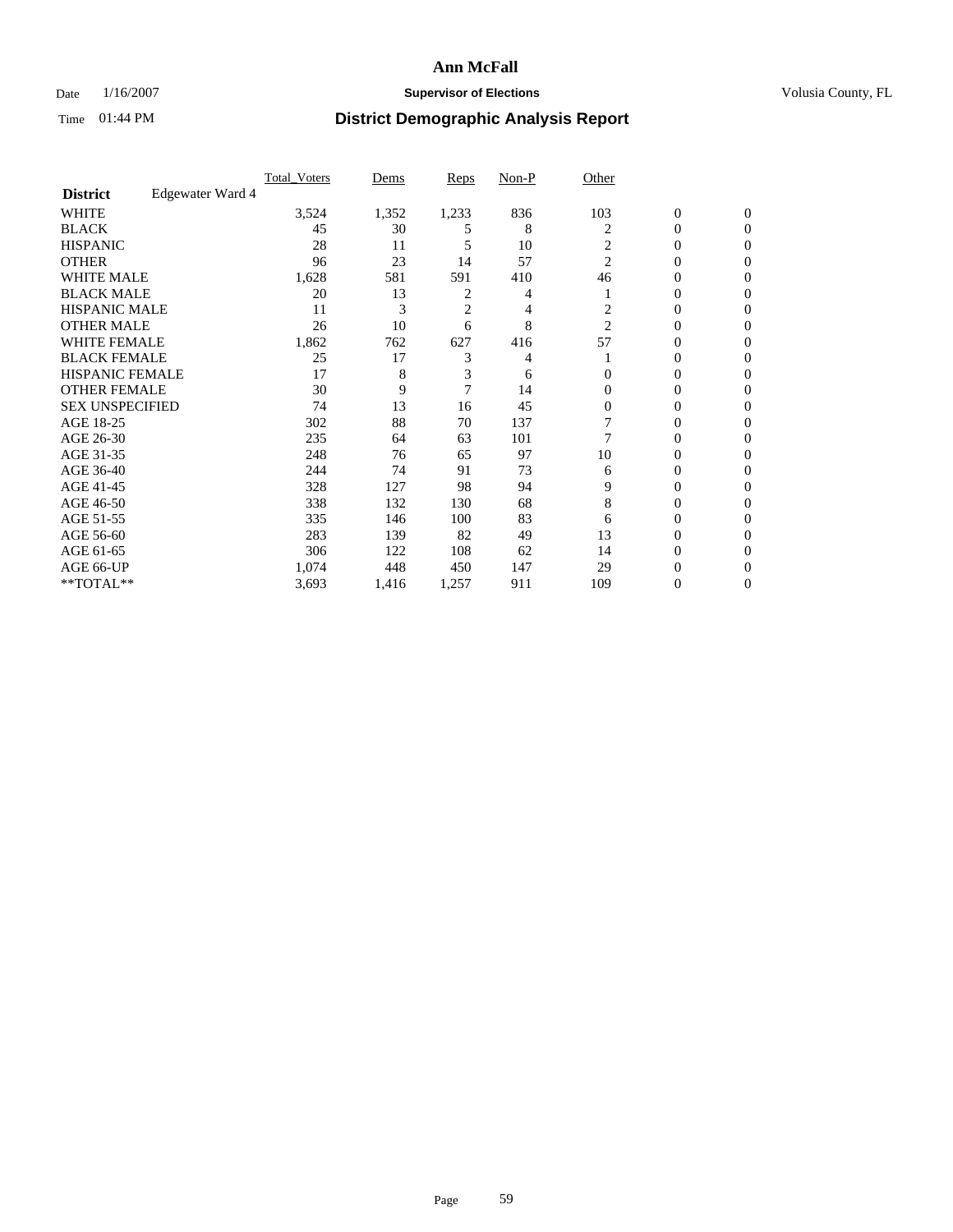### Date  $1/16/2007$  **Supervisor of Elections Supervisor of Elections** Volusia County, FL

|                        |                   | Total Voters | Dems | Reps | Non-P | Other          |                  |                  |
|------------------------|-------------------|--------------|------|------|-------|----------------|------------------|------------------|
| <b>District</b>        | Holly Hill Zone 1 |              |      |      |       |                |                  |                  |
| <b>WHITE</b>           |                   | 1,244        | 554  | 336  | 309   | 45             | $\boldsymbol{0}$ | $\mathbf{0}$     |
| <b>BLACK</b>           |                   | 99           | 74   | 8    | 15    | 2              | 0                | $\Omega$         |
| <b>HISPANIC</b>        |                   | 25           | 10   | 2    | 10    | 3              | 0                | $\mathbf{0}$     |
| <b>OTHER</b>           |                   | 74           | 22   | 17   | 31    | 4              | 0                | $\theta$         |
| WHITE MALE             |                   | 586          | 235  | 181  | 148   | 22             | 0                | $\mathbf{0}$     |
| <b>BLACK MALE</b>      |                   | 43           | 28   | 5    | 8     | 2              | 0                | 0                |
| <b>HISPANIC MALE</b>   |                   | 10           | 4    |      | 5     | $\Omega$       | 0                | 0                |
| <b>OTHER MALE</b>      |                   | 23           | 3    | 8    | 10    | 2              | 0                | $\Omega$         |
| <b>WHITE FEMALE</b>    |                   | 652          | 315  | 154  | 160   | 23             | 0                | $\Omega$         |
| <b>BLACK FEMALE</b>    |                   | 56           | 46   | 3    |       | $\overline{0}$ | 0                | $\overline{0}$   |
| <b>HISPANIC FEMALE</b> |                   | 15           | 6    |      | 5     | 3              | 0                | 0                |
| <b>OTHER FEMALE</b>    |                   | 22           | 7    | 7    | 8     | $\theta$       | 0                | 0                |
| <b>SEX UNSPECIFIED</b> |                   | 35           | 16   | 3    | 14    | 2              | 0                | 0                |
| AGE 18-25              |                   | 150          | 57   | 30   | 56    |                | 0                | $\mathbf{0}$     |
| AGE 26-30              |                   | 96           | 34   | 18   | 36    | 8              | 0                | $\Omega$         |
| AGE 31-35              |                   | 92           | 41   | 23   | 26    | 2              | 0                | $\boldsymbol{0}$ |
| AGE 36-40              |                   | 111          | 45   | 25   | 38    | 3              | 0                | $\mathbf{0}$     |
| AGE 41-45              |                   | 133          | 46   | 41   | 42    | 4              | 0                | $\Omega$         |
| AGE 46-50              |                   | 161          | 69   | 39   | 43    | 10             | 0                | $\mathbf{0}$     |
| AGE 51-55              |                   | 156          | 86   | 33   | 30    |                | 0                | $\Omega$         |
| AGE 56-60              |                   | 148          | 56   | 43   | 44    | 5              | 0                | $\mathbf{0}$     |
| AGE 61-65              |                   | 100          | 54   | 26   | 17    | 3              | 0                | $\mathbf{0}$     |
| AGE 66-UP              |                   | 295          | 172  | 85   | 33    |                | 0                | 0                |
| **TOTAL**              |                   | 1,442        | 660  | 363  | 365   | 54             | 0                | 0                |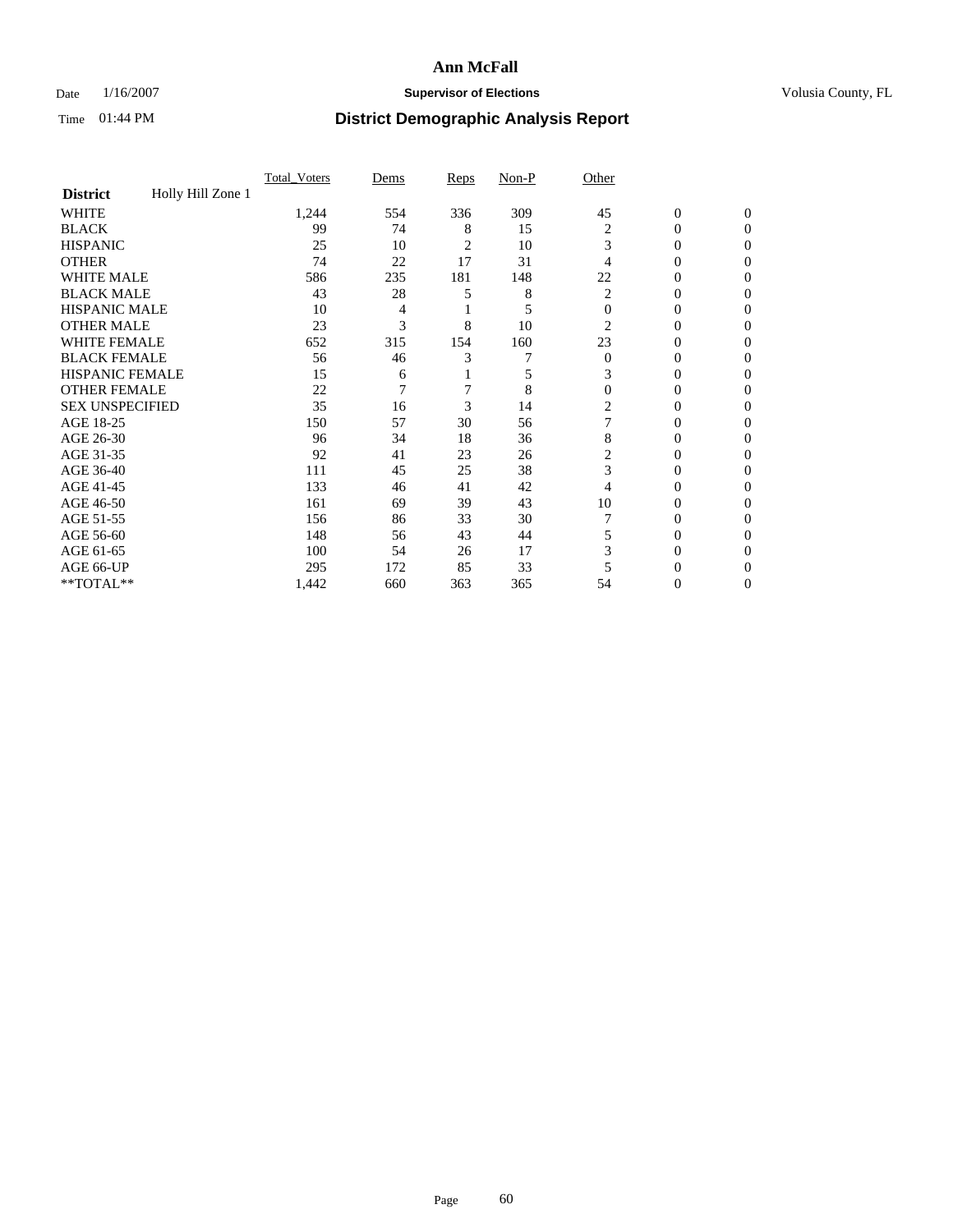### Date  $1/16/2007$  **Supervisor of Elections Supervisor of Elections** Volusia County, FL

|                        |                   | Total Voters | Dems | Reps | Non-P | Other          |                  |                  |
|------------------------|-------------------|--------------|------|------|-------|----------------|------------------|------------------|
| <b>District</b>        | Holly Hill Zone 2 |              |      |      |       |                |                  |                  |
| <b>WHITE</b>           |                   | 1,465        | 667  | 411  | 330   | 57             | $\boldsymbol{0}$ | $\mathbf{0}$     |
| <b>BLACK</b>           |                   | 143          | 114  | 3    | 23    | 3              | $\theta$         | $\Omega$         |
| <b>HISPANIC</b>        |                   | 27           | 11   | 10   | 6     | $\overline{0}$ | 0                | $\mathbf{0}$     |
| <b>OTHER</b>           |                   | 77           | 27   | 16   | 32    | $\overline{2}$ | $\overline{0}$   | $\theta$         |
| WHITE MALE             |                   | 670          | 273  | 209  | 160   | 28             | 0                | $\theta$         |
| <b>BLACK MALE</b>      |                   | 60           | 51   |      | 8     | $\overline{0}$ | 0                | 0                |
| <b>HISPANIC MALE</b>   |                   | 13           | 4    | 6    | 3     | 0              | 0                | 0                |
| <b>OTHER MALE</b>      |                   | 22           | 7    | 5    | 9     |                | 0                | $\Omega$         |
| <b>WHITE FEMALE</b>    |                   | 783          | 389  | 199  | 168   | 27             | 0                | $\Omega$         |
| <b>BLACK FEMALE</b>    |                   | 83           | 63   | 2    | 15    | 3              | $\overline{0}$   | $\overline{0}$   |
| <b>HISPANIC FEMALE</b> |                   | 14           | 7    | 4    | 3     | $\mathbf{0}$   | $\overline{0}$   | 0                |
| <b>OTHER FEMALE</b>    |                   | 28           | 10   | 9    | 8     |                | 0                | 0                |
| <b>SEX UNSPECIFIED</b> |                   | 39           | 15   | 5    | 17    | 2              | 0                | 0                |
| AGE 18-25              |                   | 182          | 73   | 43   | 60    | 6              | 0                | $\mathbf{0}$     |
| AGE 26-30              |                   | 108          | 38   | 24   | 37    | 9              | 0                | $\Omega$         |
| AGE 31-35              |                   | 148          | 67   | 29   | 51    |                | 0                | $\boldsymbol{0}$ |
| AGE 36-40              |                   | 149          | 59   | 38   | 42    | 10             | 0                | $\mathbf{0}$     |
| AGE 41-45              |                   | 218          | 94   | 68   | 45    | 11             | 0                | 0                |
| AGE 46-50              |                   | 197          | 89   | 48   | 51    | 9              | 0                | $\mathbf{0}$     |
| AGE 51-55              |                   | 168          | 86   | 40   | 34    | 8              | 0                | $\Omega$         |
| AGE 56-60              |                   | 160          | 80   | 43   | 33    | 4              | 0                | $\mathbf{0}$     |
| AGE 61-65              |                   | 102          | 58   | 25   | 18    |                | 0                | $\boldsymbol{0}$ |
| AGE 66-UP              |                   | 280          | 175  | 82   | 20    | 3              | 0                | 0                |
| **TOTAL**              |                   | 1,712        | 819  | 440  | 391   | 62             | 0                | $\mathbf{0}$     |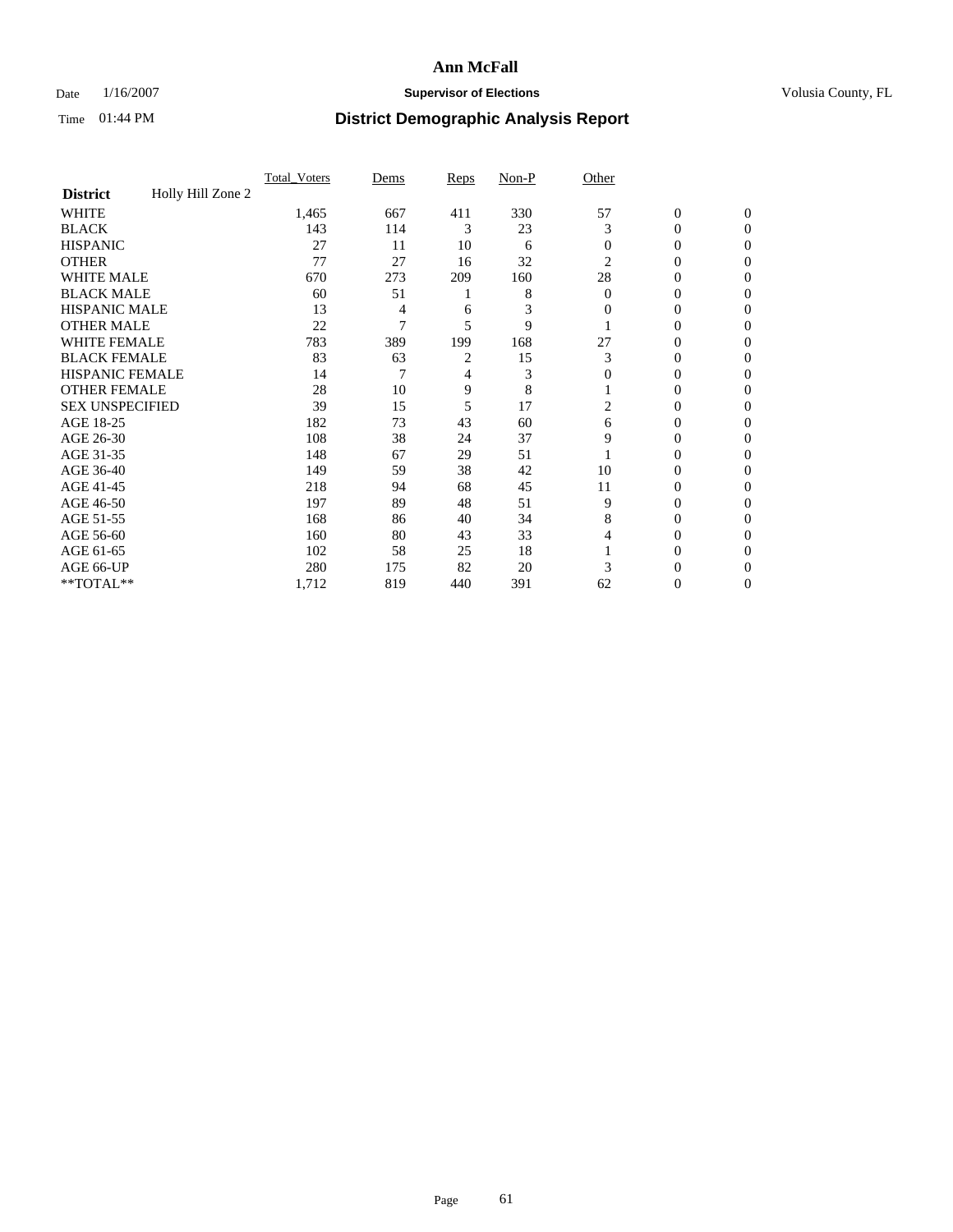### Date  $1/16/2007$  **Supervisor of Elections Supervisor of Elections** Volusia County, FL

|                        |                   | <b>Total Voters</b> | Dems | Reps | Non-P | Other    |                  |              |  |
|------------------------|-------------------|---------------------|------|------|-------|----------|------------------|--------------|--|
| <b>District</b>        | Holly Hill Zone 3 |                     |      |      |       |          |                  |              |  |
| <b>WHITE</b>           |                   | 1,554               | 653  | 529  | 309   | 63       | $\boldsymbol{0}$ | $\mathbf{0}$ |  |
| <b>BLACK</b>           |                   | 105                 | 83   | 4    | 17    |          | 0                | $\Omega$     |  |
| <b>HISPANIC</b>        |                   | 14                  | 5    |      | 8     | 0        | 0                | $\theta$     |  |
| <b>OTHER</b>           |                   | 92                  | 31   | 15   | 45    |          | 0                | 0            |  |
| <b>WHITE MALE</b>      |                   | 636                 | 244  | 228  | 135   | 29       | 0                |              |  |
| <b>BLACK MALE</b>      |                   | 44                  | 32   | 2    | 9     |          | 0                | 0            |  |
| <b>HISPANIC MALE</b>   |                   | 5                   |      |      | 3     |          | 0                |              |  |
| <b>OTHER MALE</b>      |                   | 30                  | 12   | 6    | 11    |          | 0                | 0            |  |
| WHITE FEMALE           |                   | 906                 | 402  | 299  | 173   | 32       | 0                | 0            |  |
| <b>BLACK FEMALE</b>    |                   | 60                  | 51   | 2    |       | $\Omega$ | 0                | 0            |  |
| <b>HISPANIC FEMALE</b> |                   | 9                   | 4    | 0    | 5     | 0        | 0                | 0            |  |
| <b>OTHER FEMALE</b>    |                   | 37                  | 12   |      | 18    | $\Omega$ | 0                | 0            |  |
| <b>SEX UNSPECIFIED</b> |                   | 38                  | 14   | 4    | 18    | 2        | 0                | 0            |  |
| AGE 18-25              |                   | 109                 | 27   | 25   | 53    | 4        | 0                |              |  |
| AGE 26-30              |                   | 85                  | 32   | 17   | 33    | 3        | 0                | 0            |  |
| AGE 31-35              |                   | 84                  | 31   | 20   | 31    | 2        | 0                |              |  |
| AGE 36-40              |                   | 86                  | 31   | 24   | 27    | 4        | 0                | 0            |  |
| AGE 41-45              |                   | 111                 | 39   | 35   | 30    |          | 0                | 0            |  |
| AGE 46-50              |                   | 122                 | 46   | 37   | 33    | 6        | 0                | 0            |  |
| AGE 51-55              |                   | 128                 | 63   | 37   | 23    | 5        | 0                | $\theta$     |  |
| AGE 56-60              |                   | 152                 | 79   | 38   | 29    | 6        | 0                | 0            |  |
| AGE 61-65              |                   | 116                 | 56   | 33   | 22    |          | 0                |              |  |
| AGE 66-UP              |                   | 772                 | 368  | 283  | 98    | 23       |                  |              |  |
| **TOTAL**              |                   | 1,765               | 772  | 549  | 379   | 65       | 0                | 0            |  |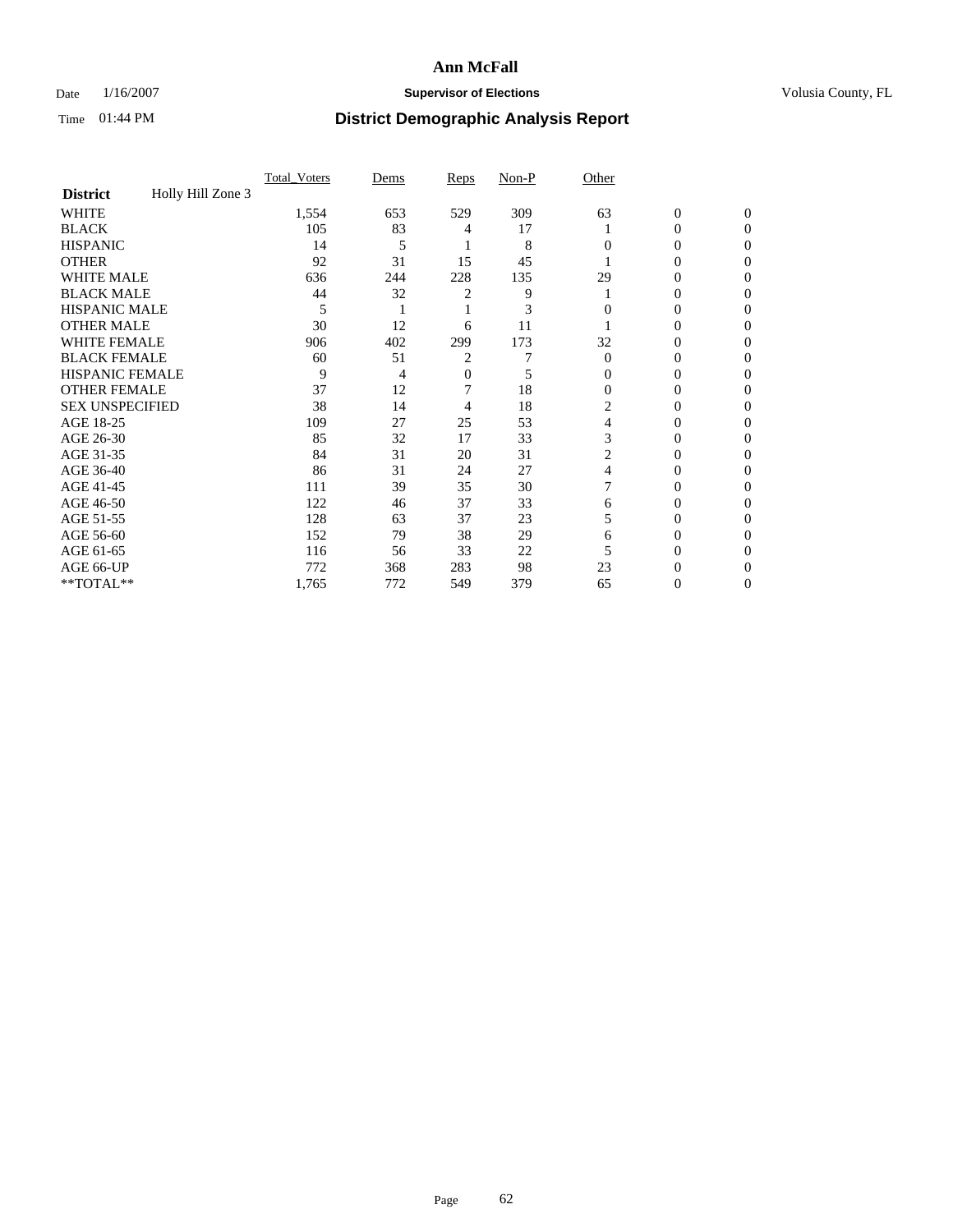### Date  $1/16/2007$  **Supervisor of Elections Supervisor of Elections** Volusia County, FL

|                        |                   | <b>Total Voters</b> | Dems | Reps | Non-P          | Other    |                  |              |  |
|------------------------|-------------------|---------------------|------|------|----------------|----------|------------------|--------------|--|
| <b>District</b>        | Holly Hill Zone 4 |                     |      |      |                |          |                  |              |  |
| <b>WHITE</b>           |                   | 1,327               | 573  | 423  | 284            | 47       | $\boldsymbol{0}$ | $\mathbf{0}$ |  |
| <b>BLACK</b>           |                   | 211                 | 161  | 10   | 36             | 4        | 0                | $\mathbf{0}$ |  |
| <b>HISPANIC</b>        |                   | 21                  | 12   | 6    | 2              |          | 0                | $\mathbf{0}$ |  |
| <b>OTHER</b>           |                   | 78                  | 22   | 14   | 39             | 3        | $\overline{0}$   | $\theta$     |  |
| <b>WHITE MALE</b>      |                   | 567                 | 224  | 192  | 125            | 26       | 0                | 0            |  |
| <b>BLACK MALE</b>      |                   | 64                  | 45   | 6    | 12             |          | 0                | 0            |  |
| <b>HISPANIC MALE</b>   |                   | 11                  |      | 3    | $\overline{0}$ |          | 0                | 0            |  |
| <b>OTHER MALE</b>      |                   | 22                  | 6    | 5    | 11             | $\Omega$ | 0                | 0            |  |
| WHITE FEMALE           |                   | 755                 | 347  | 230  | 157            | 21       | 0                | 0            |  |
| <b>BLACK FEMALE</b>    |                   | 145                 | 114  | 4    | 24             | 3        | 0                | 0            |  |
| <b>HISPANIC FEMALE</b> |                   | 10                  | 5    | 3    | 2              | $\Omega$ | 0                | $\Omega$     |  |
| <b>OTHER FEMALE</b>    |                   | 29                  | 10   | 4    | 14             |          | 0                | $\theta$     |  |
| <b>SEX UNSPECIFIED</b> |                   | 34                  | 10   | 6    | 16             | 2        | 0                | $\theta$     |  |
| AGE 18-25              |                   | 217                 | 73   | 50   | 85             | 9        | 0                | $_{0}$       |  |
| AGE 26-30              |                   | 142                 | 62   | 26   | 49             | 5        | 0                | 0            |  |
| AGE 31-35              |                   | 98                  | 44   | 25   | 25             | 4        | 0                | 0            |  |
| AGE 36-40              |                   | 136                 | 54   | 38   | 41             | 3        | 0                | 0            |  |
| AGE 41-45              |                   | 146                 | 61   | 41   | 34             | 10       | 0                | 0            |  |
| AGE 46-50              |                   | 168                 | 76   | 55   | 33             | 4        | 0                | $\mathbf{0}$ |  |
| AGE 51-55              |                   | 149                 | 72   | 41   | 31             | 5        | 0                | $\Omega$     |  |
| AGE 56-60              |                   | 117                 | 64   | 34   | 13             | 6        | 0                | $\theta$     |  |
| AGE 61-65              |                   | 87                  | 41   | 28   | 16             | 2        | 0                | 0            |  |
| AGE 66-UP              |                   | 377                 | 221  | 115  | 34             |          | 0                |              |  |
| **TOTAL**              |                   | 1,637               | 768  | 453  | 361            | 55       | 0                | 0            |  |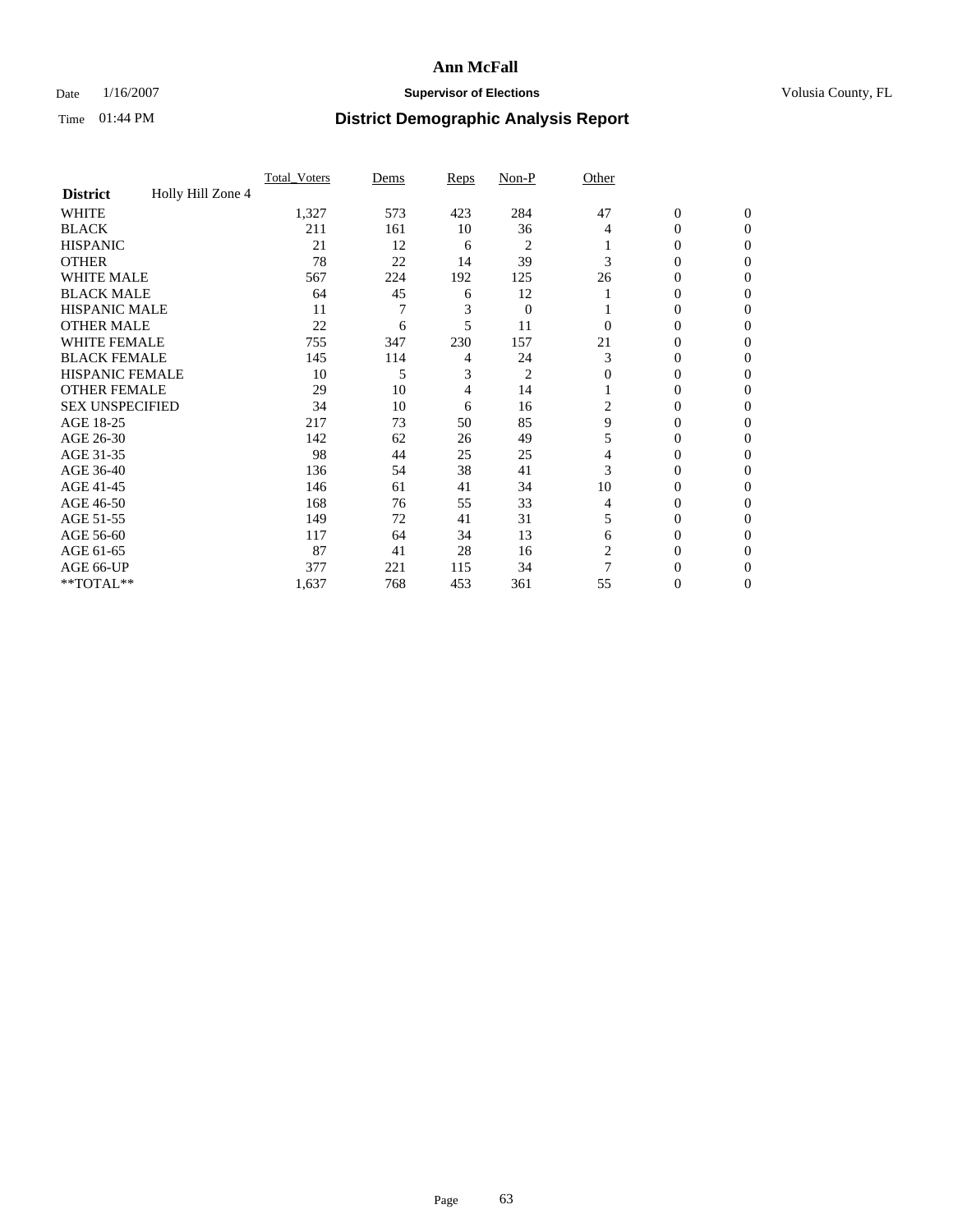### Date  $1/16/2007$  **Supervisor of Elections Supervisor of Elections** Volusia County, FL

|                                      | <b>Total Voters</b> | Dems  | Reps   | Non-P | Other    |                  |              |  |
|--------------------------------------|---------------------|-------|--------|-------|----------|------------------|--------------|--|
| New Smyrna Zone 1<br><b>District</b> |                     |       |        |       |          |                  |              |  |
| <b>WHITE</b>                         | 3,620               | 1,221 | 1,617  | 686   | 96       | $\boldsymbol{0}$ | $\mathbf{0}$ |  |
| <b>BLACK</b>                         | 5                   | 4     | $_{0}$ |       | $\Omega$ | 0                | $\Omega$     |  |
| <b>HISPANIC</b>                      | 21                  | 5     | 8      | 7     |          | 0                | $\theta$     |  |
| <b>OTHER</b>                         | 107                 | 23    | 32     | 45    |          | 0                | 0            |  |
| <b>WHITE MALE</b>                    | 1,678               | 476   | 789    | 360   | 53       | 0                |              |  |
| <b>BLACK MALE</b>                    | 2                   |       | 0      |       | 0        | 0                | 0            |  |
| <b>HISPANIC MALE</b>                 | 9                   |       | 2      | 6     |          | 0                |              |  |
| <b>OTHER MALE</b>                    | 34                  |       | 14     | 13    | 0        | 0                | 0            |  |
| WHITE FEMALE                         | 1,909               | 734   | 816    | 317   | 42       | 0                | 0            |  |
| <b>BLACK FEMALE</b>                  | 3                   | 3     | 0      | 0     | $\Omega$ | 0                | 0            |  |
| <b>HISPANIC FEMALE</b>               | 12                  |       | 6      |       |          | 0                | 0            |  |
| <b>OTHER FEMALE</b>                  | 41                  | 12    | 14     | 13    | 2        | 0                | 0            |  |
| <b>SEX UNSPECIFIED</b>               | 65                  | 15    | 16     | 28    | 6        | 0                | 0            |  |
| AGE 18-25                            | 208                 | 66    | 46     | 90    | 6        | 0                |              |  |
| AGE 26-30                            | 144                 | 41    | 41     | 52    | 10       | 0                | 0            |  |
| AGE 31-35                            | 121                 | 25    | 40     | 44    | 12       | 0                |              |  |
| AGE 36-40                            | 172                 | 43    | 70     | 51    | 8        | 0                | 0            |  |
| AGE 41-45                            | 209                 | 74    | 95     | 39    |          | 0                | 0            |  |
| AGE 46-50                            | 323                 | 117   | 133    | 63    | 10       | 0                | 0            |  |
| AGE 51-55                            | 364                 | 137   | 148    | 71    | 8        | 0                | $\theta$     |  |
| AGE 56-60                            | 453                 | 149   | 206    | 91    |          | 0                | 0            |  |
| AGE 61-65                            | 372                 | 121   | 186    | 61    |          | 0                |              |  |
| AGE 66-UP                            | 1,387               | 480   | 692    | 177   | 38       | 0                |              |  |
| **TOTAL**                            | 3,753               | 1,253 | 1,657  | 739   | 104      | 0                | 0            |  |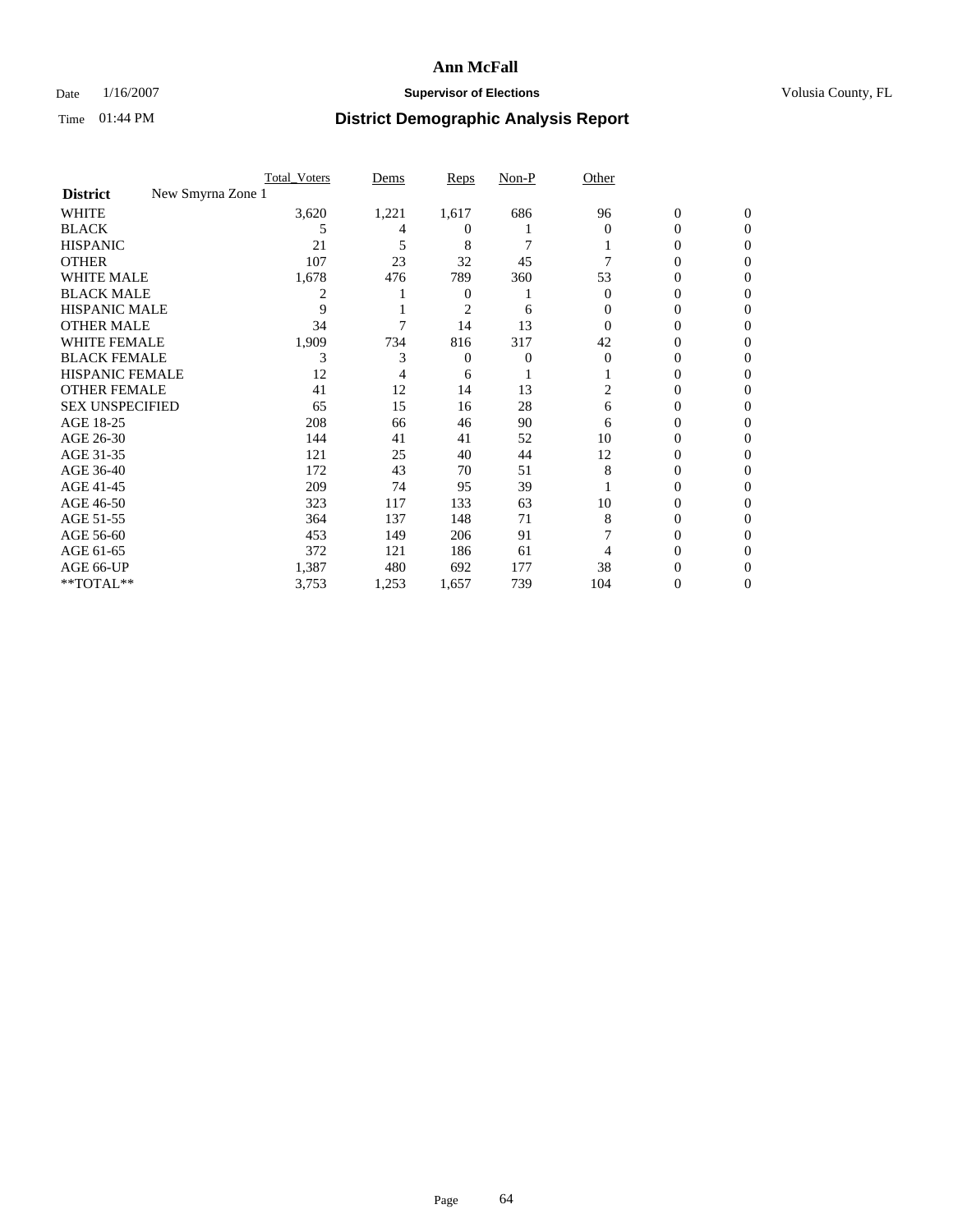### Date  $1/16/2007$  **Supervisor of Elections Supervisor of Elections** Volusia County, FL

|                                      | <b>Total Voters</b> | Dems  | Reps   | Non-P | Other    |                  |              |  |
|--------------------------------------|---------------------|-------|--------|-------|----------|------------------|--------------|--|
| New Smyrna Zone 2<br><b>District</b> |                     |       |        |       |          |                  |              |  |
| <b>WHITE</b>                         | 3,223               | 1,247 | 1,248  | 625   | 103      | $\boldsymbol{0}$ | $\mathbf{0}$ |  |
| <b>BLACK</b>                         | 13                  | 8     | $_{0}$ | 5     | $\Omega$ | 0                | $\mathbf{0}$ |  |
| <b>HISPANIC</b>                      | 22                  | 4     | 5      | 13    | 0        | 0                | $\Omega$     |  |
| <b>OTHER</b>                         | 85                  | 19    | 24     | 39    | 3        | 0                | $\theta$     |  |
| <b>WHITE MALE</b>                    | 1,448               | 508   | 572    | 303   | 65       | 0                | 0            |  |
| <b>BLACK MALE</b>                    | 8                   |       | 0      | 4     | $\Omega$ | 0                | 0            |  |
| <b>HISPANIC MALE</b>                 | 12                  |       | 3      | 8     | 0        | 0                |              |  |
| <b>OTHER MALE</b>                    | 27                  | 5     | 10     | 11    |          | 0                | 0            |  |
| WHITE FEMALE                         | 1,747               | 729   | 663    | 317   | 38       | 0                | 0            |  |
| <b>BLACK FEMALE</b>                  | 5                   | 4     | 0      |       | $\Omega$ | 0                | 0            |  |
| <b>HISPANIC FEMALE</b>               | 10                  |       | 2      | 5     | 0        | 0                | $\Omega$     |  |
| <b>OTHER FEMALE</b>                  | 33                  | 9     | 10     | 14    | $\Omega$ | 0                | $\theta$     |  |
| <b>SEX UNSPECIFIED</b>               | 53                  | 15    | 17     | 19    | 2        | 0                | 0            |  |
| AGE 18-25                            | 178                 | 61    | 48     | 64    | 5        | 0                |              |  |
| AGE 26-30                            | 123                 | 36    | 30     | 55    | 2        | 0                | 0            |  |
| AGE 31-35                            | 145                 | 42    | 42     | 57    | 4        | 0                |              |  |
| AGE 36-40                            | 134                 | 38    | 49     | 43    | 4        | 0                | 0            |  |
| AGE 41-45                            | 221                 | 64    | 99     | 52    | 6        | 0                | 0            |  |
| AGE 46-50                            | 303                 | 106   | 107    | 71    | 19       | 0                | $\Omega$     |  |
| AGE 51-55                            | 293                 | 124   | 97     | 60    | 12       | 0                | $\theta$     |  |
| AGE 56-60                            | 340                 | 117   | 140    | 69    | 14       | 0                | $\theta$     |  |
| AGE 61-65                            | 314                 | 113   | 129    | 64    | 8        | 0                |              |  |
| AGE 66-UP                            | 1,292               | 577   | 536    | 147   | 32       | 0                |              |  |
| **TOTAL**                            | 3,343               | 1,278 | 1,277  | 682   | 106      | 0                | 0            |  |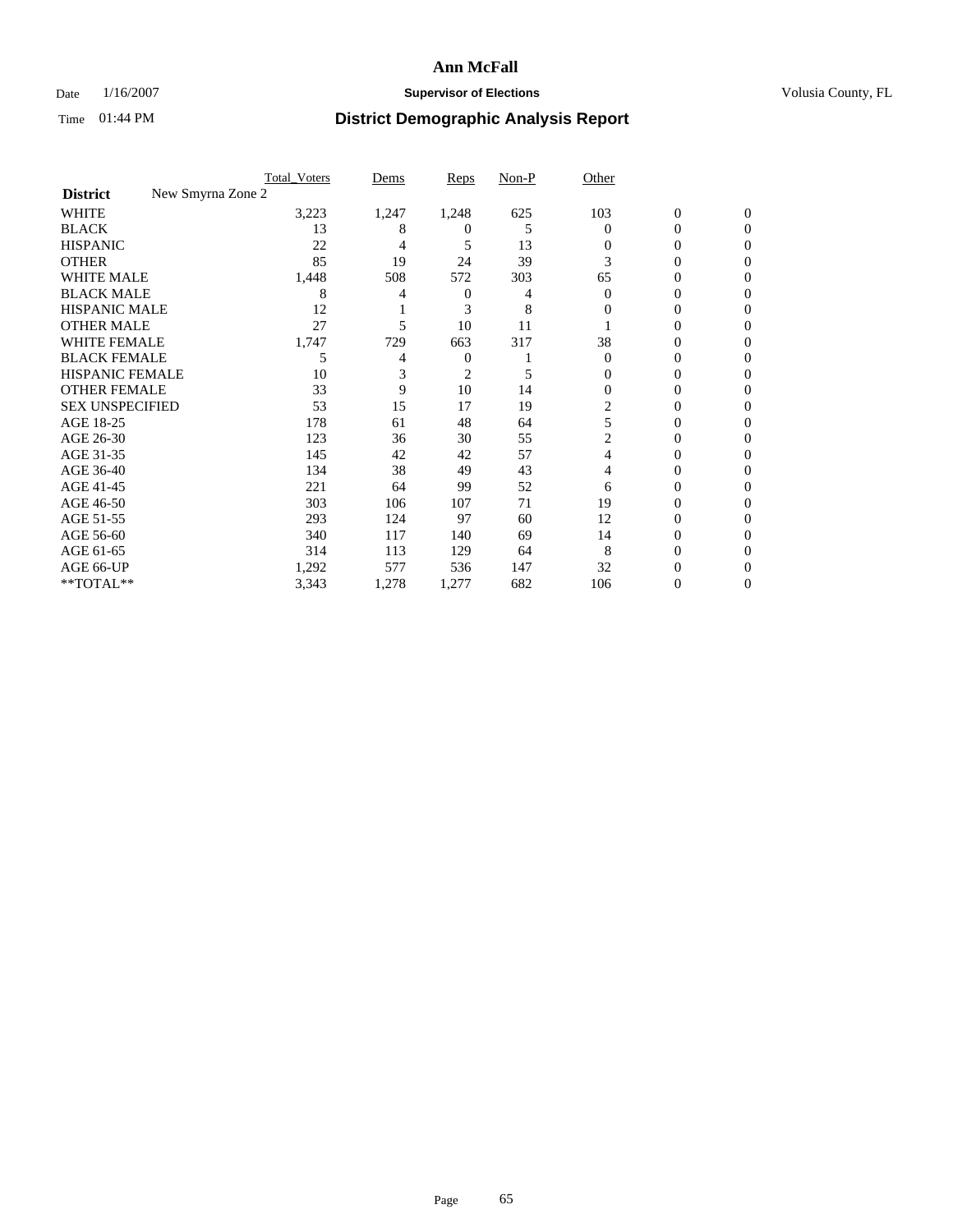### Date  $1/16/2007$  **Supervisor of Elections Supervisor of Elections** Volusia County, FL

|                                      | <b>Total Voters</b> | Dems           | Reps           | Non-P | Other    |                  |              |  |
|--------------------------------------|---------------------|----------------|----------------|-------|----------|------------------|--------------|--|
| New Smyrna Zone 3<br><b>District</b> |                     |                |                |       |          |                  |              |  |
| <b>WHITE</b>                         | 3,787               | 1,278          | 1,589          | 811   | 109      | $\boldsymbol{0}$ | $\mathbf{0}$ |  |
| <b>BLACK</b>                         | 26                  | 16             | 3              |       | $\Omega$ | 0                | $\mathbf{0}$ |  |
| <b>HISPANIC</b>                      | 22                  |                | 6              | 9     | 0        | 0                | $\Omega$     |  |
| <b>OTHER</b>                         | 126                 | 27             | 27             | 64    | 8        | $\overline{0}$   | $\theta$     |  |
| <b>WHITE MALE</b>                    | 1,793               | 527            | 787            | 420   | 59       | 0                | 0            |  |
| <b>BLACK MALE</b>                    | 11                  | 6              |                | 4     | $\Omega$ | 0                | 0            |  |
| <b>HISPANIC MALE</b>                 | 11                  |                |                | 5     | 0        | 0                |              |  |
| <b>OTHER MALE</b>                    | 35                  | 11             | 6              | 16    | 2        | 0                | 0            |  |
| WHITE FEMALE                         | 1,968               | 741            | 793            | 384   | 50       | 0                | 0            |  |
| <b>BLACK FEMALE</b>                  | 15                  | 10             | $\overline{c}$ | 3     | $\Omega$ | 0                | 0            |  |
| <b>HISPANIC FEMALE</b>               | 11                  | $\overline{2}$ | 5              | 4     | 0        | 0                | $\Omega$     |  |
| <b>OTHER FEMALE</b>                  | 41                  | 9              | 14             | 14    | 4        | 0                | $\theta$     |  |
| <b>SEX UNSPECIFIED</b>               | 76                  | 17             | 16             | 41    | 2        | 0                | $\theta$     |  |
| AGE 18-25                            | 257                 | 63             | 64             | 118   | 12       | 0                | $_{0}$       |  |
| AGE 26-30                            | 184                 | 62             | 39             | 75    | 8        | 0                | 0            |  |
| AGE 31-35                            | 174                 | 61             | 40             | 68    | 5        | 0                |              |  |
| AGE 36-40                            | 210                 | 72             | 69             | 62    |          | 0                | 0            |  |
| AGE 41-45                            | 264                 | 85             | 107            | 62    | 10       | 0                | 0            |  |
| AGE 46-50                            | 362                 | 132            | 143            | 78    | 9        | 0                | $\Omega$     |  |
| AGE 51-55                            | 368                 | 158            | 129            | 73    | 8        | 0                | $\theta$     |  |
| AGE 56-60                            | 377                 | 146            | 144            | 77    | 10       | 0                | $\theta$     |  |
| AGE 61-65                            | 405                 | 127            | 177            | 94    |          | 0                | 0            |  |
| AGE 66-UP                            | 1,360               | 422            | 713            | 184   | 41       | 0                |              |  |
| **TOTAL**                            | 3,961               | 1,328          | 1,625          | 891   | 117      | 0                | 0            |  |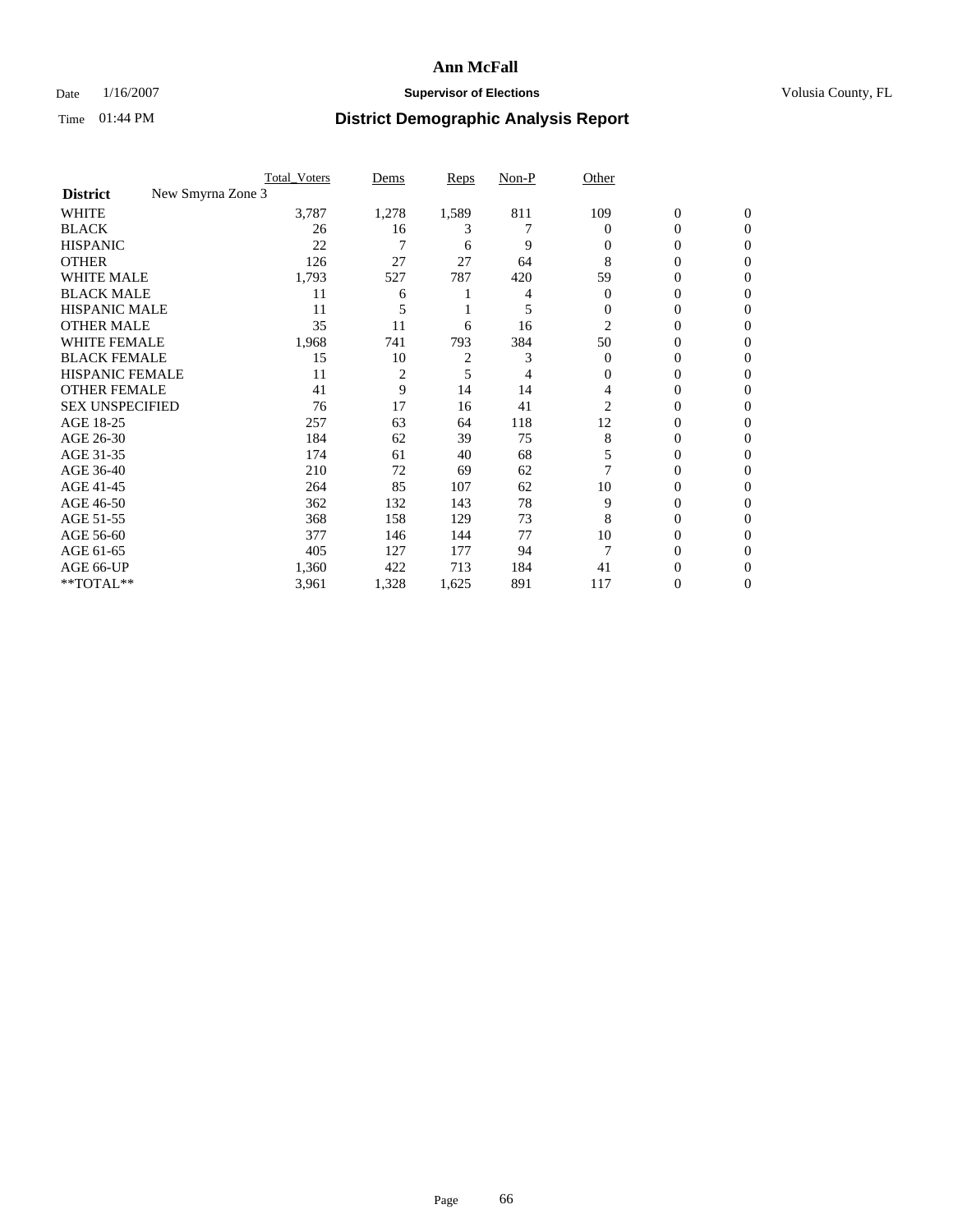### Date  $1/16/2007$  **Supervisor of Elections Supervisor of Elections** Volusia County, FL

|                                      | Total Voters | Dems  | <b>Reps</b> | Non-P | Other    |                  |                |  |
|--------------------------------------|--------------|-------|-------------|-------|----------|------------------|----------------|--|
| New Smyrna Zone 4<br><b>District</b> |              |       |             |       |          |                  |                |  |
| <b>WHITE</b>                         | 3,525        | 1,322 | 1,452       | 678   | 73       | $\boldsymbol{0}$ | $\mathbf{0}$   |  |
| <b>BLACK</b>                         | 603          | 506   | 17          | 74    | 6        | 0                | $\mathbf{0}$   |  |
| <b>HISPANIC</b>                      | 35           | 11    | 5           | 19    | $\Omega$ | 0                | $\Omega$       |  |
| <b>OTHER</b>                         | 131          | 39    | 24          | 67    |          | 0                | $\Omega$       |  |
| <b>WHITE MALE</b>                    | 1,541        | 547   | 653         | 304   | 37       | 0                | $\Omega$       |  |
| <b>BLACK MALE</b>                    | 237          | 179   | 10          | 43    | 5        | 0                | 0              |  |
| <b>HISPANIC MALE</b>                 | 15           | 4     | 3           | 8     |          | 0                | 0              |  |
| <b>OTHER MALE</b>                    | 37           | 11    | 9           | 17    | $\Omega$ | 0                | 0              |  |
| WHITE FEMALE                         | 1,962        | 765   | 795         | 366   | 36       | 0                | 0              |  |
| <b>BLACK FEMALE</b>                  | 359          | 320   |             | 31    |          | 0                | $\bf{0}$       |  |
| <b>HISPANIC FEMALE</b>               | 20           |       | 2           | 11    | 0        | 0                | $\Omega$       |  |
| <b>OTHER FEMALE</b>                  | 58           | 19    | 11          | 28    | $\Omega$ | 0                | $\Omega$       |  |
| <b>SEX UNSPECIFIED</b>               | 65           | 26    | 8           | 30    |          | 0                | $\Omega$       |  |
| AGE 18-25                            | 317          | 115   | 67          | 128   |          | 0                | 0              |  |
| AGE 26-30                            | 212          | 93    | 50          | 64    | 5        | 0                | $\Omega$       |  |
| AGE 31-35                            | 206          | 83    | 70          | 51    | 2        | 0                | 0              |  |
| AGE 36-40                            | 233          | 92    | 77          | 56    | 8        | 0                | 0              |  |
| AGE 41-45                            | 285          | 121   | 97          | 63    | 4        | 0                | 0              |  |
| AGE 46-50                            | 296          | 132   | 101         | 58    | 5        | 0                | $\Omega$       |  |
| AGE 51-55                            | 370          | 172   | 121         | 73    |          | 0                | $\Omega$       |  |
| AGE 56-60                            | 366          | 163   | 122         | 76    | 5        | 0                | $\Omega$       |  |
| AGE 61-65                            | 382          | 183   | 116         | 77    | 6        | 0                | 0              |  |
| AGE 66-UP                            | 1,627        | 724   | 677         | 192   | 34       | 0                | $\theta$       |  |
| **TOTAL**                            | 4,294        | 1,878 | 1,498       | 838   | 80       | 0                | $\overline{0}$ |  |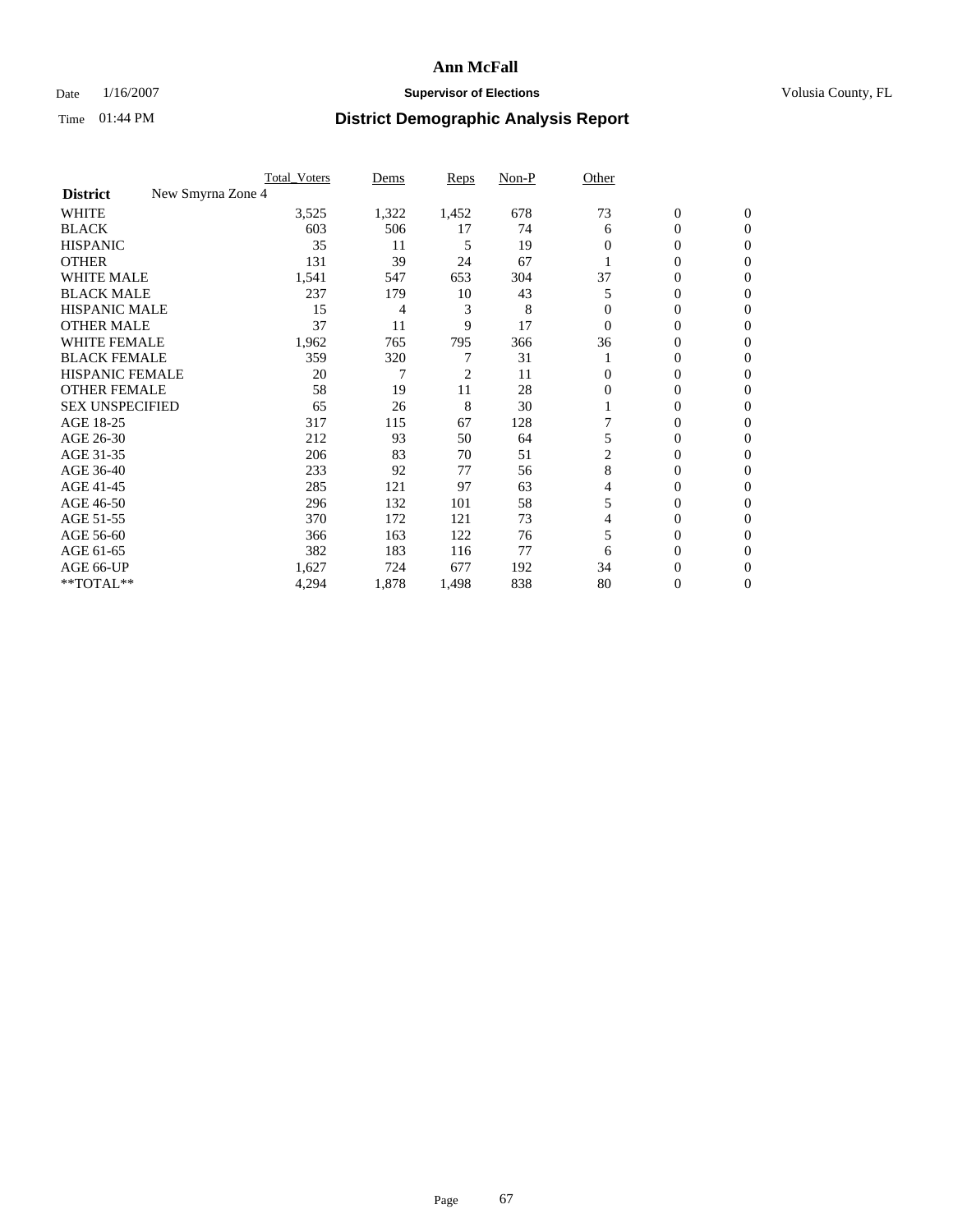### Date  $1/16/2007$  **Supervisor of Elections Supervisor of Elections** Volusia County, FL

|                        |                   | <b>Total Voters</b> | Dems  | Reps  | Non-P | Other          |                |                  |
|------------------------|-------------------|---------------------|-------|-------|-------|----------------|----------------|------------------|
| <b>District</b>        | Ormond Bch Zone 1 |                     |       |       |       |                |                |                  |
| <b>WHITE</b>           |                   | 6,601               | 2,430 | 2,890 | 1,104 | 177            | $\mathbf{0}$   | $\mathbf{0}$     |
| <b>BLACK</b>           |                   | 57                  | 47    | 5     | 4     |                | 0              | $\mathbf{0}$     |
| <b>HISPANIC</b>        |                   | 77                  | 36    | 23    | 16    | 2              | 0              | $\mathbf{0}$     |
| <b>OTHER</b>           |                   | 298                 | 93    | 95    | 100   | 10             | 0              | 0                |
| <b>WHITE MALE</b>      |                   | 3,064               | 1,021 | 1,386 | 560   | 97             | 0              | $\mathbf{0}$     |
| <b>BLACK MALE</b>      |                   | 24                  | 20    | 2     |       |                | 0              | $\mathbf{0}$     |
| <b>HISPANIC MALE</b>   |                   | 26                  | 6     | 11    | 8     |                | 0              | $\Omega$         |
| <b>OTHER MALE</b>      |                   | 125                 | 39    | 42    | 41    | 3              | $\mathbf{0}$   | $\mathbf{0}$     |
| <b>WHITE FEMALE</b>    |                   | 3,511               | 1,403 | 1,490 | 538   | 80             | 0              | $\overline{0}$   |
| <b>BLACK FEMALE</b>    |                   | 33                  | 27    | 3     | 3     | $\overline{0}$ | 0              | $\mathbf{0}$     |
| <b>HISPANIC FEMALE</b> |                   | 45                  | 26    | 10    | 8     |                | 0              | $\mathbf{0}$     |
| <b>OTHER FEMALE</b>    |                   | 105                 | 35    | 36    | 31    | 3              | 0              | 0                |
| <b>SEX UNSPECIFIED</b> |                   | 100                 | 29    | 33    | 34    | 4              | 0              | 0                |
| AGE 18-25              |                   | 575                 | 173   | 190   | 191   | 21             | 0              | $\Omega$         |
| AGE 26-30              |                   | 255                 | 72    | 100   | 72    | 11             | 0              | $\mathbf{0}$     |
| AGE 31-35              |                   | 303                 | 94    | 128   | 69    | 12             | 0              | $\mathbf{0}$     |
| AGE 36-40              |                   | 451                 | 131   | 200   | 101   | 19             | 0              | $\Omega$         |
| AGE 41-45              |                   | 595                 | 194   | 269   | 118   | 14             | 0              | $\mathbf{0}$     |
| AGE 46-50              |                   | 662                 | 231   | 292   | 126   | 13             | 0              | $\Omega$         |
| AGE 51-55              |                   | 726                 | 291   | 303   | 111   | 21             | 0              | $\mathbf{0}$     |
| AGE 56-60              |                   | 693                 | 287   | 279   | 113   | 14             | 0              | $\mathbf{0}$     |
| AGE 61-65              |                   | 603                 | 223   | 278   | 85    | 17             | $\overline{0}$ | $\Omega$         |
| AGE 66-UP              |                   | 2,170               | 910   | 974   | 238   | 48             | 0              | $\mathbf{0}$     |
| **TOTAL**              |                   | 7,033               | 2,606 | 3,013 | 1,224 | 190            | 0              | $\boldsymbol{0}$ |
|                        |                   |                     |       |       |       |                |                |                  |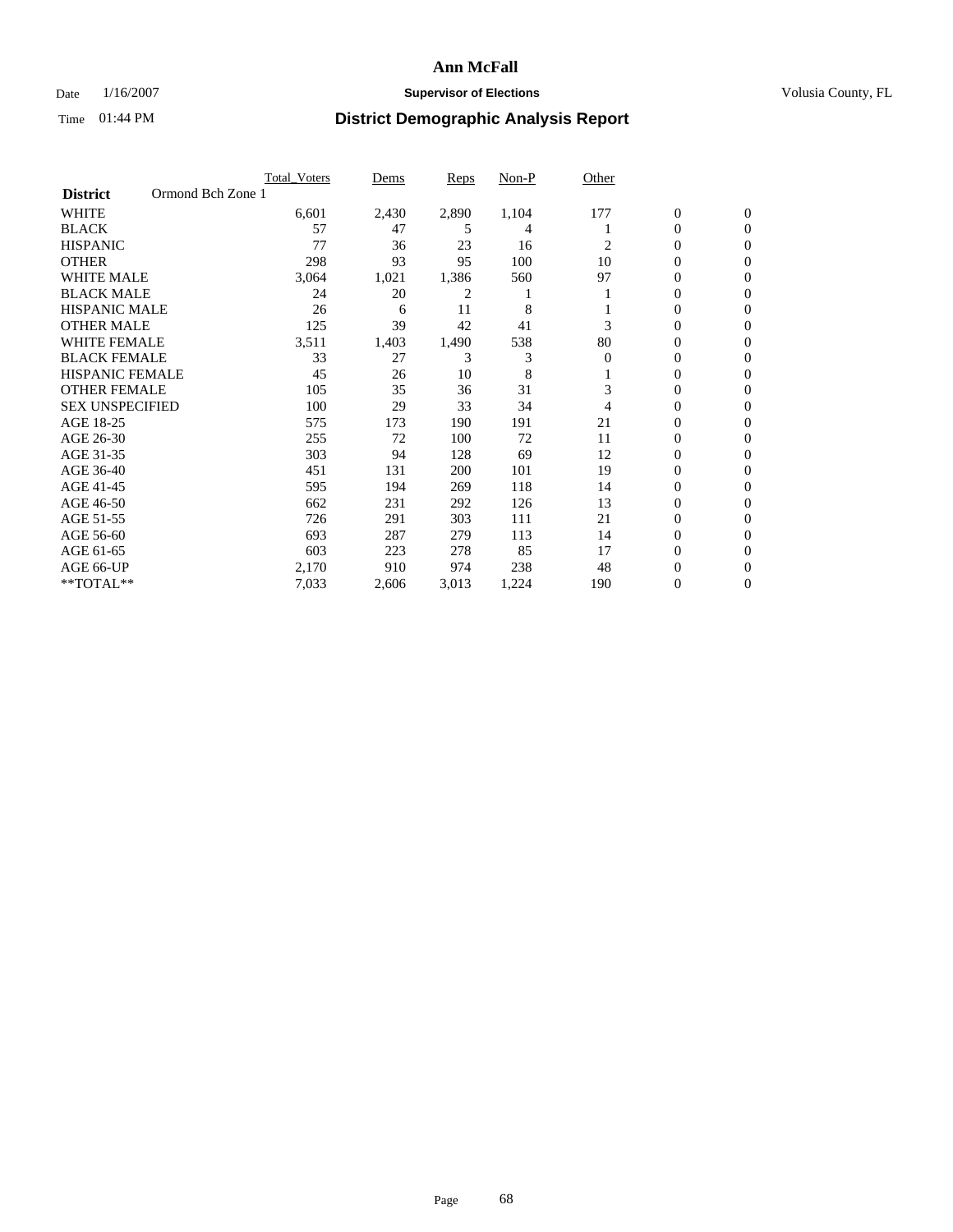### Date  $1/16/2007$  **Supervisor of Elections Supervisor of Elections** Volusia County, FL

|                        | <b>Total Voters</b> | Dems  | Reps  | Non-P | Other          |                  |                  |  |
|------------------------|---------------------|-------|-------|-------|----------------|------------------|------------------|--|
| <b>District</b>        | Ormond Bch Zone 2   |       |       |       |                |                  |                  |  |
| <b>WHITE</b>           | 4,411               | 1,769 | 1,627 | 866   | 149            | $\boldsymbol{0}$ | $\mathbf{0}$     |  |
| <b>BLACK</b>           | 324                 | 247   | 29    | 45    | 3              | $\mathbf{0}$     | $\mathbf{0}$     |  |
| <b>HISPANIC</b>        | 68                  | 30    | 19    | 17    | $\overline{c}$ | $\mathbf{0}$     | $\mathbf{0}$     |  |
| <b>OTHER</b>           | 303                 | 96    | 77    | 118   | 12             | 0                | $\overline{0}$   |  |
| <b>WHITE MALE</b>      | 1,966               | 695   | 759   | 429   | 83             | 0                | $\mathbf{0}$     |  |
| <b>BLACK MALE</b>      | 131                 | 89    | 15    | 25    | 2              | 0                | $\mathbf{0}$     |  |
| <b>HISPANIC MALE</b>   | 21                  | 8     | 7     | 4     | 2              | 0                | $\Omega$         |  |
| <b>OTHER MALE</b>      | 97                  | 27    | 30    | 37    | 3              | 0                | $\mathbf{0}$     |  |
| <b>WHITE FEMALE</b>    | 2,423               | 1,064 | 862   | 432   | 65             | 0                | $\Omega$         |  |
| <b>BLACK FEMALE</b>    | 192                 | 157   | 14    | 20    |                | $\mathbf{0}$     | $\mathbf{0}$     |  |
| <b>HISPANIC FEMALE</b> | 45                  | 21    | 11    | 13    | $\Omega$       | 0                | $\mathbf{0}$     |  |
| <b>OTHER FEMALE</b>    | 122                 | 50    | 36    | 35    |                | 0                | $\mathbf{0}$     |  |
| <b>SEX UNSPECIFIED</b> | 109                 | 31    | 18    | 51    | 9              | 0                | $\mathbf{0}$     |  |
| AGE 18-25              | 387                 | 137   | 92    | 142   | 16             | 0                | $\mathbf{0}$     |  |
| AGE 26-30              | 299                 | 96    | 77    | 111   | 15             | 0                | $\mathbf{0}$     |  |
| AGE 31-35              | 297                 | 100   | 96    | 89    | 12             | 0                | $\mathbf{0}$     |  |
| AGE 36-40              | 377                 | 125   | 138   | 102   | 12             | $\boldsymbol{0}$ | $\mathbf{0}$     |  |
| AGE 41-45              | 423                 | 142   | 157   | 104   | 20             | 0                | $\mathbf{0}$     |  |
| AGE 46-50              | 470                 | 186   | 168   | 98    | 18             | 0                | $\mathbf{0}$     |  |
| AGE 51-55              | 477                 | 223   | 144   | 98    | 12             | 0                | $\mathbf{0}$     |  |
| AGE 56-60              | 524                 | 225   | 179   | 104   | 16             | 0                | $\mathbf{0}$     |  |
| AGE 61-65              | 398                 | 182   | 145   | 58    | 13             | 0                | $\mathbf{0}$     |  |
| AGE 66-UP              | 1,454               | 726   | 556   | 140   | 32             | 0                | 0                |  |
| **TOTAL**              | 5,106               | 2,142 | 1,752 | 1,046 | 166            | 0                | $\boldsymbol{0}$ |  |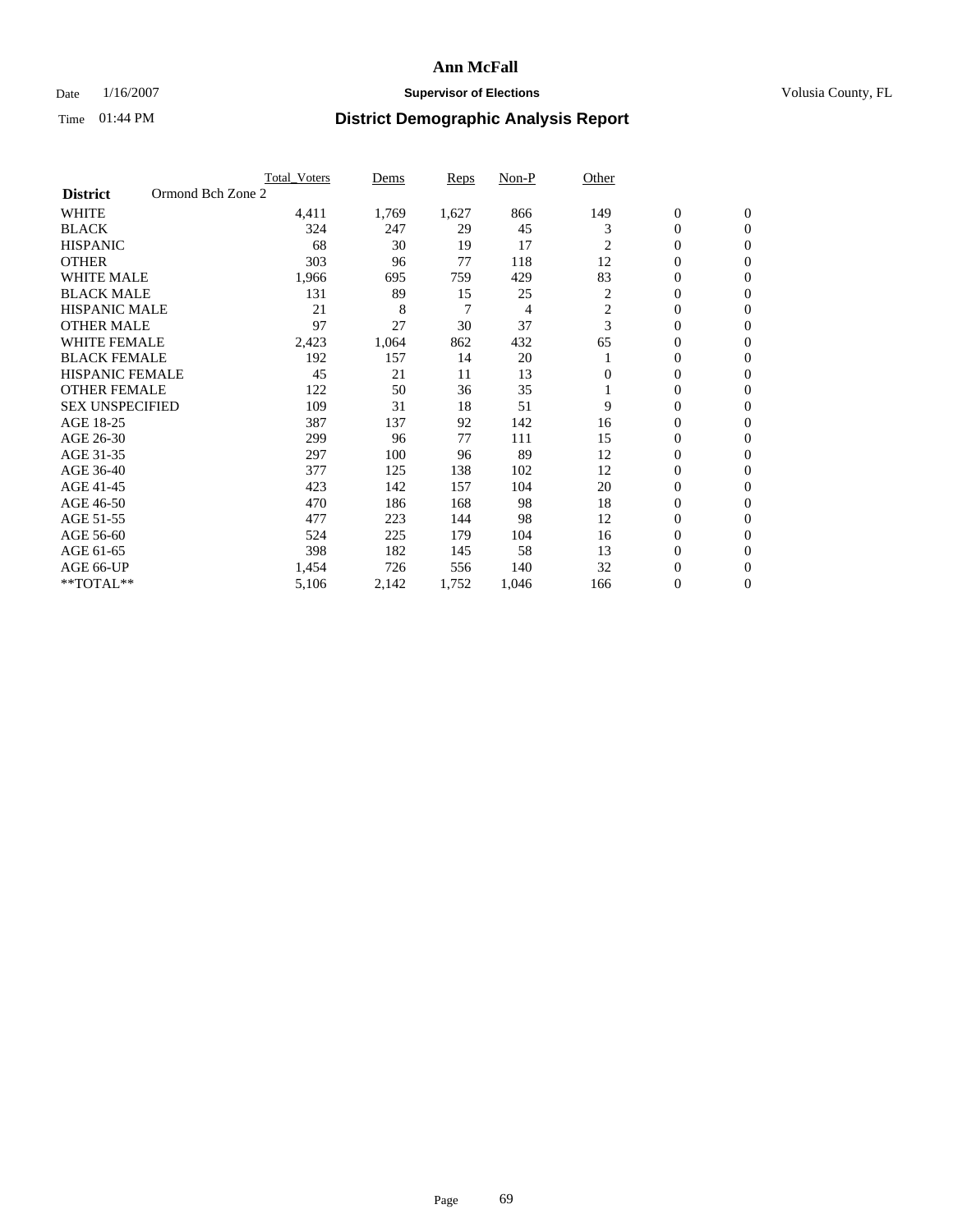### Date  $1/16/2007$  **Supervisor of Elections Supervisor of Elections** Volusia County, FL

|                        |                   | <b>Total Voters</b> | Dems  | Reps  | Non-P | Other          |                  |                  |
|------------------------|-------------------|---------------------|-------|-------|-------|----------------|------------------|------------------|
| <b>District</b>        | Ormond Bch Zone 3 |                     |       |       |       |                |                  |                  |
| <b>WHITE</b>           |                   | 7,353               | 2,359 | 3,575 | 1,220 | 199            | $\mathbf{0}$     | $\mathbf{0}$     |
| <b>BLACK</b>           |                   | 103                 | 78    | 9     | 14    | 2              | 0                | $\mathbf{0}$     |
| <b>HISPANIC</b>        |                   | 106                 | 28    | 42    | 34    | $\overline{2}$ | 0                | $\mathbf{0}$     |
| <b>OTHER</b>           |                   | 378                 | 110   | 126   | 125   | 17             | 0                | $\mathbf{0}$     |
| <b>WHITE MALE</b>      |                   | 3,420               | 1,000 | 1,738 | 591   | 91             | 0                | $\mathbf{0}$     |
| <b>BLACK MALE</b>      |                   | 54                  | 39    | 5     | 9     |                | 0                | $\mathbf{0}$     |
| <b>HISPANIC MALE</b>   |                   | 55                  | 13    | 24    | 17    |                | 0                | $\mathbf{0}$     |
| <b>OTHER MALE</b>      |                   | 141                 | 35    | 52    | 50    | 4              | $\mathbf{0}$     | $\mathbf{0}$     |
| <b>WHITE FEMALE</b>    |                   | 3,887               | 1,344 | 1,820 | 617   | 106            | 0                | $\mathbf{0}$     |
| <b>BLACK FEMALE</b>    |                   | 48                  | 38    | 4     | 5     |                | 0                | $\mathbf{0}$     |
| <b>HISPANIC FEMALE</b> |                   | 49                  | 14    | 17    | 17    |                | 0                | $\mathbf{0}$     |
| <b>OTHER FEMALE</b>    |                   | 160                 | 54    | 55    | 49    | 2              | 0                | $\mathbf{0}$     |
| <b>SEX UNSPECIFIED</b> |                   | 126                 | 38    | 37    | 38    | 13             | 0                | 0                |
| AGE 18-25              |                   | 668                 | 182   | 278   | 182   | 26             | 0                | $\Omega$         |
| AGE 26-30              |                   | 307                 | 79    | 123   | 95    | 10             | $\mathbf{0}$     | $\mathbf{0}$     |
| AGE 31-35              |                   | 333                 | 85    | 157   | 76    | 15             | 0                | $\mathbf{0}$     |
| AGE 36-40              |                   | 546                 | 121   | 320   | 88    | 17             | 0                | $\mathbf{0}$     |
| AGE 41-45              |                   | 715                 | 190   | 368   | 136   | 21             | 0                | $\mathbf{0}$     |
| AGE 46-50              |                   | 821                 | 254   | 417   | 135   | 15             | 0                | $\Omega$         |
| AGE 51-55              |                   | 836                 | 291   | 383   | 142   | 20             | $\boldsymbol{0}$ | $\mathbf{0}$     |
| AGE 56-60              |                   | 859                 | 314   | 384   | 145   | 16             | 0                | $\mathbf{0}$     |
| AGE 61-65              |                   | 751                 | 268   | 348   | 121   | 14             | $\overline{0}$   | $\mathbf{0}$     |
| AGE 66-UP              |                   | 2,104               | 791   | 974   | 273   | 66             | 0                | $\mathbf{0}$     |
| **TOTAL**              |                   | 7,940               | 2,575 | 3,752 | 1,393 | 220            | 0                | $\boldsymbol{0}$ |
|                        |                   |                     |       |       |       |                |                  |                  |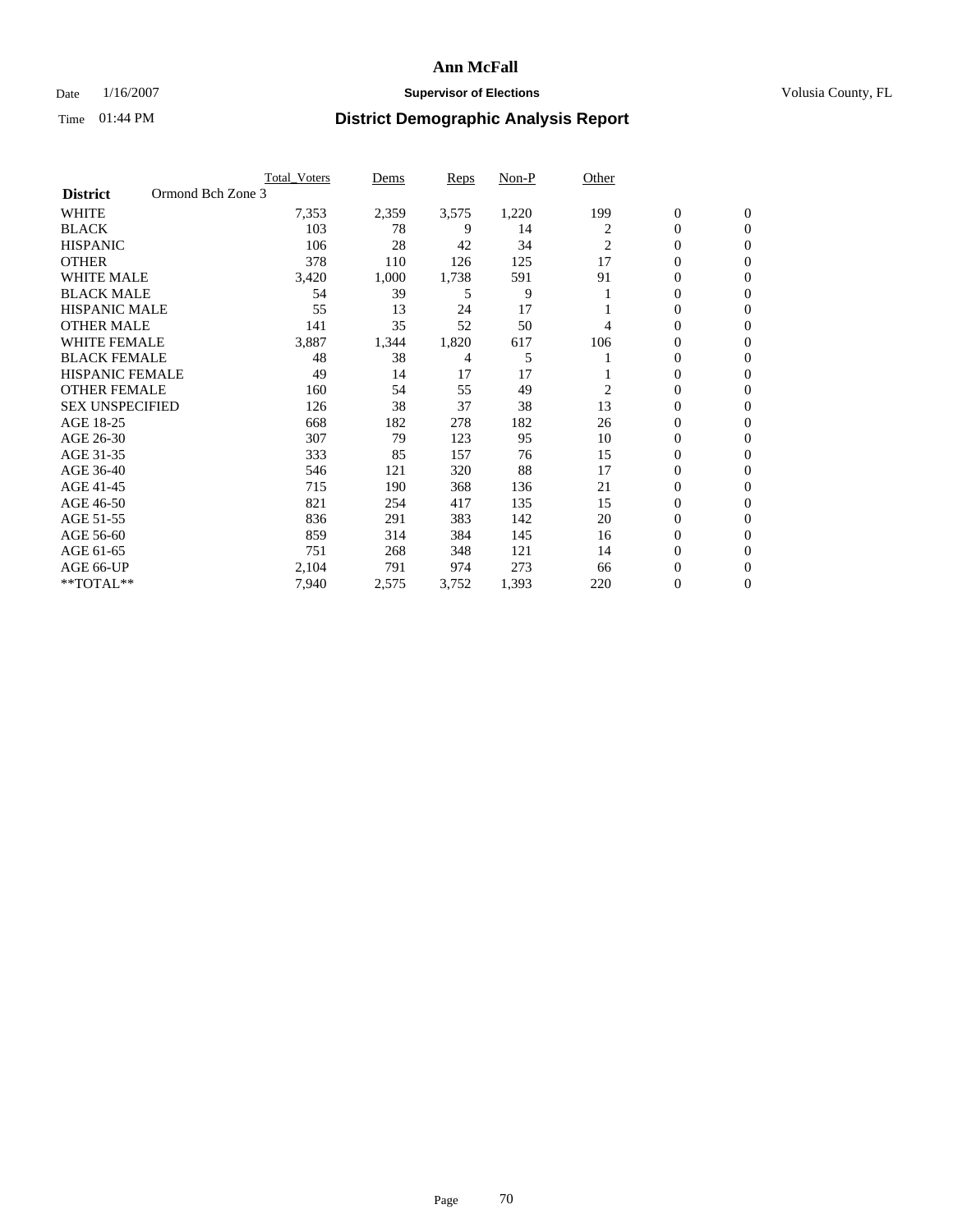### Date  $1/16/2007$  **Supervisor of Elections Supervisor of Elections** Volusia County, FL

|                                      | <b>Total Voters</b> | Dems  | Reps  | Non-P | Other    |                  |                |  |
|--------------------------------------|---------------------|-------|-------|-------|----------|------------------|----------------|--|
| Ormond Bch Zone 4<br><b>District</b> |                     |       |       |       |          |                  |                |  |
| <b>WHITE</b>                         | 6,115               | 2,304 | 2,454 | 1,118 | 239      | $\boldsymbol{0}$ | $\mathbf{0}$   |  |
| <b>BLACK</b>                         | 119                 | 83    | 9     | 22    | 5        | 0                | $\mathbf{0}$   |  |
| <b>HISPANIC</b>                      | 67                  | 29    | 12    | 25    |          | 0                | $\mathbf{0}$   |  |
| <b>OTHER</b>                         | 285                 | 85    | 67    | 123   | 10       | 0                | $\overline{0}$ |  |
| <b>WHITE MALE</b>                    | 2,632               | 910   | 1,093 | 501   | 128      | 0                | $\mathbf{0}$   |  |
| <b>BLACK MALE</b>                    | 58                  | 39    | 4     | 11    | 4        | 0                | $\mathbf{0}$   |  |
| <b>HISPANIC MALE</b>                 | 28                  | 10    | 7     | 10    |          | 0                | $\Omega$       |  |
| <b>OTHER MALE</b>                    | 99                  | 21    | 27    | 44    |          | 0                | 0              |  |
| <b>WHITE FEMALE</b>                  | 3,442               | 1,385 | 1,350 | 600   | 107      | 0                | $\Omega$       |  |
| <b>BLACK FEMALE</b>                  | 61                  | 44    | 5     | 11    |          | 0                | $\mathbf{0}$   |  |
| <b>HISPANIC FEMALE</b>               | 39                  | 19    | 5     | 15    | 0        | 0                | $\mathbf{0}$   |  |
| <b>OTHER FEMALE</b>                  | 131                 | 49    | 35    | 47    | $\Omega$ | 0                | $\mathbf{0}$   |  |
| <b>SEX UNSPECIFIED</b>               | 96                  | 24    | 16    | 49    |          | 0                | $\mathbf{0}$   |  |
| AGE 18-25                            | 412                 | 136   | 111   | 138   | 27       | 0                | 0              |  |
| AGE 26-30                            | 253                 | 73    | 94    | 77    | 9        | 0                | $\Omega$       |  |
| AGE 31-35                            | 259                 | 71    | 92    | 83    | 13       | 0                | 0              |  |
| AGE 36-40                            | 331                 | 95    | 148   | 78    | 10       | 0                | $\mathbf{0}$   |  |
| AGE 41-45                            | 490                 | 160   | 218   | 104   | 8        | 0                | $\mathbf{0}$   |  |
| AGE 46-50                            | 473                 | 186   | 192   | 84    | 11       | 0                | $\mathbf{0}$   |  |
| AGE 51-55                            | 540                 | 215   | 211   | 92    | 22       | 0                | $\mathbf{0}$   |  |
| AGE 56-60                            | 568                 | 240   | 194   | 106   | 28       | 0                | $\mathbf{0}$   |  |
| AGE 61-65                            | 587                 | 217   | 217   | 129   | 24       | 0                | $\Omega$       |  |
| AGE 66-UP                            | 2,673               | 1,108 | 1,065 | 397   | 103      | 0                | 0              |  |
| **TOTAL**                            | 6,586               | 2,501 | 2,542 | 1,288 | 255      | 0                | 0              |  |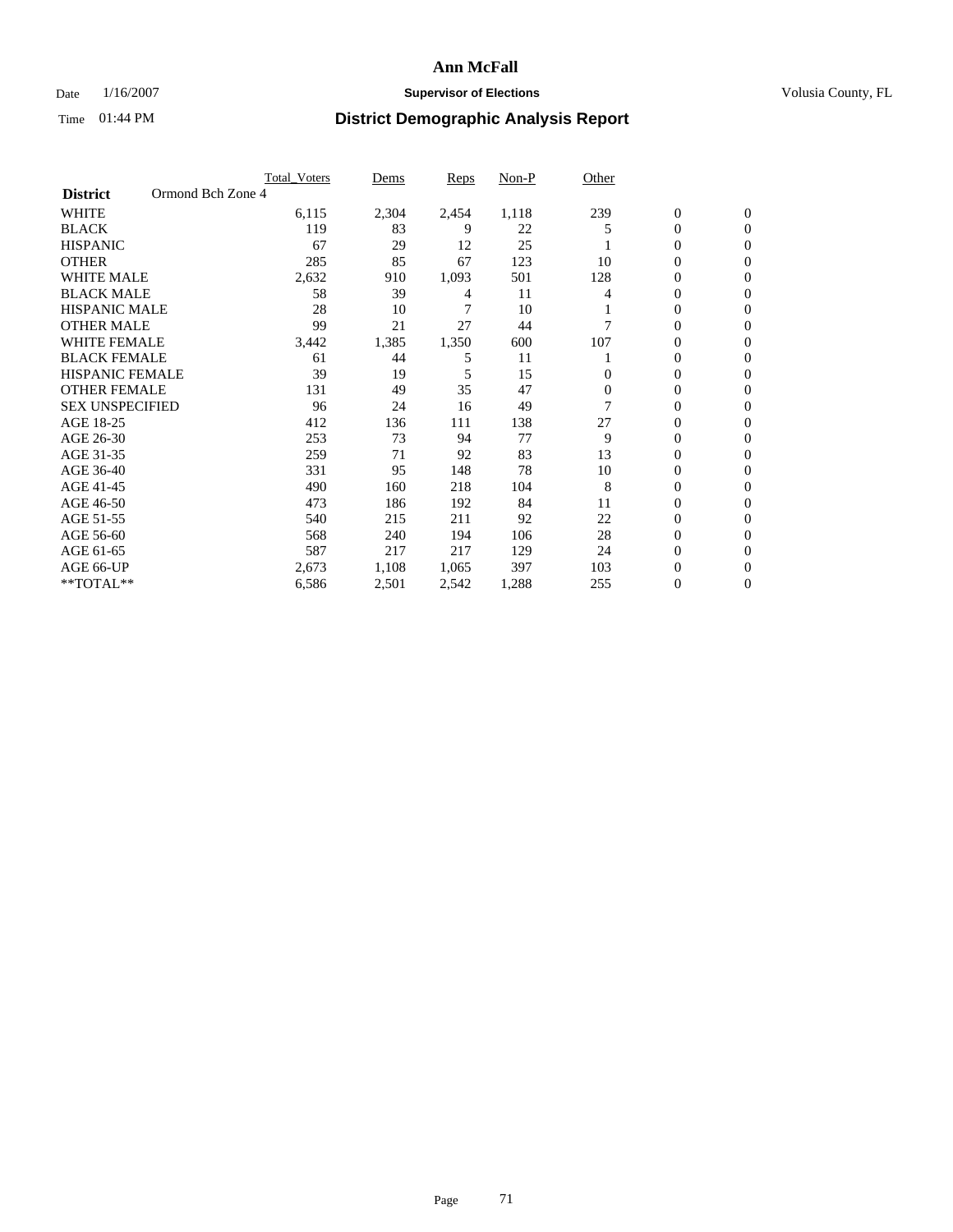### Date  $1/16/2007$  **Supervisor of Elections Supervisor of Elections** Volusia County, FL

|                                           | <b>Total Voters</b> | Dems  | Reps  | Non-P | Other        |                  |                  |  |
|-------------------------------------------|---------------------|-------|-------|-------|--------------|------------------|------------------|--|
| Port Orange District 1<br><b>District</b> |                     |       |       |       |              |                  |                  |  |
| <b>WHITE</b>                              | 6,341               | 2,640 | 2,037 | 1,429 | 235          | $\boldsymbol{0}$ | $\boldsymbol{0}$ |  |
| <b>BLACK</b>                              | 74                  | 54    | 4     | 14    | 2            | $\mathbf{0}$     | $\mathbf{0}$     |  |
| <b>HISPANIC</b>                           | 106                 | 38    | 19    | 46    | 3            | $\mathbf{0}$     | $\mathbf{0}$     |  |
| <b>OTHER</b>                              | 275                 | 80    | 68    | 117   | 10           | 0                | $\overline{0}$   |  |
| <b>WHITE MALE</b>                         | 2,797               | 1,058 | 972   | 653   | 114          | 0                | $\mathbf{0}$     |  |
| <b>BLACK MALE</b>                         | 35                  | 24    | 3     | 8     | $\mathbf{0}$ | 0                | $\mathbf{0}$     |  |
| <b>HISPANIC MALE</b>                      | 43                  | 17    | 10    | 14    | 2            | 0                | $\Omega$         |  |
| <b>OTHER MALE</b>                         | 79                  | 20    | 23    | 35    |              | 0                | $\mathbf{0}$     |  |
| WHITE FEMALE                              | 3,486               | 1,561 | 1,047 | 759   | 119          | 0                | $\Omega$         |  |
| <b>BLACK FEMALE</b>                       | 39                  | 30    |       | 6     | 2            | $\mathbf{0}$     | $\mathbf{0}$     |  |
| <b>HISPANIC FEMALE</b>                    | 61                  | 21    | 9     | 30    |              | 0                | $\mathbf{0}$     |  |
| <b>OTHER FEMALE</b>                       | 101                 | 36    | 28    | 34    | 3            | 0                | $\mathbf{0}$     |  |
| <b>SEX UNSPECIFIED</b>                    | 155                 | 45    | 35    | 67    | 8            | 0                | $\mathbf{0}$     |  |
| AGE 18-25                                 | 484                 | 164   | 97    | 197   | 26           | 0                | $\mathbf{0}$     |  |
| AGE 26-30                                 | 371                 | 119   | 85    | 148   | 19           | 0                | $\mathbf{0}$     |  |
| AGE 31-35                                 | 349                 | 110   | 85    | 133   | 21           | 0                | $\mathbf{0}$     |  |
| AGE 36-40                                 | 398                 | 136   | 120   | 127   | 15           | $\boldsymbol{0}$ | $\mathbf{0}$     |  |
| AGE 41-45                                 | 504                 | 181   | 166   | 141   | 16           | 0                | $\mathbf{0}$     |  |
| AGE 46-50                                 | 587                 | 233   | 182   | 143   | 29           | 0                | $\mathbf{0}$     |  |
| AGE 51-55                                 | 595                 | 245   | 208   | 118   | 24           | 0                | $\mathbf{0}$     |  |
| AGE 56-60                                 | 645                 | 269   | 218   | 136   | 22           | 0                | $\mathbf{0}$     |  |
| AGE 61-65                                 | 606                 | 283   | 186   | 115   | 22           | 0                | $\mathbf{0}$     |  |
| AGE 66-UP                                 | 2,257               | 1,072 | 781   | 348   | 56           | 0                | 0                |  |
| **TOTAL**                                 | 6,796               | 2,812 | 2,128 | 1,606 | 250          | 0                | $\boldsymbol{0}$ |  |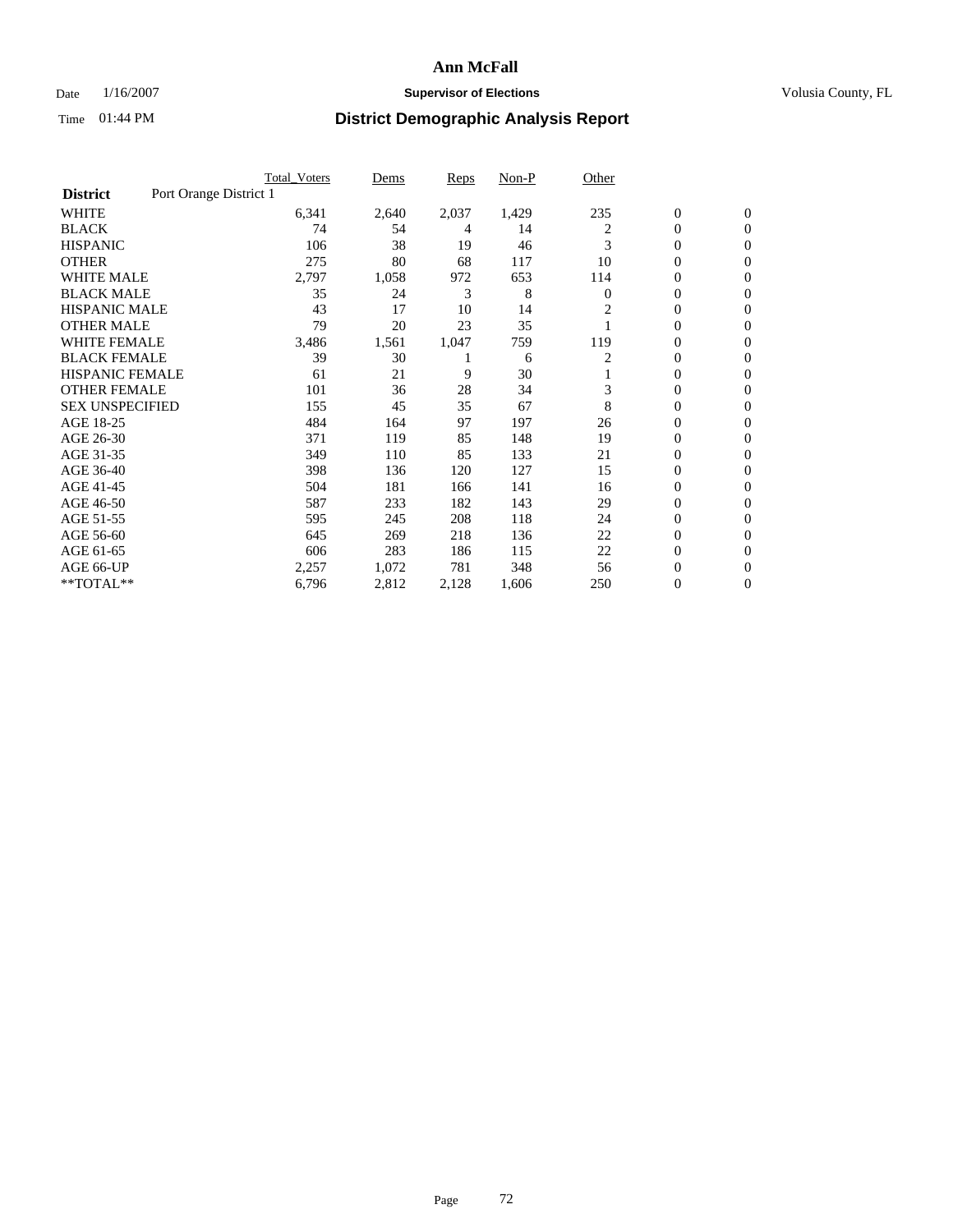## **Ann McFall**

## Date  $1/16/2007$  **Supervisor of Elections Supervisor of Elections** Volusia County, FL

# Time 01:44 PM **District Demographic Analysis Report**

|                                           | <b>Total Voters</b> | Dems  | Reps  | Non-P | Other          |                  |                  |  |
|-------------------------------------------|---------------------|-------|-------|-------|----------------|------------------|------------------|--|
| Port Orange District 2<br><b>District</b> |                     |       |       |       |                |                  |                  |  |
| <b>WHITE</b>                              | 7,035               | 2,659 | 2,617 | 1,513 | 246            | $\boldsymbol{0}$ | $\boldsymbol{0}$ |  |
| <b>BLACK</b>                              | 218                 | 173   | 12    | 27    | 6              | $\mathbf{0}$     | $\mathbf{0}$     |  |
| <b>HISPANIC</b>                           | 129                 | 55    | 28    | 44    | $\overline{c}$ | $\mathbf{0}$     | $\mathbf{0}$     |  |
| <b>OTHER</b>                              | 399                 | 110   | 96    | 176   | 17             | 0                | $\mathbf{0}$     |  |
| <b>WHITE MALE</b>                         | 3,132               | 1,069 | 1,241 | 690   | 132            | 0                | $\mathbf{0}$     |  |
| <b>BLACK MALE</b>                         | 85                  | 65    | 5     | 14    |                | 0                | 0                |  |
| <b>HISPANIC MALE</b>                      | 62                  | 26    | 16    | 20    | 0              | 0                | $\mathbf{0}$     |  |
| <b>OTHER MALE</b>                         | 136                 | 40    | 37    | 55    | 4              | 0                | $\mathbf{0}$     |  |
| <b>WHITE FEMALE</b>                       | 3,840               | 1,569 | 1,351 | 811   | 109            | 0                | $\mathbf{0}$     |  |
| <b>BLACK FEMALE</b>                       | 130                 | 106   |       | 12    | 5              | $\mathbf{0}$     | $\mathbf{0}$     |  |
| <b>HISPANIC FEMALE</b>                    | 66                  | 29    | 12    | 23    | 2              | 0                | $\mathbf{0}$     |  |
| <b>OTHER FEMALE</b>                       | 154                 | 51    | 31    | 69    | 3              | $\overline{0}$   | $\mathbf{0}$     |  |
| <b>SEX UNSPECIFIED</b>                    | 176                 | 42    | 53    | 66    | 15             | $\boldsymbol{0}$ | $\mathbf{0}$     |  |
| AGE 18-25                                 | 713                 | 219   | 194   | 280   | 20             | 0                | $\mathbf{0}$     |  |
| AGE 26-30                                 | 528                 | 164   | 165   | 177   | 22             | 0                | $\mathbf{0}$     |  |
| AGE 31-35                                 | 455                 | 136   | 174   | 128   | 17             | 0                | $\mathbf{0}$     |  |
| AGE 36-40                                 | 493                 | 177   | 177   | 127   | 12             | $\boldsymbol{0}$ | $\mathbf{0}$     |  |
| AGE 41-45                                 | 640                 | 197   | 254   | 159   | 30             | 0                | $\mathbf{0}$     |  |
| AGE 46-50                                 | 699                 | 250   | 259   | 159   | 31             | $\mathbf{0}$     | $\mathbf{0}$     |  |
| AGE 51-55                                 | 625                 | 255   | 242   | 112   | 16             | 0                | $\mathbf{0}$     |  |
| AGE 56-60                                 | 760                 | 310   | 258   | 162   | 30             | $\boldsymbol{0}$ | $\mathbf{0}$     |  |
| AGE 61-65                                 | 632                 | 252   | 231   | 124   | 25             | 0                | $\mathbf{0}$     |  |
| AGE 66-UP                                 | 2,236               | 1,037 | 799   | 332   | 68             | 0                | 0                |  |
| **TOTAL**                                 | 7,781               | 2,997 | 2,753 | 1,760 | 271            | 0                | $\boldsymbol{0}$ |  |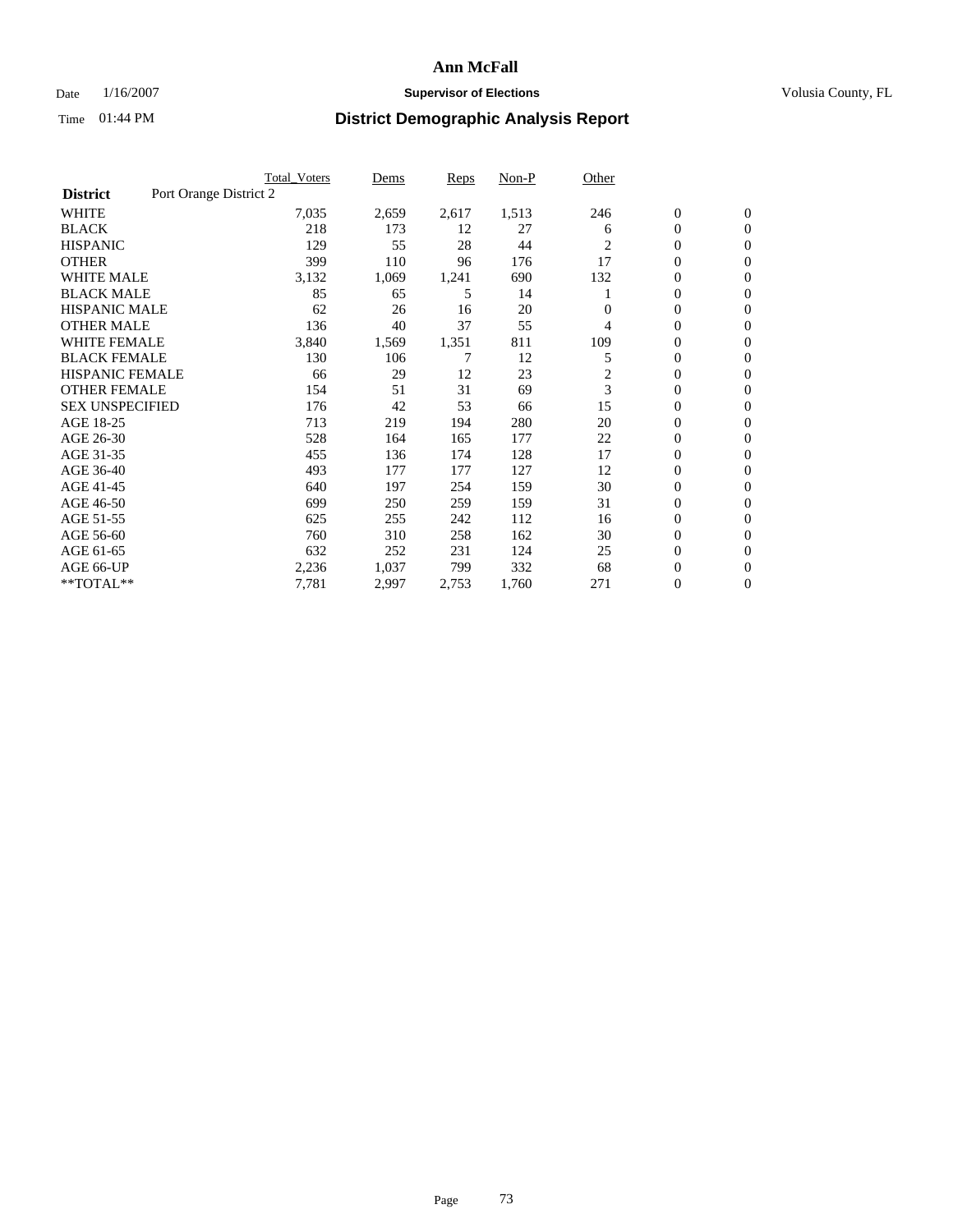## **Ann McFall**

## Date  $1/16/2007$  **Supervisor of Elections Supervisor of Elections** Volusia County, FL

## Time 01:44 PM **District Demographic Analysis Report**

|                                           | <b>Total_Voters</b> | Dems  | Reps  | Non-P | Other          |                  |                  |  |
|-------------------------------------------|---------------------|-------|-------|-------|----------------|------------------|------------------|--|
| Port Orange Distrcit 3<br><b>District</b> |                     |       |       |       |                |                  |                  |  |
| <b>WHITE</b>                              | 9,329               | 3,162 | 3,770 | 2,074 | 323            | $\boldsymbol{0}$ | $\mathbf{0}$     |  |
| <b>BLACK</b>                              | 169                 | 124   | 14    | 27    | 4              | $\overline{0}$   | $\mathbf{0}$     |  |
| <b>HISPANIC</b>                           | 171                 | 61    | 38    | 65    |                | $\overline{0}$   | $\mathbf{0}$     |  |
| <b>OTHER</b>                              | 437                 | 126   | 120   | 177   | 14             | 0                | $\overline{0}$   |  |
| <b>WHITE MALE</b>                         | 4,256               | 1,266 | 1,814 | 997   | 179            | 0                | $\mathbf{0}$     |  |
| <b>BLACK MALE</b>                         | 78                  | 54    | 9     | 13    | 2              | $\boldsymbol{0}$ | $\mathbf{0}$     |  |
| <b>HISPANIC MALE</b>                      | 70                  | 29    | 13    | 26    | $\overline{c}$ | 0                | $\Omega$         |  |
| <b>OTHER MALE</b>                         | 156                 | 42    | 49    | 61    | 4              | 0                | $\mathbf{0}$     |  |
| <b>WHITE FEMALE</b>                       | 5,005               | 1,880 | 1,933 | 1,052 | 140            | 0                | $\Omega$         |  |
| <b>BLACK FEMALE</b>                       | 91                  | 70    | 5     | 14    | 2              | $\overline{0}$   | $\mathbf{0}$     |  |
| <b>HISPANIC FEMALE</b>                    | 100                 | 32    | 24    | 39    | 5              | 0                | $\mathbf{0}$     |  |
| <b>OTHER FEMALE</b>                       | 157                 | 56    | 41    | 59    |                | 0                | $\mathbf{0}$     |  |
| <b>SEX UNSPECIFIED</b>                    | 193                 | 44    | 54    | 82    | 13             | $\boldsymbol{0}$ | $\mathbf{0}$     |  |
| AGE 18-25                                 | 820                 | 251   | 230   | 308   | 31             | $\overline{0}$   | $\mathbf{0}$     |  |
| AGE 26-30                                 | 521                 | 144   | 184   | 173   | 20             | $\boldsymbol{0}$ | $\mathbf{0}$     |  |
| AGE 31-35                                 | 555                 | 148   | 217   | 164   | 26             | 0                | $\mathbf{0}$     |  |
| AGE 36-40                                 | 677                 | 197   | 257   | 204   | 19             | $\overline{0}$   | $\mathbf{0}$     |  |
| AGE 41-45                                 | 827                 | 264   | 350   | 189   | 24             | $\mathbf{0}$     | $\mathbf{0}$     |  |
| AGE 46-50                                 | 834                 | 290   | 328   | 192   | 24             | $\overline{0}$   | $\mathbf{0}$     |  |
| AGE 51-55                                 | 863                 | 341   | 322   | 178   | 22             | $\overline{0}$   | $\mathbf{0}$     |  |
| AGE 56-60                                 | 925                 | 343   | 349   | 198   | 35             | $\boldsymbol{0}$ | $\mathbf{0}$     |  |
| AGE 61-65                                 | 890                 | 305   | 338   | 208   | 39             | 0                | $\mathbf{0}$     |  |
| AGE 66-UP                                 | 3,194               | 1,190 | 1,367 | 529   | 108            | 0                | 0                |  |
| **TOTAL**                                 | 10,106              | 3,473 | 3,942 | 2,343 | 348            | 0                | $\boldsymbol{0}$ |  |